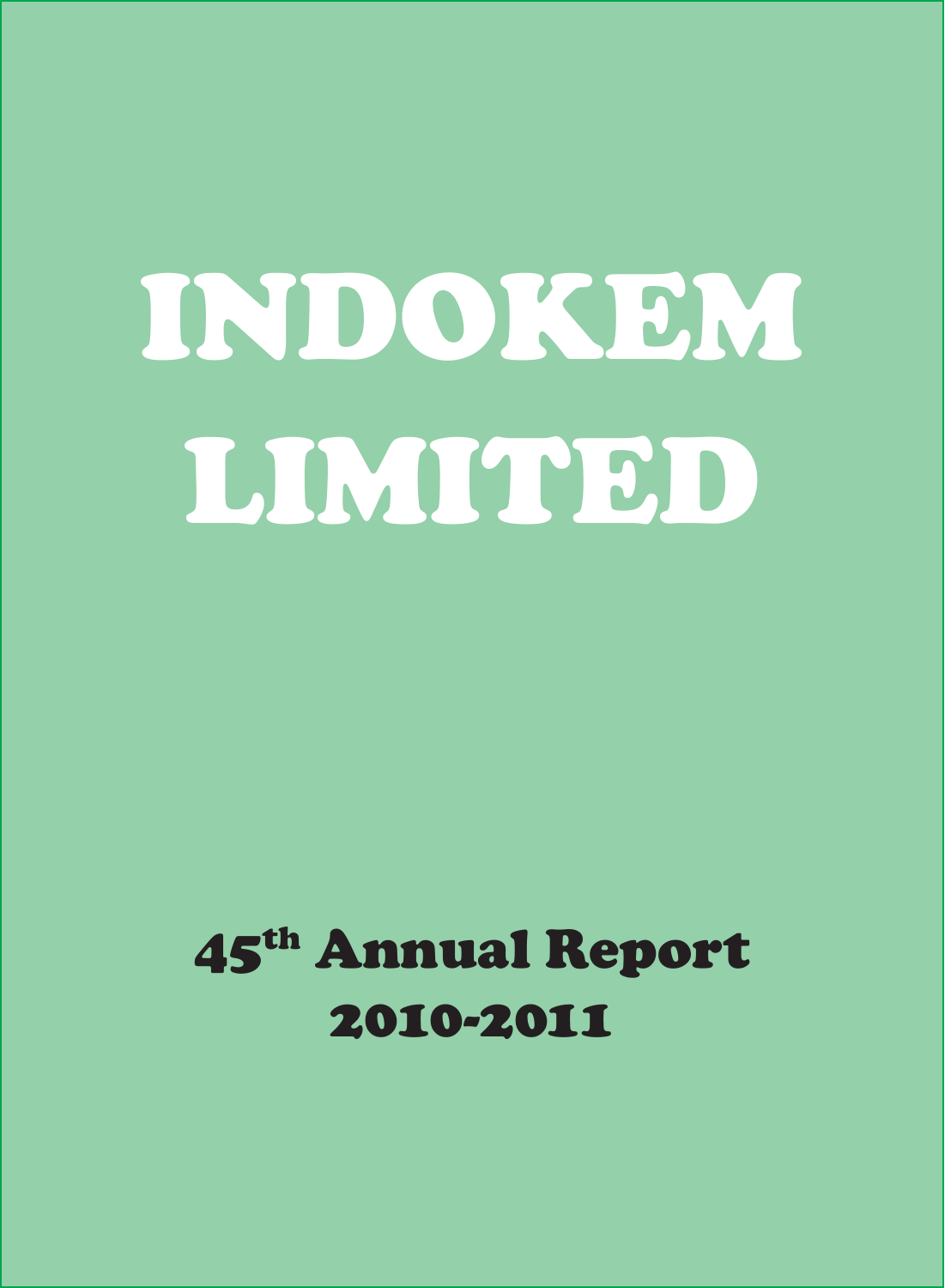# **INDOKEM LIMITED CONTENTS** Page No. Notice 2012 2013 2014 12:00:00 2014 2015 2016 2017 2018 2017 2018 2017 2018 2017 2018 2017 2018 2017 2017 2018 Directors' Report 4 Management Discussion and Analysis **7** and  $\alpha$  7 Corporate Governance Disclosures 8 Auditors' Report 15 Balance Sheet 18 Profit & Loss Account 19 **Cash Flow Statement** 20 Schedules to Balance Sheet 21 Schedules to Profit and Loss Account 25 **Principal Accounting Policies** 28 Notes to Accounts 29 Balance Sheet Abstract and Company's General Business Profile 32 Consolidated Balance Sheet 34 Consolidated Profit & Loss Account 35 Consolidated Cash Flow Statement 36 Schedules to Consolidated Balance Sheet 37 Schedules to Consolidated Profit and Loss Account 41 Significant Accounting Policies and Notes to Accounts Consolidated Accounts 43 Subsidiary Company **44 - 58**

|              | 45th ANNUAL GENERAL MEETING                                                         |
|--------------|-------------------------------------------------------------------------------------|
| <b>Date</b>  | : Thursday, 29th September, 2011                                                    |
| Time         | 4.00 p.m.                                                                           |
| <b>Venue</b> | Khatau House, Plot No. 410/411,<br>Mogul Lane, Mahim (W),<br><b>Mumbai - 400016</b> |

62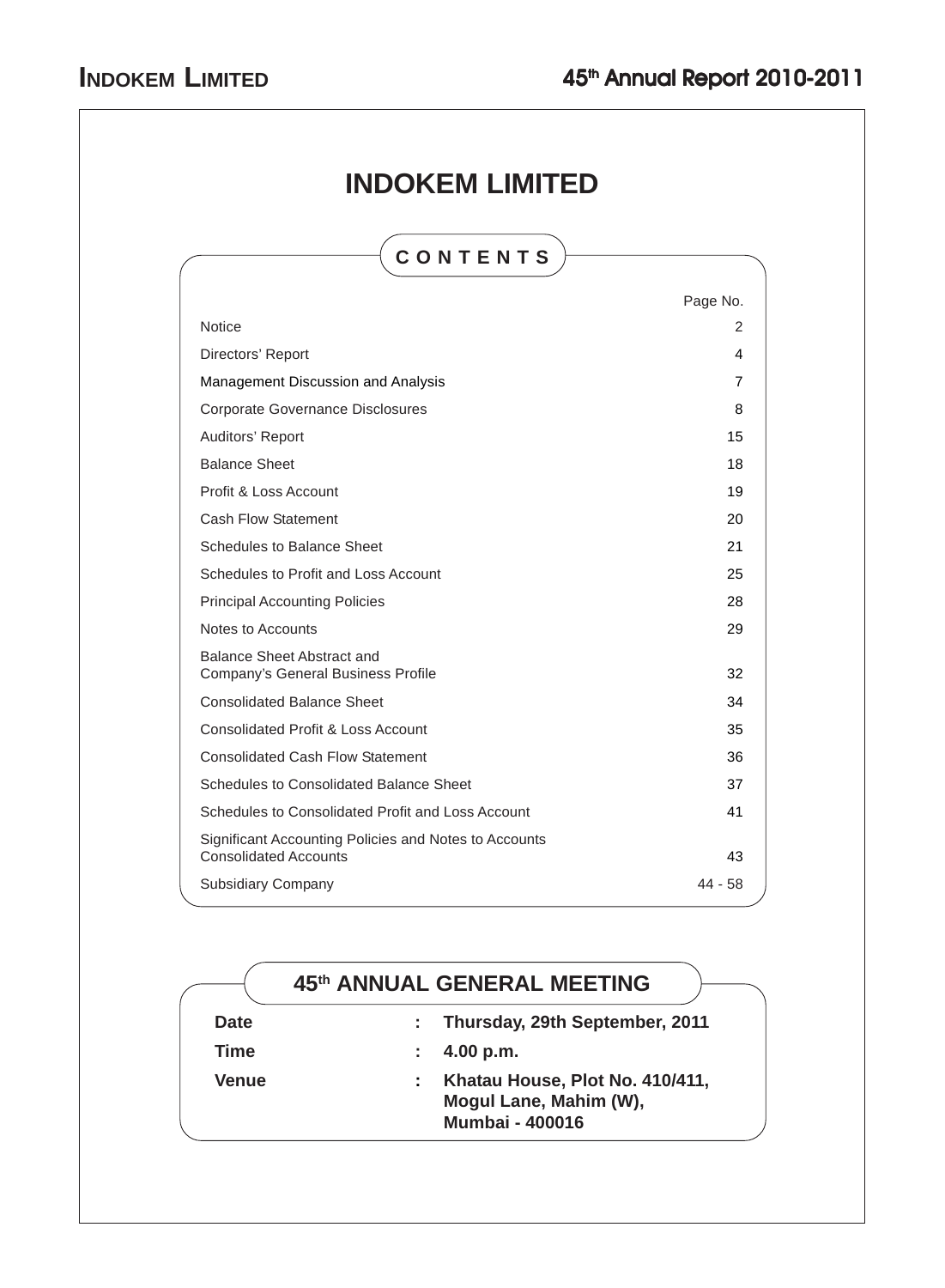### **BOARD OF DIRECTORS**

MR. MAHENDRA K. KHATAU - CHAIRMAN & MANAGING DIRECTOR MRS. LEELABAI K. KHATAU MR. S. RAJAGOPALAN MR. KAILASH PERSHAD MR. B. G. SONTAKKE

MRS. ASHA M. KHATAU

### **COMPANY SECRETARY**

MR. ROHAN R. GAVAS

### **BANKERS**

UNION BANK OF INDIA BANK OF INDIA

### **AUDITOR**

M/S. SHETH DOCTOR & ASSOCIATES

### **REGISTERED OFFICE**

KHATAU HOUSE, PLOT NO. 410/411, MOGUL LANE, MAHIM, MUMBAI - 400016 TEL.NO.: 6123 6767 / 6123 6711 EMAIL: iklsecretarial@gmail.com WEBSITE: www.indokem.co.in

### **REGISTRAR & SHARE TRANSFER AGENT**

### **SHAREX DYNAMIC (INDIA) PVT. LTD.**

UNIT NO. 1, LUTHRA INDUSTRIAL PREMISES, ANDHERI-KURLA ROAD, SAFED POOL, ANDHERI (EAST), MUMBAI – 400072. TEL.NO.: 2851 5606 / 2851 5644. EMAIL: sharexindia@vsnl.com WEBSITE: www.sharexindia.com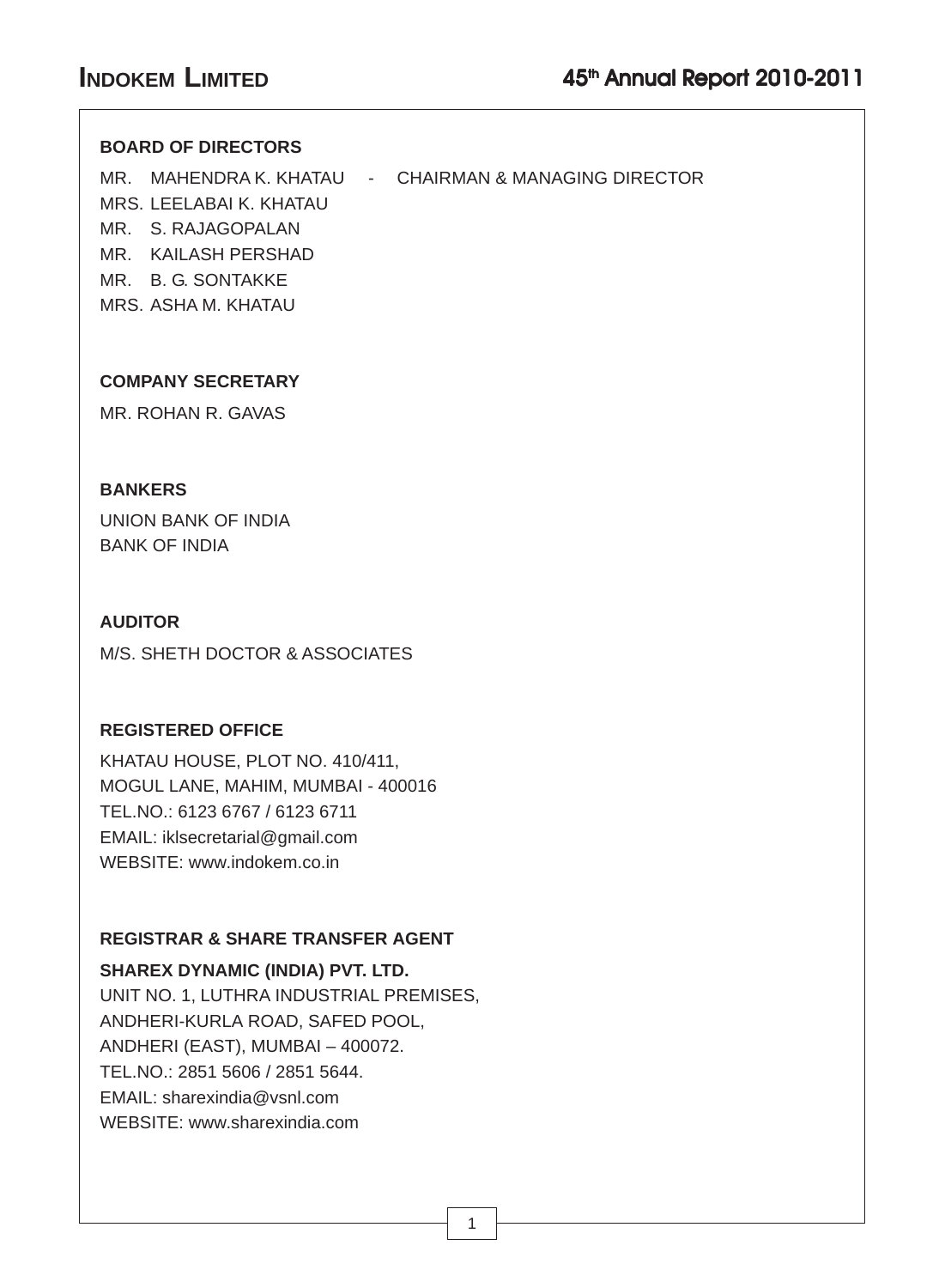**Registered Office:** "Khatau House", Plot No. 410/411, Mogul Lane, Mahim, Mumbai – 400016.

### **NOTICE**

NOTICE is hereby given that the Forty-Fifth Annual General Meeting of the members of Indokem Limited will be held on Thursday, 29<sup>th</sup> September, 2011 at 4.00 P.M. at Khatau House, Plot No. 410 / 411, Mogul Lane, Mahim (W), Mumbai -400016 to transact the following business:

### **ORDINARY BUSINESS:**

- **1.** To receive, consider and adopt the Audited Balance Sheet of the Company as at 31<sup>st</sup> March, 2011, the Profit and Loss Account for the year ended on that date and the Reports of the Directors and Auditors thereon.
- **2.** To appoint a Director in place of Mr. Kailash Pershad who retires by rotation and being eligible, offers himself for reappointment.
- **3.** To appoint a Director in place of Mr. S. Rajagopalan who retires by rotation and being eligible, offers himself for reappointment.
- **4.** To appoint Auditors to hold office from the conclusion of this Meeting until the conclusion of the next Annual General Meeting and to fix their remuneration.

Date: 29.07.2011

For **Indokem Limited** Place: Mumbai by Order of the Board

> **Rohan R. Gavas** (Company Secretary)

Registered Office: "KHATAU HOUSE", MOGUL LANE, MAHIM, MUMBAI – 400016

### **NOTES:**

- (1) A MEMBER ENTITLED TO ATTEND AND VOTE AT THE MEETING IS ENTITLED TO APPOINT A PROXY TO ATTEND AND TO VOTE INSTEAD OF HIMSELF AND SUCH PROXY NEED NOT BE A MEMBER OF THE COMPANY.
- (2) Instrument of proxy in order to be effective must be deposited at the Company's Registered Office at "Khatau House", Mogul Lane, Mahim, Mumbai – 400 016 not less than 48 hours before the commencement of the Annual General Meeting.
- (3) The Register of Members and Share Transfer Books of the Company will remain closed from 21<sup>st</sup> September, 2011 to 29<sup>th</sup> September, 2011 (both days inclusive).
- (4) The Company has connectivity with both the Depositories i.e., Central Depository Services (India) Ltd. (CDSL) and National Securities Depository Limited (NSDL) and ISIN No. is INE716FO1012. Members are requested to dematerialize their shares for scrip-less trading.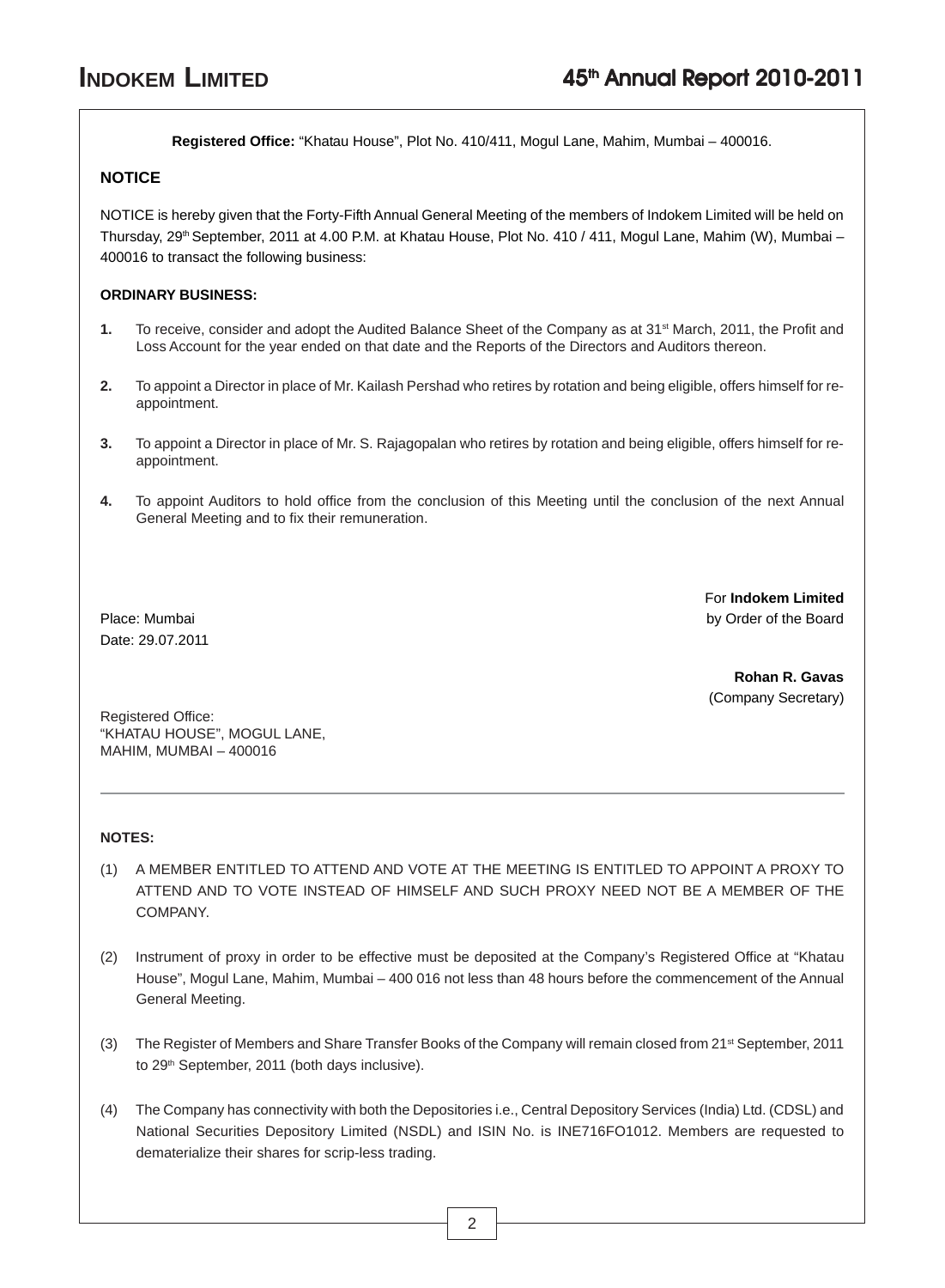- (5) Members holding shares in physical form are requested to notify immediately any change of address, if any, to the Company's Registrar & Share Transfer Agent and in case their shares are held in dematerialized form this information should be passed on directly to their respective depository participants and not to the Company/STA, without any delay.
- (6) Members desirous of getting any information on the accounts or operations of the Company, are requested to forward their queries to the Company at least seven working days prior to the meeting so that the required information can be made available at the meeting.

Date: 29.07.2011

For **Indokem Limited** Place: Mumbai by Order of the Board

> **Rohan R. Gavas** (Company Secretary)

Registered Office: "KHATAU HOUSE", MOGUL LANE, MAHIM, MUMBAI – 400016

Details of Directors seeking re-appointment in forthcoming Annual General Meeting

| Name of the Director                                                                                               | Mr. Kailash Pershad                                                                                          | Mr. S. Rajagopalan                                                                                            |  |
|--------------------------------------------------------------------------------------------------------------------|--------------------------------------------------------------------------------------------------------------|---------------------------------------------------------------------------------------------------------------|--|
| Age                                                                                                                | 71 Years                                                                                                     | 72 Years                                                                                                      |  |
| Expertise in specific functional area                                                                              | Over 40 Years in the fields<br>of Finance, General<br>Management in Marketing<br>as a consultant and Advisor | 37 Years Experience with<br>leading manufacturing<br>Companies in the areas of<br>Accounts, Finance and Audit |  |
| Qualifications                                                                                                     | <b>B.E.-MECHANICAL</b>                                                                                       | B.COM. / A.I.C.W.A.<br>(ASSOCIATE ICWA)                                                                       |  |
| Other Directorship as on 31.03.2011                                                                                | <b>NIL</b>                                                                                                   | <b>REFNOL RESINS &amp;</b><br>CHEMICALS LTD.                                                                  |  |
| Chairman/Member of the Committee of<br>the Board of Public Companies on<br>which he is a Director as on 31,03,2011 | <b>NIL</b>                                                                                                   | <b>NIL</b>                                                                                                    |  |
| No. of Shares held                                                                                                 | <b>NIL</b>                                                                                                   | <b>NIL</b>                                                                                                    |  |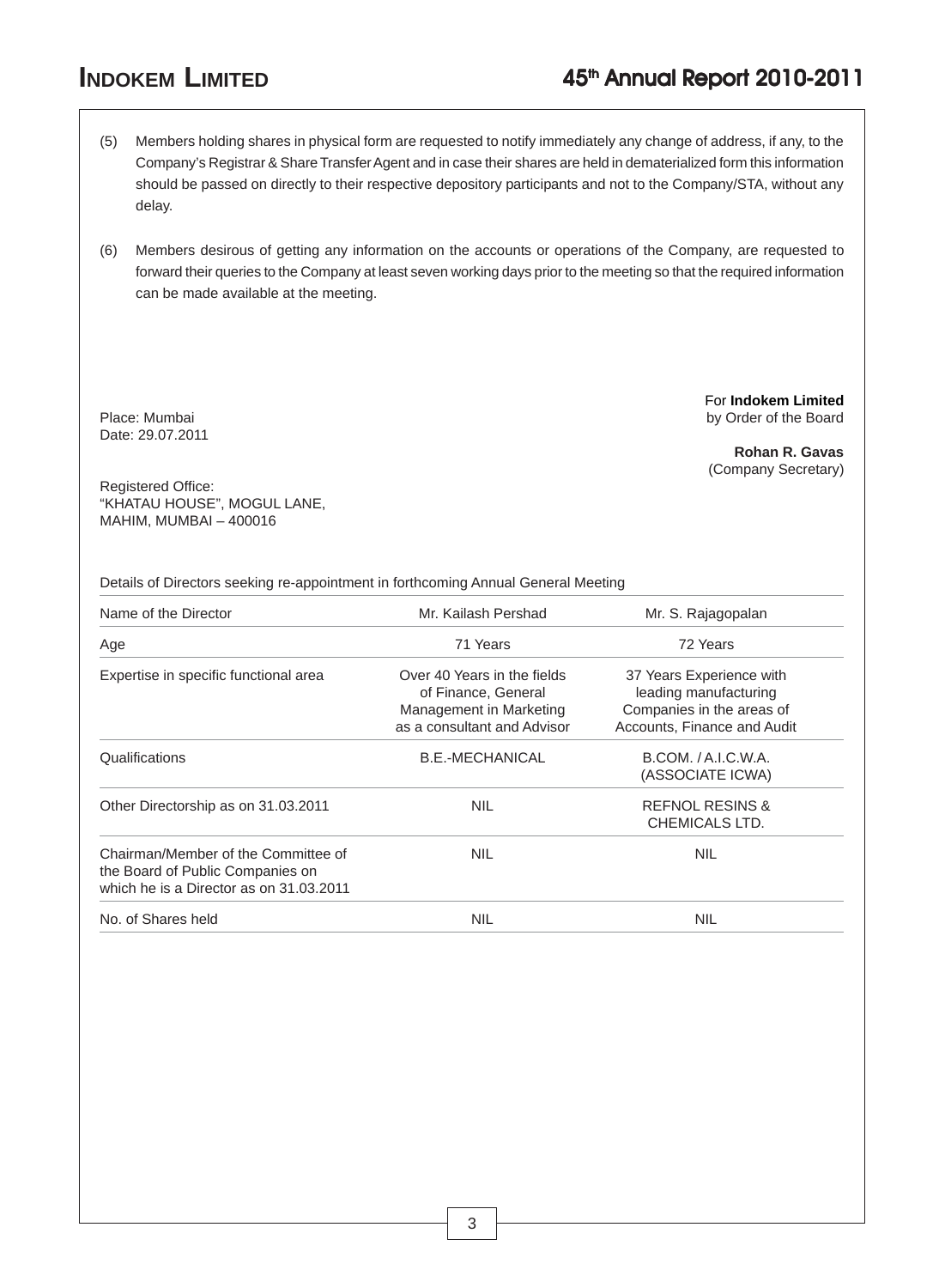### **DIRECTORS' REPORT**

To,

The Members,

Your Directors have pleasure in presenting the Forty Fifth Annual Report of the Company together with its Audited Profit and Loss Account for the year ended 31<sup>st</sup> March, 2011 and the Balance Sheet as on the date:

### **( in Lacs)**

| <b>FINANCIAL RESULTS</b>                                         | For the year ended<br>31st March, 2011 | For the year ended<br>31st March, 2010 |
|------------------------------------------------------------------|----------------------------------------|----------------------------------------|
| Income                                                           | 2,819.65                               | 5,098.59                               |
| Profit / (Loss) before Interest, Depreciation and Taxes          | (270.78)                               | (150.17)                               |
| Less: Interest                                                   | 380.43                                 | 476.48                                 |
| Depreciation                                                     | 300.49                                 | 302.07                                 |
| Profit / (Loss) before tax                                       | (951.70)                               | (928.72)                               |
| Add: Excess / Short provision for tax in respect of earlier year | 0.19                                   | (0.25)                                 |
| Profit / (Loss) After Tax                                        | (951.51)                               | (928.96)                               |
| Less: Amount drawn from Capital Reserve                          | Nil                                    | 1.68                                   |
| Profit / (Loss) brought forward from last year                   | (1, 128.58)                            | (201.30)                               |
| Surplus/Loss carried to Balance Sheet                            | (2,080.09)                             | (1, 128.58)                            |

### **BUSINESS OPERATIONS AND FUTURE PROSPECTS:**

The year 2010-2011 was another challenging year for the Company. During this period, your company has reached turnover of 27,66.49 Lacs inspite of the closer of the Ankleshwar factory, Company could achieve this turnover because of the maintenance of quality, consistency in supply due to renovation and implementation with latest technology / machinery at our Dahisar Mori Units well as Research and Testing Laboratory. Considering the future market and demands new products are being introduced in Softners, Binders which will help the company to increase the turnover of the Company.

On the Export front also we have been able to get repeated enquiries, due to consistent supplies, quality & our samples are getting approved from new parties thereby improving the prospects in the Export front as well. Company is in the process of expanding its business in the domestic and Export market.

Company has sold part of its office premises situated in "Khatau House", Mogul Lane, Mahim, Mumbai-400016 in month of March, 2011, the proceeds from the sale of the said property has been utilized to pay off old dues of banks thereby reducing the interest liability and to take care of working capital for increasing the business of the Company.

Further Company has taken the Consent of its Shareholders through Postal Ballot conducted on 18.03.2011 for disposal of whole / part of its Factory Building/Sheds etc alongwith the land on as is where is basis, situated at Plot No. 2900, in GIDC, Ankleshwar, Gujarat State. And from the sale proceeds of the above property could be utilized for meeting the obligations towards workmen, banks and statutory dues.

Further disputes and litigations of workers at Ankleshwar Factory have been amicably settled and revised packages have been worked out for them and with this we will be able to resolved long pending issues of factory workers at Ankleshwar.

### **EXPORTS:**

Your Company's Exports Sale for Current Financial Year is ₹ 118.60 Lacs as compared to the previous year's sale 492.27 Lacs. Efforts are being made to increase Export Business of Vat Dyes and for these we are concentrating on processing of Vat Dyes production at our Ambernath Factory.

### **DIVIDEND:**

In order to conserve resources, your Directors do not recommend any dividend for the year under consideration.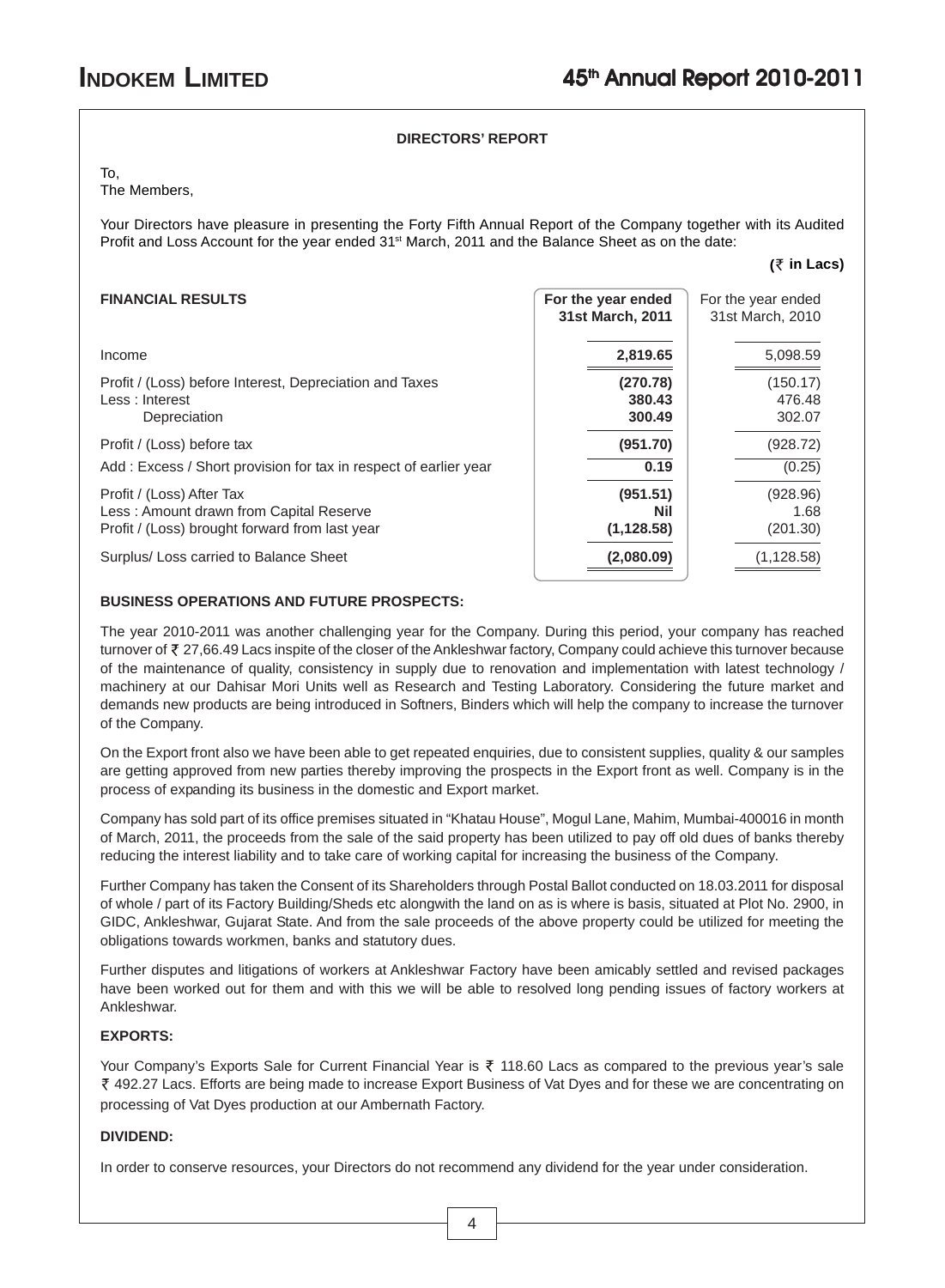### **SUBSIDIARIES:**

Radio Components and Transistors Company Ltd a wholly owned subsidiary of Indokem Limited has been merged with Indokem Limited w.e.f. 1<sup>st</sup> April, 2010 pursuant to order of Hon'ble Bombay High Court dated 25<sup>th</sup> March, 2011, hence, its accounts is not required to be enclosed.

Our another subsidiary Kapsales Electricals Limited was registered as a SICK Unit with BIFR and now it has been deregistered from BIFR vide its order dated 4<sup>th</sup> March, 2011 & its Annual Accounts as on 31.12.2010 is annexed herewith & consolidated accounts are prepared as on 31.03.2011 as per Indian Accounting Standard.

After Deregistration, Indokem Limited has sold its total holdings of Equity in Kapsales Electricals Limited. Consequently on sale of this equity, Kapsales Electricals Limited ceased to be a subsidiary of Indokem Limited.

### **FIXED DEPOSITS:**

The Company has not accepted or renewed any Deposits from public during the year under review and there is no unpaid or unclaimed deposits lying with the Company.

### **BALANCE SHEET ABSTRACT & COMPANY'S GENERAL BUSINESS PROFILE:**

Information pursuant to Department of Company Affairs Notification relating to the Balance Sheet Abstract and Company's General Business Profile is given in the Annual Report for the information of the Shareholders.

### **AMALGAMATION & ACQUISITION:**

The Hon'ble High Court of Judicature at Bombay vide its Order dated 25<sup>th</sup> March, 2011 sanctioned the 'Scheme of Amalgamation' of our wholly owned subsidiary, Radio Components and Transistors Company Ltd with effect from 1st April, 2010 (Appointed Date), hence Radio Components and Transistors Company Ltd stands amalgamated with Indokem Limited.

### **INSURANCE:**

All properties and insurable interest of the Company including buildings, plant and machineries, stores and spares have been adequately insured.

### **DIRECTORS:**

At the forthcoming Annual General Meeting, Mr. Kailash Pershad and Mr. S. Rajagopalan, will retire by rotation pursuant to Article 141 of the Articles of Association of the Company. Being eligible, offer themselves for reappointment.

### **AUDITORS:**

M/s. Sheth Doctor & Associates, Chartered Accountants, Auditors of the Company, hold office until conclusion of the ensuing Annual General Meeting and are eligible for re-appointment. The Company has received letters from them to the effect that their appointment, if made, would be within the prescribed limits under section 224(IB) of the Companies Act, 1956. The Audit Committee of the Board has recommended the re-appointment of M/s. Sheth Doctor & Associates, Chartered Accountants as Auditors of the Company.

### **AUDITORS OBSERVATION**

As regards the Auditors qualification on the Accounts in the matter of Stores and Inventory Records of Ankleshwar Plant, value of Inventory at Ankleshwar plant and physical verification forming part of the accounts (Schedule 19), being Note No. 2 which is self explanatory.

With reference to para (d) of Auditors' Report and Schedule **19.9** of note to the accounts regarding provision for contingent liability for the settlement of workers at Ankleshwar Plant, Company would like to state that this MOU was signed on 12<sup>th</sup> April, 2011 hence provision for the same will be made in the ensuing financial year.

### **CORPORATE GOVERNANCE & MANAGEMENT'S DISCUSSIONS AND ANALYSIS:**

Corporate Governance as required by Listing Agreement with the Stock Exchanges, the report on Management Discussions and Analysis, Corporate Governance as well as the Auditors Certificate regarding compliance of conditions of Corporate Governance, from part of the Annual Report.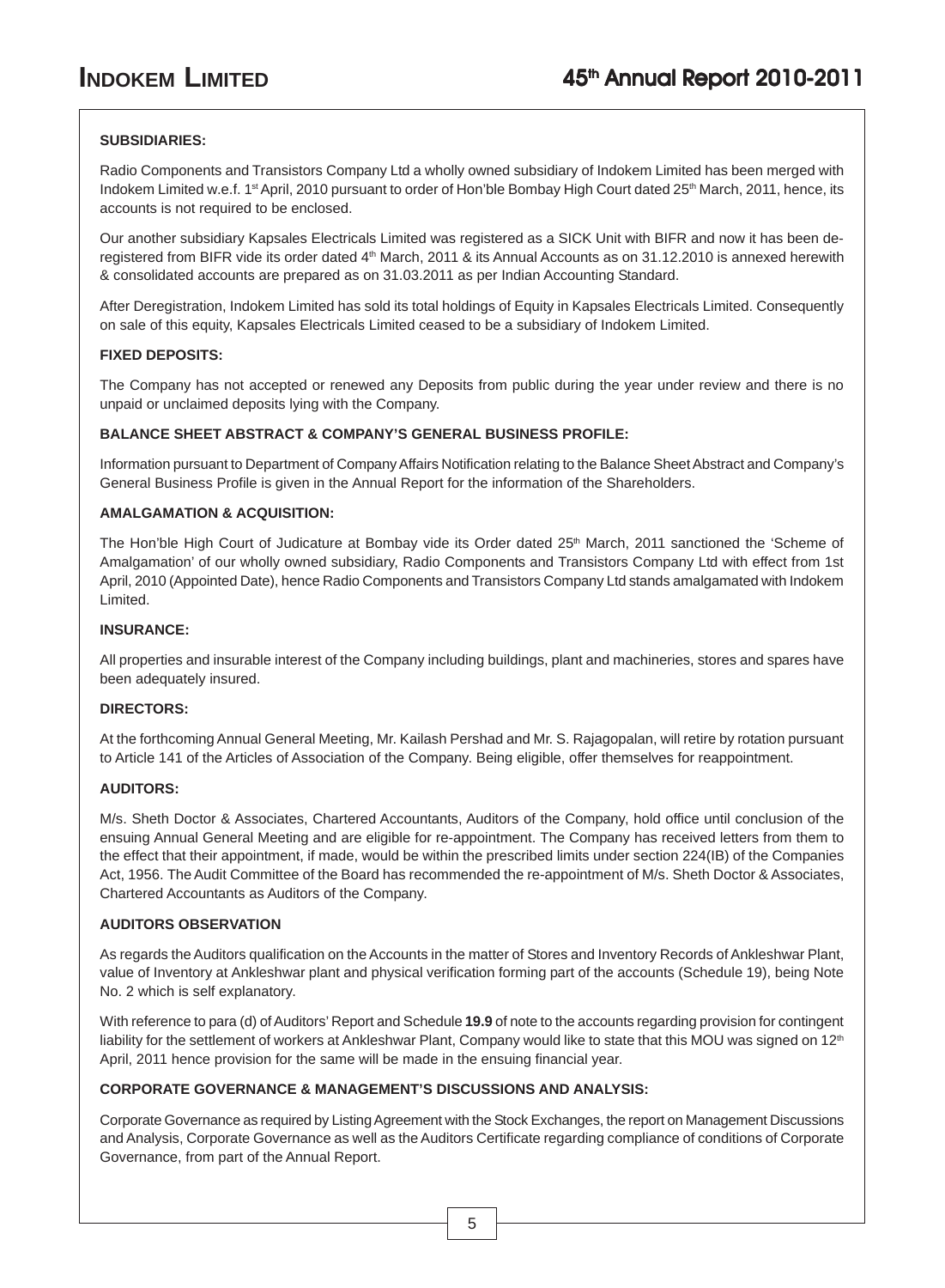*<u><del>1</del>*</u>

Further, a separate Management Discussion & Analysis Report is also enclosed with this report.

### **CONSERVATION OF ENERGY, TECHNOLOGY ABSORPTION AND FOREIGN EXCHANGE EARNINGS AND OUTGO:**

Operations at our factory situated at Ankleshwar, Gujarat is suspended hence provisions pertaining to Conservation of Energy, Technology Absorption and Form A, and Form B (disclosure of particulars with respect to absorption) are not applicable. Particular with regard Foreign Exchange are as follows:

### **FOREIGN EXCHANGE EARNINGS AND OUTGO:**

The details of expenditure and earning in foreign currencies during the period under review are as under :

|               |                                                |            |            | ₹ '000  |
|---------------|------------------------------------------------|------------|------------|---------|
| $\vert$       | <b>EXPENDITURE IN FOREIGN EXCHANGE CAPITAL</b> | 31.03.2011 | 31.03.2010 |         |
|               | Value of Imports on C.I.F. basis Raw Material  |            | 1,33,00    | 31.39   |
|               | Travelling                                     |            | 6,09       |         |
|               | Commission                                     |            |            |         |
| <b>Others</b> |                                                |            | 95         | 163     |
|               |                                                | Total:     | 1,40,04    | 33,03   |
| $\parallel$   | <b>EARNINGS IN FOREIGN EXCHANGE</b>            |            |            |         |
|               | <b>F.O.B. VALUE OF EXPORTS</b>                 | Total:     | 1,21,72    | 5,29,59 |

### **PARTICULARS OF EMPLOYEES:**

None of the employees of the Company fall under the provision of Section 217 (2A) of the Companies Act, 1956, read with the Companies (Particulars of Employees) Rules, 1975, during the year under report.

### **DIRECTORS' RESPONSIBILITY STATEMENT:**

As required under Section 217 (2AA) of the Companies Act, 1956, your Directors state that :

- 1) In the preparation of the annual accounts, the applicable accounting standards have been followed along with proper explanation relating to material departures in the Financial Statements;
- 2) The Directors selected such accounting policies and applied them consistently and made judgments and estimates that are reasonable and prudent so as to give a true and fair view of the state of affairs of the Company for the Financial Year ended 31<sup>st</sup> March, 2011; and of the profit or lass of the Company for the year under review;
- 3) Proper and sufficient care has been taken for the maintenance of adequate accounting records in accordance with the provisions of the said Act for safeguarding the assets of the Company and for preventing and detecting fraud and other irregularities; and
- 4) The annual accounts have been prepared on a going concern basis.

### **INDUSTRIAL RELATIONS:**

The industrial relations remained cordial during the year under review.

### **ACKNOWLEDGEMENT:**

Your Directors records their appreciation of the co-operation and assistance extended by Financial Institution, Banks and Government Authorities as well as Valued Customers from time to time. They also record their appreciation of the devoted services rendered by the Executives, Staff Members and Workers of the Company.

The Directors also wish to place on record their gratitude to the Members for their continued support and confidence.

For and on behalf of the Board

Mumbai **Mahendra K. Khatau** Date: 29.07.2011 Chairman & Managing Director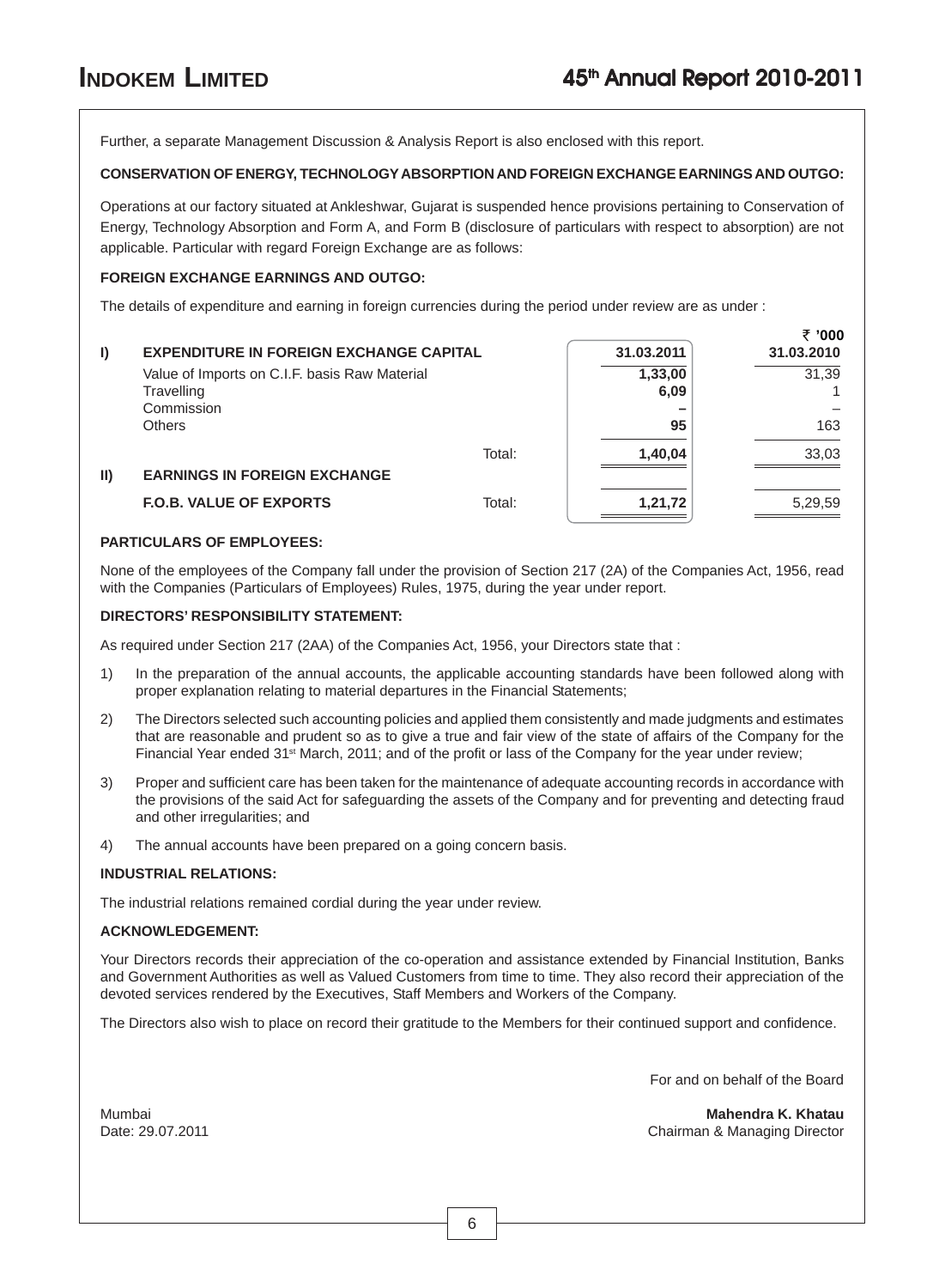### **MANAGEMENT DISCUSSION AND ANALYSIS**

Your Company, Indokem Limited is a foremost name in dyes and chemicals since last 50 years, started as a Trading House to manufacture, process and market a wide range of exclusive Dyestuff, Sizing Chemicals for Textile Industries.

The Company trades directly & through stockiest in textile dyes, sizing chemicals, vat pastes, Vat Dyes, textiles auxiliaries, reactive dyes etc. Company caters to both Domestic and International market. We have good team of technical and commercial professionals and expertise in dyes and Marketing.

### **INTERNAL CONTROL SYSTEM**

The company has adequate internal control systems with control checks commensurate with its size and nature of business. These measures ensure efficient use and protection of all assets of the Company and also compliance with the policies, procedures and statutory requirements.

### **HUMAN RESOURCE MANAGEMENT**

The relationship with all employees in the Company continues to be cordial. The Company considers its Employees as one of its most valuable asset. We strongly encourage all aspects of self – development.

### **SAFE HARBOUR CLAUSE**

Statements in the Management Discussion and Analysis describing the Company's objectives and expectations may be "forward looking statement" within the meaning of applicable securities laws and regulations. These statements are based on certain assumptions and reasonable expectation of future events. Actual results could however differ materially from those expressed or implied. Important factors that could make a difference to the Company's operations include, among others, economic conditions affecting demand/ supply, price conditions in the domestic and overseas market in which the Company operates, changes in the Government regulations and tax structure, economic developments within India and the countries with which the Company has business contacts and other factors such as litigation and industrial relations.

Thus, the Company should and need not be held responsible, if, which is not unlikely, the future turns to be quite different. Subject to this management disclaimer, this discussion and analysis should be perused.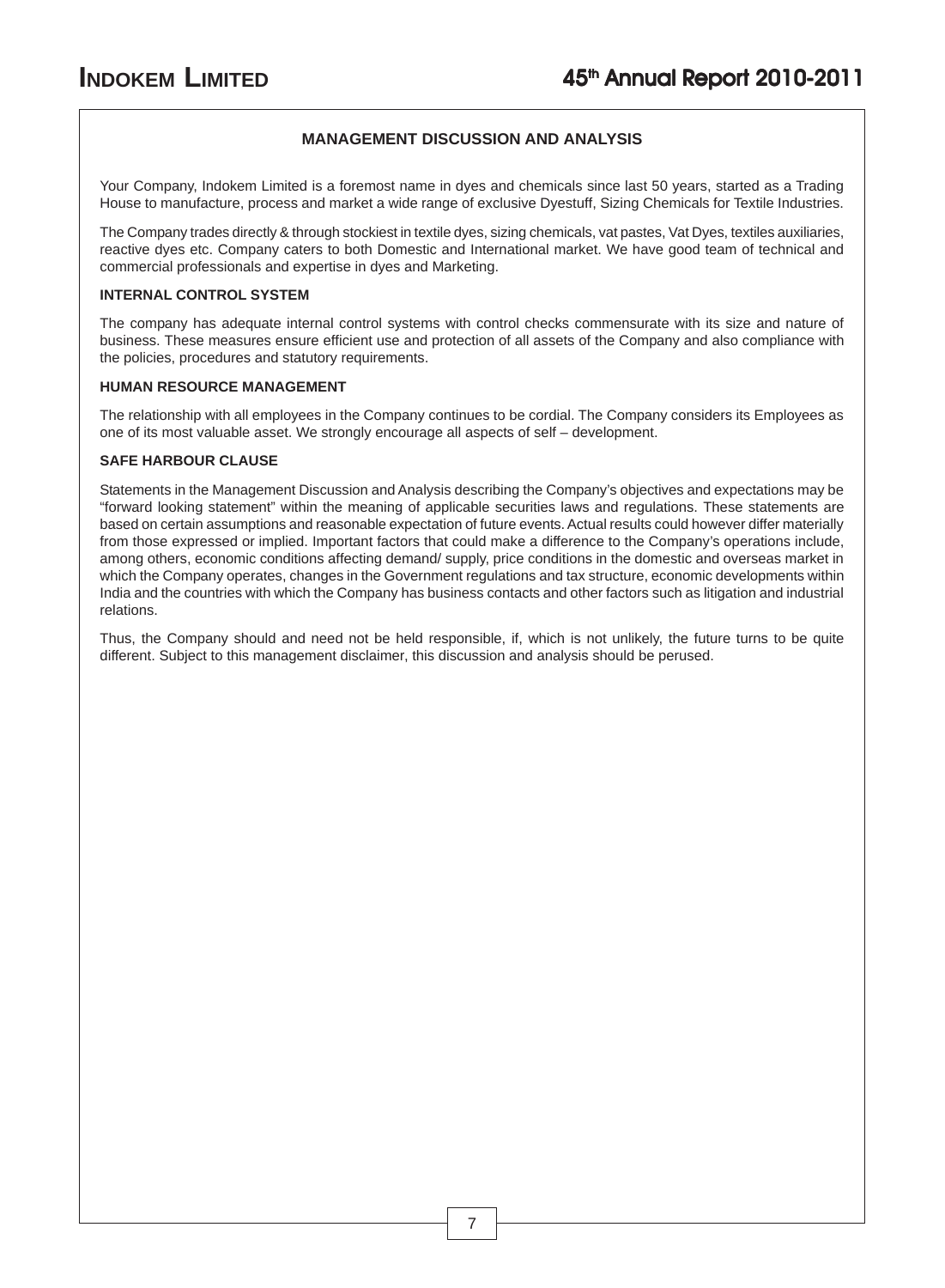### **REPORT ON CORPORATE GOVERNANCE**

The Board of Directors of the Company continues to lay great emphasis on the broad principles of Corporate Governance. Our pursuit towards achieving good governance is an ongoing process. Compliance with the requirements under Clause 49 of the Stock Exchange Listing Agreement is concerned, the Company is in full compliance.

### **1. Company's Philosophy on Corporate Governance:**

Indokem Limited believes that good Corporate Governance is of immense important for achieving long term corporate goals and to enhance stakeholder's value. In this pursuit, your Company's philosophy on Corporate Governance is led by a strong emphasis on transparency, accountability and integrity and your Company has been practicing the principles of Corporate Governance over the years. All directors and employees are bound by a Code of Conduct that sets forth the Company's policies on important issues, including its relationship with Customers, Shareholders and Government.

### **2. Composition of Board**

### **a) Composition and Category of Directors**

The present strength of the Board is six directors of which Chairman and Managing Director (CMD) is an Executive Member of the Board. Out of five Non-Executive Directors, three are Independent Directors and two Directors are Non Independent Director.

Except the Managing Director, all other Directors are eligible to retire by rotation as per the provisions of the Companies Act, 1956. The Composition of the Board and other relevant details relating to the Directors are depicted in the table given below:

| Name of the Director | Category of<br><b>Directorship</b> | Attendance<br>particulars      |                    | No. of other directorships and committee<br>(memberships other than IKL) |                 |   |
|----------------------|------------------------------------|--------------------------------|--------------------|--------------------------------------------------------------------------|-----------------|---|
|                      |                                    | <b>Board</b><br><b>Meeting</b> | Last<br><b>AGM</b> | Other<br>Directorships#                                                  | Committee@<br>M | С |
| Mr. M.K. Khatau      | <b>CMD</b>                         | 4                              | Yes                | 12                                                                       |                 |   |
| Ms. Leela Khatau     | <b>NE</b>                          | 3                              | No.                | 2                                                                        |                 |   |
| Mr. Kailash Pershad  | NE/ID                              | 3                              | No.                |                                                                          |                 |   |
| Mr. S. Rajagopalan   | NE/ID                              | 3                              | No.                |                                                                          |                 |   |
| Mr. B.G. Sontakke    | NE/ID                              | 3                              | No.                |                                                                          |                 |   |
| Mrs. Asha M. Khataul | <b>NE</b>                          | 3                              | No.                | 6                                                                        |                 |   |

M = Membership; C = Chairmanship; NE/ID = Non-Executive/Independent; NE/NID = Non-Executive/ Non-Independent; CMD = Chairman & Managing Director

# Directorships in Private Limited Companies included;

@ comprises of Audit and Investors' Grievance Committee of Public Limited Companies

### **b) Meeting and Attendance**

Four Board Meetings were held during the financial year ended 31<sup>st</sup> March, 2011, viz. on 30<sup>th</sup> April, 2010, 13<sup>th</sup> August, 2010, 29<sup>th</sup> October, 2010, 8<sup>th</sup> February, 2011.

### **c) Board Agenda**

The Board meetings are scheduled well in time and Board members are usually given a notice of at least seven days before the meeting date. The Board members are provided with well structured and comprehensive agenda papers. All major agenda items are backed by in-depth background information and analysis, wherever possible, to enable the Board to take appropriate and informed decisions.

### **3. Audit Committee**

### **a) Terms of Reference**

Terms of Reference of Audit Committee include amongst other things mainly:

- **•** Overseeing financial reporting process;
- **•** Recommending the appointment of Statutory and Internal Auditors;

8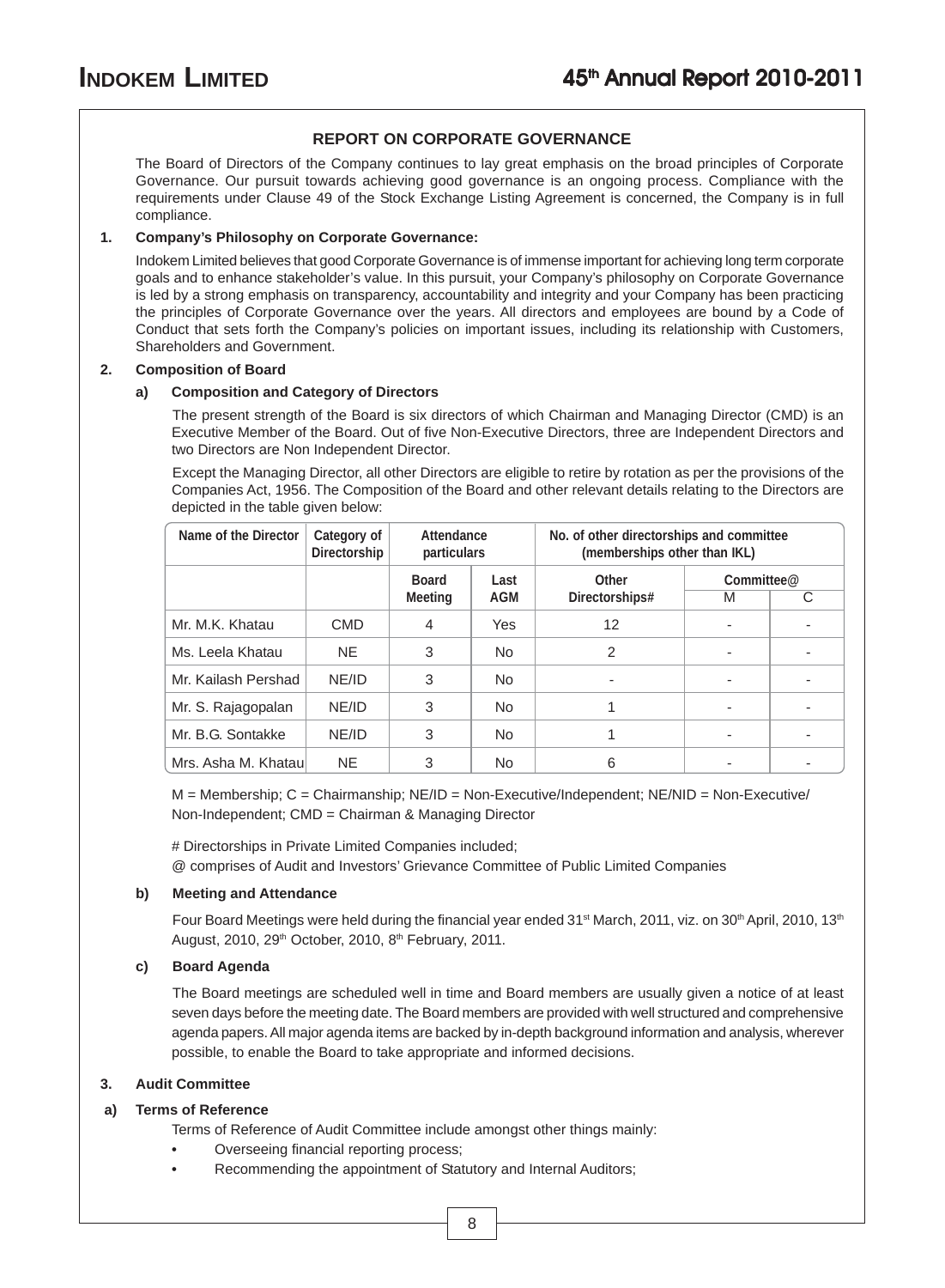- **•** Reviewing with management the quarterly, half yearly and annual financial statements;
- **•** Reviewing the adequacy of internal control systems and periodic audit reports;
- **•** Discussing with the Statutory Auditors about the nature and scope of audit;
- **•** Reviewing the financial statements and investments made by the unlisted subsidiary company.

### **b) Composition of Audit Committee**

The Audit Committee presently comprises of Mr. Kailash Pershad, Chairman, besides, Mr. M. K. Khatau and Mr. S. Rajagopalan. Two-thirds of the members of audit committee are independent directors. All of them have financial and accounting knowledge. Mr. Rohan Gavas, Company Secretary is the Secretary of the Committee. Chief Financial Officer, Statutory Auditors attend meetings by invitation.

### **c) Attendance**

Four meetings were held during the financial year ended  $31st$  March, 2011, viz. on  $30th$  April, 2010, 13th August, 2010, 29<sup>th</sup> October, 2010, 8<sup>th</sup> February, 2011. Composition of the Audit Committee and attendance of each Director at these meetings are as follows:

| Name of the Director | <b>Designation</b> | <b>No. of Meetings Attended</b> |
|----------------------|--------------------|---------------------------------|
| Mr. Kailash Pershad  | Chairman           |                                 |
| Mr. S.Rajagopalan    | Member             |                                 |
| Mr. M.K.Khatau       | Member             |                                 |

### **4. Remuneration Committee**

**a)** The Company does not have a Remuneration Committee. The remuneration payable to the Managing Director is approved by the Board of Directors and then by the Shareholders at the General Meeting and such other Authorities as may be necessary.

| b)<br><b>Remuneration of Directors</b> | ₹ In lacs |
|----------------------------------------|-----------|
| Managing Director:                     | 16.50     |
| Non Executive Directors (Sitting Fees) | 0.38      |
| Total                                  | 16.88     |

Managing Director has a service contract of five years, with a notice period of three months by either party.

### **c) Remuneration of Non-Executive Directors**

| <b>Name of Director</b> | Sitting Fees Paid $(3)$ |                                |
|-------------------------|-------------------------|--------------------------------|
|                         | <b>Board Meeting</b>    | <b>Audit Committee Meeting</b> |
| Ms. Leela Khatau        | 6,000                   |                                |
| Mr. Kailash Pershad     | 6,000                   | 6,000                          |
| Mr. S. Rajagopalan      | 6,000                   | 6,000                          |
| Mr. B.G. Sontakke       | 2,000                   |                                |
| Mrs. Asha M. Khatau     | 6,000                   |                                |

### **5. Shareholders' Committee:**

### **a) Share Transfer Committee**

The Committee is comprised of an Executive Director and a Non-Executive Independent Director. Mr. M.K.Khatau is the Chairman and Mrs. Leela K. Khatau is the other member of the Committee. The Committee looks into the issues relating to Shareholders, including transfer, transmission and transposition of shares, issue of duplicate share certificates and other related matters. The Committee meets to approve the share transfers and transmissions from time to time.

### **b) Shareholders' Grievance Committee**

The Committee presently consists of three Non-Executive Independent Directors and an Executive Director. This Committee specifically looks into the redressal of shareholders' and investors' complaints with a primary objective to improve investor relations. The Committee met four times during the financial year 2010-2011 viz. on 30<sup>th</sup> April, 2010, 13<sup>th</sup> August, 2010, 29<sup>th</sup> October, 2010, 8<sup>th</sup> February, 2011. Composition of the committee and attendance of each Director at these meetings are as follows:

9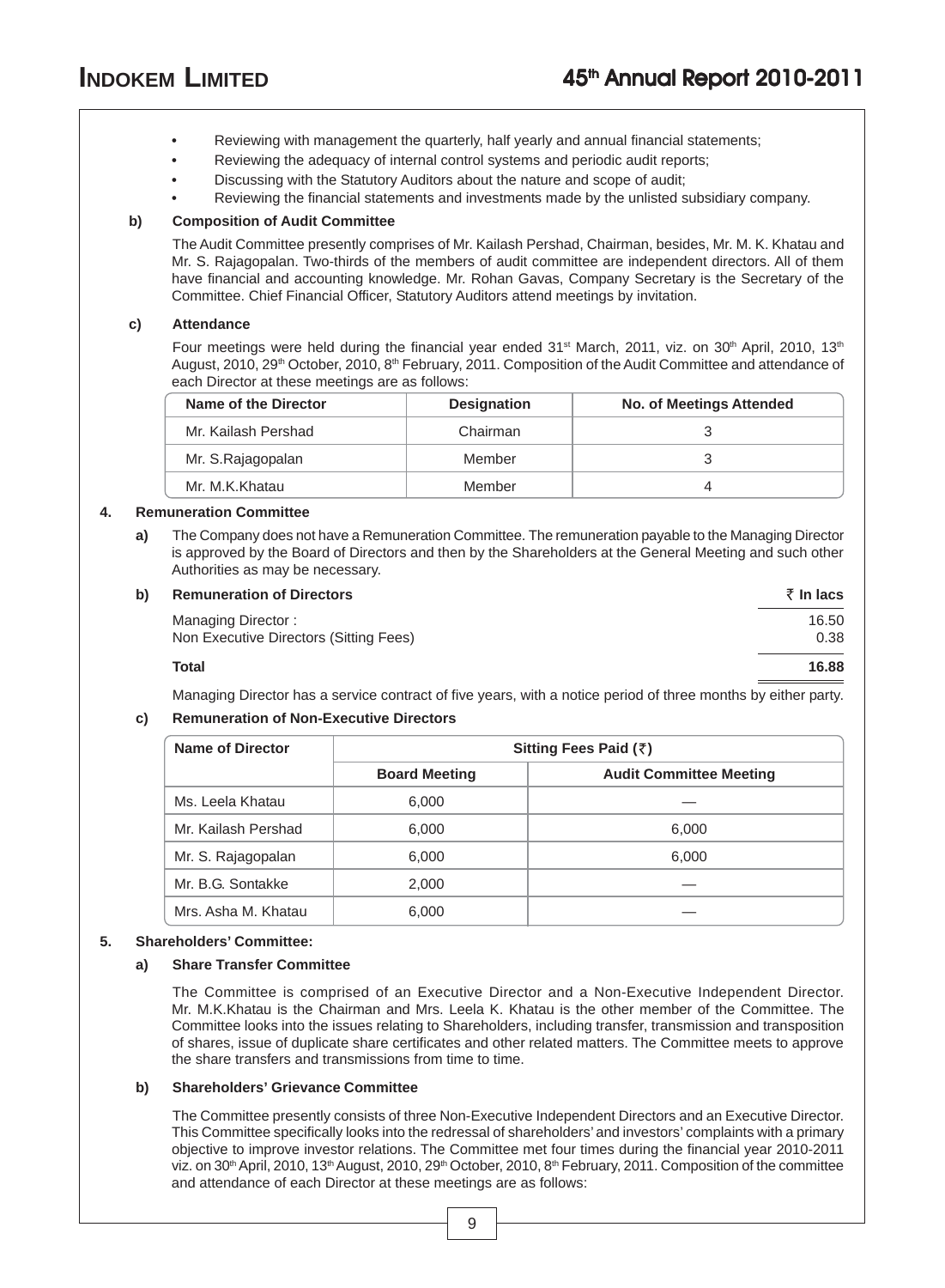| Name of the Director | <b>Designation</b> | <b>No. of Meetings Attended</b> |  |
|----------------------|--------------------|---------------------------------|--|
| Mr. S. Rajagopalan   | Chairman           |                                 |  |
| Ms. Leela Khatau     | Member             |                                 |  |
| Mr. M.K.Khatau       | Member             |                                 |  |

### **c) Compliance officer**

Mr. Rohan R. Gavas, Company Secretary is the Compliance Officer pursuant to clause 47 (a) of the Listing Agreement with Stock Exchanges.

### **d) Details of complaints/correspondences received and resolved during the year**

| Number of correspondences received from Share holders |     |
|-------------------------------------------------------|-----|
| Number of correspondences redressed                   |     |
| Number of complaints/correspondences not resolved     | Nil |

### **6. General Body Meeting Held During The Last Three Years**

| <b>AGM</b>           | Date                       | <b>Venue</b>                             | <b>Special Resolution Passed</b>                                                                                                                                                                                                                                                                                                                                                                                        |
|----------------------|----------------------------|------------------------------------------|-------------------------------------------------------------------------------------------------------------------------------------------------------------------------------------------------------------------------------------------------------------------------------------------------------------------------------------------------------------------------------------------------------------------------|
| $42^{\text{nd}}$ AGM | 18.11.2008<br>at 4.00 p.m. | Khatau House, Mahim,<br>Mumbai - 400016. | Approval of the members for the revision of payments<br>of remuneration of Ms. Shreya M. Khatau,<br>Vice President-Corporate Strategies.                                                                                                                                                                                                                                                                                |
| 43rd AGM             | 30.09.2009<br>at 4.00 p.m. | Khatau House, Mahim,<br>Mumbai - 400016. | There was no special resolution passed during the<br>year                                                                                                                                                                                                                                                                                                                                                               |
| 44 <sup>th</sup> AGM | 30.09.2010<br>at 4.00 p.m. | Khatau House, Mahim,<br>Mumbai - 400016. | • Appointment of Mr. Mahendra Kishore Khatau as<br>Chairman and Managing Director of the Company.<br>• Appointment of Mrs. Asha M. Khatau &<br>Mr. B.G. Sontakke as Directors of the Company.<br>• Amendment of Articles of Association for the<br>minimum number of Directors to 4 instead of 6.<br>• Appointment of Mr. Manish M. Khatau as<br>Vice President-Corporate Strategies U/s 314 of<br>Companies Act, 1956. |

### **7. Postal Ballot**

No Resolutions were passed through Postal Ballot for the Years 2008-2009 & 2009-2010.

### **2010-2011:**

Members consent was accorded through Postal Ballot, pursuant to section 293(1)(a) of the Companies Act, 1956 for Disposal of Undertaking situated at Plot No. 2900, GIDC, Ankleshwar, Gujarat.

### **8. Code of Conduct**

The Board has laid down a Code of Conduct for all Board Members and Senior Management of the Company. All Board Members and Senior Management Personnel have affirmed compliance with the Code on annual basis the declaration to this effect is signed by the Managing Director of the Company, forms part of this Annual Report.

### **9. Key Information**

Key information such as annual operating plans, budgets, quarterly working results, minutes of audit committee and other committees are made available to the Directors. The Board is informed of all affairs including materials, financial and commercial decisions from time to time.

### **10. CEO Certification**

The Chairman and Managing Director has given a certificate to the Board as contemplated in Clause 49 of the Listing Agreement.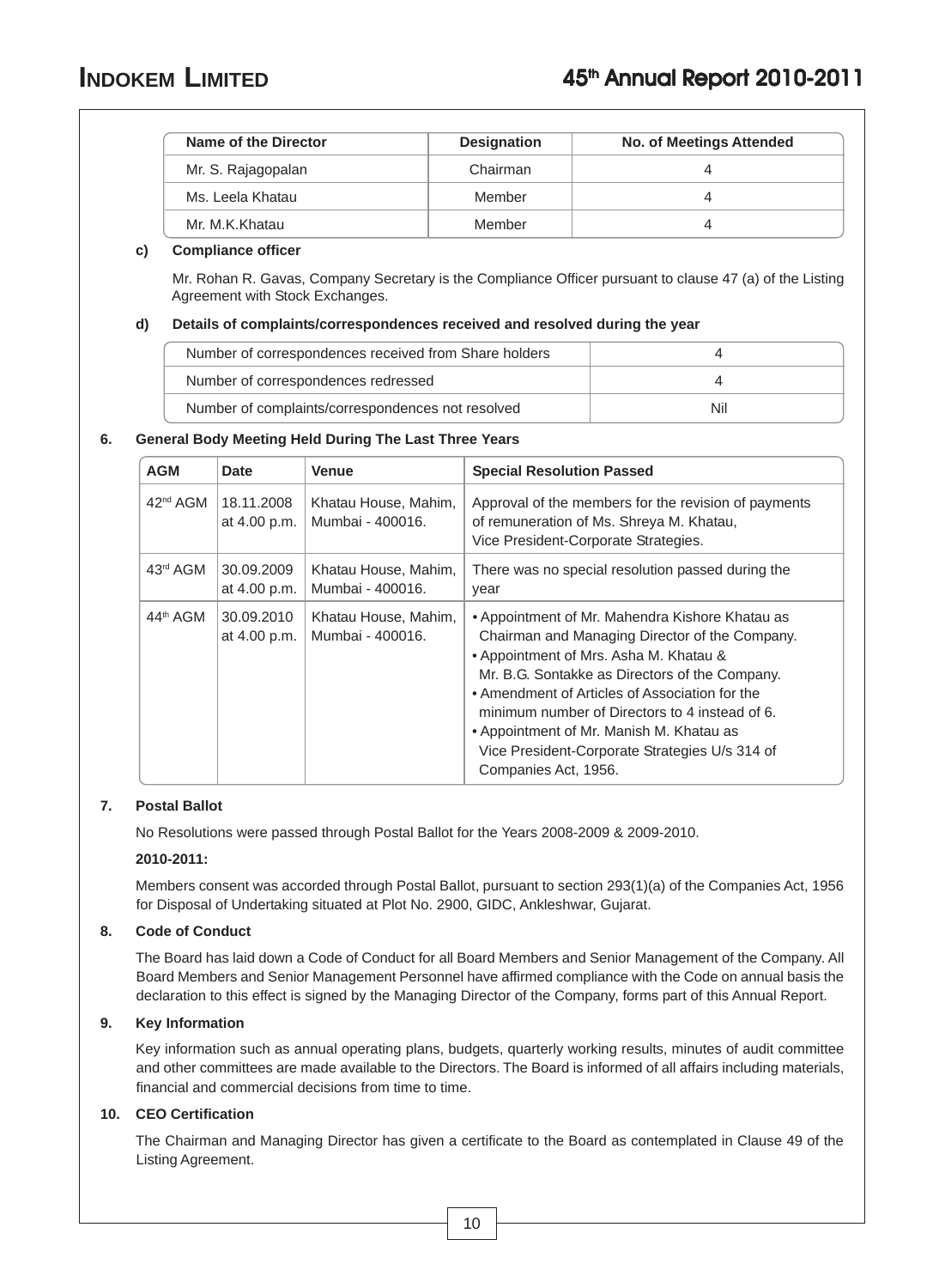### **11. Disclosures**

- **a)** The Company has not entered into any pecuniary transactions with its promoters or directors except as disclosed in the Accounts*.*
- **b)** The Company has followed the Guidelines of Accounting Standards laid down by the Central Government and The Institute of Chartered Accountants of India (ICAI) in preparation of its financial statements.
- **c)** During the last three years, there were no penalties or strictures imposed on the Company either by the Stock Exchanges or by SEBI or any statutory authority for non-compliance on any matter related to capital markets.
- **d)** The Company has laid down procedures to inform Board members about the risk assessment and minimization procedures. The Board periodically discusses the significant business risks identified by the management and the mitigation process being taken up.
- **e)** During the year under review, the Company has not raised any funds from public issue, rights issue or preferential issue.

### **12. Web Site**

The Company Web Site : www.indokem.co.in

Queries relating to Investors Grievances may be addressed to e-mail : iklsecretarial@gmail.com

### **13. Compliance**

The Board reviews periodically compliance reports of all laws applicable to the Company, prepared by the Company as well as steps taken by the Company to rectify instances of non compliances, if any.

### **14. Means of Communication**

- **a)** The quarterly results are published in **2** News papers circulated at Mumbai:
	- **i)** Business Standard (English), and
	- **ii)** Tarun Bharat (Marathi).
- **b)** The financial results and shareholding pattern are posted on the website of the Company under corporate information at www.indokem.co.in
- **c)** The report on Corporate Governance forms part of the Annual Report of the Company and the Certificate from a Practicing Chartered Accountant confirming compliance is enclosed herewith.
- **d)** A report on Management Discussion & Analysis is also a part of the Company's Annual Report.

### **15. General Shareholder Information**

| a) | <b>Annual General Meeting</b>          |                                          |
|----|----------------------------------------|------------------------------------------|
|    | Date                                   | 29th September, 2011.                    |
|    | Time                                   | 4.00 p.m.                                |
|    | Venue                                  | Khatau House, Mogul Lane, Mahim, Mumbai. |
| b) | <b>Financial Calendar</b>              |                                          |
|    | Results for the Quarter Ending on      | Tentative date of declaration            |
|    | 30 <sup>th</sup> June, 2011            | : $29^{th}$ July, 2011.                  |
|    | 30 <sup>th</sup> September, 2011       | Last week of October, 2011               |
|    | 31 <sup>st</sup> December, 2011        | Last week of January, 2012               |
|    | 31 <sup>st</sup> March, 2012           | Last week of April, 2012                 |
|    | 31 <sup>st</sup> March, 2012 (Audited) | <b>July, 2012</b>                        |
|    | A.G.M. for the Year ended 31.03.2012 : | September, 2012                          |
|    |                                        |                                          |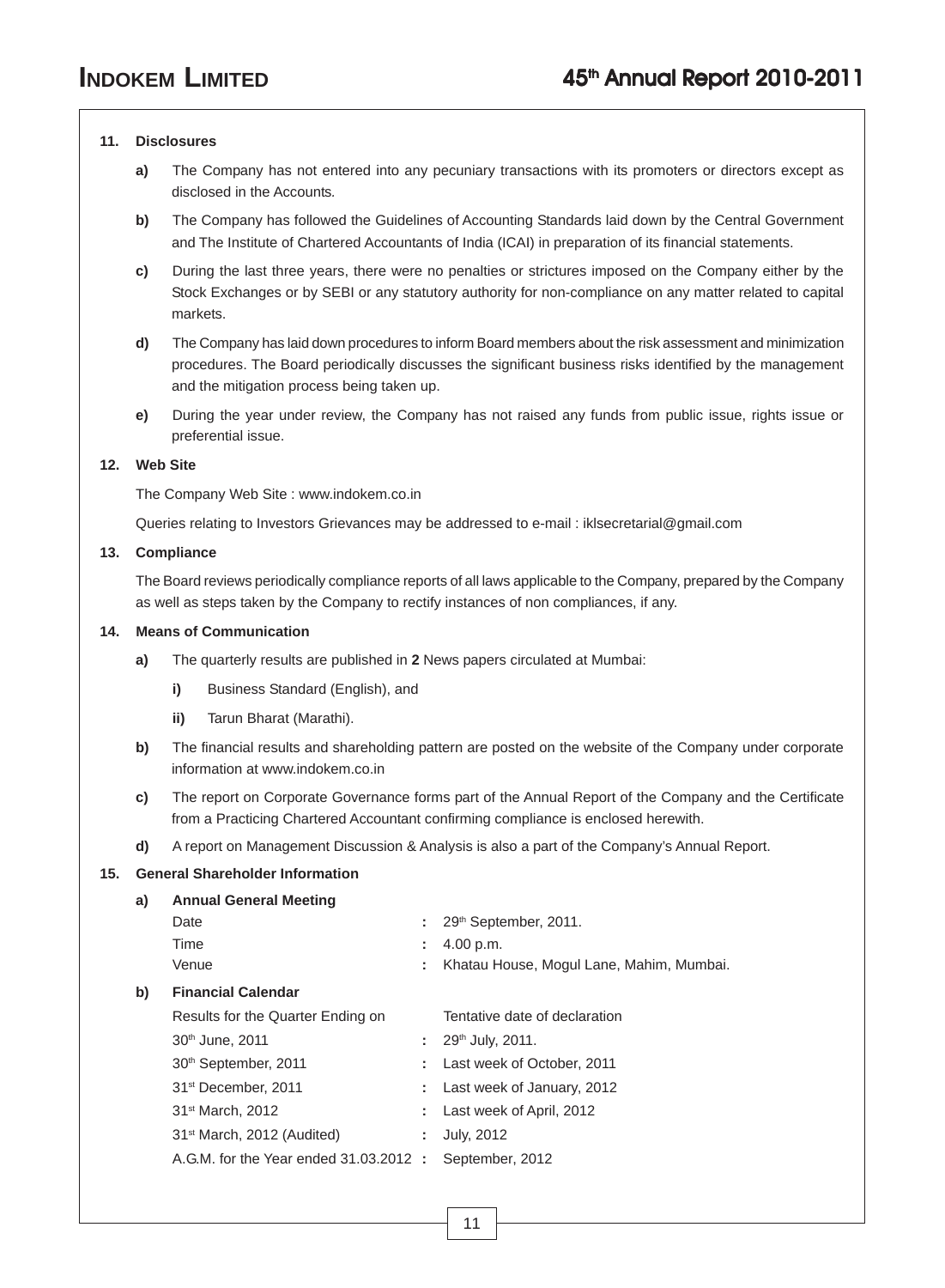- 
- **c)** Period of Book Closure : 21<sup>st</sup> September, 2011 to 29<sup>th</sup> September, 2011 (Both days inclusive)

### **d) Listing on Stock Exchanges**

Bombay Stock Exchange Limited, P. J. Towers, Dalal Street, Mumbai – 400001.

### **e) Stock Code**

Bombay Stock Exchange Limited **:** 504092

### **f) Market Information**

Market price data- monthly high/ low of Company's Equity shares & Sensex during the last financial year.

| <b>Month</b>     | <b>Indokem Limited</b> |                 |  |  |  |
|------------------|------------------------|-----------------|--|--|--|
|                  | High $(\bar{z})$       | Low $(\bar{z})$ |  |  |  |
| April 2010       | 5.65                   | 3.81            |  |  |  |
| May 2010         | 6.01                   | 4.90            |  |  |  |
| June 2010        | 7.16                   | 5.40            |  |  |  |
| <b>July 2010</b> | 6.89                   | 4.95            |  |  |  |
| August 2010      | 6.85                   | 5.11            |  |  |  |
| September 2010   | 8.01                   | 5.30            |  |  |  |
| October 2010     | 8.25                   | 5.02            |  |  |  |
| November 2010    | 8.35                   | 5.35            |  |  |  |
| December 2010    | 6.40                   | 5.08            |  |  |  |
| January 2011     | 5.08                   | 3.63            |  |  |  |
| February 2011    | 3.85                   | 3.34            |  |  |  |
| March 2011       | 4.95                   | 3.10            |  |  |  |

### **g) Registrar and Transfer Agent :** M/s. Sharex Dynamic (India) Pvt. Ltd,

Unit No.1, Luthra Industrial Premises, Andheri-Kurla Road, Safed Pool, Andheri (East), Mumbai – 400072. TEL.NO.: 2851 5606 / 2851 5644 EMAIL: sharexindia@vsnl.com WEBSITE: www.sharexindia.com

### **h) Share Transfer System**

Securities lodged for transfer at the Registrar's office are normally processed within 15 days from the date of lodgment, if the documents are proper in all respect. All requests for dematerialization of securities are processed and the confirmation is given to the depositories within 15 days. Any queries in respect of share transfer and transmission are dealt with by the share transfer committee and the shareholder's grievances committee.

### **i) Shareholding Pattern as on 31.03.2011**

| Sr. No                | Category                                          | No. of Shares held | % of Shareholding |
|-----------------------|---------------------------------------------------|--------------------|-------------------|
| 1.                    | <b>Promoters</b>                                  | 17346289           | 70.809            |
| $\mathcal{P}_{\cdot}$ | Banks / Financial Institutions and Insurance Cos. | 58775              | 0.240             |
| 3.                    | <b>Private Corporate Bodies</b>                   | 306351             | 1.251             |
| 4.                    | Indian Public /HUF/Clearing Members               | 6770839            | 27.639            |
| 5.                    | NRIs / OCBs / Foreign nationals                   | 14934              | 0.061             |
|                       | Total                                             | 24497188           | 100,000           |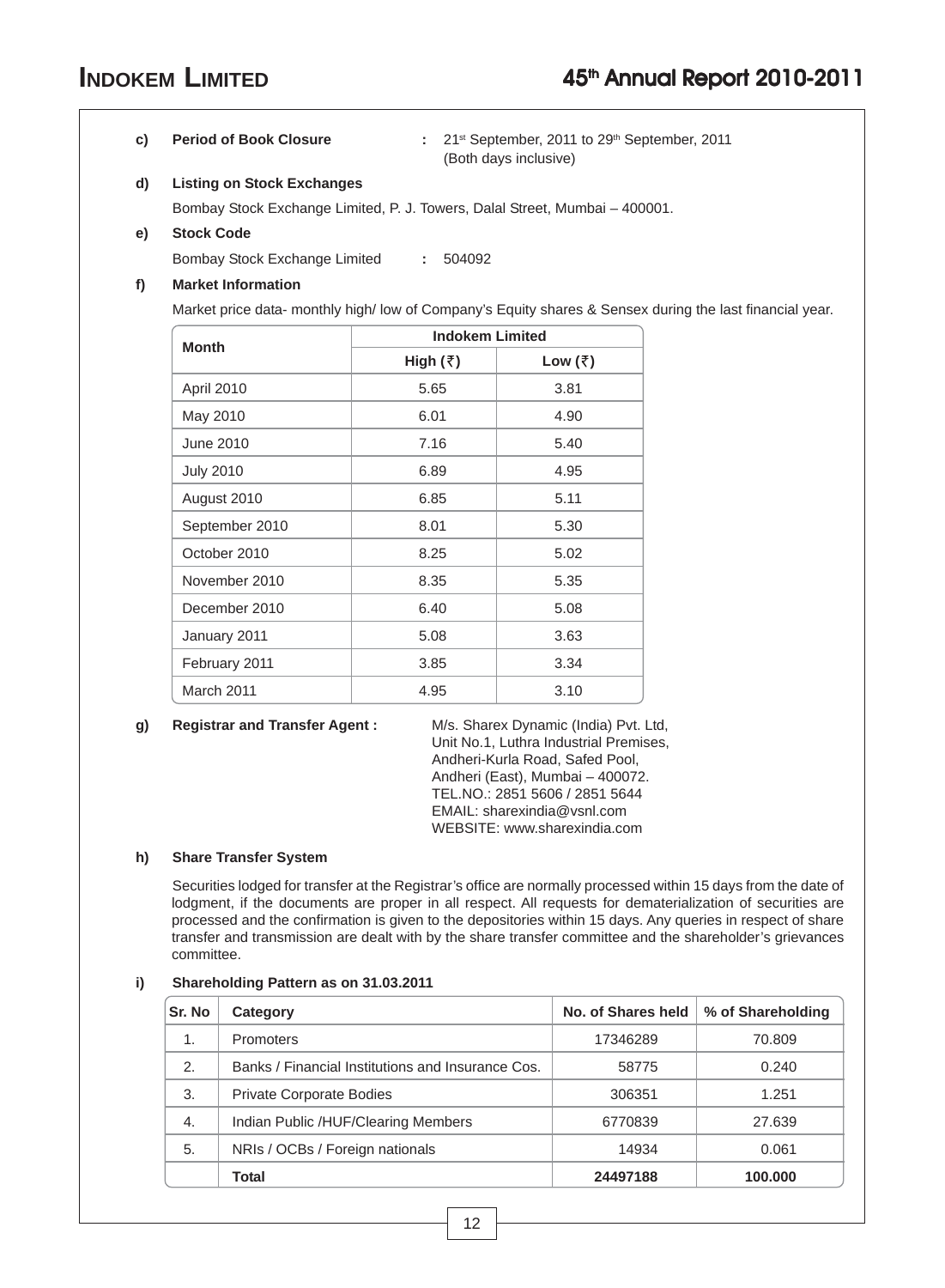**j) Distribution of Shareholding as on 31.3.2011**

| No. of Equity<br><b>Shares Held</b> | No. of<br><b>Shareholders</b> | Percentage of<br><b>Shareholders</b> | No. of<br><b>Shares</b> | Percentage of<br><b>Shares</b> |
|-------------------------------------|-------------------------------|--------------------------------------|-------------------------|--------------------------------|
| Up to $-5000$                       | 25376                         | 94.42                                | 3198568                 | 13.06                          |
| $5001 - 10000$                      | 898                           |                                      | 713349                  | 2.91                           |
| $10001 - 20000$                     | 318                           | 1.18                                 | 478598                  | 1.95                           |
| $20001 - 30000$                     | 94                            | 0.35                                 | 235884                  | 0.96                           |
| $30001 - 40000$                     | 30                            | 0.11                                 | 108312                  | 0.44                           |
| $40001 - 50000$                     | 36                            | 0.13                                 | 173606                  | 0.71                           |
| $50001 - 100000$                    | 62                            | 0.23                                 | 443540                  | 1.81                           |
| 100001 and above                    | 62                            | 0.24                                 | 19145331                | 78.16                          |
| Total                               | 26876                         | 100.00                               | 24497188                | 100.00                         |

The total shareholding held in the electronic form as on 31/03/2011 is 85.66% with NSDL & CDSL

\* **Depositories :** Central Depository Services (India) Ltd. (CDSL)

National Securities Depository Ltd. (NSDL)

**\* ISIN** : INE716FO1012

### **k) Outstanding GDRs / ADRs**

No such GDRs/ADRs/Warrants or any convertible instruments were issued and outstanding.

### **l) Address for Correspondence**

**Registered Office :** "Khatau House", Plot No. 410/411, Mogul Lane, Mahim, Mumbai – 400016.

### **16. Status of Compliance with Non-Mandatory Requirements**

Your Company continuously strives towards improving its Corporate governance practices. Whilst your Company is fully compliant with the mandatory requirements of the Clause 49 of the listing Agreement, the adoption of non mandatory requirements under Clause 49 of the listing agreement are reviewed by the Board from time to time. The status of non mandatory requirement is as follows:

### **(i) Office space for Non-Executive Chairman**

The Company has an Executive Chairman and therefore the issue of providing office to Non-Executive Chairman does not arise. The Company has no specific tenure specified for Independent Directors. The tenure of certain Independent Directors exceeds the period of 9 years.

### **(ii) Shareholder' rights to receive financial results**

The financial results of the Company for every quarter are published in the newspapers and are also put on the Company's website www.indokem.co.in

### **(iii) Audit Qualifications**

Explanation regarding auditor's qualification has been dealt in Directors Report which forms part of this Annual Report. Further the Company continues to adopt best practices to ensure the regime of unqualified financial statements.

### **(iv) Training of Board Members**

During the Audit and Board Meetings, the Chairman and Company Secretary give extensive briefings to the Board members on the business of the Company and on various financial, legal & compliance issues.

### **(v) Whistle Blower Policy**

The Whistle Blower Policy aims to encourage all employees to inform the Company regarding any kind of misuse of Company property, mismanagement or wrongful conduct prevailing in the Company and no personnel has been denied access thereto. The disclosure would be sent to the Chairman of the Audit Committee / the 'Ombudsman' who would investigate and recommend to the management of the Company to take such disciplinary or corrective action as may be deemed fit.

For and on behalf of the Board

Mumbai **Mahendra K. Khatau** Chairman & Managing Director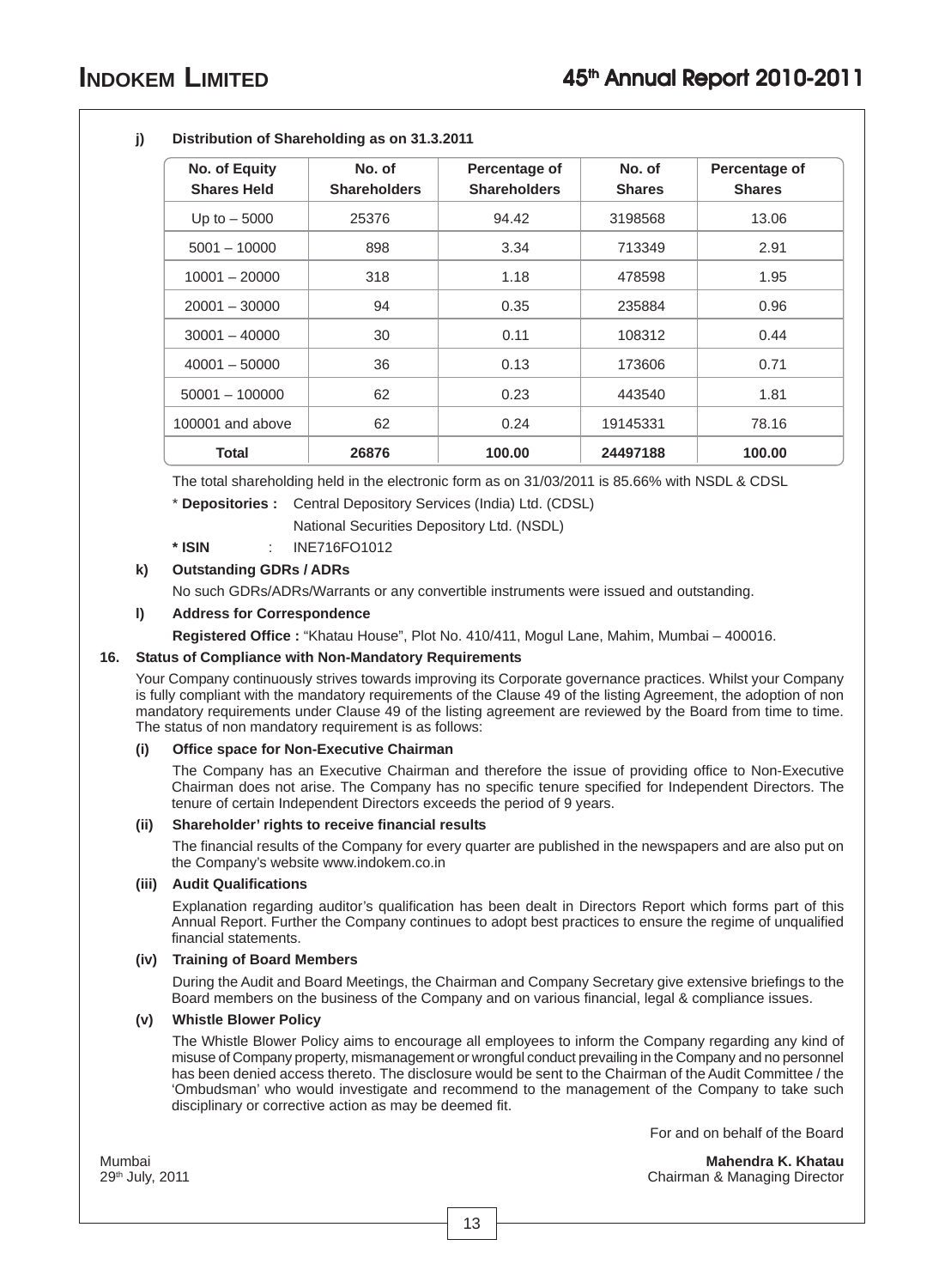

### **DECLARATION ON CODE OF CONDUCT**

To

### The Members of Indokem Limited,

This is to confirm that Board has laid down a code of conduct for all Board members and senior management of the Company. It is further confirmed that all directors and senior management personnel of the Company have affirmed compliance with the code of conduct of the Company as at 31<sup>st</sup> March 2011, as envisaged in clause 49 in the Listing Agreement with stock exchanges.

Mumbai **Mahendra K. Khatau** 29th July, 2011 **Chairman & Managing Director** Chairman & Managing Director

### **CERTIFICATE ON CORPORATE GOVERNANCE**

To

### The Members of Indokem Limited,

We have examined the compliance of conditions of Corporate Governance by **Indokem Limited**, for the year ended 31<sup>st</sup> March, 2011, as stipulated in Clause 49 of the Listing Agreement of the said Company with Stock Exchanges.

The compliance of conditions of Corporate Governance is the responsibility of the management. Our examination has been limited to a review of the procedures and implementation thereof, adopted by the Company for ensuring compliance with the conditions of the Corporate Governance as stipulated in the said Clause. It is neither an audit nor an expression of opinion on the financial statements of the Company.

In our opinion and to the best of our information and according to the explanations given to us and the representations made by the Directors and the Management, we certify that the Company has generally complied with the conditions of Corporate Governance as stipulated in Clause 49 of the above-mentioned Listing Agreement.

We further state that such compliance is neither an assurance as to the future viability of the Company nor of the efficiency or effectiveness with which the management has conducted the affairs of the Company.

### For **Sheth Doctor & Associates**.

Chartered Accountants (Firm Registration No. 124822W)

### **Paresh S. Doctor** Membership No. 36056 Mumbai 29<sup>th</sup> July, 2011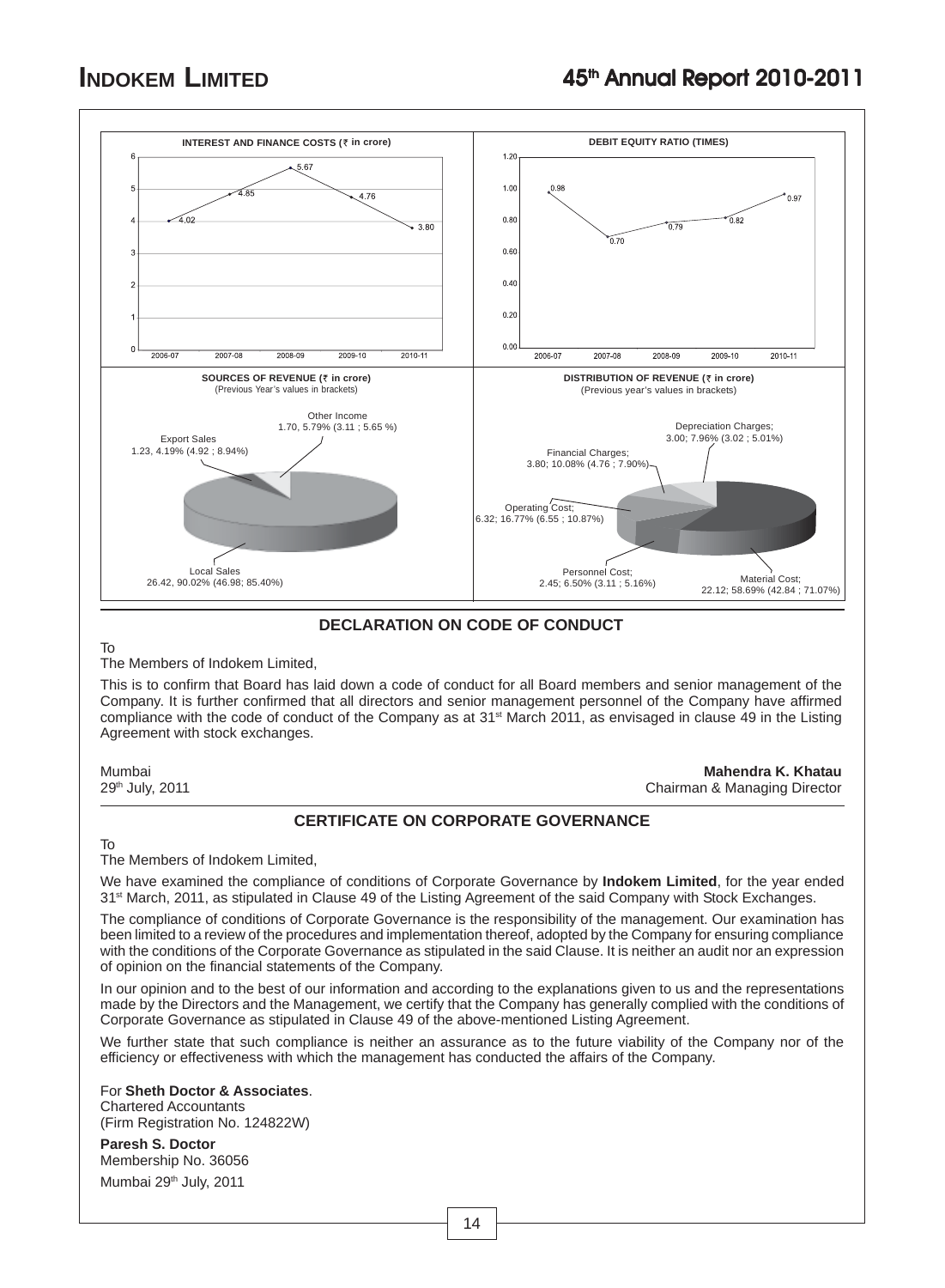### **AUDITORS' REPORT**

The Members of INDOKEM LIMITED

We have audited the attached Balance Sheet of INDOKEM LIMITED as at 31st March, 2011, the Profit and Loss Account and also the Cash Flow Statement of the Company for the year ended on that date annexed thereto. These financial statements are the responsibility of the Company's Management. Our responsibility is to express an opinion on these financial statements based on our audit.

We conducted our audit in accordance with auditing standards generally accepted in India. Those Standards require that we plan and perform the audit to obtain reasonable assurance about whether the financial statements are free of material misstatement. An audit includes examining, on a test basis, evidence supporting the amounts and disclosures in the financial statements. An audit also includes assessing the accounting principles used and significant estimates made by management, as well as evaluating the overall financial statement presentation. We believe that our audit provides a reasonable basis for our opinion.

As required by the Companies (Auditor's Report) Order, 2003, issued by the Government of India in terms of sub-section 227(4A) of the Companies Act, 1956, we enclose in the Annexure a statement on the matters specified in paragraphs 4 and 5 of the said Order.

Further to our comments in the Annexure referred to in paragraph above, we report that:

- a) We have obtained all the information and explanations, which to the best of our knowledge and belief were necessary for the purpose of our audit *except for Inventory Records of Ankleshwar Plant as mentioned in Note No. 2 of Sch. 19 Notes to Accounts.*
- b) In our opinion, the Company has kept proper books of accounts as required by law so far as appears from our examination of those books;
- c) The Balance Sheet, Profit and Loss Account and Cash Flow Statement dealt with by this report are in agreement with the books of accounts;
- d) In our opinion, the Balance Sheet, the Profit & Loss Account and Cash Flow Statement dealt with by this report comply with the Accounting Standards referred to in Section 211 (3C) of the Companies Act, 1956, *except for non compliance with Accounting Standard No. 4 on 'Contingencies and Events occurring after Balance Sheet Date' resulting* into non provision of Net Compensation payable to workers amounting to ₹ 187.47 lacs (Refer Note No. 9 of *Sch 19 of Notes on Accounts)*
- e) On the basis of the written representation received from the directors of the Company as at the date of the Report and taken on record by the Board of Directors we report that no director is disqualified from being appointed as a director of the Company under clause (g) of sub-section (1) of Section 274 of the Companies Act, 1956; and
- f) Value and diminution in value of the Inventory at Ankleshwar Plant amounting to  $\bar{\zeta}$  457.28 lacs and  $\bar{\zeta}$  117.69 *lacs respectively being accepted as certified by the management only as referred in Note No.2 and Non provision of Workers Compensation amounting to 187.47 lacs(Net) as referred in Note No. 9 , of Schedule 19 of Notes to Accounts.*

**Subject to above,** the said accounts, in our opinion and to the best of our information and according to the explanations given the said accounts read together with the significant accounting policies and notes thereon give the information required by the Companies Act, 1956, in the manner so required, and present a true and fair view, in conformity with the accounting principles generally accepted in India:

- i) In the case of the Balance Sheet, of the state of affairs as at  $31^{st}$  March, 2011,
- ii) In the case of the Profit and Loss account, of the loss for the year ended on that date; and
- iii) In the case of the Cash Flow Statement, of the cash flows for the year ended on that date.

For **Sheth Doctor & Associates** Chartered Accountants (Firm Registration No. 124822W)

Mumbai **Paresh S. Doctor** Dated: 29<sup>th</sup> July, 2011 **Membership No. 36056** and 2011 12:30 and 2012 12:30 and 2012 12:30 and 2013 12:30 and 2013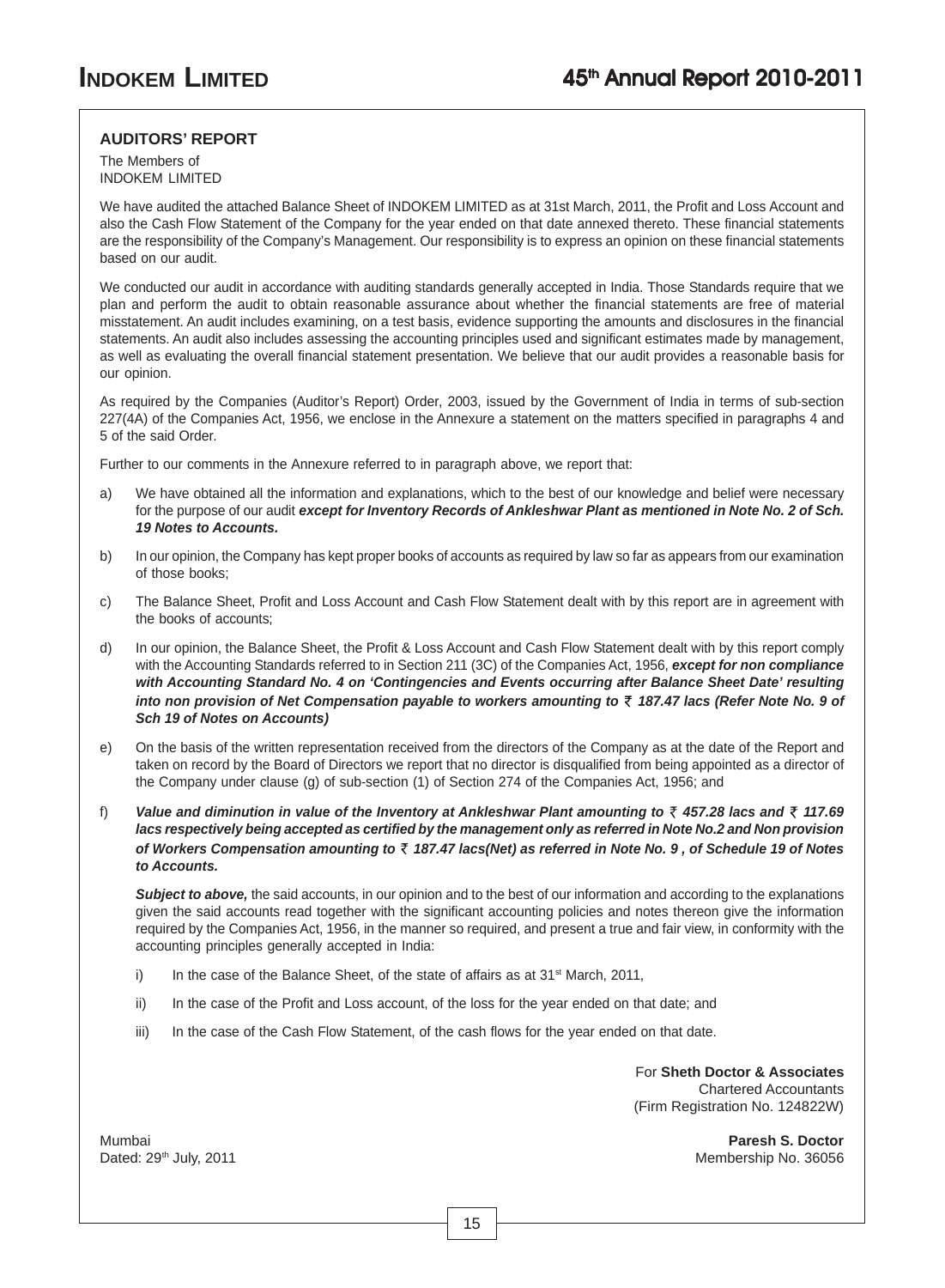### **ANNEXURE TO THE AUDITORS' REPORT**

*(REFERRED TO IN THE REPORT OF EVEN DATE OF THE AUDITORS TO THE MEMBERS OF INDOKEM LIMITED ON THE ACCOUNTS FOR THE YEAR ENDED 31st MARCH, 2011)*

- 1. The Company should update the Fixed Assets Register, so as to show item-wise details along with its cost and written down values. The Company has programme for physical verification of its fixed assets which in our opinion is reasonable having regard to the size of the Company and the nature of its fixed assets. The Company has disposed off part of the Office premises at Khatau House at Mumbai during the year.
- 2. Inventories:

### **Except for Inventories at Ankleshwar Plant as separately referred in Note No. 2 of Sch. 19 on Notes to Accounts :**

- a) Inventories have been physically verified at the year end by the management. In our opinion, the frequency of verification is reasonable.
- b) In our opinion, the procedures of physical verification of inventories by the management are reasonable and adequate in relation to the size of the Company and the nature of its business.
- c) The Company is maintaining proper records of inventory. The discrepancies noticed on verification between the physical stocks and book records were not material.
- 3. a) The Company had taken loan from the three (one) Directors amounting to  $\bar{\tau}$  668.83 Lacs ( $\bar{\tau}$  594.79 Lacs) covered in the register maintained under section 301 of the Companies Act, 1956. The Company has granted loans to five Companies covered in the register maintained u/s. 301 of the Companies Act, 1956 amounting to  $\bar{\tau}$  127.02 lacs (Nil), Maximum outstanding amount  $\bar{\tau}$  127.02 lacs during the year.
	- b) In our opinion, the rate of interest and other terms and conditions on which loans have been taken from directors listed in the register maintained under section 301 of the Companies Act, 1956 are not, prima facie, prejudicial to the interest of the Company. The Company has not charged interest on the loans given to Companies.
	- c) There are no stipulations, attached to the loan for its repayment.
- 4. In our opinion and according to the information and explanations given to us, there are adequate internal control procedures commensurate with the size of the Company and the nature of its business with regard to purchase of stores, raw materials including components, packing materials, plant and machinery, equipment and other assets and with regards to sale of goods. During the course of our audit we have not observed any continuing failure to correct major weakness in the internal control procedures.
- 5. a) All the transaction with parties covered under section 301 of the Companies Act, 1956 have been properly entered in the register maintained under section 301 of the Act.
	- b) In our opinion and according to the information and explanation given to us, the transaction made in pursuance of contracts or arrangements entered in the register maintained under section 301 of the Act, and exceeding the value of five lakh rupees in respect of any party during the year have been made at prices which are not comparable in the absence of similar transactions with other parties.
- 6. The Company has not accepted any deposits from public during the year.
- 7. In our opinion, the scope and coverage of internal audit is not commensurate with the size of the company and needs to be strengthened.
- 8. The Company, according to the information and explanations given to us, is maintaining accounts and records prescribed by the Central Government under section 209 (1)(d) of the Companies Act, 1956. We have not examined the contents of these accounts and records.
- 9. a) Regarding depositing of undisputed statutory dues including Provident Fund, Employees State Insurance, Income Tax, Sales Tax, and Professional Tax with appropriate authorities, there were delays. arrears outstanding in respect of all such statutory dues as at the last day of the financial year concerned for a period of more than six months from the date they became payable amounts to  $\bar{\tau}$  165.95 lacs  $($   $\bar{z}$  224.96 lacs).
	- b) As at March 31, 2011 according to the records of the Company and the information and explanations given to us, the following are the particulars of disputed dues (provided / considered contingent liability as appropriate) on account of Sales Tax, Income Tax, Customs Duty, Wealth Tax, Excise Duty and Cess matters that have not been deposited.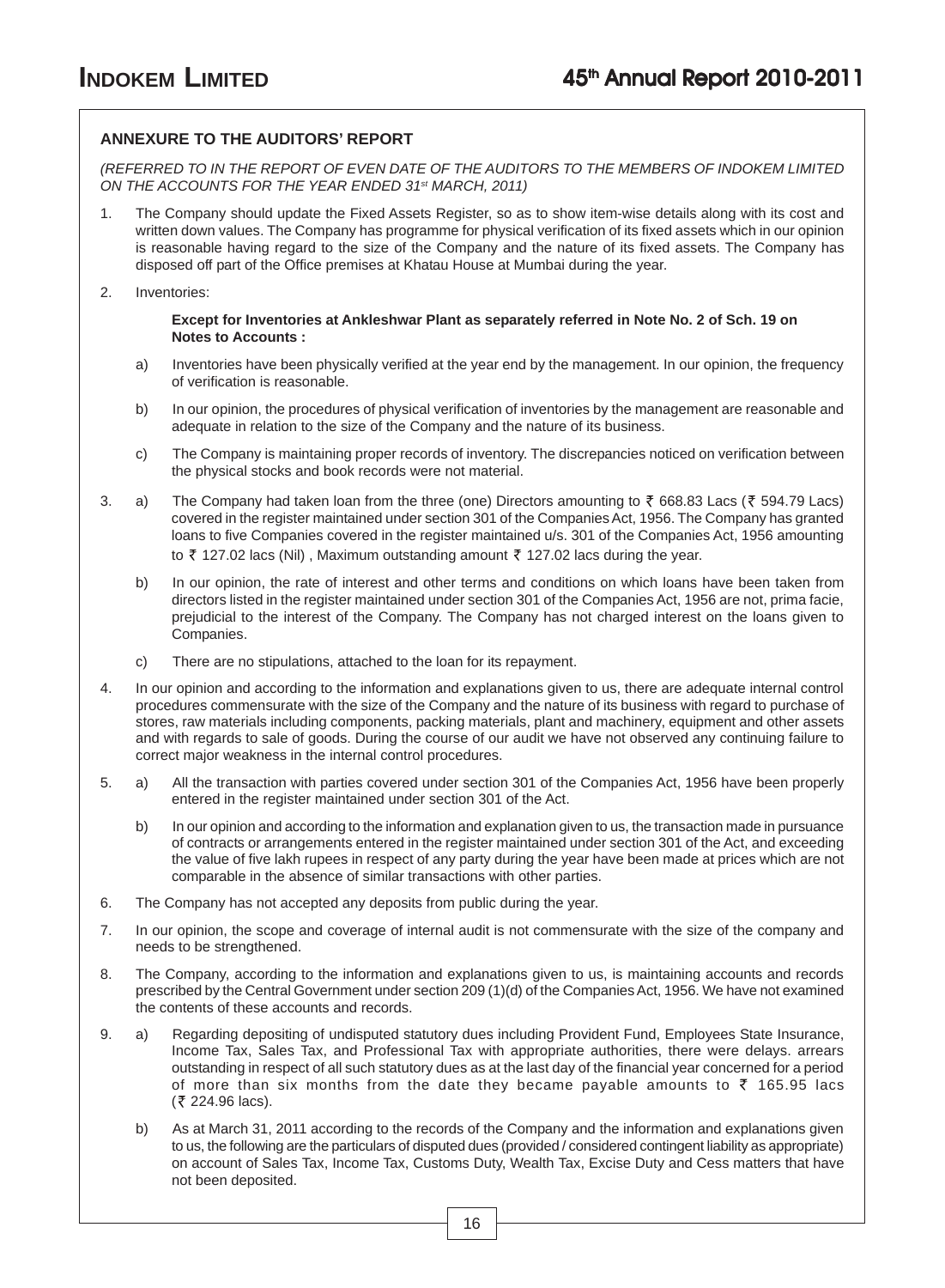| Name of the Statute | <b>Nature of Dues</b> | <b>Amount involved</b><br>$(\bar{z}$ in Lacs) | Forum where the dispute is pending |
|---------------------|-----------------------|-----------------------------------------------|------------------------------------|
| Sales Tax Act       | Sales Tax             | 120.37                                        | Commissioner (Appeals)             |
| Income Tax Act      | Income Tax            | 197.02                                        | Commissioner (Appeals)             |

- 10. The Company has incurred cash loss in the current year as also in the immediately preceding financial year however the accumulated losses are not more than 50% of its net worth as at 31<sup>st</sup> March, 2011.
- 11. Based on the examination of books of accounts and related records and according to the information and explanations provided to us, the Company has defaulted in repayment of dues to Bank and Financial Institutions. Out of total repayments made during the year, a sum of  $\bar{\tau}$  99.92 lacs is found delayed on various dates as compared to its schedule of repayments agreed upon in pursuance to loan agreements (excluding delays which has been regularized by further arrangements). Out of total dues, a sum of  $\bar{\tau}$  740.65 lacs is found overdue and in default.
- 12. The Company has not granted any loans and advances on the basis of security by way of pledge of shares, debentures and other securities.
- 13. In our opinion, considering the nature of activities carried on by the Company during the year, the provisions of any special statute applicable to chit fund / nidhi / mutual benefit fund / societies are not applicable to the Company.
- 14. In our opinion and according to the information and explanations given to us, the Company is not dealer or trader in securities.
- 15. The Company has given guarantees (including counter guarantees) amounting to ₹1,030 lacs (₹1,816 lacs) for loans taken by others from Banks and Financial Institution (as referred in Note No. 1(e) of schedule 20 of Annual Accounts) and terms and conditions are not prima facie prejudicial to the interest of the Company.
- 16. In our opinion and according to the information and explanations given to us, no Term Loan has been raised during the year.
- 17. According to the information and explanations given to us and on an overall examination of the Balance Sheet of the Company, we report that no funds raised on short-term basis have been used for long-term investment. No long-term funds have been used to finance short-term assets.
- 18. The Company has not made any preferential allotment of shares during the year to parties and Companies covered in the register maintained under Section 301 of the Act.
- 19. The Company has not raised any funds by the way of debenture during the year.
- 20. The Company has not raised any money by way of public issue during the year.
- 21. During the course of our examination of the books of account carried out in accordance with the generally accepted auditing practices in India, and according to the information and explanations given to us, we have neither come across any instance of fraud on or by the Company, noticed or reported during the year, nor have we been informed of such case by the management.

For **Sheth Doctor & Associates** Chartered Accountants (Firm Registration No. 124822W)

Mumbai **Paresh S. Doctor**<br>Dated: 29<sup>th</sup> July, 2011 **Paresh S. Doctor Paresh S. Doctor** Membership No. 36056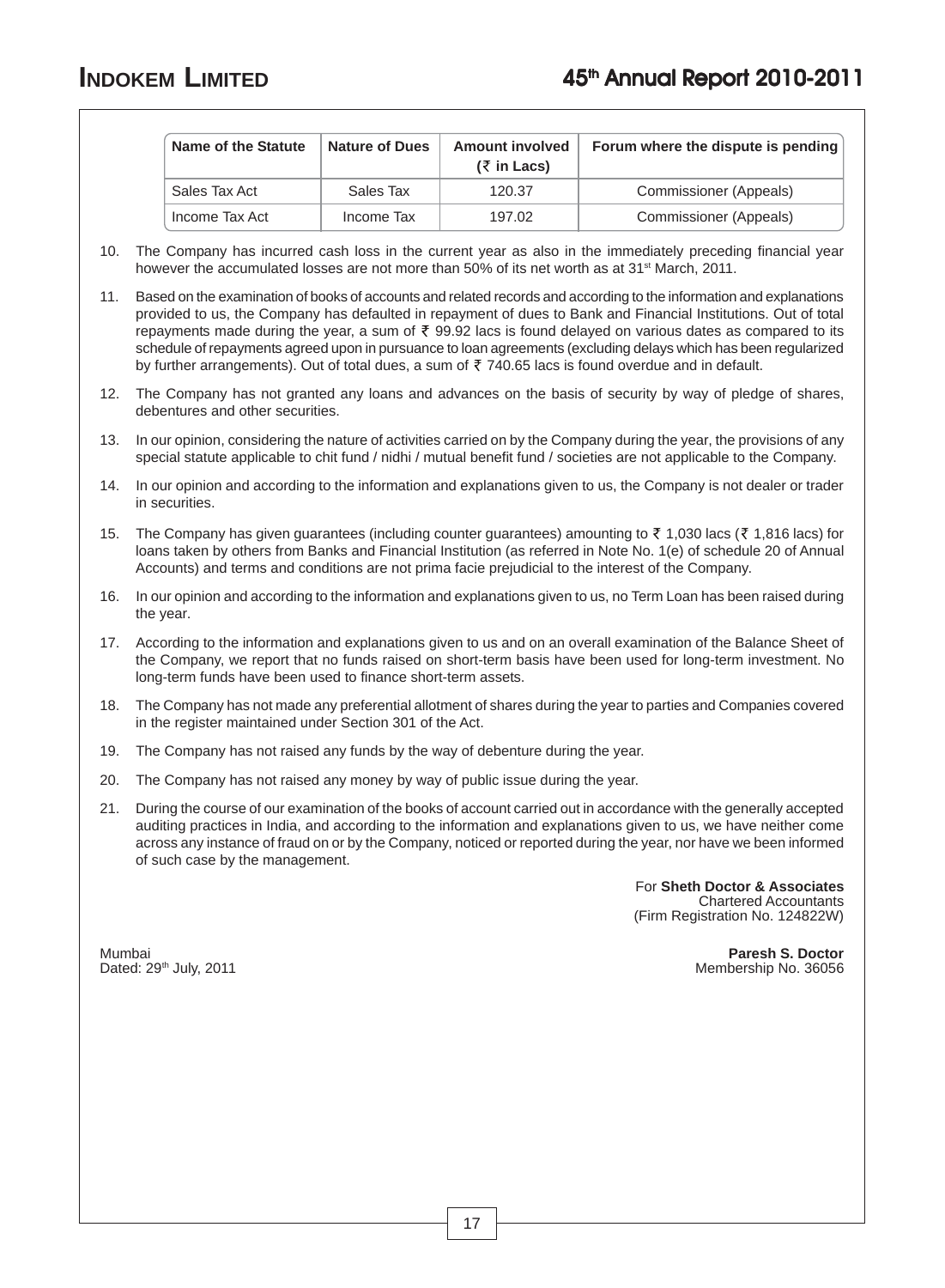### **BALANCE SHEET AS AT 31ST MARCH, 2011**

|                                                                                                                                 |                  |                                                    | (₹ in '000)                        |
|---------------------------------------------------------------------------------------------------------------------------------|------------------|----------------------------------------------------|------------------------------------|
|                                                                                                                                 | <b>Schedules</b> | As at                                              | As at                              |
| <b>SOURCES OF FUNDS:</b>                                                                                                        |                  | 31st March, 2011                                   | 31st March, 2010                   |
|                                                                                                                                 |                  |                                                    |                                    |
| <b>SHAREHOLDERS' FUNDS</b><br>Share Capital                                                                                     | 1                | 24,49,72                                           | 24,49,72                           |
| Reserves & Surplus                                                                                                              | $\overline{2}$   | 18,11,23                                           | 18, 11, 23                         |
|                                                                                                                                 |                  |                                                    |                                    |
|                                                                                                                                 |                  | 42,60,95                                           | 42,60,95                           |
| <b>LOAN FUNDS:</b>                                                                                                              |                  |                                                    |                                    |
| Secured Loans                                                                                                                   | 3                | 13,18,05                                           | 15,94,68                           |
| <b>Unsecured Loans</b>                                                                                                          | 4                | 6,71,75                                            | 9,41,73                            |
|                                                                                                                                 |                  | 19,89,80                                           | 25,36,41                           |
|                                                                                                                                 | <b>TOTAL:</b>    | 62,50,75                                           | 67,97,36                           |
| <b>APPLICATION OF FUNDS:</b><br><b>FIXED ASSETS</b>                                                                             |                  |                                                    |                                    |
| <b>Gross Block</b>                                                                                                              | 5                | 77,22,63                                           | 80,16,93                           |
| Less : Depreciation                                                                                                             |                  | 46,08,57                                           | 43,37,51                           |
| <b>Net Block</b>                                                                                                                |                  | 31,14,06                                           | 36,79,43                           |
| Add: Capital Work in Progress                                                                                                   |                  | 8,68                                               | 8,68                               |
|                                                                                                                                 |                  | 31,22,74                                           | 36,88,11                           |
|                                                                                                                                 |                  |                                                    |                                    |
| <b>INVESTMENTS</b>                                                                                                              | $\,6$            | 4,00,49                                            | 11,70,22                           |
| <b>CURRENT ASSETS, LOANS AND ADVANCES</b>                                                                                       |                  |                                                    |                                    |
| Inventories                                                                                                                     | $\overline{7}$   | 8,70,27                                            | 10,00,74                           |
| <b>Sundry Debtors</b>                                                                                                           | 8                | 8,44,88                                            | 15,63,35                           |
| Cash and Bank Balances                                                                                                          | 9                | 4,46,64                                            | 50,95                              |
| Loans and Advances                                                                                                              | 10               | 4,51,86                                            | 7,08,26                            |
| <b>Less: CURRENT LIABILITIES AND PROVISIONS</b>                                                                                 |                  | 26,13,65                                           | 33,23,31                           |
| Liabilities                                                                                                                     | 11               | 18,86,98                                           | 24,25,23                           |
| Provisions                                                                                                                      |                  | 1,02,02                                            | 1,03,34                            |
|                                                                                                                                 |                  | 19,89,00                                           | 25,28,57                           |
| <b>NET CURRENT ASSETS</b>                                                                                                       |                  | 6,24,65                                            | 7,94,74                            |
| <b>MISCELLANEOUS EXPENDITURE</b>                                                                                                |                  |                                                    |                                    |
| Amalgamation expenses<br>(To the extent not written off or adjusted)                                                            | 12               | 22,78                                              | 15,71                              |
| PROFIT AND LOSS A/C                                                                                                             |                  | 20,80,09                                           | 11,28,58                           |
|                                                                                                                                 | <b>TOTAL:</b>    | 62,50,75                                           | 67,97,36                           |
| <b>Significant Accounting Policies</b>                                                                                          | 18               |                                                    |                                    |
| Notes to Accounts                                                                                                               | 19               |                                                    |                                    |
| As per our Report attached                                                                                                      |                  |                                                    |                                    |
| For Sheth Doctor & Associates<br><b>Chartered Accountants</b><br>(Firm Reg. No. 124822W)                                        |                  | For and on behalf of the Board of Directors        |                                    |
| <b>Paresh S. Doctor</b><br><b>Rohan R. Gavas</b><br>Membership No. 36056<br><b>Company Secretary</b><br>Mumbai: 29th July, 2011 |                  | Mahendra K. Khatau<br>Chairman & Managing Director | Leela K. Khatau<br><b>Director</b> |
|                                                                                                                                 |                  |                                                    |                                    |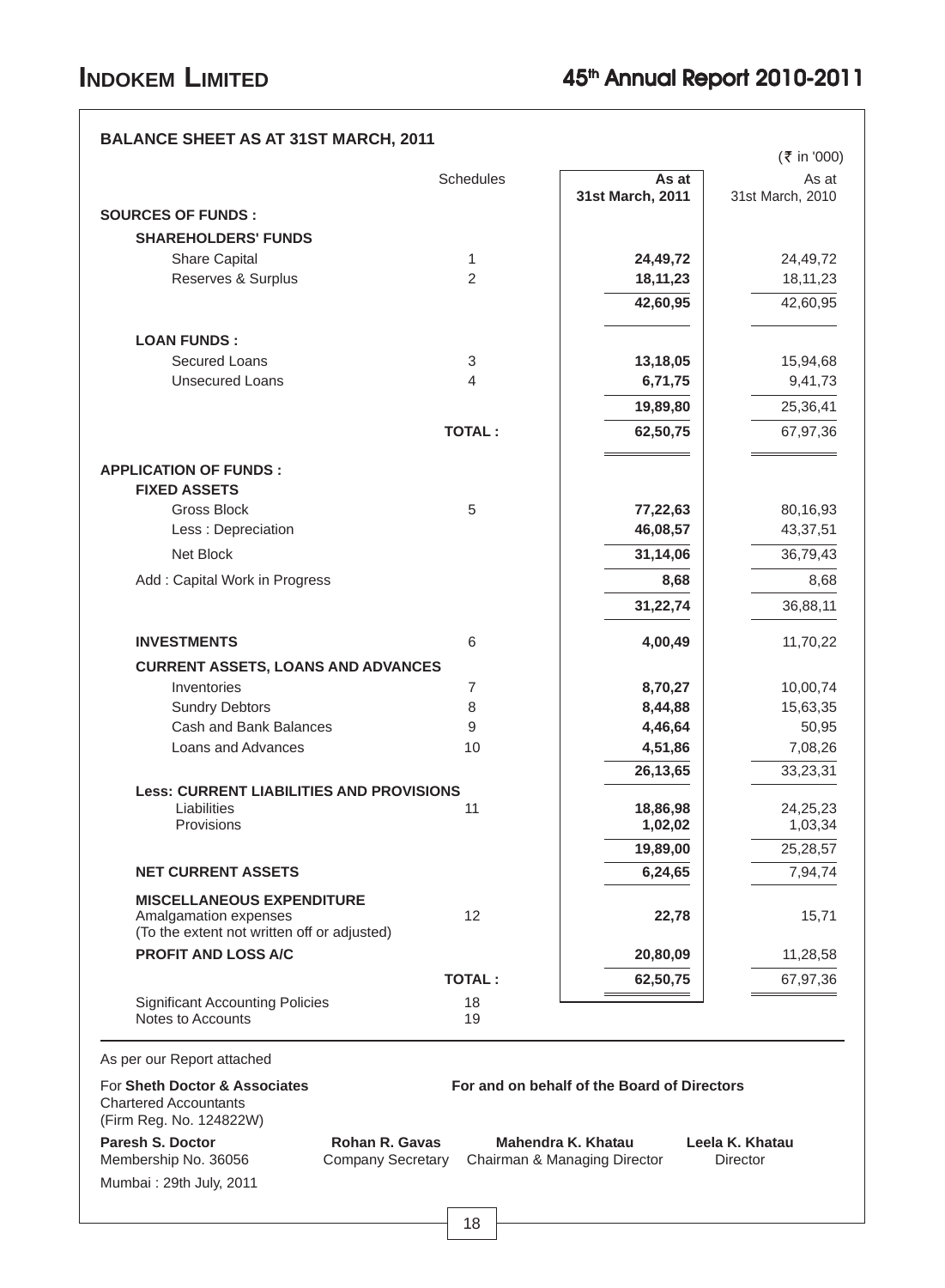Mumbai : 29th July, 2011

### **PROFIT & LOSS ACCOUNT FOR THE YEAR ENDED 31ST MARCH, 2011**

|                                                                 |                       |                  |                                             | (₹ in '000)                            |  |
|-----------------------------------------------------------------|-----------------------|------------------|---------------------------------------------|----------------------------------------|--|
|                                                                 |                       | <b>Schedules</b> | For the year ended<br>31st March, 2011      | For the year ended<br>31st March, 2010 |  |
| <b>INCOME</b>                                                   |                       |                  |                                             |                                        |  |
| Sales                                                           |                       |                  | 27,89,82                                    | 52,13,37                               |  |
| Less: Excise Duty paid                                          |                       |                  | 23,33                                       | 23,47                                  |  |
|                                                                 |                       |                  | 27,66,49                                    | 51,89,90                               |  |
| Other Income                                                    |                       | 13               | 1,70,22                                     | 3,10,53                                |  |
| Increase/(Decrease) in Inventories                              |                       | 14               | (1, 17, 06)                                 | (4,01,84)                              |  |
|                                                                 |                       | <b>TOTAL:</b>    | 28,19,65                                    | 50,98,59                               |  |
| <b>EXPENDITURE</b>                                              |                       |                  |                                             |                                        |  |
| <b>Materials</b>                                                |                       | 15               | 22,12,56                                    | 42,83,64                               |  |
| Administrative and Selling Expenses                             |                       | 16               | 12,58,30                                    | 14,41,60                               |  |
| Depreciation                                                    |                       |                  | 3,00,49                                     | 3,02,07                                |  |
|                                                                 |                       | <b>TOTAL:</b>    | 37,71,35                                    | 60,27,31                               |  |
| Profit/(loss) before Tax<br>Excess/(Short) Provision for Tax in |                       |                  | (9, 51, 70)                                 | (9, 28, 72)                            |  |
| respect of earlier years (net)                                  |                       |                  | 19                                          | (25)                                   |  |
| Profit/(Loss) after tax<br>Add: Balance brought forward         |                       |                  | (9, 51, 51)<br>(11, 28, 58)                 | (9, 28, 96)<br>(2,01,30)               |  |
| Add: Transfer from Capital Reserve                              |                       |                  |                                             | 1,68                                   |  |
| <b>Balance carried to the Balance Sheet</b>                     |                       | <b>TOTAL:</b>    | (20, 80, 09)                                | (11, 28, 58)                           |  |
| <b>Significant Accounting Policies</b>                          |                       | 18               |                                             |                                        |  |
| Notes to Accounts                                               |                       | 19               |                                             |                                        |  |
| <b>EARNINGS PER SHARE (See Notes to Accounts)</b>               |                       |                  |                                             |                                        |  |
| Basic & diluted earning per share                               |                       | ₹                | (3.88)                                      | (3.79)                                 |  |
| Face value per share                                            |                       | ₹                | 10.00                                       | 10.00                                  |  |
|                                                                 |                       |                  |                                             |                                        |  |
| As per our Report attached<br>For Sheth Doctor & Associates     |                       |                  | For and on behalf of the Board of Directors |                                        |  |
| <b>Chartered Accountants</b><br>(Firm Reg. No. 124822W)         |                       |                  |                                             |                                        |  |
| <b>Paresh S. Doctor</b>                                         | <b>Rohan R. Gavas</b> |                  | <b>Mahendra K. Khatau</b>                   | Leela K. Khatau                        |  |

Membership No. 36056 Company Secretary Chairman & Managing Director Director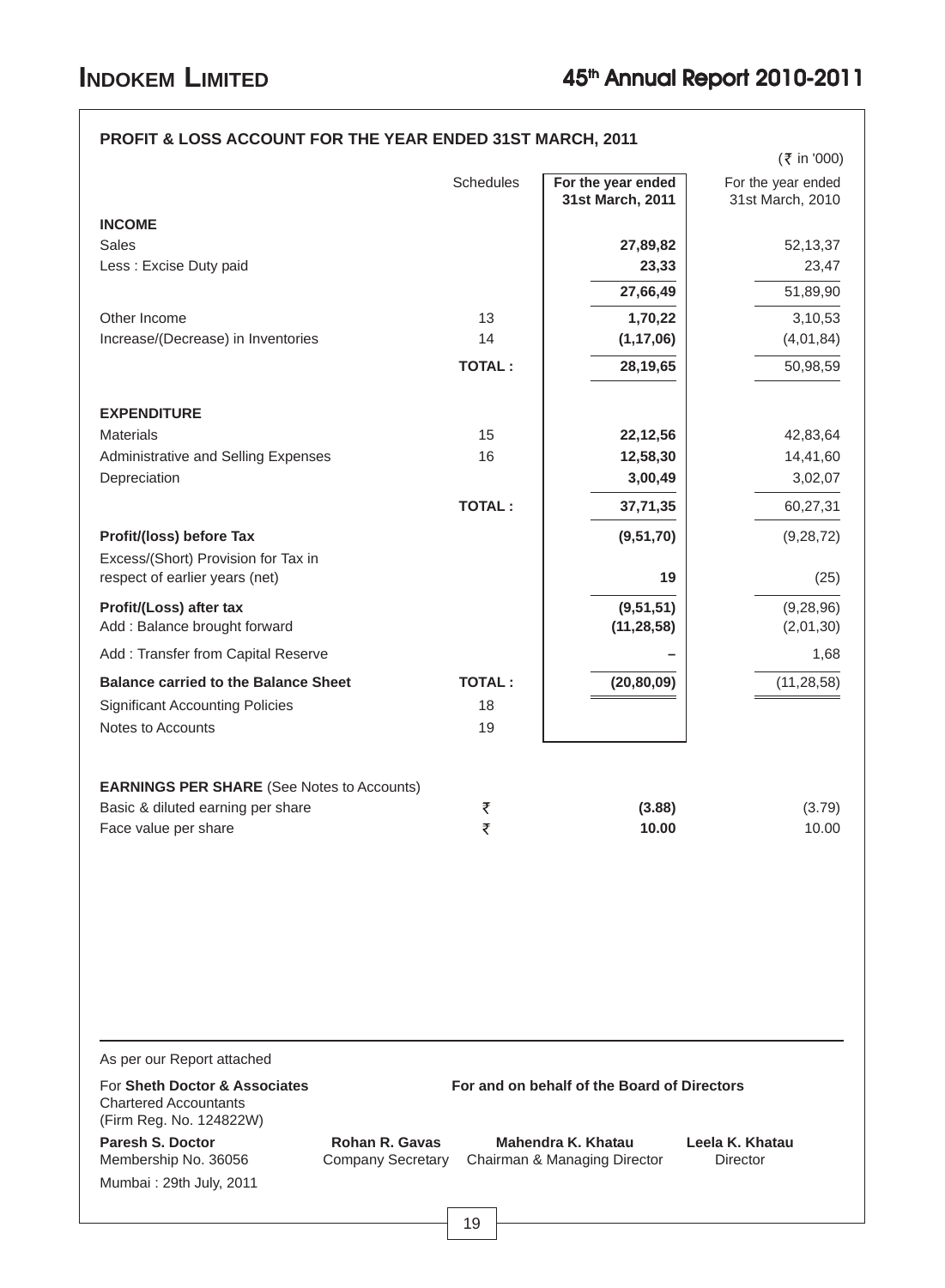|    | CASH FLOW STATEMENT FOR THE YEAR ENDED 31ST MARCH, 2011                                                                                                                                                                                           |                                                                            |                             |                                                          | (₹ in '000)                |
|----|---------------------------------------------------------------------------------------------------------------------------------------------------------------------------------------------------------------------------------------------------|----------------------------------------------------------------------------|-----------------------------|----------------------------------------------------------|----------------------------|
|    | <b>Particulars</b>                                                                                                                                                                                                                                | For the Year 2010-11                                                       |                             | For the Year 2009-10                                     |                            |
|    | A. Cash inflow/(outflow) from operating activities<br>Net profit /(loss) before extra ordinary items<br>Adjustment for:                                                                                                                           |                                                                            | (9,51,51)                   |                                                          | (9, 28, 97)                |
|    | Depreciation<br>Amalgamation Expenses w/off<br>Amortization of Goodwill<br>Dividend income<br>Loss / (Profit) on sale of assets<br>Interest (net)<br>Excess provision for tax written back<br>Provision and write-off of debts and advances (net) | 3,00,49<br>10,04<br>27,55<br>(2)<br>2,27,32<br>3,68,70<br>(19)<br>(33, 30) | 9,00,59                     | 3,02,07<br>6,62<br>(6)<br>2,69,50<br>4,20,45<br>(36, 26) | 9,62,32                    |
|    | Operating profit before changes in working capital<br>Adjustment for:<br>Inventories<br>Trade and other receivables                                                                                                                               | 1,30,47<br>7,10,98                                                         | (50, 92)                    | 4,23,26<br>2,07,89                                       | 33,35                      |
|    | <b>Current liabilities</b>                                                                                                                                                                                                                        | (5,04,97)                                                                  | 3,36,48                     | (9, 59, 52)                                              | (3, 28, 37)                |
|    | Cash generated from operations<br>Less: Interest paid (net)<br>Direct tax paid                                                                                                                                                                    | (2, 12, 85)<br>(11, 54)                                                    | 2,85,56<br>(2, 24, 39)      | (4, 21, 33)<br>(32, 16)                                  | (2,95,02)<br>(4, 53, 49)   |
|    | Cash inflow before extra ordinary items<br>Excess provision for tax written back<br><b>Amalgamation Expenses</b>                                                                                                                                  | 19<br>(17, 11)                                                             | 61,17<br>(16, 92)           |                                                          | (7, 48, 51)                |
|    | Net Cash inflow from Operating activities                                                                                                                                                                                                         |                                                                            | 44,25                       |                                                          | (7, 48, 51)                |
| В. | Cash inflow / (outflow) from Investment activities<br>Capital expenditure<br>Sale proceeds of fixed assets<br>Dividend received                                                                                                                   | (20, 32)<br>10,85,00<br>2                                                  | 10,64,70                    | (13, 38)<br>14,03,28<br>6                                | 13,89,96                   |
|    | Net cash flow from Investing activities                                                                                                                                                                                                           |                                                                            | 10,64,70                    |                                                          | 13,89,96                   |
|    | C. Cash inflow / (outflow) from Financing activities<br>Increase / (Decrease) in secured loans<br>Increase / (Decrease) in unsecured loans                                                                                                        | (4, 14, 97)<br>(2,98,37)                                                   | (7, 13, 34)                 | (5, 42, 91)<br>(1, 22, 41)                               | (6,65,32)                  |
|    | Net cash flow from Financing activities                                                                                                                                                                                                           |                                                                            | (7, 13, 34)                 |                                                          | (6,65,32)                  |
|    | Net Changes in Cash & Cash equivalents<br>Cash and Cash equivalent (Opening balance)<br>Cash and Cash equivalent (Closing balance)                                                                                                                |                                                                            | 3,95,61<br>51,03<br>4,46,64 |                                                          | (23, 87)<br>74,82<br>50,95 |

Opening cash balance includes  $\bar{\tau}$  8,565/- received from amalgamating company

| As per our Report attached                                                               |                                            |                                                    |                             |
|------------------------------------------------------------------------------------------|--------------------------------------------|----------------------------------------------------|-----------------------------|
| For Sheth Doctor & Associates<br><b>Chartered Accountants</b><br>(Firm Reg. No. 124822W) |                                            | For and on behalf of the Board of Directors        |                             |
| Paresh S. Doctor<br>Membership No. 36056<br>Mumbai: 29th July, 2011                      | <b>Rohan R. Gavas</b><br>Company Secretary | Mahendra K. Khatau<br>Chairman & Managing Director | Leela K. Khatau<br>Director |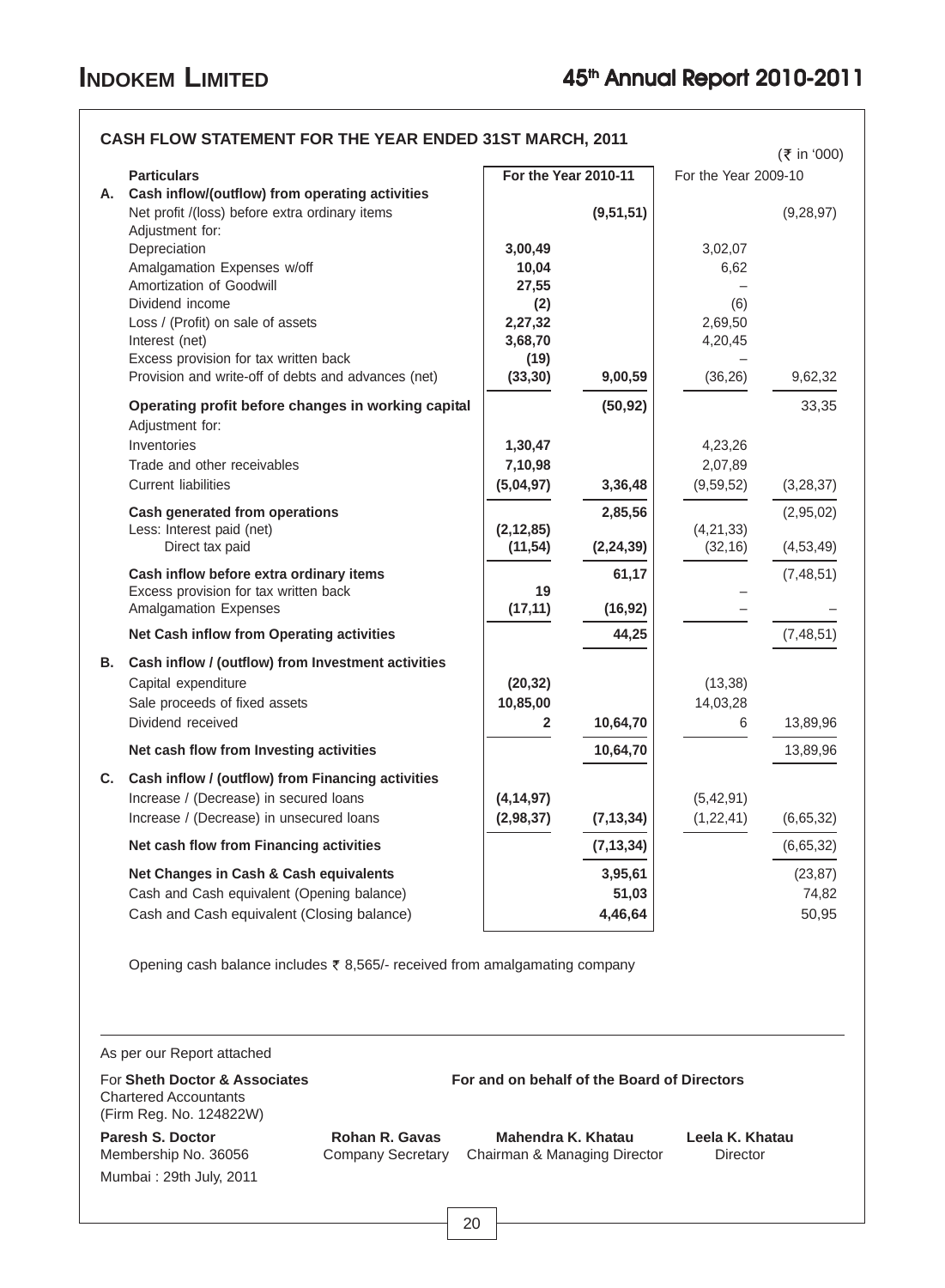| <b>SCHEDULES FORMING PART OF THE ACCOUNTS</b>                                                                                                                                                                                                                                     |                           | (₹ in '000)               |
|-----------------------------------------------------------------------------------------------------------------------------------------------------------------------------------------------------------------------------------------------------------------------------------|---------------------------|---------------------------|
| <b>SCHEDULE - 1 : SHARE CAPITAL</b>                                                                                                                                                                                                                                               | As at<br>31st March, 2011 | As at<br>31st March, 2010 |
| Authorised 2,53,00,000 (2,53,00,000) Equity Shares<br>of ₹ 10/- each                                                                                                                                                                                                              | 25,30,00                  | 25,30,00                  |
| <b>ISSUED AND SUBSCRIBED</b>                                                                                                                                                                                                                                                      | 25,30,00                  | 25,30,00                  |
| 2,44,97,188 (1,52,97,188) Equity Shares of ₹ 10/- each<br>Less: 6,730 (6,730) Equity Shares of ₹ 10/- each forfeited                                                                                                                                                              | 24,49,72<br>67            | 24,49,72<br>67            |
| Add: Forfeited Shares Reissued                                                                                                                                                                                                                                                    | 24,49,05<br>67            | 24,49,05<br>67            |
| <b>TOTAL:</b>                                                                                                                                                                                                                                                                     | 24,49,72                  | 24,49,72                  |
| NOTES:<br>1.<br>Issued and Subscribed Capital includes:<br>49,23,930 fully paid up shares each alloted pursuant to<br>a.<br>an agreement for consideration other than cash.<br>1,00,000 fully paid up shares each alloted as bonus shares<br>b.<br>by capitalisation of reserves. |                           |                           |
| <b>SCHEDULE - 2 : RESERVES AND SURPLUS</b><br><b>Capital Reserve</b>                                                                                                                                                                                                              |                           |                           |
| On Re-issue of Forfeited Shares<br>On Forfeiture of Shares<br><b>Capital Profits</b>                                                                                                                                                                                              | 31<br>47<br>1,38,78       | 31<br>47<br>1,38,78       |
| Securities Premium Account<br><b>General Reserve</b>                                                                                                                                                                                                                              | 10,23,77<br>6,47,90       | 10,23,77<br>6,47,90       |
| <b>TOTAL:</b>                                                                                                                                                                                                                                                                     | 18, 11, 23                | 18, 11, 23                |
| <b>NOTES:</b><br><b>CAPITAL RESERVE:</b><br>1.<br>On re-issue of Forfeited Shares                                                                                                                                                                                                 |                           |                           |
| 1.1<br>Balance brought forward                                                                                                                                                                                                                                                    | 31                        | 31                        |
|                                                                                                                                                                                                                                                                                   | 31                        | 31                        |
| On Forfeiture of Shares<br>1.2<br>Balance brought forward                                                                                                                                                                                                                         | 47                        | 47                        |
|                                                                                                                                                                                                                                                                                   | 47                        | 47                        |
| 1.3<br><b>CAPITAL PROFIT</b><br>Balance brought forward<br>Less: Adjusted during the year for depreciation on<br>revalued assets                                                                                                                                                  | 1,38,78                   | 1,40,46<br>1,68           |
|                                                                                                                                                                                                                                                                                   | 1,38,78                   | 1,38,78                   |
| SECURITIES PREMIUM ACCOUNT<br>1.4<br>Balance brought forward                                                                                                                                                                                                                      | 10,23,77                  | 10,23,77                  |
|                                                                                                                                                                                                                                                                                   | 10,23,77                  | 10,23,77                  |
| 2.<br><b>GENERAL RESERVE</b><br>Balance brought forward                                                                                                                                                                                                                           | 6,47,90                   | 6,47,90                   |
|                                                                                                                                                                                                                                                                                   | 6,47,90                   | 6,47,90                   |
|                                                                                                                                                                                                                                                                                   |                           |                           |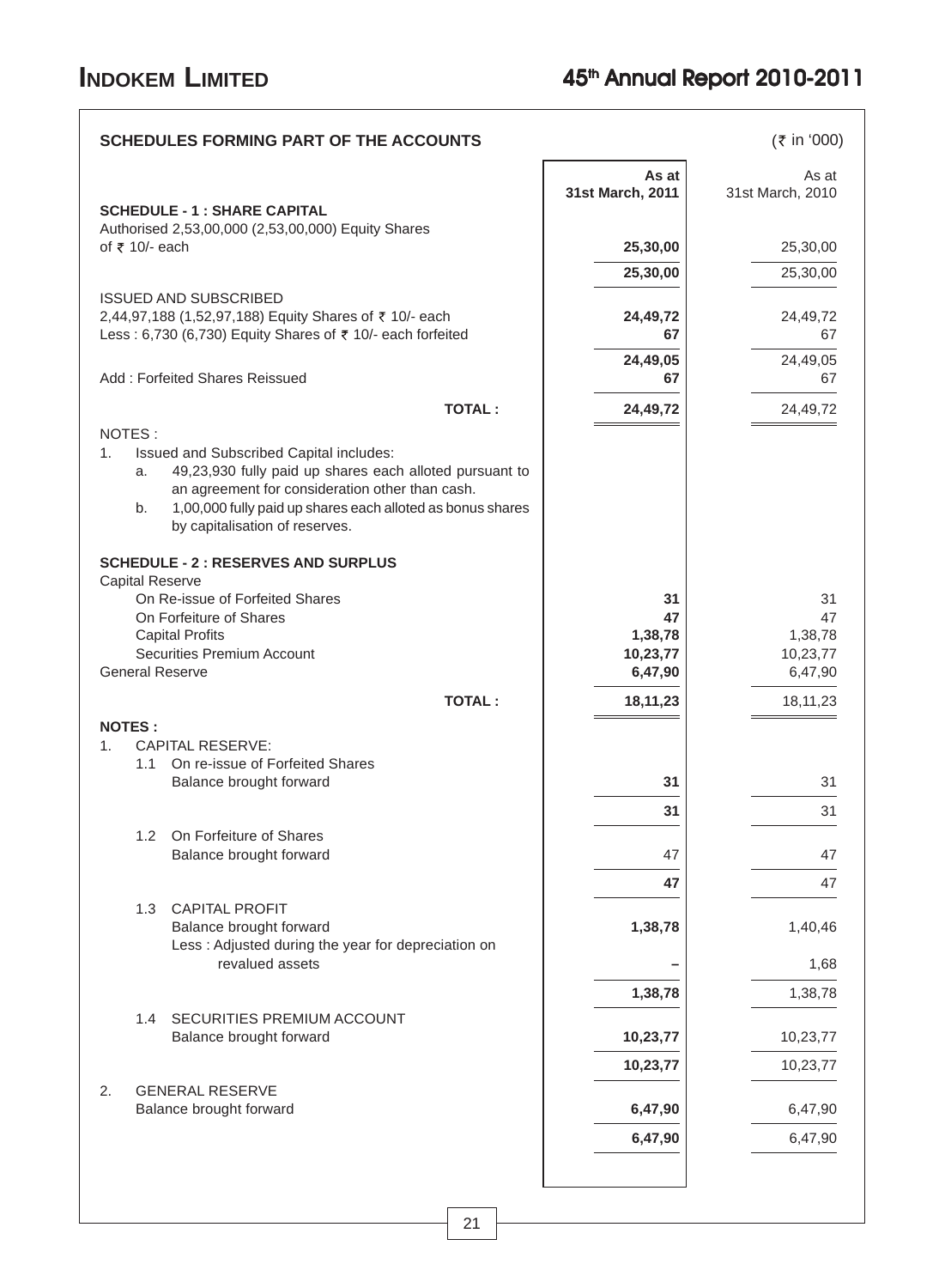| <b>SCHEDULE - 3 : SECURED LOANS</b><br>From Banks - Cash Credit<br>- Others<br>Interest accrued and due on above<br><b>Term Loan From Banks</b><br>Interest accrued and due on above<br>IOB Liqui. Rent Loan<br>Interest acrrued and due on above<br>Vehicle Loan                                                                                                                                                                                                                                                                                                                                                                                                                                                                                                                                                                                                                 | As at<br>31st March, 2011<br>3,20,03<br>7,10,57<br>1,86,06<br>73,26<br>19,59<br>8,54 | $(3 \t{cm} 1000)$<br>As at<br>31st March, 2010<br>3,72,04<br>8,87,55<br>56,42<br>91,57<br>7,41<br>1,70,20<br>3,46<br>6,03 |
|-----------------------------------------------------------------------------------------------------------------------------------------------------------------------------------------------------------------------------------------------------------------------------------------------------------------------------------------------------------------------------------------------------------------------------------------------------------------------------------------------------------------------------------------------------------------------------------------------------------------------------------------------------------------------------------------------------------------------------------------------------------------------------------------------------------------------------------------------------------------------------------|--------------------------------------------------------------------------------------|---------------------------------------------------------------------------------------------------------------------------|
| <b>TOTAL:</b>                                                                                                                                                                                                                                                                                                                                                                                                                                                                                                                                                                                                                                                                                                                                                                                                                                                                     | 13,18,05                                                                             | 15,94,68                                                                                                                  |
| <b>NOTES:</b><br>1. Credit arrangements from bankers are against hypothecation of stock and<br>trade debtors as primary security. The arrangements are additionally<br>secured by way of a part of "Khatau House" hypothecated, as collateral<br>security. The second charge on the plant facilities at Ankleshwar is proposed<br>to be created., Corporate Guarantee of Khatau Holding & Trading Co. P.<br>Ltd. and Khatau Leasing & Finance Co. P. Ltd. alongwith personal guarantee<br>of Mr. M. K. Khatau and Mrs. Asha M Khatau are also given<br>2. The Term loans from the Financial Institutions and Banks are secured by<br>mortgage and charge on the Company's plant facilities at Ankleshwar.<br>3. Credit arrangements have been guaranteed by two Directors.<br>4. Vehicle Loan is secured against specific vehicle.<br>5. Secured loans due in next twelve months: | 6,43,51                                                                              | 51,58                                                                                                                     |
| <b>SCHEDULE - 4 : UNSECURED LOANS</b><br><b>From Financial Institutions</b>                                                                                                                                                                                                                                                                                                                                                                                                                                                                                                                                                                                                                                                                                                                                                                                                       | 2,92                                                                                 | 18,49                                                                                                                     |
| Other Loans and Advances:<br>Loan from Companies<br>Loan from Promoters<br>Interest accrued and due on above<br>Loan from Directors<br>Interest accrued and due on above<br><b>TOTAL:</b>                                                                                                                                                                                                                                                                                                                                                                                                                                                                                                                                                                                                                                                                                         | 4,90,95<br>35,37<br>1,31,95<br>10,56<br>6,71,75                                      | 3,00,00<br>5,94,80<br>28,44<br>9,41,73                                                                                    |
| Unsecured Loans due in next twelve months :<br>1.<br>2.<br>Loan from Promoters represents Loan from a Director                                                                                                                                                                                                                                                                                                                                                                                                                                                                                                                                                                                                                                                                                                                                                                    | 2,82                                                                                 | 15,57                                                                                                                     |

### **SCHEDULE - 5 FIXED ASSETS** (₹ in '000)

|                                 |          |             | <b>GROSS BLOCK</b> |             |           |          |         | DEPRECIATION/AMORTIZATION |           | <b>NET BLOCK</b> |           |
|---------------------------------|----------|-------------|--------------------|-------------|-----------|----------|---------|---------------------------|-----------|------------------|-----------|
| <b>ASSET PARTICULARS</b>        | As at    | Revaluation | Addition           | Deduction/  | As at     | As at    | For the | Adjustment                | As at     | As at            | As At     |
|                                 | 1-Apr-10 |             | during year        | Adiustments | 31-Mar-11 | 1-Apr-10 | year    |                           | 31-Mar-11 | 31-Mar-11        | 31-Mar-10 |
| <b>TANGIBLE ASSETS</b>          |          |             |                    |             |           |          |         |                           |           |                  |           |
| LAND-FREEHOLD                   | 1,26,37  | -           | -                  | -           | 1,26,37   |          | -       | -                         | -         | 1,26,37          | 1,26,37   |
| LAND - LEASEHOLD                | 18,65,14 |             | -                  | 8,46,10     | 10,19,04  | 65,01    | 11,19   | 3.61                      | 72,59     | 9,46,45          | 1,80,14   |
| <b>BUILDINGS</b>                | 19,33,56 | 9,16,90     | 1,01               | 5,23,21     | 23,28,26  | 9,85,29  | 76,14   | 53,38                     | 10,08,05  | 13,20,22         | 9,48,27   |
| PLANT & MACHINERY               | 38,50,45 | -           | 7,16               | -           | 38,57,61  | 30,90,36 | 2,03,38 | -                         | 32,93,74  | 5,63,86          | 7,60,09   |
| ELECTRICAL INSTALLATION         | 16,24    |             | -                  | -           | 16,24     | 14,16    | 66      | -                         | 14,82     | 1,42             | 2,08      |
| <b>FURNITURE &amp; FIXTURES</b> | 69,30    |             | -                  | -           | 69,30     | 64,39    | 78      | -                         | 65,17     | 4,13             | 4,91      |
| OFFICE EQUIPMENTS               | 1,19,75  | -           | 2,60               | -           | 1,22,35   | 1,04,69  | 4,25    | -                         | 1,08,94   | 13,40            | 15,06     |
| <b>VEHICLES</b>                 | 36,12    | -           | 9,56               | -           | 45,68     | 13,61    | 4,08    | -                         | 17,70     | 27,98            | 22,51     |
| <b>INTANGIBLE ASSETS</b>        |          |             |                    |             |           |          |         |                           |           |                  |           |
| <b>GOODWILL</b>                 | -        | 1,37,78     | -                  | -           | 1,37,78   | -        | 27,56   | -                         | 27.56     | 1,10,22          |           |
| TOTAL:                          | 80,16,93 | 10,54,68    | 20,32              | 13,69,31    | 77,22,63  | 43,37,51 | 3,28,05 | 56,99                     | 46,08,57  | 31,14,06         | 36,79,43  |
| Previous Year                   | 99,37,36 |             | 10,31              | 19,30,73    | 80,16,93  | 42,93,39 | 3,02,07 | 2,57,96                   | 43,37,51  | 36,79,43         |           |

Depreciation for the year includes Amortization of Goodwilll amounting to  $\bar{z}$  2,756 K

Revaluation represents value of assets acquired at Fair Value upon amalgamation of Radio Components &Transistors Co. Ltd. with Indokem Ltd Assets held for disposal at Ankleshwar plant are as follows:

|                   | (₹ in '000) |
|-------------------|-------------|
| Land Lease Hold   | 9.46.45     |
| Buildina          | 6.95.86     |
| Plant & Machinery | 5.43.57     |
|                   |             |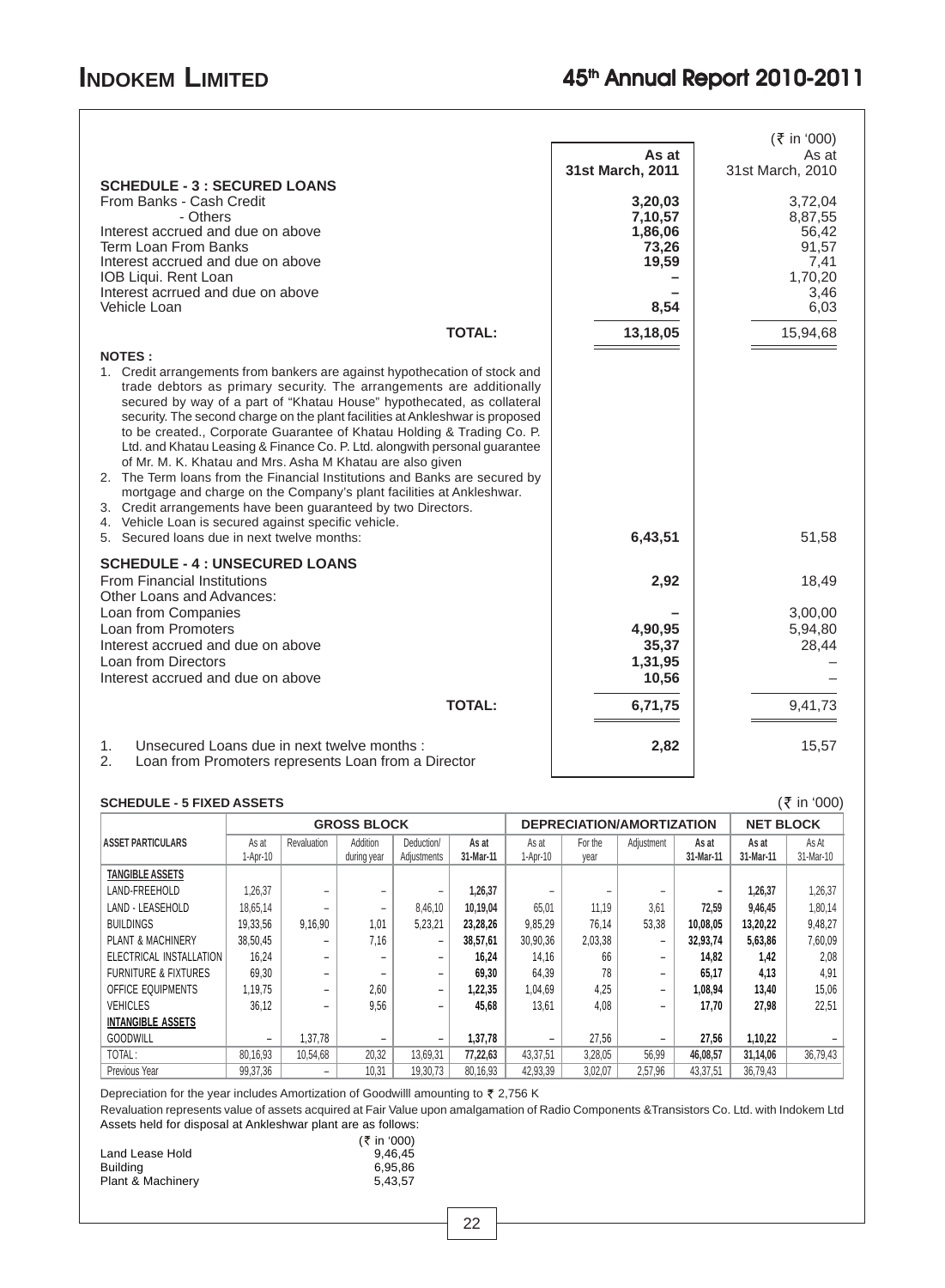|                                                                                                            |                  | $(3 \tanh 600)$  |
|------------------------------------------------------------------------------------------------------------|------------------|------------------|
|                                                                                                            | As at            | As at            |
| <b>SCHEDULE - 6 : INVESTMENTS</b>                                                                          | 31st March, 2011 | 31st March, 2010 |
| <b>LONG TERM INVESTMENT</b>                                                                                |                  |                  |
| <b>INVESTMENT IN SUBSIDIARIES</b><br><b>Equity Shares - unquoted</b>                                       |                  |                  |
| Kapsales Electricals Limited                                                                               |                  |                  |
| 20,09,396 shares of ₹ 10/ each                                                                             | 1                | 1                |
| Radio Components & Transistors Co. Ltd.<br>50,000 equity shares Face Value ₹ 10/-                          |                  | 7,69,73          |
| <b>OTHER INVESTMENTS</b>                                                                                   |                  |                  |
| <b>TRADE INVESTMENTS</b><br>Bharuch Eco-Aqua Infrastructure Limited                                        |                  |                  |
| 6,05,000 equity shares of ₹ 10/- each                                                                      | 60,50            | 60,50            |
| (Prv. Yr. 5,50,000)<br>NSC-7 years (Pr. yr. 20,000)                                                        | 20               | 20               |
| <b>NON TRADE INVESTMENTS</b>                                                                               |                  |                  |
| Equity shares - quoted<br>Development Credit Bank Limited                                                  | 18               | 18               |
| 1,200 equity shares of ₹ 10/ each.                                                                         |                  |                  |
| <b>Equity shares - unquoted</b>                                                                            | 42               | 42               |
| Kapole Co-operative Bank Limited<br>4,200 equity Shares of ₹ 10/- each.                                    |                  |                  |
| Gujrat Small Industrial Corporation Limited<br>600 equity shares of $\bar{z}$ 10/- each.                   | 6                | 6                |
| United Easter & Nitrochem Limited<br>30,000 equity shares of ₹ 10/ each.                                   | 1                | 1                |
| Shamrao Vithal Co-op. Bank Limited<br>1,000 equity shares of $\overline{\xi}$ 25/- each.                   | 25               | 25               |
| Surya Krupa Finance Ltd.<br>3,000 Equity Shares of ₹ 10/- each.                                            | 1                | 1                |
| The Mogaveera Co-operative Bank Ltd.<br>10 Equity Shares of ₹ 100/- each.                                  | 1                | 1                |
| Indokem Exports Limited<br>42,006 equity shares Face Value ₹ 10/-                                          | 11,18            | 11,18            |
| Bharat Chemical & Fertilizers Ltd.                                                                         |                  |                  |
| 50 Equity shares of ₹ 10/- each                                                                            | 1                |                  |
| Mafatlal Engineering Ltd.<br>25 equity shares of ₹ 100/- each                                              | $\overline{2}$   |                  |
| Debentures - unquoted<br>Priyamvada Holdings Ltd.                                                          |                  |                  |
| 2,00,000 Optionally Convertible Debentures                                                                 | 1,00             | 1,00             |
| Face Value $\bar{\tau}$ 10/- each.                                                                         |                  |                  |
| Indokem Exports Limited<br>19,800 Optionally Convertible Debentures.<br>Face Value $\bar{\tau}$ 10/- each. | 19,80            | 19,80            |
| Khatau Holding & Trading Co. P. Ltd.                                                                       |                  |                  |
| 50,000 Optionally Convertible Debentures<br>Face Value ₹ 10/- each.                                        | 1                | 1                |
| Khatau Capacitors P. Ltd.                                                                                  |                  |                  |
| 3,06,846 Optionally Convertible Debentures<br>Face Value ₹ 10/- each                                       | 3,06,85          | 3,06,85          |
|                                                                                                            | 4,00,52          | 11,70,22         |
| Less: Provision for Diminution in value of Unquoted shares                                                 | 3                |                  |
| <b>TOTAL:</b>                                                                                              | 4,00,49          | 11,70,22         |
| Notes:<br>Aggregate value of Investments :                                                                 |                  |                  |
| Quoted: Book Value<br>: Market Value                                                                       | 18<br>55         | 18<br>39         |
| Unquoted: Book Value                                                                                       | 4,00,31          | 11,70,04         |
|                                                                                                            |                  |                  |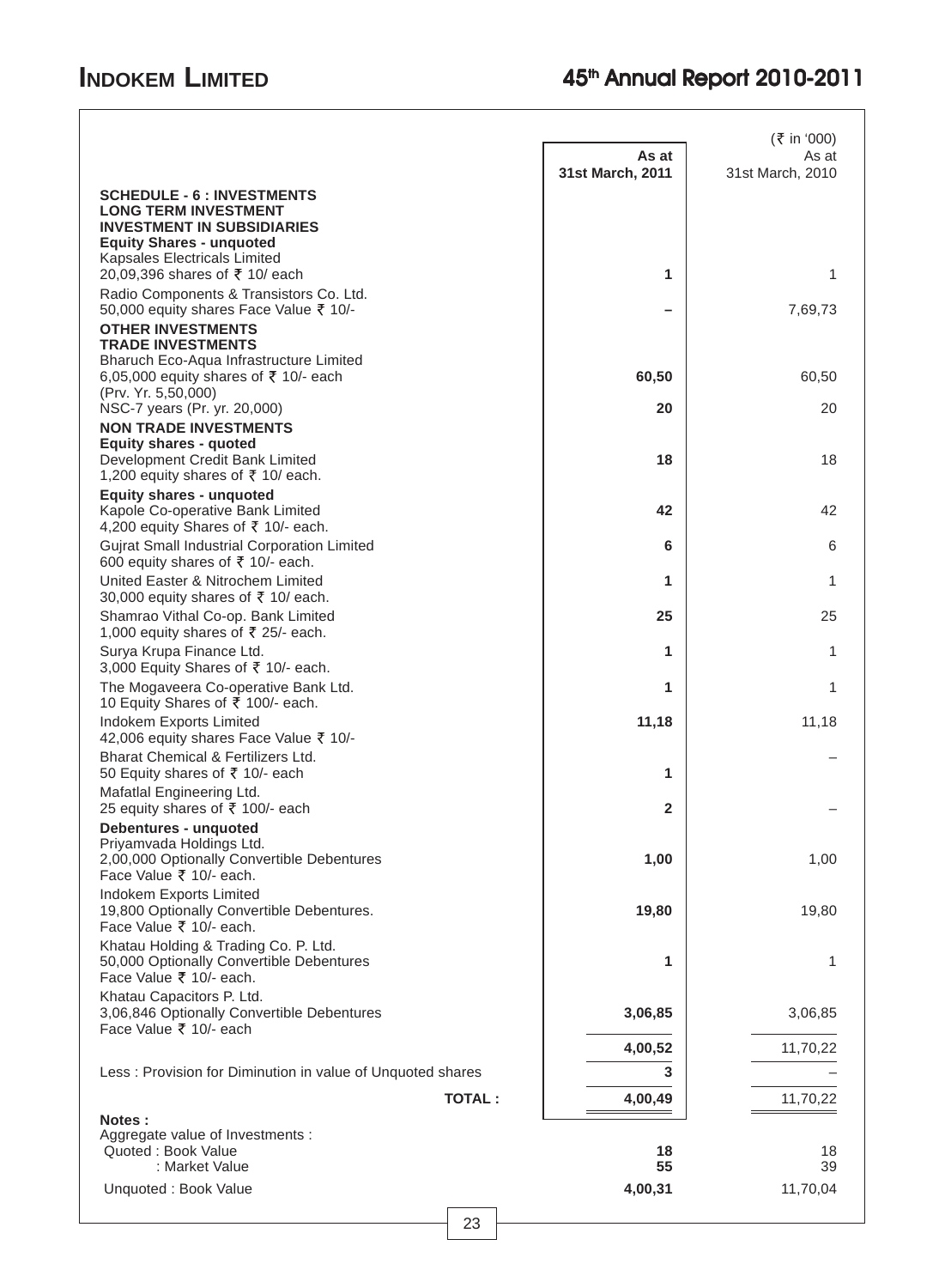|                                                                                                                                                                           |                  | $(\bar{z}$ in '000) |
|---------------------------------------------------------------------------------------------------------------------------------------------------------------------------|------------------|---------------------|
|                                                                                                                                                                           | As at            | As at               |
|                                                                                                                                                                           | 31st March, 2011 | 31st March, 2010    |
| <b>SCHEDULE - 7 : INVENTORIES</b> (Refer Note No. 8 - Schedule 18)<br>(As taken, valued and certified by the Management)<br>Raw Materials (including materials in transit |                  |                     |
| ₹ 34,70,310/-: Previous Year ₹ 12,46,140/-)                                                                                                                               | 61,02            | 75,36               |
| Work-in-Progress<br><b>Packing Materials</b>                                                                                                                              | 3,10,87          | 4,01,02             |
| <b>Stores and Spares</b>                                                                                                                                                  | 7,89<br>6,19     | 6,96<br>6,19        |
| Traded goods                                                                                                                                                              | 3,76,57          | 3,62,75             |
| Finished goods (including goods in transit ₹ Nil : Prev. Yr. ₹ Nil)                                                                                                       | 1,07,73          | 1,48,45             |
| <b>TOTAL:</b>                                                                                                                                                             | 8,70,27          | 10,00,74            |
| <b>SCHEDULE - 8 : SUNDRY DEBTORS</b>                                                                                                                                      |                  |                     |
| Debts due for over six months:<br><b>Secured Considered Good</b>                                                                                                          | 1,50             | 2,32                |
| Unsecured                                                                                                                                                                 |                  |                     |
| <b>Considered Good</b><br><b>Considered Doubtful</b>                                                                                                                      | 23,07<br>2,05    | 2,84,68<br>54       |
| Less: Provision for Doubtful Debts                                                                                                                                        | 2,05             | 54                  |
|                                                                                                                                                                           |                  | 2,87,00             |
| Other Debts considered good                                                                                                                                               | 24,57            |                     |
| Secured                                                                                                                                                                   | 29,45            | 21,39               |
| Unsecured                                                                                                                                                                 | 7,90,86          | 12,54,95            |
| <b>TOTAL:</b>                                                                                                                                                             | 8,44,88          | 15,63,35            |
| Included in Sundry Debtors are dues from Companies under same<br>Management - $\bar{\tau}$ 43.65 lacs                                                                     |                  |                     |
| <b>SCHEDULE - 9 : CASH AND BANK BALANCES</b>                                                                                                                              |                  |                     |
| Cash, Stamps and Cheques on hand<br>Balances with Scheduled Banks in:                                                                                                     | 1,82             | 1,45                |
| <b>Current Accounts</b>                                                                                                                                                   | 4,09,50          | 11,95               |
| <b>Fixed Deposit</b><br>Margin Money Accounts                                                                                                                             | 31<br>35,01      | 28<br>37,27         |
| <b>TOTAL:</b>                                                                                                                                                             |                  |                     |
|                                                                                                                                                                           | 4,46,64          | 50,95               |
| <b>SCHEDULE - 10 : LOANS AND ADVANCES</b><br>(Unsecured - Considered good unless stated otherwise)<br>Advances Recoverable in Cash or in Kind                             |                  |                     |
| for value to be received: (includes From Subsidiary<br>₹ Nil P. Yr ₹ Nil)                                                                                                 | 2,35,81          | 85,42               |
| <b>Accrued Export Incentives</b>                                                                                                                                          | 6,01             | 5,77                |
| Advances and Loans to Staff<br><b>Advances to Suppliers</b>                                                                                                               | 1,10             | 1,85                |
| <b>Considered Good</b>                                                                                                                                                    | 20,70            | 14,50               |
| <b>Considered Doubtful</b><br>Less: Provision for Doubtful Advance to suppliers                                                                                           | 16,37<br>16,37   | 16,37<br>16,37      |
| Balance with<br>Excise                                                                                                                                                    | 95               | 26,71               |
| Deposits<br><b>Against premises Subsidiaries</b>                                                                                                                          |                  | 3,00,00             |
| Against premises                                                                                                                                                          | 11,58            | 1,68                |
| <b>Others</b><br>Income-Tax-net of Provision                                                                                                                              | 91,37<br>73,88   | 95,20<br>62,01      |
| Interest Receivable                                                                                                                                                       | 5                | 1,02,52             |
| (From subsidiary ₹ Nil P. Yr ₹ 10244284.96)<br>Sales Tax paid                                                                                                             | 10,41            | 12,61               |
| <b>TOTAL:</b>                                                                                                                                                             |                  |                     |
|                                                                                                                                                                           | 4,51,86          | 7,08,26             |
| Income-tax Paid<br>Less: Provision for Income-tax                                                                                                                         | 81,33<br>7,45    | 77,18<br>15,17      |
|                                                                                                                                                                           |                  |                     |
| Income-Tax-net of Provision                                                                                                                                               | 73,88            | 62,01               |
| Included in Loans and Advances are dues from Companies under same management ₹ 217.03 lacs                                                                                |                  |                     |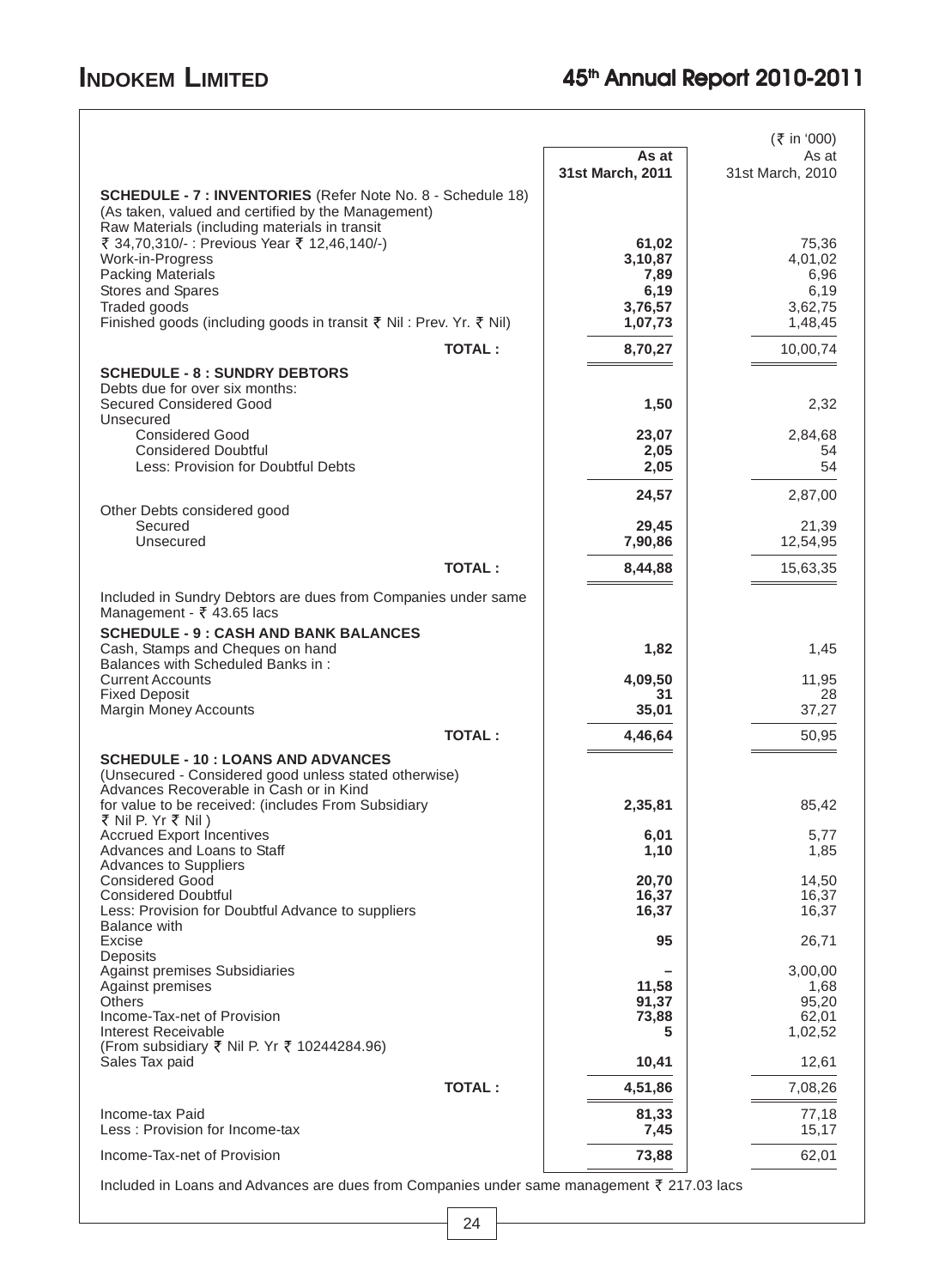|                          |                                                                                                |               |                    | (₹ in '000)        |
|--------------------------|------------------------------------------------------------------------------------------------|---------------|--------------------|--------------------|
|                          |                                                                                                |               | As at              | As at              |
|                          |                                                                                                |               | 31st March, 2011   | 31st March, 2010   |
|                          | <b>SCHEDULE - 11: CURRENT LIABILITIES AND PROVISIONS</b>                                       |               |                    |                    |
| Acceptances              | <b>CURRENT LIABILITIES</b>                                                                     |               | 55,06              | 17,92              |
| <b>Sundry Creditors</b>  |                                                                                                |               | 12,14,66           | 16,07,16           |
|                          | <b>Customer's Credit Balances</b>                                                              |               | 51,34              | 1,03,93            |
|                          | Deposits received from customers                                                               |               | 1,93,94            | 2,04,26            |
| <b>Other Liabilities</b> | Deposit against premises                                                                       |               | 36,35<br>3,35,63   | 1,16,35<br>3,75,61 |
|                          |                                                                                                |               | 18,86,98           | 24,25,23           |
| <b>PROVISIONS</b>        |                                                                                                |               |                    |                    |
|                          | Provision for Leave Salary                                                                     |               | 15,51              | 16,49              |
|                          | <b>Provision for Gratuity</b>                                                                  |               | 79,52              | 79,87              |
|                          | Provision for Super Annuation                                                                  |               | 6,99               | 6,98               |
|                          |                                                                                                |               | 1,02,02            | 1,03,34            |
|                          |                                                                                                | <b>TOTAL:</b> | 19,89,00           | 25,28,57           |
|                          |                                                                                                |               |                    |                    |
|                          | <b>SCHEDULE - 12: MISCELLANEOUS EXPENDITURE</b><br>(TO THE EXTENT NOT WRITTEN OFF OR ADJUSTED) |               |                    |                    |
|                          | <b>Amalgamation Expenses</b>                                                                   |               | 22,78              | 15,71              |
|                          |                                                                                                | <b>TOTAL:</b> | 22,78              | 15,71              |
|                          |                                                                                                |               |                    |                    |
|                          |                                                                                                |               |                    | $(3 \tanh 600)$    |
|                          |                                                                                                |               | For the year ended | For the year ended |
|                          |                                                                                                |               | 31st March, 2011   | 31st March, 2010   |
|                          | <b>SCHEDULE - 13 : OTHER INCOME</b><br>Insurance and forwarding                                |               | 2,42               | 2,58               |
|                          | Interest - Gross TDS ₹ 17,939/- (₹ 64489/-)                                                    |               | 2,92               | 6,67               |
| Dividend                 |                                                                                                |               | $\mathbf{2}$       | 6                  |
|                          | Rent Received TDS ₹ 7,95,655/- (₹ 24,28,326/-)                                                 |               | 78,97              | 1,57,73            |
|                          | Miscellaneous income TDS ₹ 60,000/- (₹ 60,000/-)                                               |               | 21,77              | 53,93              |
| <b>Export incentives</b> |                                                                                                |               | 1,21               | 5,14               |
|                          | Sundry debit/credit balances written back (net)<br><b>Prior Period Adjustments</b>             |               | 3,47               | 29,96              |
|                          | Provision for doubtful debts written back                                                      |               |                    | 47,08              |
|                          | Provision for doubtful advances written back                                                   |               |                    | 6,09               |
|                          | <b>Bad Debts Recovered</b>                                                                     |               | 7,14               |                    |
|                          | Excess Provision earlier year written back                                                     |               | 34,81              |                    |
|                          | Recovery of Office Expenses                                                                    |               | 17,49              | 1,27               |
|                          |                                                                                                | <b>TOTAL:</b> | 1,70,22            | 3,10,53            |
|                          | <b>SCHEDULE - 14 : INCREASE/(DECREASE) IN INVENTORIES</b>                                      |               |                    |                    |
| <b>Closing Stock</b>     |                                                                                                |               |                    |                    |
|                          | <b>Traded Goods</b>                                                                            |               | 3,76,57            | 3,62,75            |
|                          | <b>Finished Goods</b><br>Work-in-progress                                                      |               | 1,07,73<br>3,10,87 | 1,48,45<br>4,01,02 |
|                          |                                                                                                |               |                    |                    |
|                          |                                                                                                |               | 7,95,17            | 9,12,23            |
| Less :                   | <b>Opening Stock</b><br><b>Traded Goods</b>                                                    |               | 3,62,75            | 3,70,60            |
|                          | <b>Finished Goods</b>                                                                          |               | 1,48,45            | 2,61,05            |
|                          | Work-in-progress                                                                               |               | 4,01,02            | 6,82,41            |
|                          |                                                                                                |               | 9,12,23            | 13,14,07           |
|                          |                                                                                                |               |                    |                    |
|                          |                                                                                                | <b>TOTAL:</b> | (1, 17, 06)        | (4,01,84)          |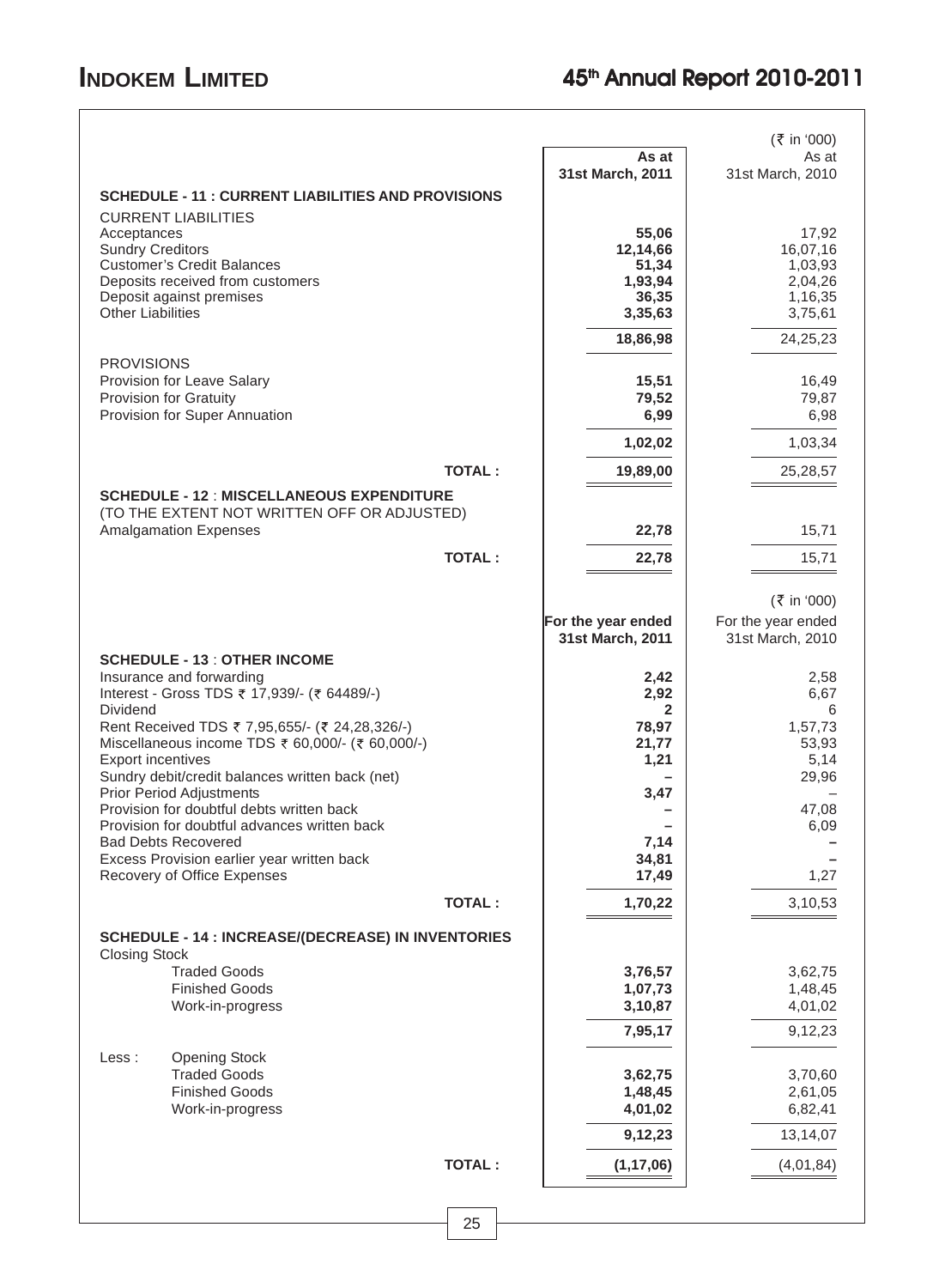|                                                                            |                    | $(\bar{z}$ in '000) |
|----------------------------------------------------------------------------|--------------------|---------------------|
|                                                                            | For the year ended | For the year ended  |
|                                                                            | 31st March, 2011   | 31st March, 2010    |
| <b>SCHEDULE - 15 : MATERIALS</b>                                           |                    |                     |
| Materials consumed                                                         |                    |                     |
| <b>Opening Stock</b>                                                       | 75,36              | 97,82               |
| Purchases                                                                  | 4,71,64            | 5,57,40             |
| Freight and processing charges                                             | 24,67              | 13,46               |
|                                                                            | 5,71,67            | 6,68,68             |
| Less: Closing stock including Raw Material in transit                      | 61,02              | 75,36               |
| <b>Raw Materials Consumed</b>                                              | 5,10,65            | 5,93,32             |
| <b>Stores Consumed</b>                                                     |                    | 86                  |
| Packing Materials Consumed                                                 | 22,36              | 24,56               |
| <b>Materials Consumed</b>                                                  | 5,33,01            | 6,18,75             |
| Purchases for resale                                                       | 16,79,55           | 36,64,89            |
|                                                                            |                    |                     |
| <b>TOTAL:</b>                                                              | 22,12,56           | 42,83,64            |
|                                                                            |                    |                     |
| <b>SCHEDULE - 16 : ADMINISTRATIVE AND SELLING EXPENSES</b>                 |                    |                     |
| Power, Fuel and Water Charges                                              | 15,36              | 23,13               |
| Rent                                                                       | 22,00              | 5,08                |
| Rates & Taxes                                                              | 45,93              | 52,69               |
| Repairs to Building                                                        | 6,84               | 8,82                |
| Repairs to Plant and Machinery<br>Repairs to Others                        | 1,00<br>7,09       | 59<br>6,63          |
| Salary, Wages and Allowances                                               | 2,13,62            | 2,78,15             |
| Company's Contribution to Provident and Other Funds                        | 10, 13             | 14,96               |
| <b>Gratuity Paid</b>                                                       | 13,28              | 5,73                |
| <b>Employees Welfare Expenses</b>                                          | 8,49               | 12,22               |
| <b>Directors' Sitting Fees</b>                                             | 38                 | 44                  |
| Insurance<br>Miscellaneous Expenses                                        | 6,52<br>63,03      | 15,78<br>59,89      |
| <b>Security Charges</b>                                                    | 26,92              | 25,96               |
| Legal & Professional Charges                                               | 24,93              | 18,93               |
| Travelling/Conveyance                                                      | 23.50              | 16,08               |
| <b>Sales Commission</b>                                                    | 35,81              | 37,99               |
| Interest on :                                                              |                    |                     |
| <b>Term Loans</b><br>Other Loans                                           | 14,09<br>3,57,53   | 19,16<br>4,07,95    |
| Other Finance and Bank Charges                                             | 8,81               | 49,37               |
| Auditor's Remuneration :                                                   |                    |                     |
| For Audit                                                                  | 1,65               | 1,50                |
| For Tax Audit                                                              | 33                 | 30                  |
| <b>For Other Services</b>                                                  | 24                 | 20                  |
| For Expenses<br>Cash Discount                                              | 17<br>55,87        | 20<br>38,76         |
| <b>Freight Outward</b>                                                     | 25,34              | 41,06               |
| Provision for Doubtful Debts/ Advances                                     |                    | 16,37               |
| Provision for Doubtful Debtors                                             | 1,51               | 54                  |
| <b>Amalgamation Expenses</b>                                               | 10,04              | 6,62                |
| Loss on Sale of Assets                                                     | 2,27,32            | 2,69,50             |
| Sundry debit/credit balances written off (net)<br>Amortization of Goodwill | 3,02<br>27,55      |                     |
| Prior Period Adjustments (net)                                             |                    | 7,00                |
|                                                                            |                    |                     |
| <b>TOTAL:</b>                                                              | 12,58,30           | 14,41,60            |
|                                                                            |                    |                     |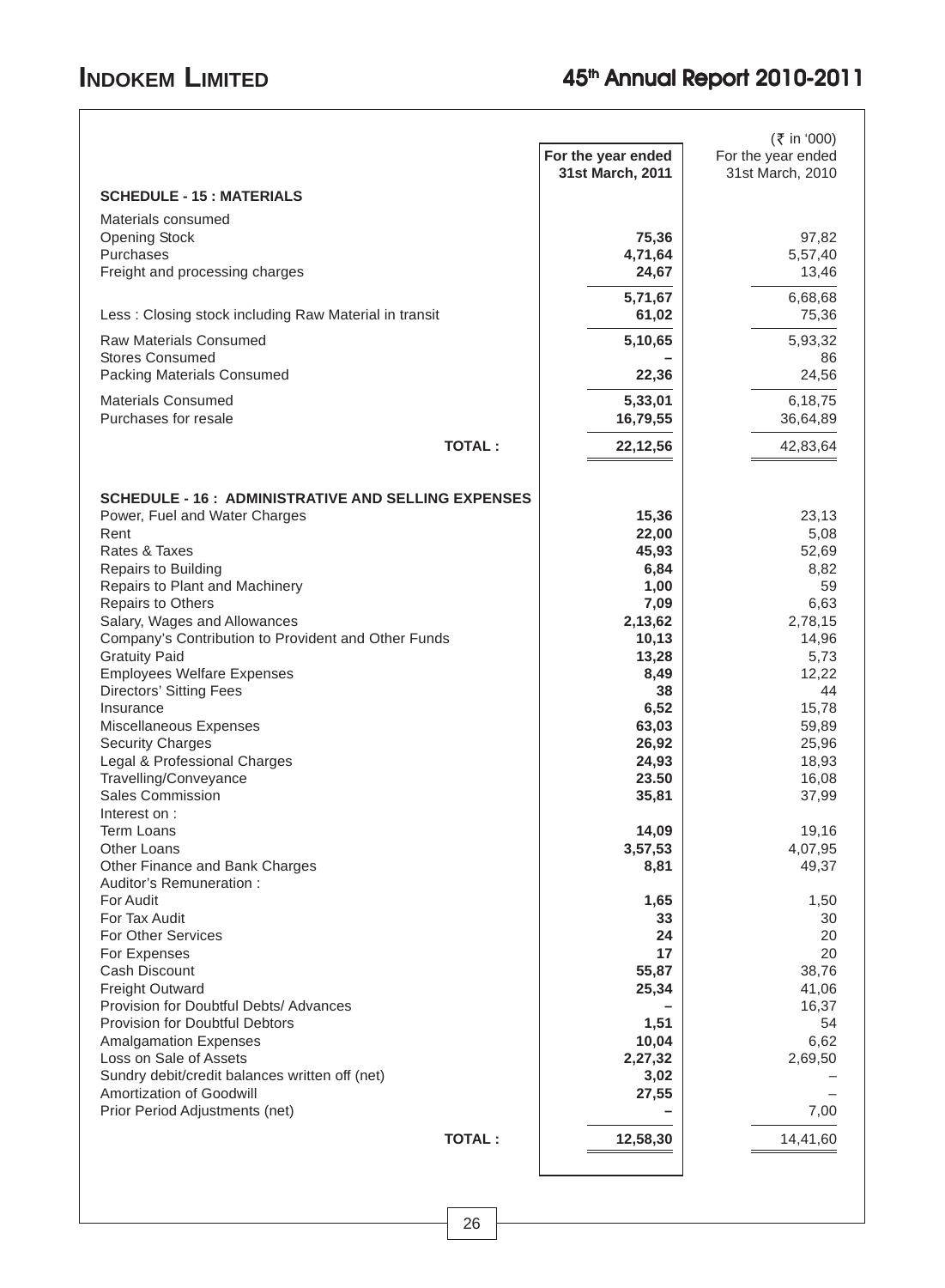**SCHEDULE 17 :**

### **1. DETAILED INFORMATION REGARDING OPENING STOCKS, PRODUCTION,PURCHASES, TURNOVER AND CLOSING STOCKS OF TRADED GOODS AS ON 31/03/2011**

| <b>PARTICULARS</b>        |            |           | <b>OPENING STOCK</b> | <b>PRODUCTION</b> |              | <b>PURCHASES</b> | <b>SALES</b> |              |           | <b>CLOSING STOCK</b> |
|---------------------------|------------|-----------|----------------------|-------------------|--------------|------------------|--------------|--------------|-----------|----------------------|
|                           |            | QTY       | VALUE                | QTY               | QTY          | VALUE            | QTY          | VALUE        | QTY       | VALUE                |
| <b>FINISHED GOODS</b>     |            |           |                      |                   |              |                  |              |              |           |                      |
| A) PROCESSED/MANUFACTURED |            |           |                      |                   |              |                  |              |              |           |                      |
| <b>DYES</b>               | KGS.       |           |                      | 105.971           |              |                  |              |              |           |                      |
|                           |            |           |                      | (124, 146)        |              |                  |              |              |           |                      |
| <b>B) FOR TRADE</b>       |            |           |                      |                   |              |                  |              |              |           |                      |
| <b>DYES</b>               | KGS.       | 34,282    | 3,52,08              |                   | *181,483     | 10,43,03         | 280,253      | 18,84,83     | 41,483    | 3,62,20              |
|                           |            | (34, 313) | (3,50,02)            |                   | $*(457,693)$ | (31,08,50)       | (457, 724)   | (40,09,03)   | (34, 282) | (3,52,08)            |
| <b>CHEMICALS</b>          | <b>KGS</b> | 33,188    | 10,30                |                   | 1,869,606    | 6,36,53          | 1,869,564    | 8,81,66      | 33,230    | 14,37                |
|                           |            | (59, 472) | (20, 57)             |                   | (1,913,078)  | (5, 56, 39)      | (1,939,362)  | (8,83,67)    | (33, 188) | (10, 30)             |
| <b>TOTAL</b>              |            | 67,470    | 3,62,38              | 105,971           | 2,051,089    | 16,79,55         | 2,149,817    | 27,66,49     | 74,713    | 3,76,57              |
|                           |            | (93, 785) | (3,70,60)            | (124, 146)        | (2,370,771)  | (36, 64, 89)     | (2,397,086)  | (48, 92, 70) | (67, 470) | (3,62,38)            |

NOTE : Figures in Brackets indicate figures of the previous year.

\*Excludes quantities purchased and reprocessed and shown under "Production" Dyes sales quantities adjusted for shortage of 830 Kgs and Chemical Purchase quantity adjusted for excess 615 Kgs.

Purchase quantity of Dyes includes 9,101 Kgs.transferred from Ankleshwar factory.

|    |                                                                                                                        | 31st March, 2011 | (₹ in '000)<br>31st March, 2010 |
|----|------------------------------------------------------------------------------------------------------------------------|------------------|---------------------------------|
| 2. | <b>VALUES OF IMPORTS ON CIF BASIS</b>                                                                                  | 1,33,00          | 31,39                           |
| 3. | <b>VALUES OF STORES CONSUMED</b>                                                                                       | <b>NIL</b>       | 86                              |
| 4. | <b>EXPENDITURE IN FOREIGN EXCHANGE</b><br><b>Travelling Expenses</b><br><b>Others</b>                                  | 6,09<br>95       | 1,63                            |
| 5. | <b>REMITTANCE IN FOREIGN CURRENCY</b><br>On account of dividend to non-resident shareholders<br>Number of shareholders | <b>NIL</b><br>27 | <b>NIL</b><br>28                |
| 6. | <b>EARNINGS IN FOREIGN EXCHANGE</b><br>F.O.B. Value of exports in aggregate                                            | 1,21,72          | 5,29,59                         |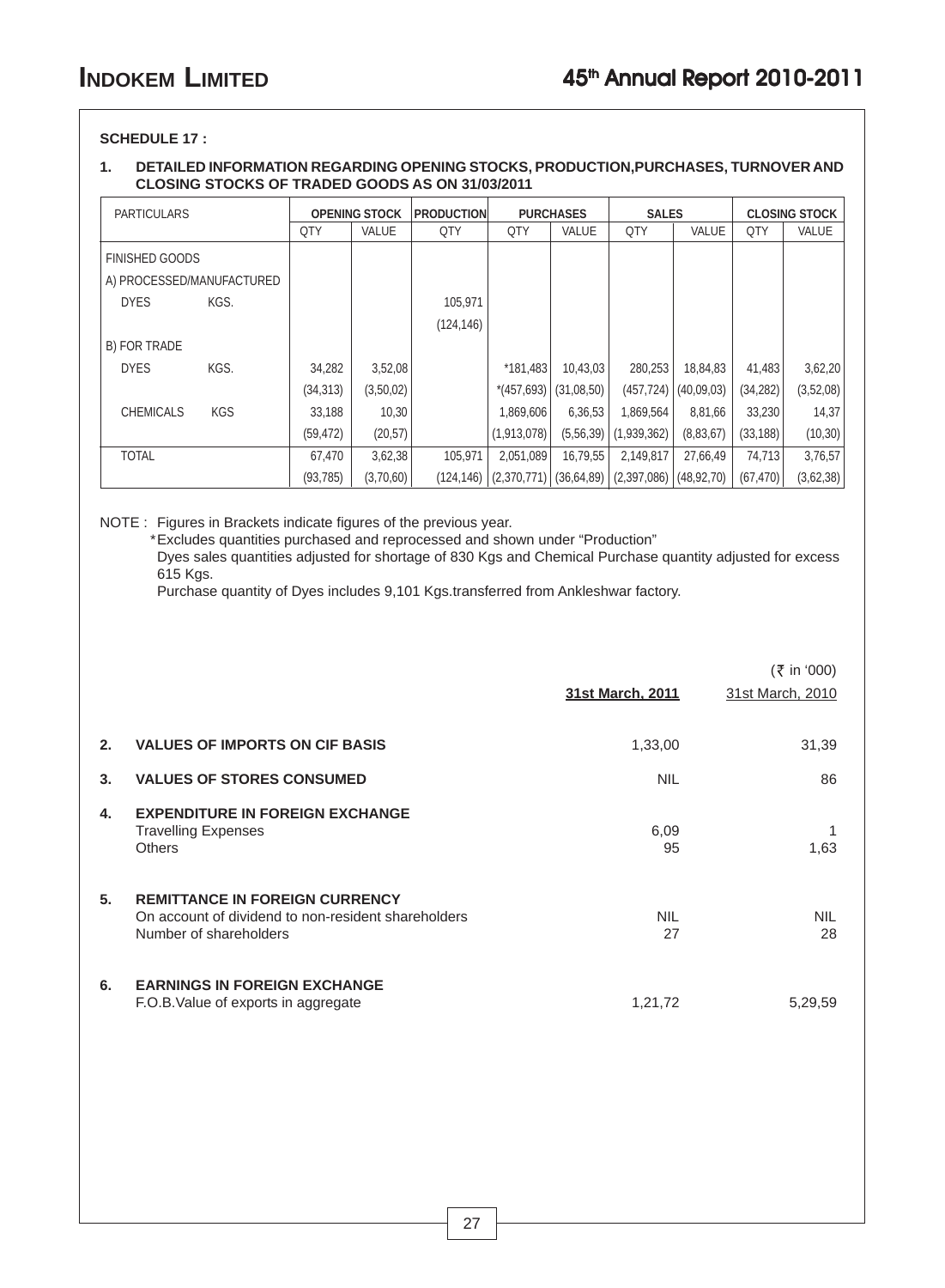### **SCHEDULE 18 : PRINCIPAL ACCOUNTING POLICIES**

### **1. ACCOUNTING CONVENTION**

The financial statements are prepared in accordance with the accounting principles generally accepted in India and comply with the Accounting Standards specified by the Institute of Chartered Accountants of India under section 211(3C) of the Companies Act, 1956.

### **2. METHOD OF ACCOUNTING**

The Company is following accrual basis of accounting.

### **3. FIXED ASSETS**

Fixed assets are stated at cost of acquisition and are net of credit for Cenvat. All costs relating to the acquisition and installation, up to the date of such assets put to use, are capitalized as part of cost of the asset. In the opinion of the management impairment of fixed assets in pursuance to Accounting Standard 28 issued by the Institute of Chartered Accountants of India does not exist.

### **4. DEPRECIATION**

- a) Depreciation on assets is provided in the manner and at the rates prescribed under Schedule XIV to The Companies Act, 1956 as under:
	- On the assets of Manufacturing facilities: On Straight Line Method, and<br>On the assets of Trading activities: On Written Down Value method

On the assets of Trading activities:

- b) Depreciation on certain items of plant and machinery, identified as 'continuous process plant' by the management, is provided at the appropriate rates.
- c) Leasehold land is amortised over the period of lease.
- d) Technical know-how fees are amortised over a period of six years in conformity with the provisions of Section 35AB of the Income-tax Act, 1961.

### **5. REVENUE RECOGNITION**

Sales are recognized on dispatch of goods to the customers. Sales are net of excise duty, trade discount, and sales tax.

### **6. INVESTMENTS**

Long-term investments are stated at cost acquisition.

### **7. FOREIGN CURRENCY TRANSACTIONS**

Transaction in foreign currency are recorded at the exchange rate prevailing on the date of transaction. Foreign currency assets and liabilities are stated at the exchange rates prevailing at the date of Balance Sheet and at forward contract rates wherever so covered. Exchange differences relating to fixed assets are adjusted in the cost of the assets. Any other exchange differences are dealt with in the profit and loss account.

### **8. INVENTORIES**

Raw material, packing material, stores, spares and consumables are valued at cost Work-in-progress and finished goods are valued at lower of cost or net realizable value based on technical estimate. Cost is ascertained on weighted average basis and in case of work-in-progress, and finished goods include appropriate overheads. Finished goods are valued inclusive of excise duty. Traded goods are valued on FIFO basis inclusive of processing charges where applicable.

### **9. EMPLOYEES' RETIREMENT BENEFITS**

### **Short-term Employee Benefits**

All Employee benefits payable within twelve months of rendering the service are recognized in the period in which the employee renders the related service.

### **Post Employment / Retirement Benefits**

Contribution to Defined Contribution Plans such as Provident Funds etc. are charged to the Profit and Loss Account as incurred. Defined Benefit Plans –

The present value of the obligation under such Plans is determined based on an actuarial valuation. Actuarial gains and losses arising on such valuation are recognized immediately in the Profit and Loss Account. In the absence of any Plan Assets, the Present Value Obligation is recognized on gross basis.

### **Termination Benefits**

Termination Benefits are recognized as and when incurred.

### **10. EARNINGS PER SHARE**

The basic and diluted earnings per share is computed by dividing the net profit/loss attributable to equity shareholders for the year, by the weighted average number of Equity shares outstanding during the year. The Company did not have any dilutive potential equity shares outstanding as at year end.

### **11. FOR TAXES ON INCOME**

Provision for current tax is made based on the tax payable for the year under the Income Tax Act, 1961. Deferred tax is recognized for all timing differences between taxable income and accounting income that originate in one period and are capable of reversal in one or more subsequent periods.

### **12. AMALGAMATION EXPENSES:**

Amalgamation expenses incurred during the year are amortised over a period of five successive previous years commencing from the year in which the amalgamation expenses are incurred. The balance amount of amalgamation expenses is shown under the head Miscellaneous Expenditure to the extent not written off or adjusted.

### **13. GOODWILL :**

The goodwill is amortized over a period of five years commencing from the year in which it arises.

### **14. CONTINGENT LIABILITIES**

Contingent Liabilities not provided for, are disclosed by way of notes. In the opinion of the management provisions for contingent liabilities in pursuance of AS 29 issued by the Institute of Chartered Accountants of India is not required as there exist no such liabilities unprovided for.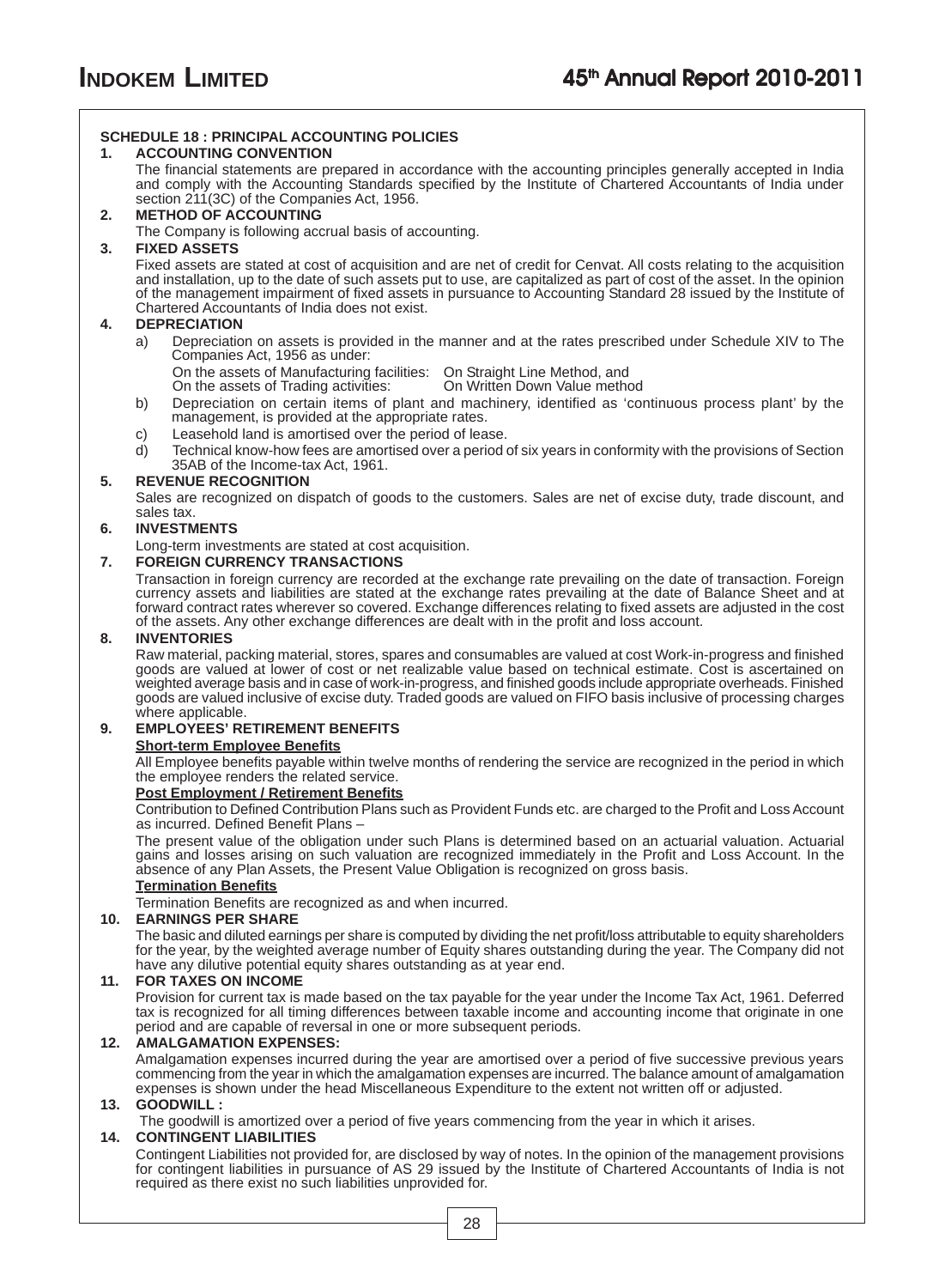### **SCHEDULE 19**

### **NOTES FORMING PART OF THE ACCOUNTS AS ON 31st MARCH, 2011**

- **1. Contingent Liabilities:**
	- a) Disputed Income Tax demand on appeal  $\bar{\tau}$  197.02 lacs ( $\bar{\tau}$  11.88 lacs).
	- b) Sales Tax demand amounting to  $\bar{\tau}$  120.37 lacs ( $\bar{\tau}$  100.94 lacs), under appeal.
	- c) Interest demand on Service Tax  $\bar{\tau}$  2.78 lacs ( $\bar{\tau}$  2.78 lacs)
	- d) Claims against the Company not acknowledged as debts  $\bar{\tau}$  96.21 lacs ( $\bar{\tau}$  82.25 lacs)
	- e) Guarantees given by the Company:
		- i) On account of guarantee given on behalf of Indokem Exports Limited,  $\bar{\tau}$  230.00 lacs ( $\bar{\tau}$  230.00 lacs) in respect of facilities availed from a bank. Amount outstanding as at 31<sup>st</sup> March, 2011 was ₹ 131.43 lacs (₹ 120.95 lacs).
		- ii) On account of guarantee given to a bank on behalf of Indokem Overseas Limited for Credit facility of ₹ 225.00 lacs (₹ 275.00 lacs), total outstanding as at March 31, 2011 was ₹ 131.43 lacs (₹ 127.42 lacs). In this regard, the Company has availed counter guarantee from Indokem Overseas Limited.
		- iii) The Company has given counter guarantee for  $\bar{\tau}$  570.00 lacs against the guarantee availed from M/s. Khatau Leasing & Finance Co. Pvt. Ltd and M/s. Khatau Holdings & Trading Co. Pvt. Ltd, towards working capital facilities from Bank.
		- iv) To Sales Tax Authorities (New Delhi) towards registration of Shubhlabh Chemicals Pvt. Ltd. amounting to ₹ 5.00 lacs (₹ 5.00 lacs).
	- f) For bills discounted with the bankers and outstanding guarantees issued by them amounting to  $\bar{\tau}$  410.15 lacs ( $\bar{\tau}$  495.51 lacs).
	- g) Custom Duty, if any payable in the event of non-fullfilment of export obligations in respect of Advance License availed amounting to  $\bar{\tau}$  39.70 lacs ( $\bar{\tau}$  38.36 lacs).
- 2. Inventories at Ankleshwar Plant could not be verified physically due to prolong closure of the Plant and the same has been valued on the basis of technical estimate of  $\bar{\tau}$  457.28 lacs at the year end as against its value of ₹ 624.74 lacs at the beginning of the year, after considering value of inventories amounting to ₹ 49.77 lacs transferred to Dahisar Mori Godown at Mumbai and provision for shortage / deterioration in quality amounting to 117.69 lacs as certified by the management. In absence of any other evidence the quantum and value of the said inventories is accepted as certified by the management only.
- 3. Purchase / Sales during the year include purchase aggregating to  $\bar{\tau}$  782.45 lacs (prev. year  $\bar{\tau}$  2,811.52 lacs) and sales aggregating to ₹782.30 lacs (prev. year. ₹2,810.96 lacs) respectively on account of goods re-purchased and resold on trading account. The loss on this account for the year is  $\bar{\tau}$  0.15 lacs (prev. year loss of  $\bar{\tau}$  0.56 lacs).
- 4. In the opinion of the Board, the current assets, loans and advances are approximately of the value stated, if realized in the ordinary course of business. The provision for depreciation, and all known liabilities are adequate and not in excess of the amounts considered reasonably necessary. No personal expenses have been charged to revenue accounts.
- 5. Other liabilities includes liabilities for expenses amounting to  $\bar{\tau}$  105.67 lacs. (Prv. Year  $\bar{\tau}$  212.04 Lacs).
- 6. In the absence of necessary information relating to the suppliers registered as Micro, Small and Medium Enterprises under the Micro, Small and Medium Enterprises Development Act, 2006, the Company has not been able to identify such suppliers and disclose the information required under the said Act relating to them.
- 7. In the opinion of the management no provision for impairment in the value of fixed assets of Ankleshwar factory is necessary considering excess of realizable value of such fixed assets as against its carrying amounts in the books of accounts on overall basis.
- 8. Deferred tax asset / (liability):

In view of continuous losses, no provision has been made for Deferred Tax Asset (Net) arising out of carry forward losses, depreciation etc. as per prudential norms for recognition as specified in Accounting Standard No. 22, on 'Accounting for taxes on Income' as issued by the Institute of Chartered Accountants of India

9. The Company has signed Memorandum of Settlement with Union of workers of Ankleshwar Plant on 12<sup>th</sup> April, 2011 in pursuance to various demands lodged by them on 31<sup>st</sup> March, 2010. As per the terms of the settlement the Company has agreed to pay a sum of  $\bar{\tau}$  213.40 lacs as against existing provisions of  $\bar{\tau}$  25.93 Lacs. However the said additional liability of  $\bar{\tau}$  187.47 Lacs has not been provided for in the accounts which is not complying the provisions contained in the Accounting Standard No. 4. on 'Contingencies and Events occurring after the Balance Sheet date' as issued by the Institute of Chartered Accountants of India.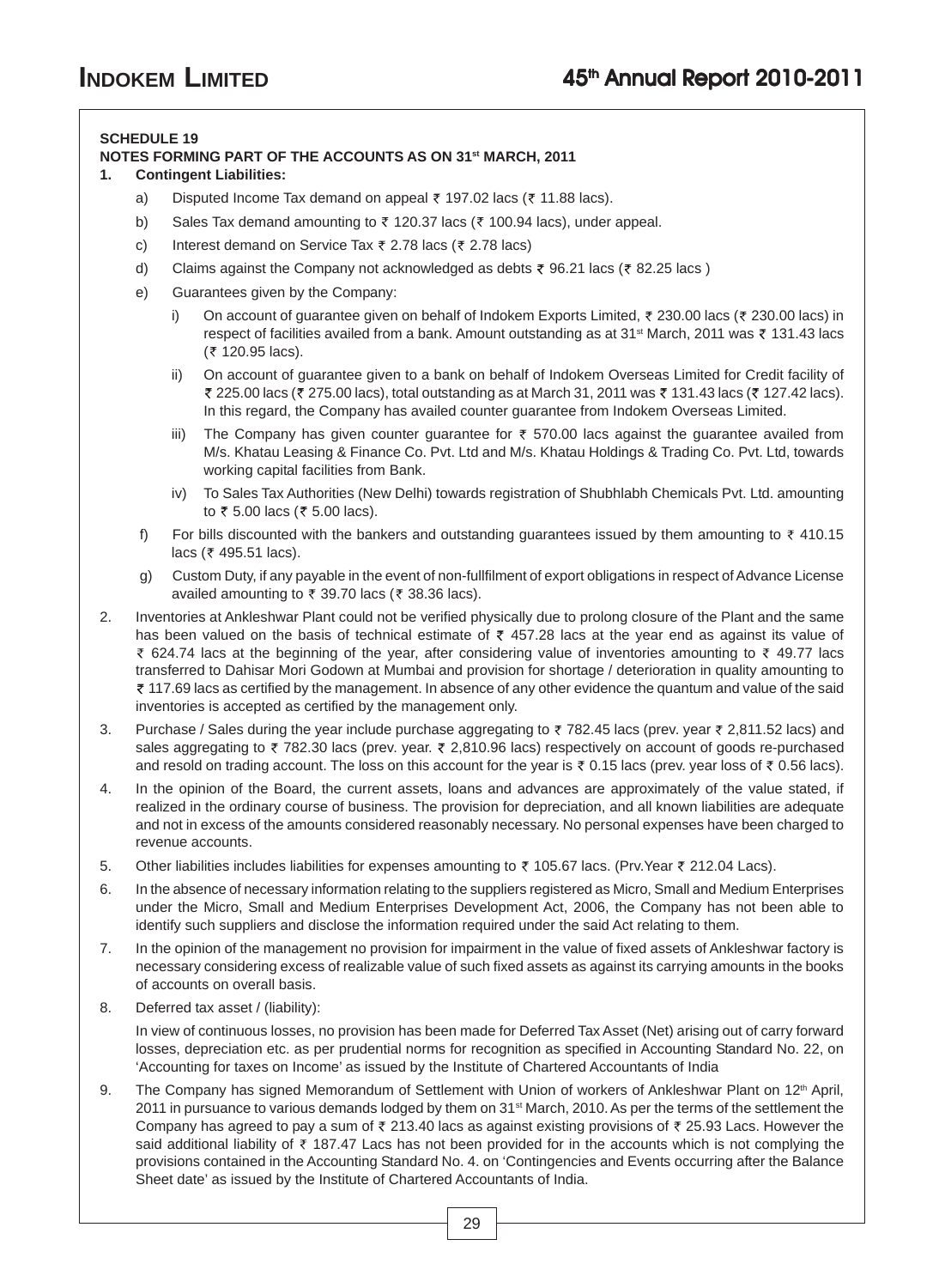| 10. | Earnings Per Share                                                                                                                                                                                                                                                                                                                                      |                    | $(\bar{z}$ in Lacs)           |
|-----|---------------------------------------------------------------------------------------------------------------------------------------------------------------------------------------------------------------------------------------------------------------------------------------------------------------------------------------------------------|--------------------|-------------------------------|
|     |                                                                                                                                                                                                                                                                                                                                                         | <b>March, 2011</b> | March, 2010                   |
|     | Net Profit /(Loss) for the year                                                                                                                                                                                                                                                                                                                         | (951.51)           | (928.97)                      |
|     | Weighted average number of equity                                                                                                                                                                                                                                                                                                                       |                    |                               |
|     | Shares for EPS computation                                                                                                                                                                                                                                                                                                                              | 244,97,188         | 244,97,188                    |
|     | Earnings per share                                                                                                                                                                                                                                                                                                                                      | (3.88)             | (3.79)                        |
| 11. | Directors remuneration:                                                                                                                                                                                                                                                                                                                                 |                    |                               |
|     | Remuneration paid to directors including Managing Directors and Executive Director                                                                                                                                                                                                                                                                      |                    |                               |
|     |                                                                                                                                                                                                                                                                                                                                                         |                    | $(5$ in Lacs)                 |
|     |                                                                                                                                                                                                                                                                                                                                                         | <b>March, 2011</b> | March, 2010                   |
|     | Salary                                                                                                                                                                                                                                                                                                                                                  | 13.20              | 9.60                          |
|     | Contribution to provident funds*                                                                                                                                                                                                                                                                                                                        | 1.08               | 0.72                          |
|     | Perquisites                                                                                                                                                                                                                                                                                                                                             | 2.22               | 2.11                          |
|     | Directors sitting fees                                                                                                                                                                                                                                                                                                                                  | 0.38               | 0.44                          |
|     |                                                                                                                                                                                                                                                                                                                                                         | 16.88              | 12.87                         |
|     |                                                                                                                                                                                                                                                                                                                                                         |                    |                               |
|     | * Excludes provision for Gratuity, where the actuarial valuation is done on overall Company basis.                                                                                                                                                                                                                                                      |                    |                               |
|     | Note:                                                                                                                                                                                                                                                                                                                                                   |                    |                               |
|     | Statement showing computation of net profit in accordance with Section 349 read with section 198 of Companies<br>Act, 1956, for the purpose of computation of commission payable to Managing Director has not been disclosed as<br>no commission is payable to them in view of loss as per computation under section 349 of the Companies Act,<br>1956. |                    |                               |
| 12. | Interest paid on Loans includes a sum of ₹ 51.47 lacs (₹ 31.60 lacs) paid to Directors.                                                                                                                                                                                                                                                                 |                    |                               |
| 13. | Related Party Disclosure: (Details restricted to transactions during the year only)                                                                                                                                                                                                                                                                     |                    |                               |
|     | <b>Particulars of Subsidiary / Associate Companies</b><br>(A)                                                                                                                                                                                                                                                                                           |                    |                               |
|     | <b>Name of the Related Party</b>                                                                                                                                                                                                                                                                                                                        |                    | <b>Nature of Relationship</b> |
|     | 1. Kapsales Electricals Limited                                                                                                                                                                                                                                                                                                                         |                    | <b>Subsidiary Company</b>     |
|     | <b>Dofpol Docin and Chamicals Ltd.</b>                                                                                                                                                                                                                                                                                                                  |                    | Accoriato Company             |

- 2. Refnol Resin and Chemicals Ltd. Associate Company 3. Khatau Leasing and Finance Co. Pvt. Ltd. Associate Company 4. Vindhyapriya Holdings Pvt. Ltd. Associate Company Associate Company 5. Emerald Capital Services Pvt. Ltd. Associate Company 6. Priyanilgiri Holdings Pvt. Ltd. Associate Company Associate Company 7. Khatau Holdings & Trading Co. Pvt. Ltd. Associate Company 8. MKK Holdings Pvt. Ltd. Associate Company Associate Company 9. Indokem Exports Ltd. Associate Company
- **(B) Key Management Personnel and their relatives** 1. Mr. M. K. Khatau Chairman and Managing Director 2. Mrs. Leela K Khatau **Mother of Mr. M. K. Khatau, and** Mother of Mr. M. K. Khatau, and
	- Director of the Company 3. Mrs. Asha M Khatau  $\sim$  Spouse of Mr. M. K. Khatau, and Director of the Company 4. Mr. Manish M Khatau Nasar Son of Mr. M. K. Khatau Son of Mr. M. K. Khatau
- **(C) Transactions with Subsidiary / Associate Companies in Acceleus and Acceleus (₹ In Lacs) Subsidiary Associate Company Companies** 1. Purchase of Finished and Unfinished Goods 617.19 2. Guarantee Commission Paid 0.23 3. Interest Paid 0.21 4. Recovery of Expenses - Personnel & Others 5. Guarantees & Collaterals Given 800.00 and 800.00 and 800.00 and 800.00 and 800.00 and 800.00 and 800.00 and 800.00 and 800.00 and 800.00 and 800.00 and 800.00 and 800.00 and 800.00 and 800.00 and 800.00 and 800.00 and 8 6. O/s Balances included in current assets and liabilities - Balances written off **2.17** - Loans and advances 127.02<br>- Debtors 127.02<br>- Debtors 127.02 - Debtors 0.72 - Deposit Received (35.00) - Creditors (544.38)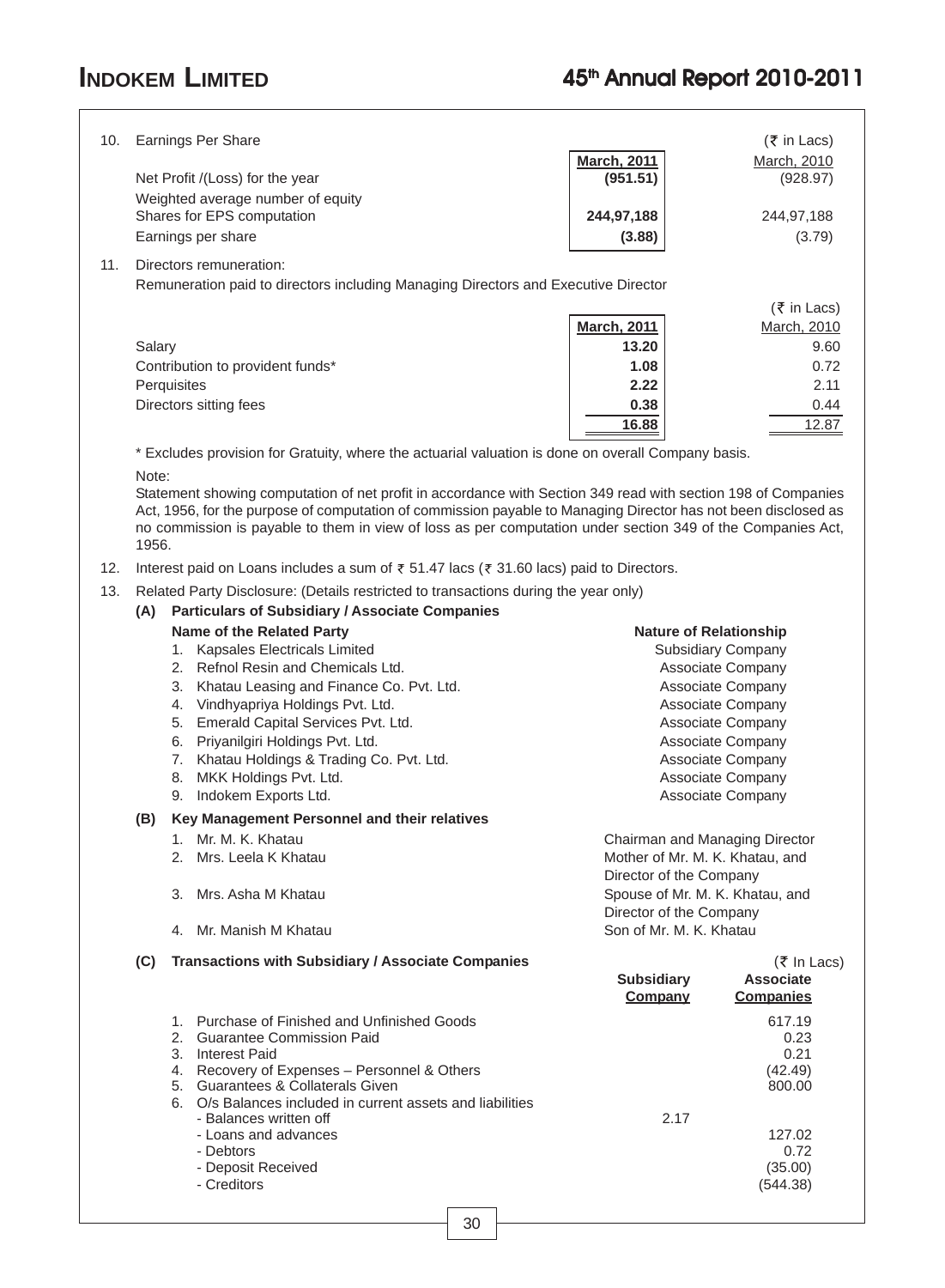|     | (D)                                      | Details of Transactions Relating to the Key Management Personnel and their Relatives                      |                                                    |                                | $($ ₹ In Lacs)        |
|-----|------------------------------------------|-----------------------------------------------------------------------------------------------------------|----------------------------------------------------|--------------------------------|-----------------------|
|     |                                          | Managerial Remuneration<br>1.                                                                             |                                                    |                                | 16.50                 |
|     |                                          | 2.<br>Remuneration                                                                                        |                                                    |                                | 3.49                  |
|     |                                          | Reimbursement of Expenses<br>3.                                                                           |                                                    |                                | 2.48                  |
|     |                                          | 4.<br>Interest                                                                                            |                                                    |                                | 51.47                 |
|     |                                          | Loan Taken (Outstanding at the year end)<br>5.                                                            |                                                    |                                | 622.90                |
|     |                                          | <b>Director Sitting Fees</b><br>6.                                                                        |                                                    |                                | 0.12                  |
| 14. |                                          | Disclosure pursuant to Accounting Standard - 15 "Employee Benefits"<br>Defined Benefit Plan Disclosures   |                                                    |                                | $(5 \text{ In}$ Lacs) |
|     |                                          | <b>SR. NO. PARTICULARS</b>                                                                                |                                                    | <b>GRATUITY LEAVE BENEFITS</b> | <b>TOTAL</b>          |
|     | ı.                                       | <b>Components to Employer Expense</b>                                                                     |                                                    |                                |                       |
|     |                                          | a) Current Service Cost                                                                                   | 4.89                                               | 2.14                           | 7.03                  |
|     |                                          | b) Interest Cost                                                                                          | 3.79                                               | 0.93                           | 4.72                  |
|     |                                          | c) Actuarial (Gain) / Loss                                                                                | 4.59                                               | (1.13)                         | 3.46                  |
|     |                                          | d) Total expense / (gain) recognized in the                                                               |                                                    |                                |                       |
|     |                                          | Profit / Loss a/c                                                                                         | 13.27                                              | 1.94                           | 15.21                 |
|     | Ш.                                       | Net Asset / (Liability) recognized in Balance Sheet<br>as at 31-03-2011                                   |                                                    |                                |                       |
|     |                                          | a) Present value of obligation as at 31-03-2011                                                           | 56.67                                              | 12.43                          | 69.10                 |
|     |                                          | b) Fair Value of Plan Assets as at 31-03-2011                                                             | NIL.                                               | <b>NIL</b>                     | NIL.                  |
|     |                                          | c) (Asset) / Liability recognized in Balance Sheet                                                        | 56.67                                              | 12.43                          | 69.10                 |
|     | Ш.                                       | <b>Change in Defined Benefit Obligation (DBO) during</b><br>Year ended as on 31 <sup>st</sup> March, 2011 |                                                    |                                |                       |
|     |                                          | a) Present value of obligation as at 31-03-2010                                                           | 48.95                                              | 12.07                          | 61.02                 |
|     |                                          | b) Current Service Cost                                                                                   | 4.89                                               | 2.14                           | 7.03                  |
|     |                                          | c) Interest Cost                                                                                          | 3.79                                               | 0.93                           | 4.72                  |
|     |                                          | d) Actuarial (Gain) / Loss                                                                                | 4.59                                               | (1.13)                         | 3.46                  |
|     |                                          | e) Benefit paid                                                                                           | (5.55)                                             | (1.58)                         | (7.13)                |
|     |                                          | f) Present value of obligation as at 31 <sup>st</sup> March, 2011                                         | 56.67                                              | 12.43                          | 69.10                 |
|     | IV.                                      | <b>Changes in the Fair Value Of Plan Assets</b>                                                           |                                                    |                                |                       |
|     |                                          | a) Present Value of Plan Assets as at 31 <sup>st</sup> March, 2010                                        | <b>NIL</b>                                         | NIL.                           | NIL                   |
|     |                                          | b) Actual Company Contribution                                                                            | <b>NIL</b>                                         | <b>NIL</b>                     | <b>NIL</b>            |
|     |                                          | c) Fair Value of Plan Assets as at 31 <sup>st</sup> March, 2011                                           | <b>NIL</b>                                         | <b>NIL</b>                     | <b>NIL</b>            |
|     | V.                                       | <b>Actuarial Assumptions</b>                                                                              |                                                    |                                |                       |
|     |                                          | a) Discount Rate (per annum)                                                                              | 8%                                                 | 8%                             |                       |
|     |                                          | b) Expected Rate of Return on assets (per annum)                                                          |                                                    |                                |                       |
|     |                                          | c) Salary Escalation rate                                                                                 | 6%                                                 | 6%                             |                       |
| 15. |                                          | Previous year's figures have been regrouped / rearranged wherever necessary.                              |                                                    |                                |                       |
|     |                                          | Signature to schedule "1" to "19"                                                                         |                                                    |                                |                       |
|     |                                          | As per our Report attached                                                                                |                                                    |                                |                       |
|     | <b>Chartered Accountants</b>             | For Sheth Doctor & Associates<br>For and on behalf of the Board of Directors<br>(Firm Reg. No. 124822W)   |                                                    |                                |                       |
|     | Paresh S. Doctor<br>Membership No. 36056 | Rohan R. Gavas<br><b>Company Secretary</b>                                                                | Mahendra K. Khatau<br>Chairman & Managing Director | Leela K. Khatau<br>Director    |                       |

mpany Secretary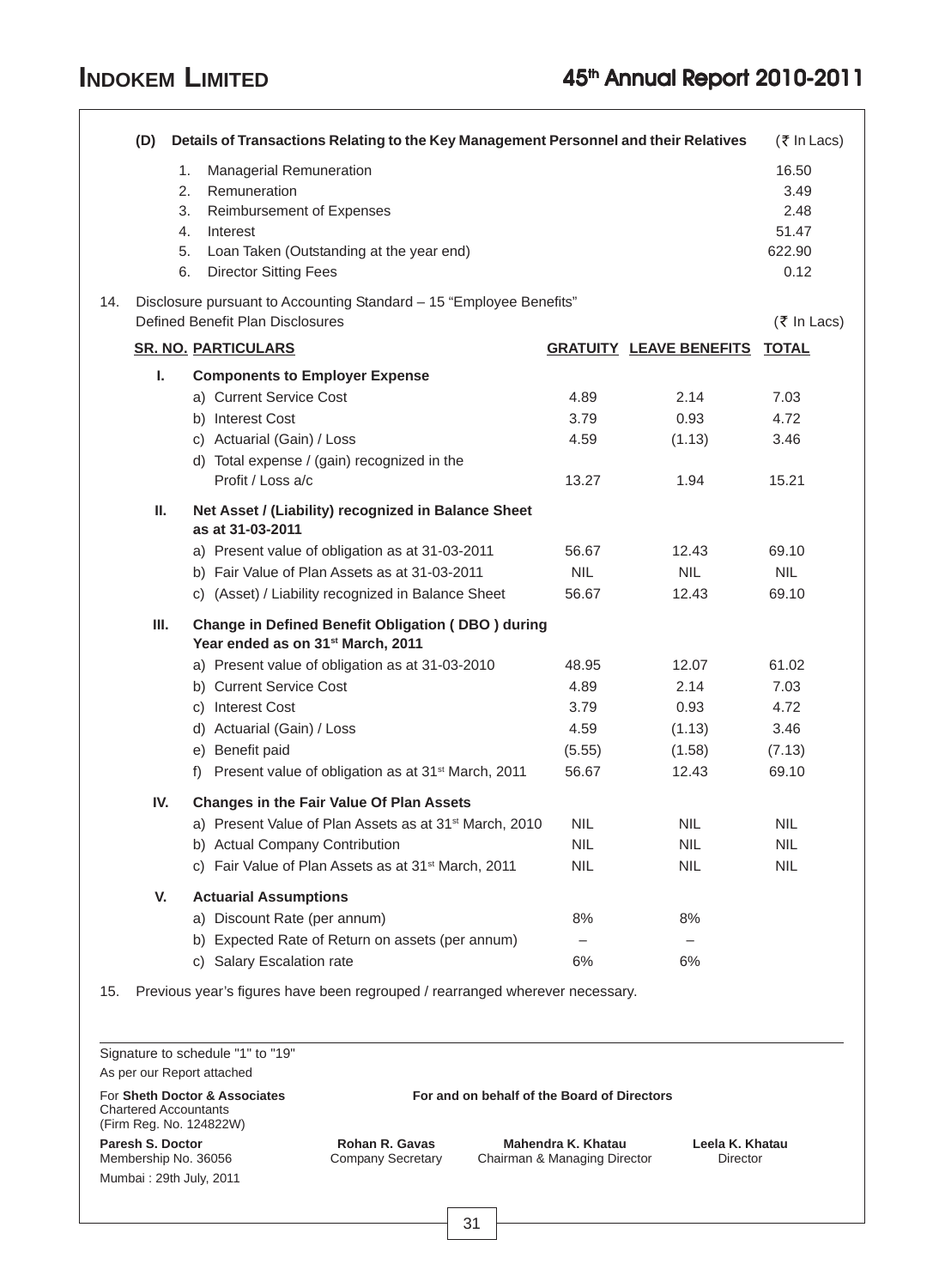|      | ADDITIONAL INFORMATION AS REQUIRED UNDER PART IV OF SCHEDULE VI TO THE COMPANIES ACT, 1956,<br><b>BALANCE SHEET ABSTRACT AND COMPANY'S GENERAL BUSINESS PROFILE :</b> |                                             |                                                                                               |                              |
|------|-----------------------------------------------------------------------------------------------------------------------------------------------------------------------|---------------------------------------------|-----------------------------------------------------------------------------------------------|------------------------------|
| ı.   | <b>REGISTRATION DETAILS</b>                                                                                                                                           |                                             |                                                                                               |                              |
|      | 13088<br>Registration No.                                                                                                                                             |                                             | <b>State Code</b>                                                                             | 11                           |
|      | <b>Balance Sheet Date</b>                                                                                                                                             | 31.03.2011                                  |                                                                                               |                              |
| Ш.   | CAPITAL RAISED DURING THE YEAR (₹ IN '000)                                                                                                                            |                                             |                                                                                               |                              |
|      | <b>Public Issue</b>                                                                                                                                                   | Bonus Issue                                 | <b>Right Issue</b>                                                                            | <b>Private Placement</b>     |
|      | <b>NIL</b>                                                                                                                                                            | <b>NIL</b>                                  | <b>NIL</b><br><b>NIL</b>                                                                      |                              |
| III. | POSITION OF MOBILISATION AND DEPLOYMENT OF FUNDS (₹ IN '000)                                                                                                          |                                             |                                                                                               |                              |
|      | <b>Total Liabilities</b>                                                                                                                                              | 62,50,75                                    | <b>Total Assets</b>                                                                           | 62,50,75                     |
|      | <b>SOURCES OF FUNDS</b>                                                                                                                                               |                                             |                                                                                               |                              |
|      | Paid up Capital                                                                                                                                                       | 24,49,72                                    | Reserve & Surplus                                                                             | 18,11,23                     |
|      | <b>Secured Loans</b><br><b>APPLICATION OF FUNDS</b>                                                                                                                   | 13,18,05                                    | <b>Unsecured Loans</b>                                                                        | 6,71,75                      |
|      | <b>Net Fixed Assets</b>                                                                                                                                               | 31,22,74                                    | Investments                                                                                   | 4,00,49                      |
|      | <b>Net Current Assets</b>                                                                                                                                             | 6,24,65                                     | <b>Accumulated Losses</b>                                                                     | 20,80,09                     |
|      |                                                                                                                                                                       |                                             | Miscellaneous Assets                                                                          | 22,78                        |
| IV.  | <b>PERFORMANCE OF COMPANY (₹ IN '000)</b>                                                                                                                             |                                             |                                                                                               |                              |
|      | Turnover                                                                                                                                                              | 29,36,71                                    | <b>Total Expenses</b>                                                                         | 38,88,41                     |
|      | Loss before Tax                                                                                                                                                       | (9, 51, 70)                                 | Loss after Tax                                                                                | (9, 51, 51)                  |
|      | Earning per share in $(3)$                                                                                                                                            | (3.88)                                      | Dividend Rate %                                                                               | <b>NIL</b>                   |
| V.   | <b>GENERIC NAMES OF THREE PRINCIPAL PRODUCTS/ SERVICE OF COMPANY</b>                                                                                                  |                                             |                                                                                               |                              |
|      | Item Code No.                                                                                                                                                         | 32                                          | Product Description Synthetic Organic Dyestuff                                                |                              |
|      |                                                                                                                                                                       |                                             |                                                                                               |                              |
|      |                                                                                                                                                                       | For and on behalf of the Board of Directors |                                                                                               |                              |
|      | Rohan R. Gavas                                                                                                                                                        | Leela K. Khatau                             |                                                                                               | Mahendra K. Khatau           |
|      | <b>Company Secretary</b>                                                                                                                                              | Director                                    |                                                                                               | Chairman & Managing Director |
|      | Mumbai, 29th July, 2011                                                                                                                                               |                                             |                                                                                               |                              |
|      |                                                                                                                                                                       |                                             |                                                                                               |                              |
|      |                                                                                                                                                                       |                                             | STATEMENT PURSUANT TO SECTION 212 OF THE COMPANIES ACT, 1956 RELATING TO SUBSIDIARY COMPANIES |                              |
|      |                                                                                                                                                                       |                                             |                                                                                               | $(\bar{z}$ in `000)          |
|      | 1. Name of the Company:                                                                                                                                               |                                             | <b>Kapsales Electricals Limited</b>                                                           |                              |
|      | 2. Financial year of the Subsidiary Company ended on :                                                                                                                |                                             | 31 <sup>st</sup> December, 2010<br>5th April, 1986                                            |                              |
|      | 3. Date from which it became subsidiary :<br>4. Extent of the holding:                                                                                                |                                             | 20,09,376 Equity Shares                                                                       |                              |
|      | Company's interest in the Subsidiary Company at the                                                                                                                   |                                             | of ₹ 10/- each out of 20,10,000                                                               |                              |
|      | Financial Year of each Subsidiary Company.                                                                                                                            |                                             | Equity Shares of ₹ 10/- each                                                                  |                              |
|      | 5. Net aggregate Profit/(Loss) of Subsidiary Company for its<br>Financial Year so far as they concern the holding Company :                                           |                                             |                                                                                               |                              |
|      | a)<br>Dealt with in the account of the holding Company:                                                                                                               |                                             | None                                                                                          |                              |
|      | Not dealt with in the accounts of the holding Company:<br>b)                                                                                                          |                                             | 9,692                                                                                         |                              |
|      | 6. Net aggregate Profit/(Loss) of Subsidiary Company for its previous                                                                                                 |                                             |                                                                                               |                              |
|      | Financial Years so far as they concern the holding Company,<br>since it became subsidiary:                                                                            |                                             |                                                                                               |                              |
|      | Dealt with in the accounts of the holding Company:<br>a)                                                                                                              |                                             | None                                                                                          |                              |
|      | Not dealt with in the accounts of the holding Company:<br>b)                                                                                                          |                                             | (1,04,106)                                                                                    |                              |
|      | 7. Changes in the interest of the holding Company between the end of<br>Financial Year of the subsidiary and the end of the holding                                   |                                             |                                                                                               |                              |
|      | Company's financial year.                                                                                                                                             |                                             | Nil                                                                                           |                              |
|      | 8. Material changes between the end of the Financial Year of the                                                                                                      |                                             |                                                                                               |                              |
|      | subsidiary and the end of the holding Company's Financial Year in                                                                                                     |                                             |                                                                                               |                              |
|      | respect of the Subsidiary's<br>Fixed Assets:<br>(i)                                                                                                                   |                                             | Nil                                                                                           |                              |
|      | (ii)<br>Investments:                                                                                                                                                  |                                             | Nil                                                                                           |                              |
|      | Money lent by the subsidiary:<br>(iii)                                                                                                                                |                                             | Nil                                                                                           |                              |
|      | Money borrowed by the subsidiary:<br>(iv)                                                                                                                             |                                             | Nil                                                                                           |                              |
|      |                                                                                                                                                                       | For and on behalf of the Board of Directors |                                                                                               |                              |
|      |                                                                                                                                                                       |                                             |                                                                                               |                              |
|      | <b>Rohan R. Gavas</b>                                                                                                                                                 | Leela K. Khatau<br>Director                 |                                                                                               | Mahendra K. Khatau           |
|      | <b>Company Secretary</b>                                                                                                                                              |                                             |                                                                                               | Chairman & Managing Director |
|      | Mumbai, 29th July, 2011                                                                                                                                               |                                             |                                                                                               |                              |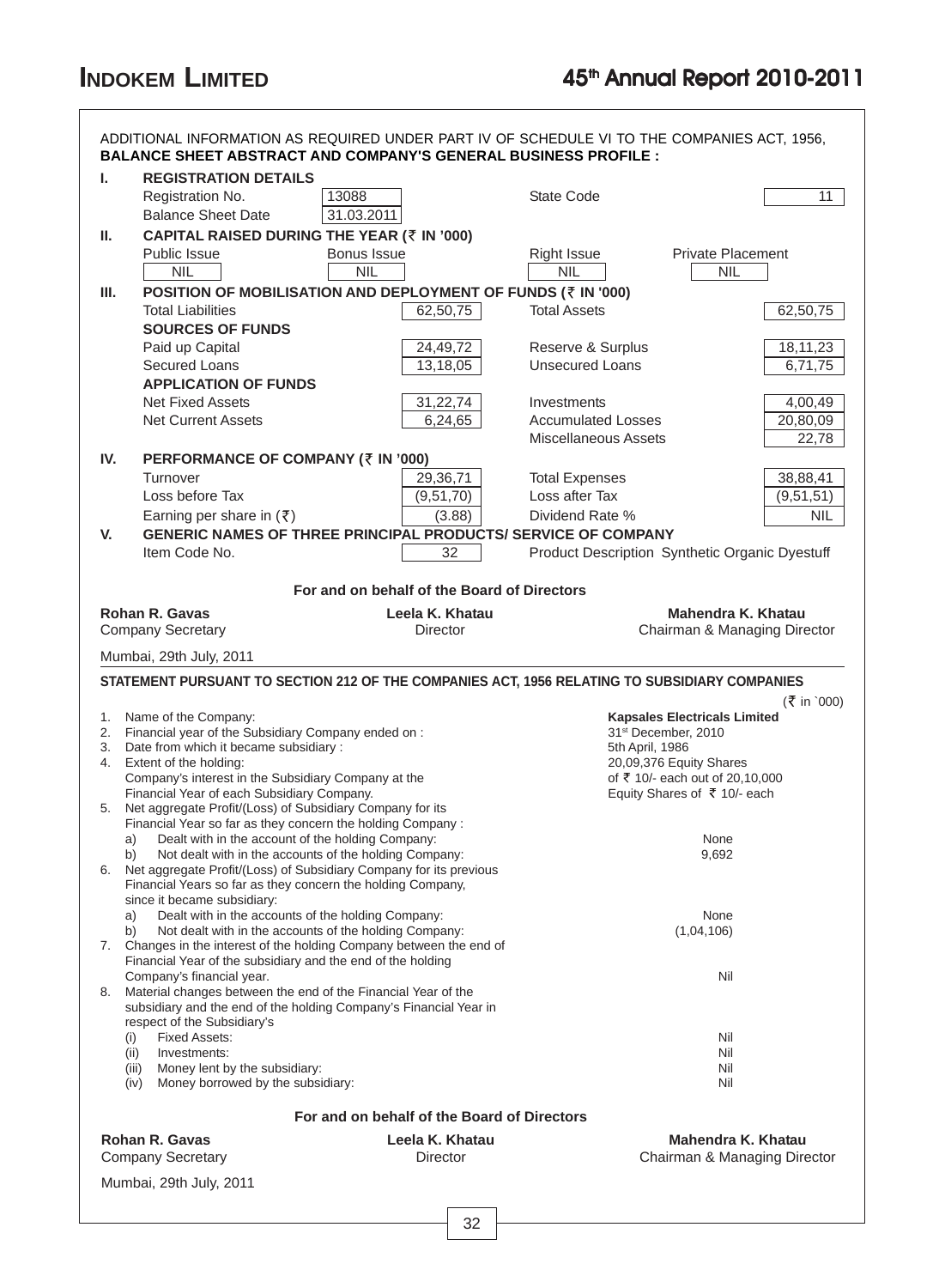### **AUDITORS' REPORT ON CONSOLIDATED FINANCIAL STATEMENTS**

- 1. We have examined the attached Consolidated Balance Sheet of Indokem Limited and its subsidiary (Indokem Group) as at March 31, 2011 and the Consolidated Profit and Loss Account, and the Consolidated Cash Flow Statement for the year then ended.
- 2. These financial statements are the responsibility of Indokem Limited's management. Our responsibility is to express an opinion on these financial statements based on our audit. We conducted our audit in accordance with generally accepted auditing standards in India. These Standards require that we plan and perform the audit to obtain reasonable assurance whether the financial statements are prepared, in all material respects, in accordance with an identified financial reporting framework and are free of material misstatements. An audit also includes, examining on test basis, evidence supporting the amounts and disclosure in the financial statements. ₹ An audit also includes assessing the accounting principles used and significant estimates made by management, as well as evaluating the overall financial statements. We believe that our audit provides a reasonable basis for our opinion.
- 3. We did not audit the financial statements of subsidiary, whose financial statements reflect total net assets of ₹ (-) 14.57 lakhs as at March 31, 2011 and total revenues of ₹ 345.51 lakhs for the year ended. These financial statements have been audited by other auditor whose reports have been furnished to us, and our opinion, insofar as it relates to the amounts included in respect of the subsidiary, is based solely on the reports of the other auditor.
- 4. We report that the consolidated financial statements have been prepared by the Company in accordance with the requirements of Accounting Standard (AS) 21, 'Consolidated Financial Statements', issued by the council of the Institute of Chartered Accountants of India, and on the basis of the separate audited financial statements of the Indokem Group included in the consolidated financial statements.
- 5. On the basis of the information and explanations given to us and on the consideration of the separate audit reports on individual audited financial statements of the Indokem Group, we invite attention to following note of schedule 17 to the notes to accounts:

*Note No. 2 regarding Accounts of Parent Company as per Note No. 2(c) Value and diminution in value of Inventory at Ankleshwar Plant amounting to* ₹ 457.28 lacs and ₹ 117.69 lacs respectively being accepted *as certified by the management only and Note No. 2.(d) for non provision of workers compensation amounting to*  $\bar{z}$  187.47 lacs(net).

*Note no. 3 regarding Accounts of the subsidiary company, the balances of Sundry Debtors/Creditors and Deposits are subject to confirmation and are stated as per books of account only.*

*Subject to above,* we are of the opinion that the said consolidated financial statements give a true and fair view in conformity with the accounting principles generally accepted in India:

- a) In the case of the Consolidated Balance Sheet, of the State of affairs of the Indokem Group, as at March 31, 2011;
- b) In the case of the Consolidated Profit and Loss Account of the consolidated results of operations of the Indokem Group for the year then ended, and
- c) In the case of the Consolidated Cash Flow Statement, of the consolidated cash flow of the Indokem Group for the year then ended.

For **Sheth Doctor and Associates** Chartered Accountants (Firm Registration No. 124822W)

**Paresh S Doctor** Mumbai Partner Dated: 29th July, 2011 **Membership No. 36056** Charles and Membership No. 36056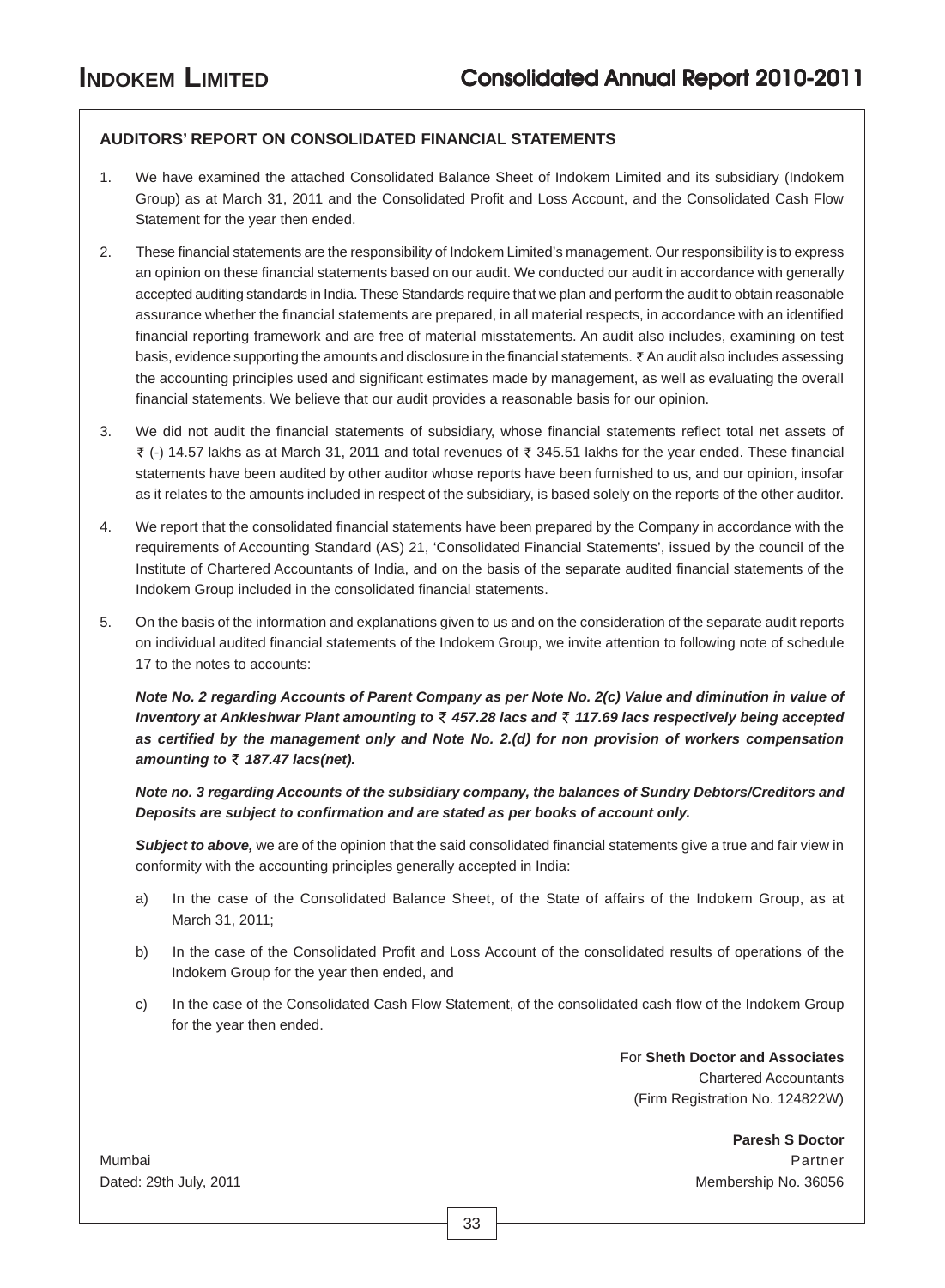| <b>CONSOLIDATED BALANCE SHEET AS AT 31ST MARCH, 2011</b>                                                 |                     |                     | (₹ in '000)         |
|----------------------------------------------------------------------------------------------------------|---------------------|---------------------|---------------------|
|                                                                                                          | <b>Schedules</b>    | As at               | As at               |
|                                                                                                          |                     | 31st March, 2011    | 31 March, 2010      |
| <b>SOURCES OF FUNDS:</b>                                                                                 |                     |                     |                     |
| <b>SHAREHOLDERS' FUNDS</b>                                                                               |                     |                     |                     |
| <b>Share Capital</b>                                                                                     | 1<br>$\overline{2}$ | 31,74,72            | 24,49,72            |
| Reserves & Surplus                                                                                       |                     | 22,12,41            | 15,60,28            |
|                                                                                                          |                     | 53,87,13            | 40,10,00            |
| <b>MINORITY INTEREST</b>                                                                                 |                     | 6                   | 6                   |
| <b>LOAN FUNDS:</b>                                                                                       |                     |                     |                     |
| <b>Secured Loans</b>                                                                                     | 3                   | 13,18,05            | 18,04,49            |
| <b>Unsecured Loans</b>                                                                                   | 4                   | 7,73,12             | 13,96,52            |
|                                                                                                          |                     | 20,91,17            | 32,01,01            |
|                                                                                                          | <b>TOTAL:</b>       | 74,78,36            | 72,11,07            |
| <b>APPLICATION OF FUNDS:</b>                                                                             |                     |                     |                     |
| <b>FIXED ASSETS</b>                                                                                      |                     |                     |                     |
| Gross Block                                                                                              | 5                   | 81,73,98            | 84,80,00            |
| Less : Depreciation                                                                                      |                     | 48,94,85            | 46,10,47            |
| Net Block                                                                                                |                     | 32,79,13            | 38,69,53            |
| Add: Capital Work in Progress                                                                            |                     | 8,68                | 8,68                |
|                                                                                                          |                     | 32,87,81            | 38,78,21            |
| <b>INVESTMENTS</b>                                                                                       |                     |                     |                     |
|                                                                                                          | 6                   | 4,00,50             | 4,00,50             |
| <b>CURRENT ASSETS, LOANS AND ADVANCES</b>                                                                |                     |                     |                     |
| Inventories                                                                                              | 7                   | 8,74,77             | 10,05,24            |
| <b>Sundry Debtors</b>                                                                                    | 8                   | 8,93,03             | 16,11,31            |
| Cash and Bank Balances                                                                                   | 9                   | 4,46,83             | 51,65               |
| Loans and Advances                                                                                       | 10                  | 4,71,57             | 4,60,76             |
| <b>Deferred Tax Asset</b>                                                                                |                     | 40,00               |                     |
|                                                                                                          |                     | 27,26,20            | 31,28,96            |
| <b>Less: CURRENT LIABILITIES AND PROVISIONS</b><br>Liabilities                                           |                     |                     |                     |
| Provisions                                                                                               | 11                  | 20,77,82<br>1,02,02 | 27,07,40<br>1,03,34 |
|                                                                                                          |                     |                     |                     |
|                                                                                                          |                     | 21,79,84            | 28,10,74            |
| <b>NET CURRENT ASSETS</b>                                                                                |                     | 5,46,36             | 3,18,22             |
| <b>MISCELLANEOUS EXPENDITURE</b><br>Amalgamation expenses<br>(To the extent not written off or adjusted) | 12                  | 22,78               | 15,71               |
| PROFIT AND LOSS A/C                                                                                      |                     | 32,20,91            | 25,98,42            |
|                                                                                                          | <b>TOTAL:</b>       | 74,78,36            | 72,11,07            |
| Notes to Accounts                                                                                        | 17                  |                     |                     |

As per our Report attached

Chartered Accountants (Firm Reg. No. 124822W)

Mumbai : 29th July, 2011

For **Sheth Doctor & Associates For and on behalf of the Board of Directors**

**Paresh S. Doctor Chann R. Gavas Company Secretary Mahendra K. Khatau Leela K. Khatau Membership No. 36056** Company Secretary Chairman & Managing Director Director Chairman & Managing Director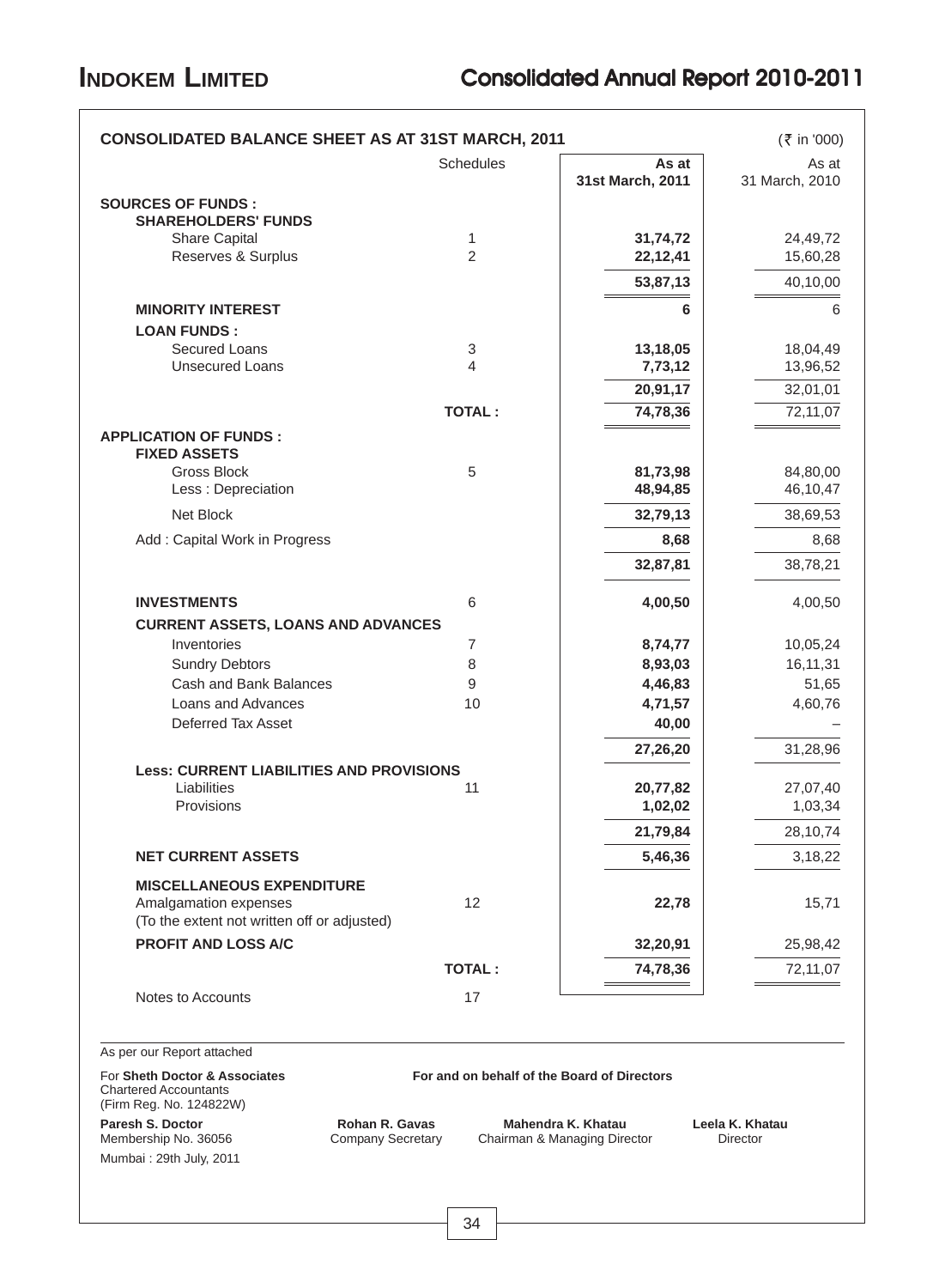|                                                                           |                  |                                        | $($ ₹ in '000)                         |
|---------------------------------------------------------------------------|------------------|----------------------------------------|----------------------------------------|
|                                                                           | <b>Schedules</b> | For the year ended<br>31st March, 2011 | For the year ended<br>31st March, 2010 |
| <b>INCOME</b>                                                             |                  |                                        |                                        |
| Sales                                                                     |                  | 28,01,33                               | 52,24,89                               |
| Less: Excise Duty paid                                                    |                  | 23,33                                  | 23,47                                  |
|                                                                           |                  | 27,78,00                               | 52,01,42                               |
| Other Income                                                              | 13               | 5,04,22                                | 3,10,53                                |
| Increase/(Decrease) in Inventories                                        | 14               | (1, 17, 06)                            | (4,01,84)                              |
|                                                                           | <b>TOTAL:</b>    | 31,65,16                               | 51,10,11                               |
| <b>EXPENDITURE</b>                                                        |                  |                                        |                                        |
| <b>Materials</b>                                                          | 15               | 22,16,30                               | 42,84,27                               |
| Administrative and Selling Expenses                                       | 16               | 15,87,35                               | 14,70,98                               |
| Depreciation                                                              |                  | 3,16,04                                | 3,18,12                                |
|                                                                           | <b>TOTAL:</b>    | 41,19,69                               | 60,73,37                               |
| Profit/(loss) before Tax                                                  |                  | (9, 54, 53)                            | (9,63,26)                              |
| Provision for MAT                                                         |                  |                                        | (91)                                   |
|                                                                           |                  | (9, 54, 53)                            | (9,64,17)                              |
| Excess/(Short) Provision for Tax in respect of<br>earlier years (net)     |                  | 19                                     | (46)                                   |
|                                                                           |                  |                                        |                                        |
| Profit/(Loss) after tax<br>Add: Creation/Provision for deferred tax asset |                  | (9, 54, 34)<br>40,00                   | (9,64,63)                              |
| Add: Balance brought forward                                              |                  | (23,06,57)                             | (16, 35, 47)                           |
| Add: Transfer from Capital Reserve                                        |                  |                                        | 1,68                                   |
| <b>Balance carried forward to Balance Sheet</b>                           | <b>TOTAL:</b>    | (32, 20, 91)                           | (25, 98, 42)                           |
| Notes to Accounts                                                         | 17               |                                        |                                        |
| <b>EARNINGS PER SHARE</b> (See Notes to Accounts)                         |                  |                                        |                                        |
| Basic & diluted earning per share                                         | ₹                | (3.90)                                 | (3.94)                                 |
| Face value per share                                                      | ₹                | 10.00                                  | 10.00                                  |

### **CONSOLIDATED PROFIT & LOSS ACCOUNT FOR THE YEAR ENDED 31ST MARCH, 2011**

**Note:** Profit and Loss Account balance brought forward excludes the balance of amalgamated subsidiary viz. Radio Components and Transistors Company Limited.

As per our Report attached

Chartered Accountants (Firm Reg. No. 124822W)

Mumbai : 29th July, 2011

For **Sheth Doctor & Associates For and on behalf of the Board of Directors**

**Paresh S. Doctor Chann R. Gavas Company Secretary Mahendra K. Khatau Leela K. Khatau Membership No. 36056** Company Secretary Chairman & Managing Director Director Chairman & Managing Director Director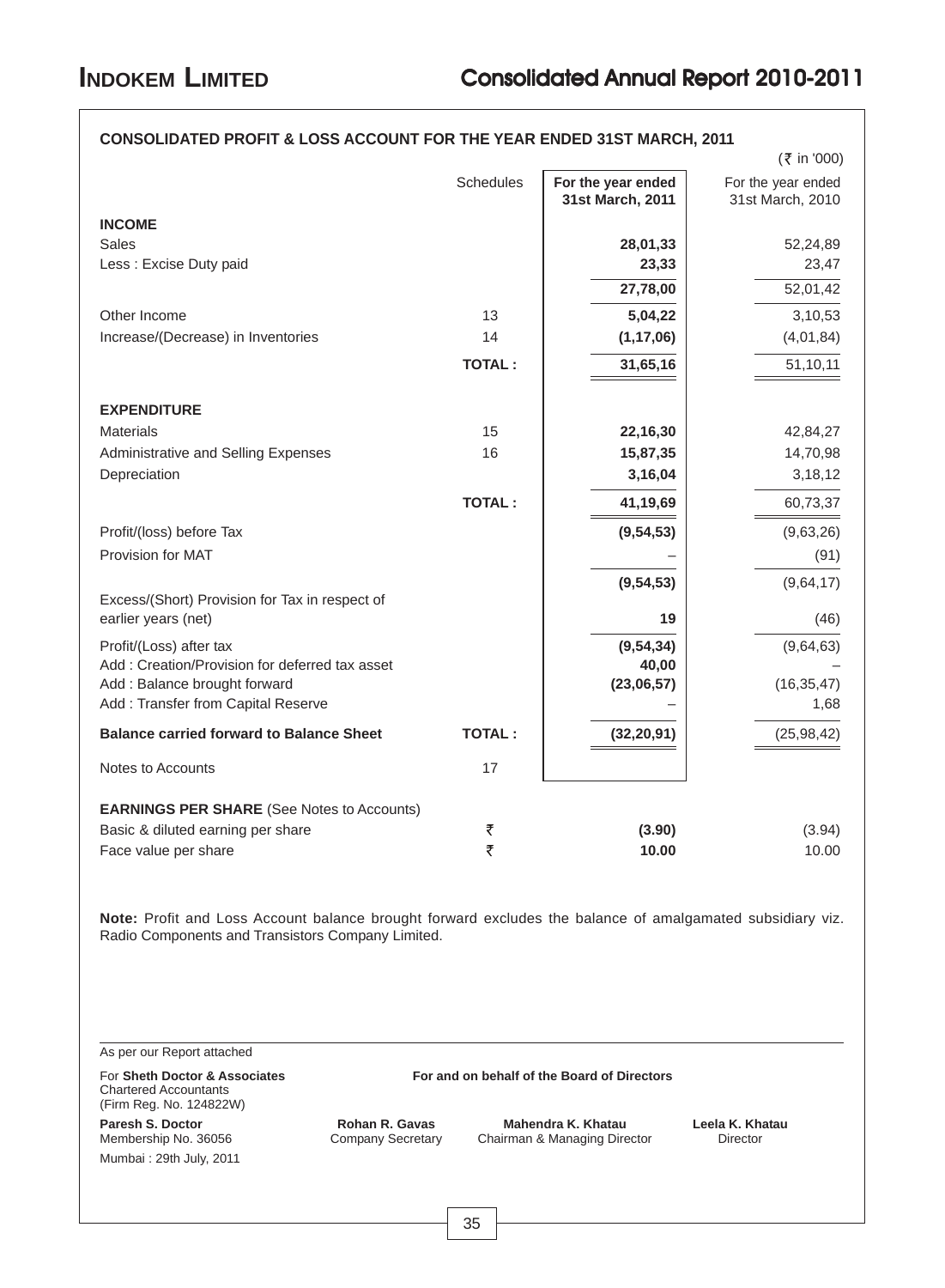|    | <b>CONSOLIDATED CASH FLOW STATEMENT FOR THE YEAR ENDED 31ST MARCH, 2011</b><br>$(3 \tanh 600)$                                                                                                                                                                |                                                                           |                        |                                                      |                          |  |
|----|---------------------------------------------------------------------------------------------------------------------------------------------------------------------------------------------------------------------------------------------------------------|---------------------------------------------------------------------------|------------------------|------------------------------------------------------|--------------------------|--|
|    |                                                                                                                                                                                                                                                               |                                                                           | For the Year 2010-11   | For the Year 2009-10                                 |                          |  |
| А. | Cash inflow/(outflow) from operating activities<br>Net profit /(loss) before tax and extra ordinary items<br>Adjustment for:                                                                                                                                  |                                                                           | (9, 14, 34)            |                                                      | (9,64,63)                |  |
|    | Depreciation<br>Amalgamation Expenses written-off<br>Amortization of Goodwill<br>Dividend income<br>Loss / (Profit) on sale of assets<br>Provision for Tax<br>Excess provision for tax written back<br>Interest (net)<br>Provision for Tax/Deferred Tax Asset | 3,16,04<br>10,04<br>27,55<br>(2)<br>2,27,32<br>(19)<br>6,26,60<br>(40,00) |                        | 3,18,12<br>6,62<br>(6)<br>2,69,50<br>1,12<br>4,20,45 |                          |  |
|    | Provision for Doubtful Debts and Advances                                                                                                                                                                                                                     | (3,67,30)                                                                 | 8,00,04                | (36, 26)                                             | 9,79,49                  |  |
|    | Operating profit before changes in working capital<br>Adjustment for:                                                                                                                                                                                         |                                                                           | (1, 14, 30)            |                                                      | 14,86                    |  |
|    | Inventories<br>Trade and other receivables, Other Current Assets<br><b>Current liabilities</b>                                                                                                                                                                | 1,30,47<br>7,19,62<br>(6,07,51)                                           | 2,42,58                | 4,23,26<br>2,42,41<br>(12, 43, 62)                   | (5,77,95)                |  |
|    | Cash generated from operations<br>Less: Interest paid (net)<br>Direct tax paid                                                                                                                                                                                | (4, 70, 75)<br>(11, 54)                                                   | 1,28,28<br>(4, 82, 29) | (4, 21, 33)<br>(32, 75)                              | (5,63,09)<br>(4, 54, 08) |  |
|    | Cash inflow before extra ordinary items<br>Excess provision for tax written back<br><b>Amalgamation Expenses</b>                                                                                                                                              | 19<br>(17, 11)                                                            | (3,54,01)<br>(16, 92)  |                                                      | (10, 17, 17)             |  |
|    | Net Cash inflow from Operating activities                                                                                                                                                                                                                     |                                                                           | (3,70,93)              |                                                      | (10, 17, 17)             |  |
| В. | Cash inflow / (outflow) from Investment activities<br>Capital expenditure<br>Sale proceeds of fixed assets/investments<br>Dividend received                                                                                                                   | (20, 32)<br>10,85,00<br>$\mathbf{2}$                                      | 10,64,70               | (13, 38)<br>14,03,28<br>6                            | 13,89,96                 |  |
|    | Net cash flow from Investing activities                                                                                                                                                                                                                       |                                                                           | 10,64,70               |                                                      | 13,89,96                 |  |
| C. | Cash inflow / (outflow) from Financing activities<br>Increase in Share Capital<br>Increase / (Decrease) in secured loans<br>Increase / (Decrease) in unsecured loans                                                                                          | 7,25,00<br>(6, 13, 35)<br>(4, 10, 24)                                     | (2,98,59)              | (7, 24, 22)<br>3,18,55                               | (4,05,67)                |  |
|    | Net cash flow from Financing activities                                                                                                                                                                                                                       |                                                                           | (2,98,59)              |                                                      | (4,05,67)                |  |
|    | Net Changes in Cash & Cash equivalents                                                                                                                                                                                                                        |                                                                           | 3,95,18                |                                                      | (32, 88)                 |  |
|    | Cash and Cash equivalent (Opening balance)                                                                                                                                                                                                                    |                                                                           | 51,65                  |                                                      | 84,53                    |  |
|    | Cash and Cash equivalent (Closing balance)                                                                                                                                                                                                                    |                                                                           | 4,46,83                |                                                      | 51,65                    |  |
|    |                                                                                                                                                                                                                                                               |                                                                           |                        |                                                      |                          |  |

As per our Report attached

For **Sheth Doctor & Associates For and on behalf of the Board of Directors** Chartered Accountants (Firm Reg. No. 124822W)

Mumbai : 29th July, 2011

**Paresh S. Doctor Chann R. Gavas Company Secretary Mahendra K. Khatau Leela K. Khatau Membership No. 36056** Company Secretary Chairman & Managing Director Director Chairman & Managing Director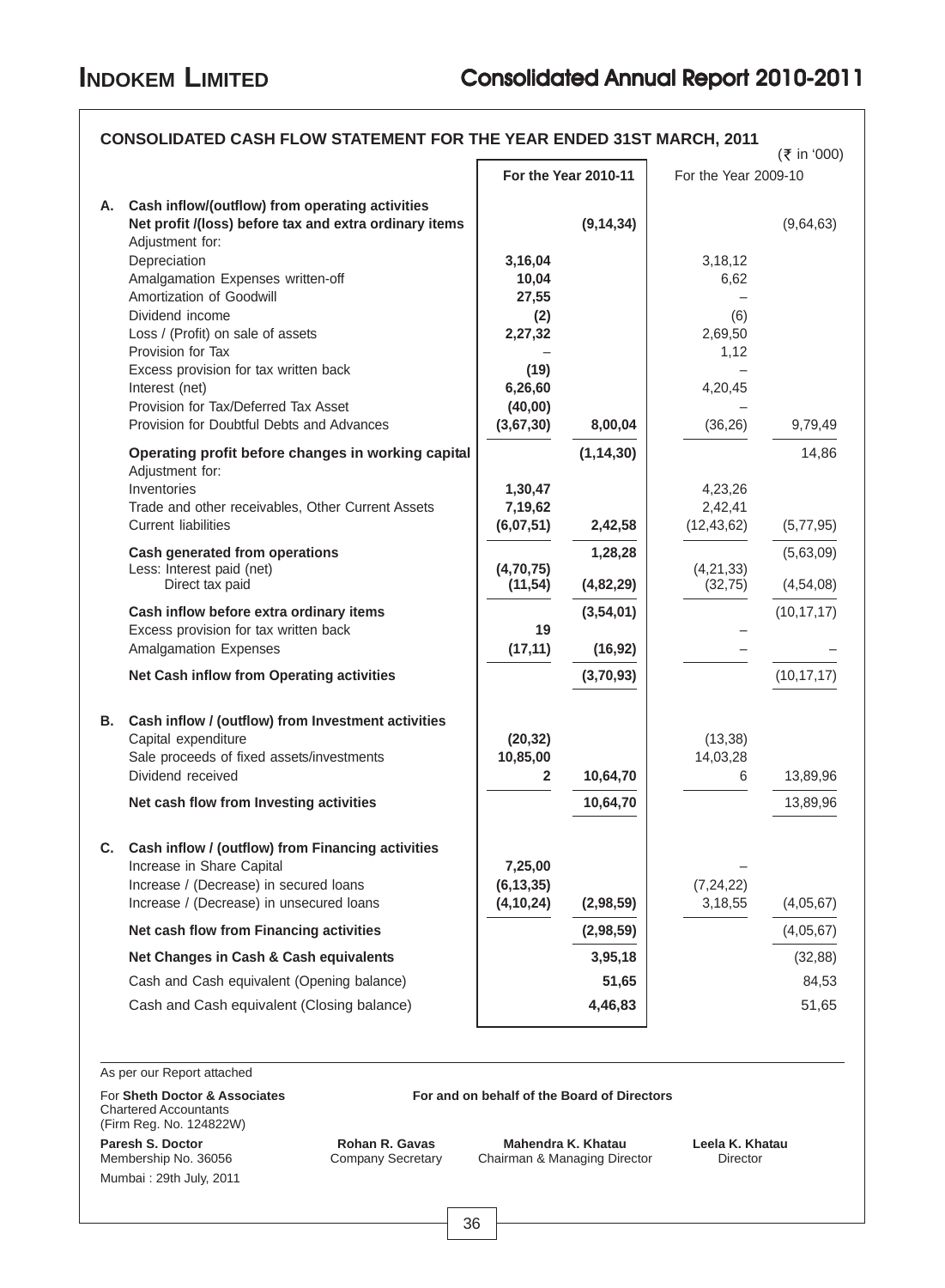| <b>SCHEDULES FORMING PART OF THE ACCOUNTS</b>                                                                                                                                                                                                                                                                                                                                                                                                                                                                                                                                                                                                                |                      | $(3 \t{ in } '000)$ |
|--------------------------------------------------------------------------------------------------------------------------------------------------------------------------------------------------------------------------------------------------------------------------------------------------------------------------------------------------------------------------------------------------------------------------------------------------------------------------------------------------------------------------------------------------------------------------------------------------------------------------------------------------------------|----------------------|---------------------|
|                                                                                                                                                                                                                                                                                                                                                                                                                                                                                                                                                                                                                                                              | As at                | As at               |
| <b>SCHEDULE - 1 : SHARE CAPITAL</b>                                                                                                                                                                                                                                                                                                                                                                                                                                                                                                                                                                                                                          | 31st March, 2011     | 31st March, 2010    |
| <b>AUTHORISED</b><br>2,83,60,000 (2,83,60,000) Equity Shares of ₹ 10/- each                                                                                                                                                                                                                                                                                                                                                                                                                                                                                                                                                                                  | 28,31,00             | 28,36,00            |
| 75,00,000 Redeemable Preference share of ₹ 10/- each                                                                                                                                                                                                                                                                                                                                                                                                                                                                                                                                                                                                         | 7,50,00              |                     |
|                                                                                                                                                                                                                                                                                                                                                                                                                                                                                                                                                                                                                                                              | 35,81,00             | 28,36,00            |
| <b>ISSUED AND SUBSCRIBED</b>                                                                                                                                                                                                                                                                                                                                                                                                                                                                                                                                                                                                                                 |                      |                     |
| 2,44,97,188 (1,52,97,188) Equity Shares of ₹ 10/- each.<br>72,25,000 Redeemable Preference shares of ₹ 10/- each                                                                                                                                                                                                                                                                                                                                                                                                                                                                                                                                             | 24,49,72<br>7,25,00  | 24,49,72            |
|                                                                                                                                                                                                                                                                                                                                                                                                                                                                                                                                                                                                                                                              | 31,74,72             | 24,49,72            |
| Less: 6,730 (6,730) Equity shares of $\bar{\tau}$ 10/- each forfeited.                                                                                                                                                                                                                                                                                                                                                                                                                                                                                                                                                                                       | 67                   | 67                  |
|                                                                                                                                                                                                                                                                                                                                                                                                                                                                                                                                                                                                                                                              | 31,74,05             | 24,49,05            |
| Add: Forfeited Shares Reissued.                                                                                                                                                                                                                                                                                                                                                                                                                                                                                                                                                                                                                              | 67                   | 67                  |
| <b>TOTAL:</b><br><b>NOTES:</b>                                                                                                                                                                                                                                                                                                                                                                                                                                                                                                                                                                                                                               | 31,74,72             | 24,49,72            |
| Issued and Subscribed Capital includes;<br>1.<br>49,23,930 fully paid up shares each alloted pursuant to<br>1.<br>an agreement for consideration other than cash<br>2.<br>1,00,000 fully paid up shares each alloted as bonus<br>shares by capitalisation of reserves<br>624 Shares of Kapsales Electricals Limited are held by<br>3.<br>the minority shareholders<br>92,00,000 equity shares of $\bar{\tau}$ 10/- each fully paid up,<br>4.<br>issued to the share holders of Sovereign Trading<br>Enterprises Ltd. pursuant to scheme of Amalgamation.<br>5.<br>72,25,000 Redeemable Preference Shares of Rs. 10/-<br>each issued during the year for cash |                      |                     |
| <b>SCHEDULE - 2 : RESERVES AND SURPLUS</b>                                                                                                                                                                                                                                                                                                                                                                                                                                                                                                                                                                                                                   |                      |                     |
| <b>Capital Reserve</b><br>On re-issue of Forfeited Share                                                                                                                                                                                                                                                                                                                                                                                                                                                                                                                                                                                                     | 31                   | 31                  |
| On Forfeiture of Shares<br><b>Capital Profits</b>                                                                                                                                                                                                                                                                                                                                                                                                                                                                                                                                                                                                            | 47<br>1,38,78        | 47<br>1,50,20       |
| Share Premium Account                                                                                                                                                                                                                                                                                                                                                                                                                                                                                                                                                                                                                                        | 10,23,77             | 10,23,77            |
| <b>General Reserve</b><br><b>TOTAL:</b>                                                                                                                                                                                                                                                                                                                                                                                                                                                                                                                                                                                                                      | 10,49,08<br>22,12,41 | 3,85,53<br>15,60,28 |
| <b>NOTES:</b>                                                                                                                                                                                                                                                                                                                                                                                                                                                                                                                                                                                                                                                |                      |                     |
| CAPITAL RESERVE :                                                                                                                                                                                                                                                                                                                                                                                                                                                                                                                                                                                                                                            |                      |                     |
| On re-issue of Forfeited Shares<br>1.1<br>Balance brought forward                                                                                                                                                                                                                                                                                                                                                                                                                                                                                                                                                                                            | 31                   | 31                  |
|                                                                                                                                                                                                                                                                                                                                                                                                                                                                                                                                                                                                                                                              | 31                   | 31                  |
| On Forfeiture of Shares<br>1.2<br>Balance brought forward                                                                                                                                                                                                                                                                                                                                                                                                                                                                                                                                                                                                    | 47                   | 47                  |
|                                                                                                                                                                                                                                                                                                                                                                                                                                                                                                                                                                                                                                                              | 47                   | 47                  |
| <b>CAPITAL PROFIT</b><br>1.3                                                                                                                                                                                                                                                                                                                                                                                                                                                                                                                                                                                                                                 |                      |                     |
| Balance brought forward                                                                                                                                                                                                                                                                                                                                                                                                                                                                                                                                                                                                                                      | 1,38,78              | 1,51,88             |
| Less: Adjusted during the year for depreciation on<br>revalued assets                                                                                                                                                                                                                                                                                                                                                                                                                                                                                                                                                                                        |                      | 1,68                |
|                                                                                                                                                                                                                                                                                                                                                                                                                                                                                                                                                                                                                                                              | 1,38,78              | 1,50,20             |
| 1.4 SHARE PREMIUM ACCOUNT<br>Balance brought forward                                                                                                                                                                                                                                                                                                                                                                                                                                                                                                                                                                                                         | 10,23,77             | 10,23,77            |
|                                                                                                                                                                                                                                                                                                                                                                                                                                                                                                                                                                                                                                                              | 10,23,77             | 10,23,77            |
| $\overline{2}$<br><b>GENERAL RESERVE</b>                                                                                                                                                                                                                                                                                                                                                                                                                                                                                                                                                                                                                     |                      |                     |
| Balance brought forward                                                                                                                                                                                                                                                                                                                                                                                                                                                                                                                                                                                                                                      | 10,49,08             | 3,85,53             |
|                                                                                                                                                                                                                                                                                                                                                                                                                                                                                                                                                                                                                                                              | 10,49,08             | 3,85,53             |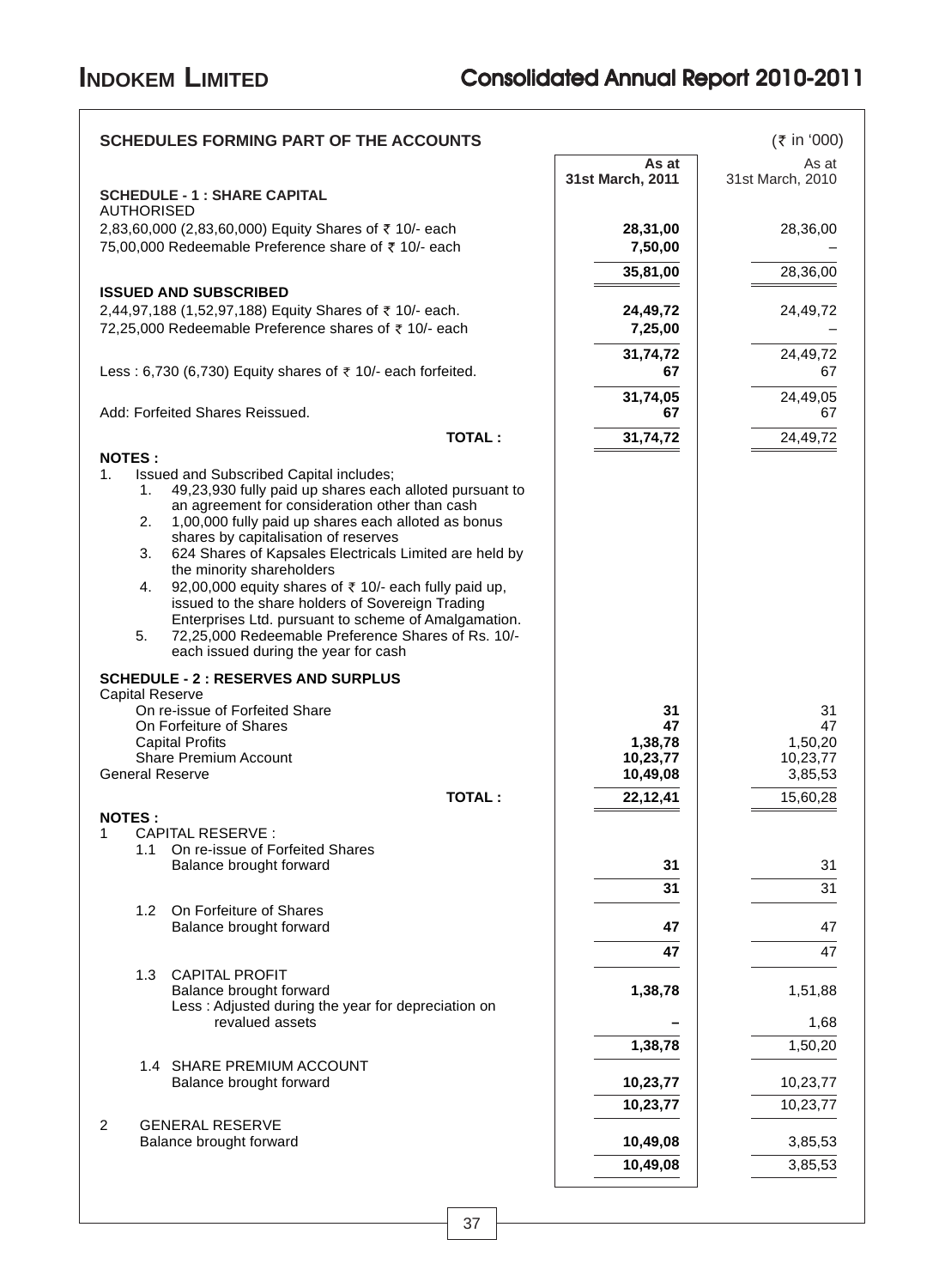|                                                                                                                                                                                                                                                                                                                                                                                                                                                                                                                                                                                                                                                                                                                                                                                                                                                           |                    | $(3 \t{cm} 1000)$ |
|-----------------------------------------------------------------------------------------------------------------------------------------------------------------------------------------------------------------------------------------------------------------------------------------------------------------------------------------------------------------------------------------------------------------------------------------------------------------------------------------------------------------------------------------------------------------------------------------------------------------------------------------------------------------------------------------------------------------------------------------------------------------------------------------------------------------------------------------------------------|--------------------|-------------------|
|                                                                                                                                                                                                                                                                                                                                                                                                                                                                                                                                                                                                                                                                                                                                                                                                                                                           | As at              | As at             |
| <b>SCHEDULE - 3 : SECURED LOANS</b>                                                                                                                                                                                                                                                                                                                                                                                                                                                                                                                                                                                                                                                                                                                                                                                                                       | 31st March, 2011   | 31st March, 2010  |
| From Banks - Cash Credit                                                                                                                                                                                                                                                                                                                                                                                                                                                                                                                                                                                                                                                                                                                                                                                                                                  | 3,20,03            | 5,81,86           |
| - Others<br>Interest accrued and due on above                                                                                                                                                                                                                                                                                                                                                                                                                                                                                                                                                                                                                                                                                                                                                                                                             | 7,10,57<br>1,86,06 | 8,87,55<br>56,42  |
| Term Loans from Banks                                                                                                                                                                                                                                                                                                                                                                                                                                                                                                                                                                                                                                                                                                                                                                                                                                     | 73,26              | 91,57             |
| Interest accrued and due on above                                                                                                                                                                                                                                                                                                                                                                                                                                                                                                                                                                                                                                                                                                                                                                                                                         | 19,59              | 7,41              |
| IOB Liqui. Rent. Loan<br>Interest accrued and due on above                                                                                                                                                                                                                                                                                                                                                                                                                                                                                                                                                                                                                                                                                                                                                                                                |                    | 1,70,20<br>3,46   |
| Vehicle Loan                                                                                                                                                                                                                                                                                                                                                                                                                                                                                                                                                                                                                                                                                                                                                                                                                                              | 8,54               | 6,02              |
| <b>TOTAL:</b>                                                                                                                                                                                                                                                                                                                                                                                                                                                                                                                                                                                                                                                                                                                                                                                                                                             | 13,18,05           | 18,04,49          |
| <b>NOTES:</b>                                                                                                                                                                                                                                                                                                                                                                                                                                                                                                                                                                                                                                                                                                                                                                                                                                             |                    |                   |
| 1. Credit arrangements from bankers are against hypothecation of stock<br>and trade debtors as primary security. The Trading Division's<br>arrangements are hypothecated by way of a part of "Khatau House",<br>as collateral security. For Manufacturing Division's arrangements the<br>second charge on the plant facilities at Ankleswar is proposed to be<br>created. Corporate Guarantee of Khatau Holding & Trading Co. P. Ltd.<br>and Khatau Leasing & Finance Co. P. Ltd. alongwith personal<br>quarantee of Mr. M. K. Khatau and Mrs. Asha M. Khatau are also<br>given.<br>2. The Term loans from the Financial Institutions and Banks are secured<br>by mortgage and charge on the Company's plant facilities at<br>Ankleshwar.<br>3. Credit arrangements have been quaranteed by two Directors.<br>4. Secured loans due in next twelve months. | 6,43,51            | 51,58             |
| <b>SCHEDULE - 4 : UNSECURED LOANS</b>                                                                                                                                                                                                                                                                                                                                                                                                                                                                                                                                                                                                                                                                                                                                                                                                                     |                    |                   |
| <b>From Financial Institutions</b><br>From Companies                                                                                                                                                                                                                                                                                                                                                                                                                                                                                                                                                                                                                                                                                                                                                                                                      | 2,92<br>1,01,37    | 18.49<br>7,54,79  |
| Loan from Promotors                                                                                                                                                                                                                                                                                                                                                                                                                                                                                                                                                                                                                                                                                                                                                                                                                                       | 4,90,95            | 5,94,80           |
| Interest accrued and due on above<br>Loan from Directors                                                                                                                                                                                                                                                                                                                                                                                                                                                                                                                                                                                                                                                                                                                                                                                                  | 35,37<br>1,31,95   | 28,44             |
| Interest Accrued and due on above                                                                                                                                                                                                                                                                                                                                                                                                                                                                                                                                                                                                                                                                                                                                                                                                                         | 10,56              |                   |
| <b>TOTAL:</b>                                                                                                                                                                                                                                                                                                                                                                                                                                                                                                                                                                                                                                                                                                                                                                                                                                             | 7,73,12            | 13,96,52          |
| <b>NOTES:</b>                                                                                                                                                                                                                                                                                                                                                                                                                                                                                                                                                                                                                                                                                                                                                                                                                                             |                    |                   |
| Unsecured Loans due in next twelve months :<br>1.                                                                                                                                                                                                                                                                                                                                                                                                                                                                                                                                                                                                                                                                                                                                                                                                         | 2,92               | 15,57             |

2. Loan from Promoters represents Loan from a Director

### **SCHEDULE - 5 FIXED ASSETS** (₹ in '000)

|                                 | <b>GROSS BLOCK</b><br><b>DEPRECIATION/AMORTISATION</b> |                          |                          |                           |                    | <b>NET BLOCK</b>    |                 |                   |                    |                    |                    |
|---------------------------------|--------------------------------------------------------|--------------------------|--------------------------|---------------------------|--------------------|---------------------|-----------------|-------------------|--------------------|--------------------|--------------------|
| <b>ASSET PARTICULARS</b>        | As at<br>$1-Apr-10$                                    | Revaluation              | Addition<br>during year  | Deduction/<br>Adjustments | As at<br>31-Mar-11 | As at<br>$1-Apr-10$ | For the<br>year | Adjustment        | As at<br>31-Mar-11 | As at<br>31-Mar-11 | As At<br>31-Mar-10 |
| <b>TANGIBLE ASSETS</b>          |                                                        |                          |                          |                           |                    |                     |                 |                   |                    |                    |                    |
| Land-Freehold                   | 1,26,37                                                |                          | $\qquad \qquad$          |                           | 1,26,37            |                     |                 |                   |                    | 1,26,37            | 1,26,37            |
| Land - Leasehold                | 19,49,75                                               | $\overline{\phantom{a}}$ | $\overline{\phantom{m}}$ | 8,46,10                   | 11,03,65           | 80,55               | 12,21           | 3,61              | 89,15              | 10,14,50           | 18,69,20           |
| <b>Buildings</b>                | 20,68,46                                               | 9,16,90                  | 1,01                     | 5,23,21                   | 24,63,16           | 10,52,78            | 80,65           | 53,38             | 10,80.05           | 13,83,11           | 10,25,20           |
| <b>Plant &amp; Machinery</b>    | 40,62,13                                               |                          | 7,16                     | -                         | 40,69,29           | 32,60,30            | 2,12,93         | $\qquad \qquad -$ | 34,73,23           | 5,96,06            | 8,01,83            |
| <b>Electrical Installation</b>  | 17,82                                                  |                          | -                        | -                         | 17,82              | 15,29               | 73              | -                 | 16,02              | 1,80               | 2,53               |
| <b>Furniture &amp; Fixtures</b> | 71,91                                                  |                          |                          | -                         | 71,91              | 66,65               | 95              | -                 | 67,60              | 4,31               | 5,26               |
| <b>Office Equipments</b>        | 1,35,72                                                |                          | 2,60                     | -                         | 1,38,32            | 1,19,08             | 4,48            | -                 | 1,23,56            | 14,76              | 16,64              |
| <b>Vehicles</b>                 | 36,12                                                  |                          | 9,56                     | $\qquad \qquad$           | 45,68              | 13,62               | 4,08            | -                 | 17,70              | 27,98              | 22,49              |
| <b>INTANGIBLE ASSETS</b>        |                                                        |                          |                          |                           |                    |                     |                 |                   |                    |                    |                    |
| Goodwill                        | -                                                      | 1,37,78                  | -                        | -                         | 1,37,78            |                     | 27,56           | -                 | 27,56              | 1,10,22            |                    |
| Total                           | 84,68,28                                               | 10,54,68                 | 20,33                    | 13,69,31                  | 81,73,98           | 46,08,27            | 3,43,60         | 56,99             | 48,94,85           | 32,79,13           | 38,69,53           |
| Previous Year                   | 1,04,00,43                                             |                          | 10,30                    | 19,30,73                  | 84,80,00           | 45,50,29            | 3,18,12         | 2,57,95           | 46,10,47           | 38,69,53           |                    |

- Depreciation for the year includes Amortization of Goodwilll amounting to  $\bar{\tau}$  27,56 K

- Revaluation represents value of assets acquired at Fair Value upon amalgamation of Radio Components & Transistors Co. Ltd. with Indokem Ltd.

Assets held for disposal at Ankleshwar plant are as follows:

| $(3 \in \mathbb{R}^2)$ in '000) |
|---------------------------------|
| 9.46.45                         |
| 6.95.86                         |
| 5.43.57                         |
|                                 |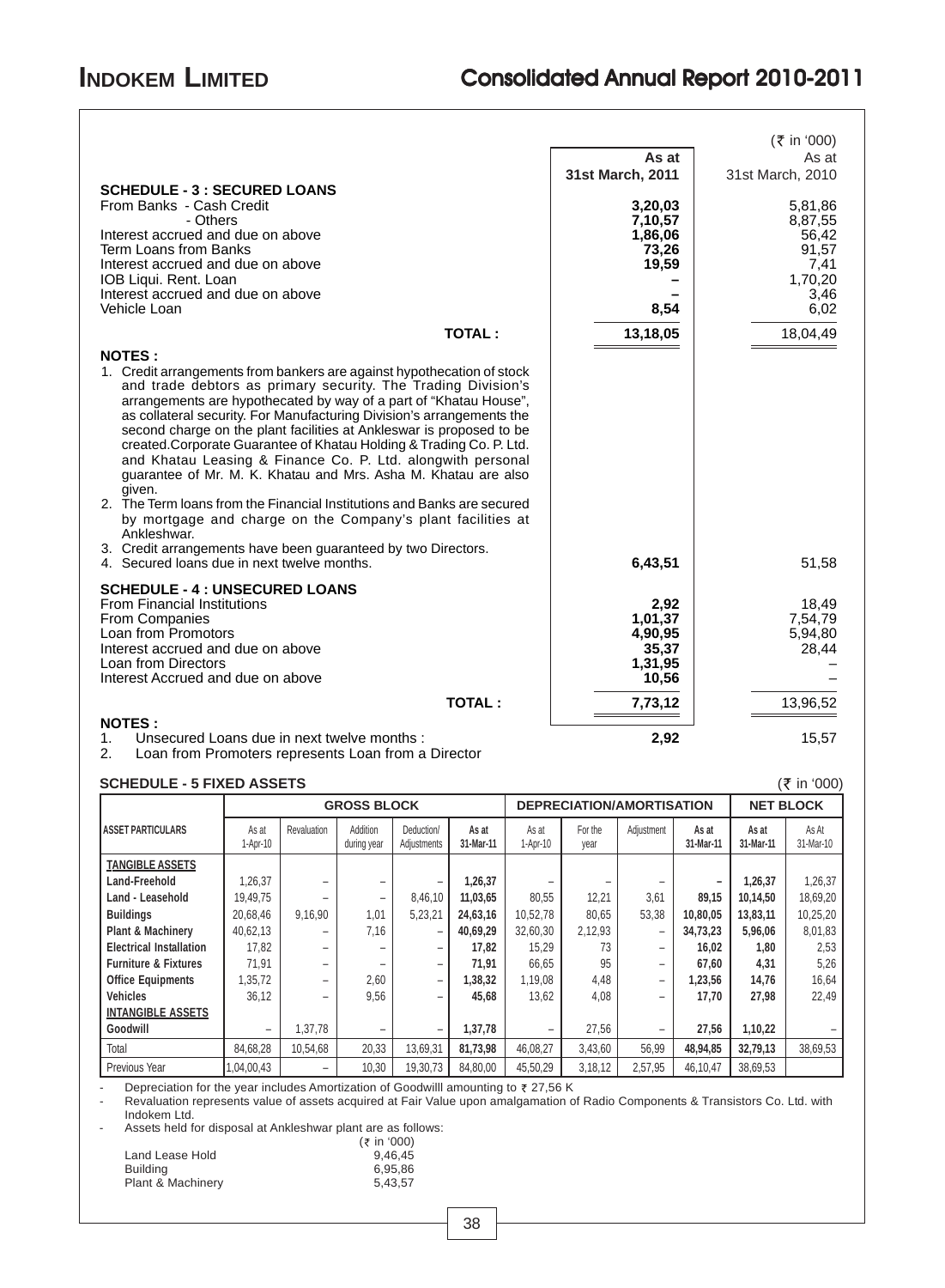# **INDOKEM LIMITED Consolidated Annual Report 2010-2011**

|                                                                                                                                      |                           | $(3 \t{m} 000)$           |
|--------------------------------------------------------------------------------------------------------------------------------------|---------------------------|---------------------------|
|                                                                                                                                      | As at<br>31st March, 2011 | As at<br>31st March, 2010 |
| <b>SCHEDULE - 6 : INVESTMENTS (At cost, Long Term)</b>                                                                               |                           |                           |
| <b>OTHER INVESTMENTS</b>                                                                                                             |                           |                           |
| <b>TRADE INVESTMENTS</b>                                                                                                             |                           |                           |
| Bharuch Eco-Aqua Infrastructure Limited<br>6,05,000 Equity Shares of ₹ 10/- each (Prv. Yr. 6,05,000)<br>NSC-7 years (Pr. yr. 21,000) | 60,50<br>21               | 60,50<br>21               |
| <b>NON TRADE INVESTMENTS</b><br><b>Equity Shares - quoted</b><br>Development Credit Bank Limited                                     |                           |                           |
| 1,200 Equity Shares of ₹ 10/ each.                                                                                                   | 18                        | 18                        |
| <b>Equity Shares - unquoted</b><br>The Kapol Co-operative Bank Limited<br>4,200 Equity Shares of ₹ 10/- each.                        | 43                        | 43                        |
| <b>Gujrat Small Industrial Corporation Limited</b><br>600 Equity Shares of ₹ 10/- each.                                              | 6                         | 6                         |
| United Easter & Nitrochem Limited                                                                                                    |                           |                           |
| 30,000 Equity Shares of ₹ 10/ each.<br>Shamrao Vithal Co-op. Bank Limited                                                            | 1                         | 1                         |
| 1,000 Equity Shares of ₹ 25/- each.                                                                                                  | 25                        | 25                        |
| Surya Krupa Finance Ltd.<br>3,000 Equity Shares of ₹ 10/- each.                                                                      | 1                         | 1                         |
| The Mogaveera Co-operative Bank Ltd.<br>10 Equity Shares of ₹ 100/- each.                                                            | 1                         | 1                         |
| Indokem Exports Limited<br>42,006 Equity Shares of Face Value ₹ 10/- each.                                                           | 11,18                     | 11,18                     |
| Bharat Chemicals & Fertilisers Ltd.<br>50 Equity Shares of Face Value ₹ 10/- each.                                                   | 1                         | 1                         |
| Mafatlal Engineering Ltd.<br>25 Equity Shares of Face Value ₹ 100/- each.<br>Debentures - unquoted                                   | 2                         | $\overline{2}$            |
| Priyamvada Holdings Ltd.<br>2,00,000 Optionally Convertible Debentures<br>Face Value ₹ 10/- each.                                    | 1,00                      | 1,00                      |
| Indokem Exports Limited<br>19,800 Optionally Convertible Debentures.<br>Face Value ₹ 10/- each.                                      | 19,80                     | 19,80                     |
| Khatau Holdings & Trading Co. P. Ltd.<br>50,000 Optionally Convertible Debentures<br>Face Value ₹ 10/- each.                         | 1                         | 1                         |
| Khatau Capacitors P Ltd.<br>3,06,846 Optionally Convertible Debentures<br>Face Value ₹ 10/- each.                                    | 3,06,85                   | 3,06,85                   |
| Others                                                                                                                               | 4,00,53                   | 4,00,53                   |
| Less: Provision for diminution in value of unquoted shares                                                                           | (3)                       | (3)                       |
| <b>TOTAL:</b>                                                                                                                        | 4,00,50                   | 4,00,50                   |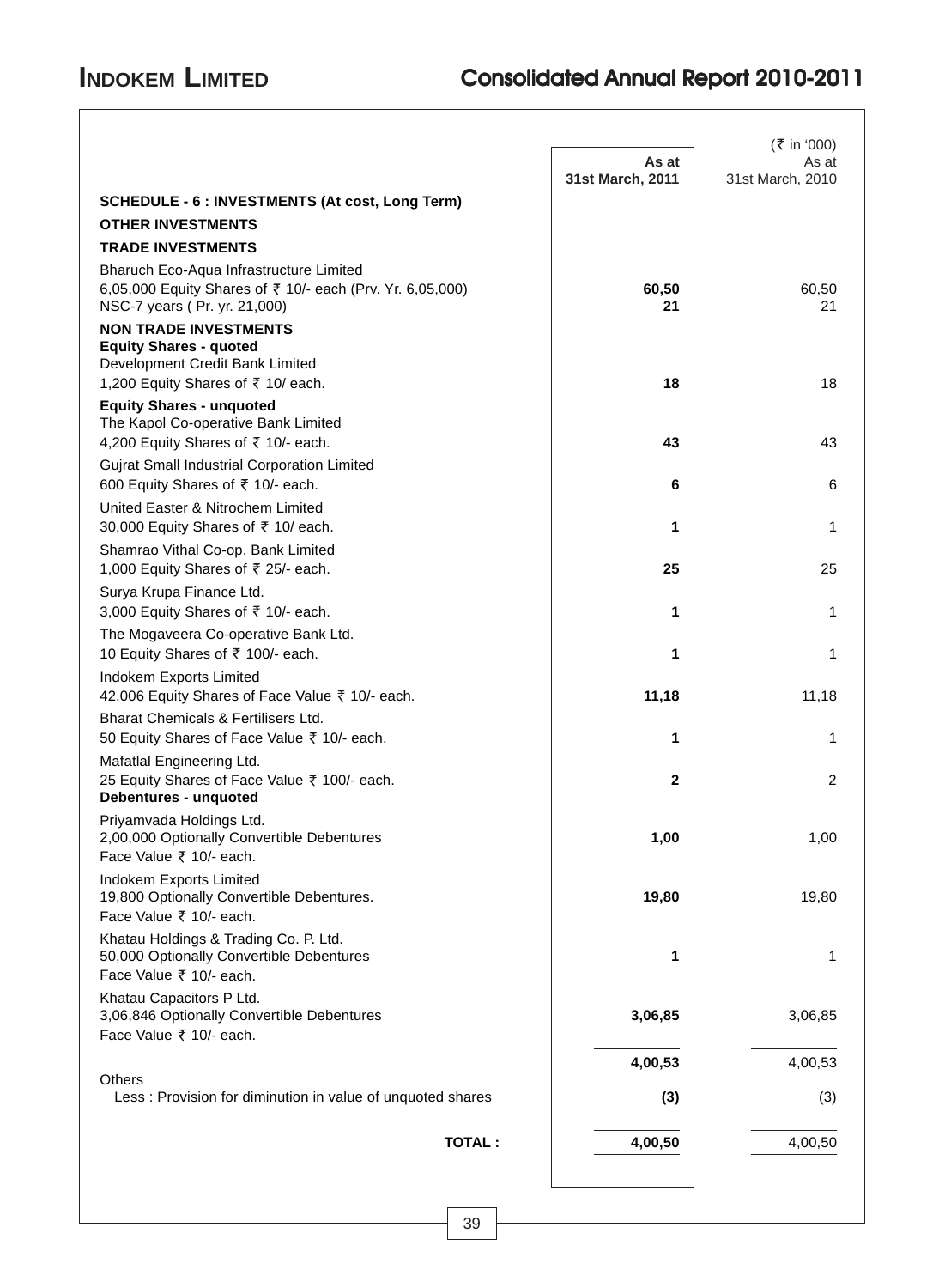# **INDOKEM LIMITED**

# Consolidated Annual Report 2010-2011

|                                                                                                                           |               |                  | $(3 \t{cm} 1000)$ |
|---------------------------------------------------------------------------------------------------------------------------|---------------|------------------|-------------------|
|                                                                                                                           |               | As at            | As at             |
|                                                                                                                           |               | 31st March, 2011 | 31st March, 2010  |
| <b>SCHEDULE - 7 : INVENTORIES</b>                                                                                         |               |                  |                   |
| (As taken, valued and certified by the Management)<br>Raw Materials (including materials in transit                       |               | 65,02            | 79,36             |
| ₹ 34,70,310/-) : Previous Year ₹ 12,46,140/-)                                                                             |               |                  |                   |
| Work-in-Progress                                                                                                          |               | 3,11,37          | 4,01,52           |
| <b>Packing Materials</b>                                                                                                  |               | 7,89             | 6,96              |
| Stores and Spares                                                                                                         |               | 6,19             | 6,19              |
| Traded goods                                                                                                              |               | 3,76,57          | 3,62,76           |
| Finished goods (including goods in transit<br>₹ Nil : Previous Year ₹ Nil/-)                                              |               | 1,07,73          | 1,48,45           |
|                                                                                                                           |               |                  |                   |
|                                                                                                                           | <b>TOTAL:</b> | 8,74,77          | 10,05,24          |
| <b>SCHEDULE - 8 : SUNDRY DEBTORS</b>                                                                                      |               |                  |                   |
| Debts due for over six months:                                                                                            |               |                  |                   |
| Secured<br>Unsecured                                                                                                      |               | 1,50             | 2,33              |
| <b>Considered Good</b>                                                                                                    |               | 67,99            | 3,29,99           |
| <b>Considered Doubtful</b>                                                                                                |               | 43,60            | 42,09             |
| Less: Provision for Doubtful Debts                                                                                        |               | 43,60            | 42,09             |
|                                                                                                                           |               | 69,49            | 3,32,32           |
| Other Debts considered good                                                                                               |               |                  |                   |
| Secured                                                                                                                   |               | 29,45            | 21,39             |
| Unsecured                                                                                                                 |               | 7,94,09          | 12,57,60          |
|                                                                                                                           | <b>TOTAL:</b> | 8,93,03          | 16,11,31          |
| <b>SCHEDULE - 9 : CASH AND BANK BALANCES</b>                                                                              |               |                  |                   |
| Cash, stamps and cheques on hand                                                                                          |               | 1,92             | 1,87              |
| Balances with Scheduled Banks in:                                                                                         |               |                  |                   |
| <b>Current Accounts</b>                                                                                                   |               | 4,09,59          | 12,23             |
| <b>Fixed Deposits</b>                                                                                                     |               | 31               | 28                |
| <b>Margin Money Accounts</b>                                                                                              |               | 35,01            | 37,27             |
|                                                                                                                           | <b>TOTAL:</b> | 4,46,83          | 51,65             |
| <b>SCHEDULE - 10 : LOANS AND ADVANCES</b>                                                                                 |               |                  |                   |
| (Unsecured - Considered good unless stated otherwise)<br>Advances recoverable in cash or in kind for value to be received |               |                  |                   |
| Accrued export incentives                                                                                                 |               | 2,35,98<br>6,01  | 2,16,94<br>5,77   |
| Advances and loans to staff                                                                                               |               | 1,10             | 1,85              |
| Advances to suppliers                                                                                                     |               |                  |                   |
| Considered good                                                                                                           |               | 27,20            | 24,20             |
| Considered doubtful<br>Less: Provision for Doubtful Advance to suppliers                                                  |               | 16,37<br>16,37   | 16,37<br>16,37    |
| <b>Balance with Excise</b>                                                                                                |               | 95               | 26,71             |
| Deposits                                                                                                                  |               |                  |                   |
| Against premises                                                                                                          |               | 11,58            | 1,68              |
| <b>Others</b>                                                                                                             |               | 1,03,78          | 1,07,73           |
| Income-tax-net of Provision<br><b>Interest Receivable</b>                                                                 |               | 74,51            | 63,19<br>8        |
| Sales tax paid                                                                                                            |               | 10,41            | 12,61             |
|                                                                                                                           |               |                  |                   |
|                                                                                                                           | <b>TOTAL:</b> | 4,71,57          | 4,60,76           |
| <b>NOTES:</b><br>1.<br>Income-tax Paid                                                                                    |               | 81,96            | 80,85             |
| Less: Provision for Income-tax                                                                                            |               | 7,45             | 17,66             |
|                                                                                                                           |               |                  |                   |
|                                                                                                                           |               | 74,51            | 63,19             |
| 2.<br>Advances recoverable in cash or in kind or for value to be<br>received includes Loans to private company in         |               |                  |                   |

received includes Loans to private company in which directors are interested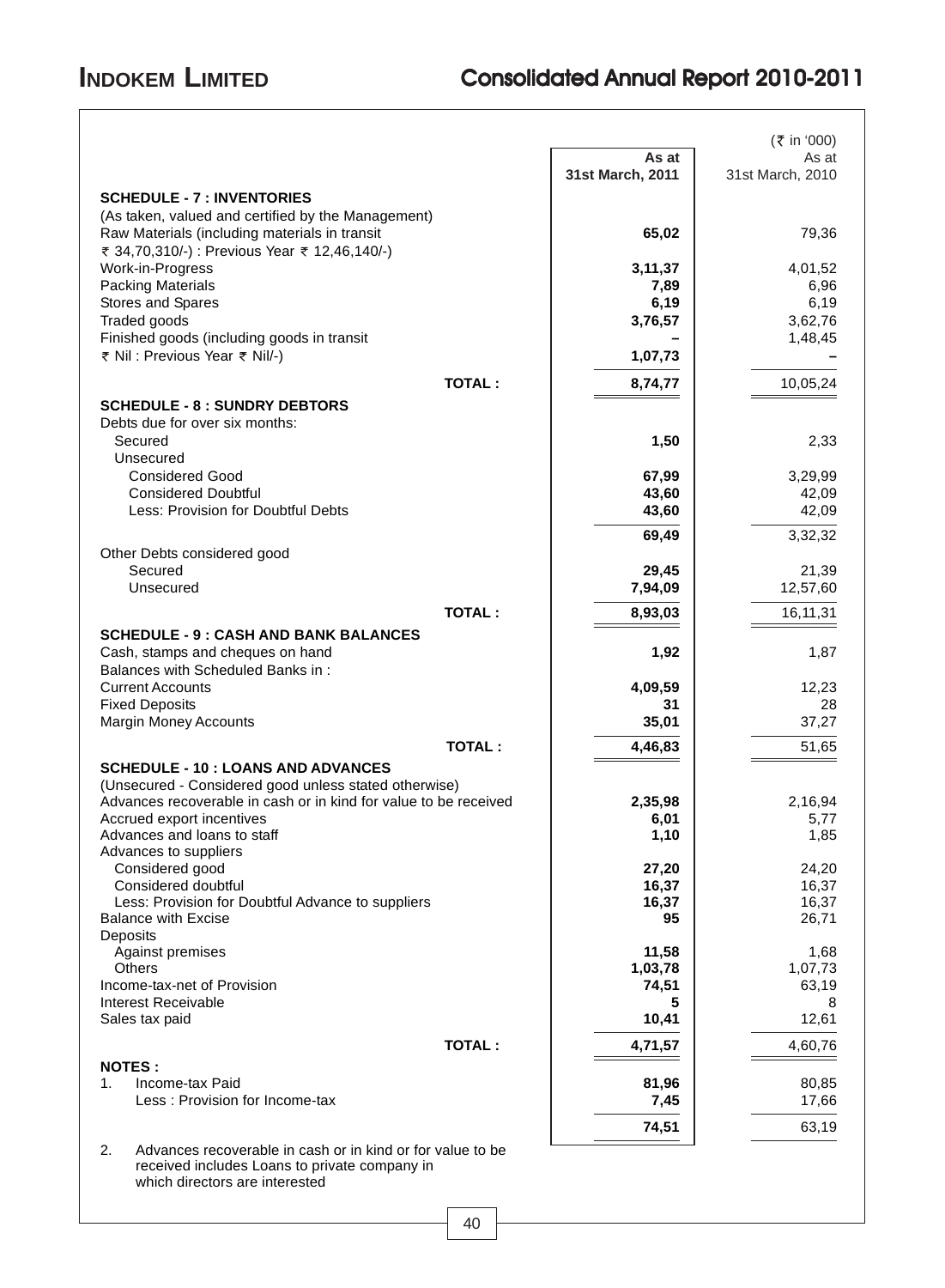|                                                                                                    |               |                    | $($ ₹ in '000)     |
|----------------------------------------------------------------------------------------------------|---------------|--------------------|--------------------|
|                                                                                                    |               | As at              | As at              |
|                                                                                                    |               | 31st March, 2011   | 31st March, 2010   |
| <b>SCHEDULE - 11: CURRENT LIABILITIES AND PROVISIONS</b><br><b>CURRENT LIABILITIES</b>             |               |                    |                    |
| Acceptances                                                                                        |               | 55,07              | 17,92              |
| <b>Sundry Creditors</b>                                                                            |               | 12,31,08           | 18,23,07           |
| <b>Customer's Credit Balances</b><br>Deposits received from customers                              |               | 51,34<br>1,93,94   | 1,20,78<br>2,06,48 |
| Deposit against premises                                                                           |               | 36,35              | 1,16,35            |
| <b>Other Liabilities</b>                                                                           |               | 5,10,05            | 4,22,80            |
|                                                                                                    |               | 20,77,82           | 27,07,40           |
| <b>PROVISIONS</b><br>Provision For Leave salary                                                    |               | 15,51              | 16,49              |
| <b>Provision for Gratuity</b>                                                                      |               | 79,52              | 79,87              |
| Provision for Superannuation                                                                       |               | 6,98               | 6,98               |
|                                                                                                    |               | 1,02,02            | 1,03,34            |
|                                                                                                    | <b>TOTAL:</b> | 21,79,84           | 28,10,74           |
|                                                                                                    |               |                    |                    |
| <b>SCHEDULE - 12 : MISCELLANEOUS EXPENDITURE</b>                                                   |               |                    |                    |
| (to the extent not written off or adjusted)                                                        |               |                    |                    |
| <b>Amalgamation Expenses</b>                                                                       |               | 22,78              | 15,71              |
|                                                                                                    | <b>TOTAL:</b> | 22,78              | 15,71              |
|                                                                                                    |               |                    | (₹ in '000)        |
|                                                                                                    |               | For the year ended | For the year ended |
|                                                                                                    |               | 31st March, 2011   | 31st March, 2010   |
| <b>SCHEDULE - 13 : OTHER INCOME</b><br>Insurance and forwarding                                    |               | 2,42               | 2,58               |
| Interest - gross TDS ₹ 17939/- (₹ 64,489/-)                                                        |               | 2,92               | 6,67               |
| Dividend                                                                                           |               | 2                  | 6                  |
| Rent Received TDS ₹ 7,95,655/- (₹ 24,76,806/-)<br>Miscellaneous income TDS ₹ 60,000/- (₹ 60,000/-) |               | 78,97<br>21,77     | 1,57,73<br>53,94   |
| <b>Export incentives</b>                                                                           |               | 1,21               | 5,14               |
| Sundry debit/credit balances written back (net)<br><b>Prior Period Adjustments</b>                 |               | 3,34,00<br>3,47    | 29,97              |
| Provision for Doubtful debts written back                                                          |               |                    | 47,08              |
| Provision for Doubtful advances w/back                                                             |               |                    | 6,09               |
| <b>Bad Debts Recovered</b><br>Excess Provision earlier year w/back                                 |               | 7,14<br>34,81      |                    |
| Recovery of office expenses                                                                        |               | 17,49              | 1,27               |
|                                                                                                    | <b>TOTAL:</b> | 5,04,22            | 3,10,53            |
|                                                                                                    |               |                    |                    |
| <b>SCHEDULE - 14 : INCREASE/(DECREASE) IN INVENTORIES</b>                                          |               |                    |                    |
| <b>Closing Stock</b><br><b>Traded Goods</b>                                                        |               | 3,76,57            | 3,62,76            |
| <b>Finished Goods</b>                                                                              |               | 1,08,17            | 1,48,89            |
| Work-in-progress                                                                                   |               | 3,11,37            | 4,01,52            |
|                                                                                                    |               | 7,96,11            | 9,13,17            |
| Less: Opening Stock                                                                                |               |                    |                    |
| <b>Traded Goods</b><br><b>Finished Goods</b>                                                       |               | 3,62,75<br>1,48,89 | 3,70,60<br>2,61,50 |
| Work-in-progress                                                                                   |               | 4,01,52            | 6,82,91            |
|                                                                                                    |               | 9,13,16            | 13,15,01           |
|                                                                                                    | <b>TOTAL:</b> | (1, 17, 06)        | (4,01,84)          |
|                                                                                                    |               |                    |                    |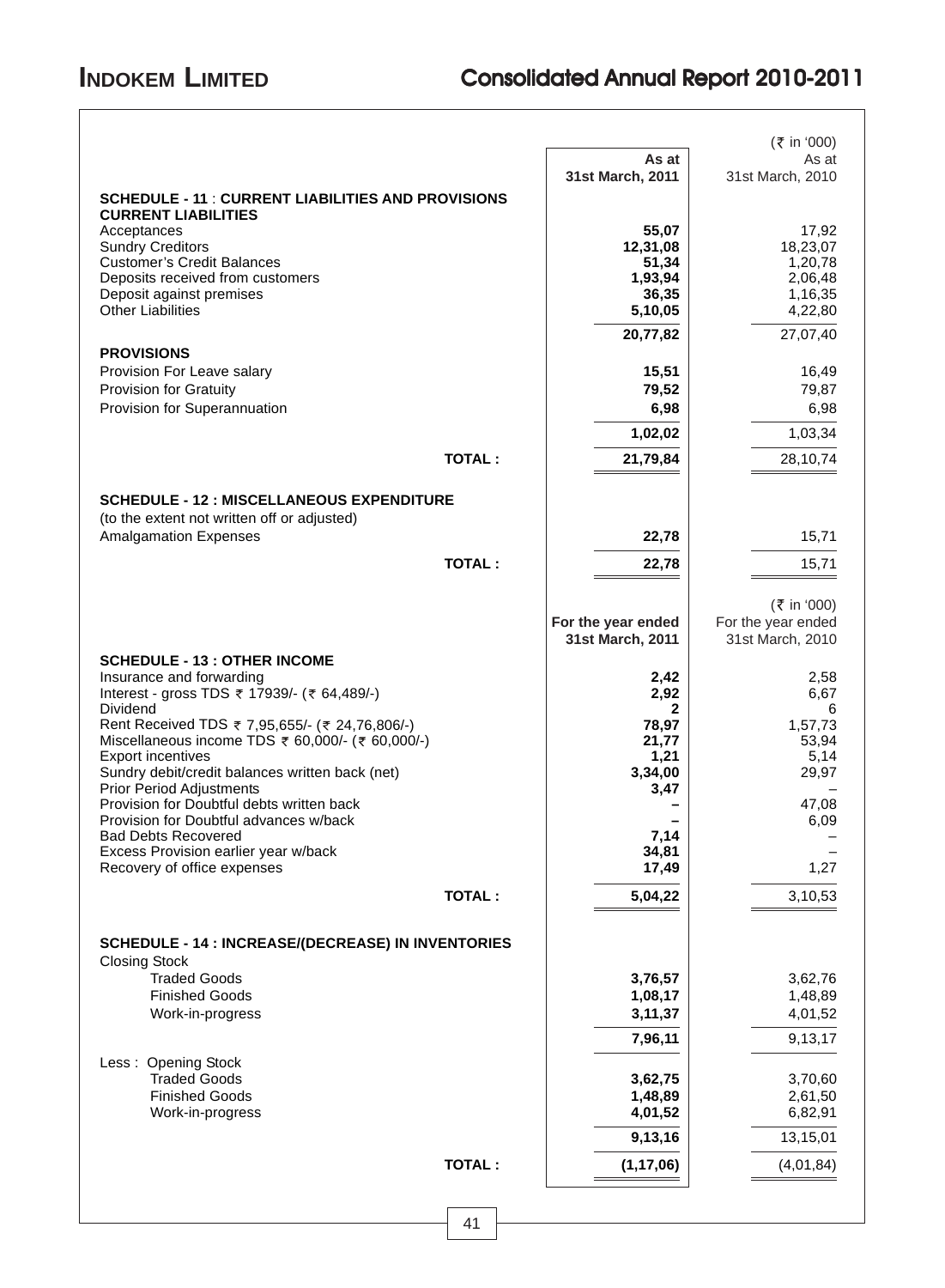# **INDOKEM LIMITED**

|                                                                                     |                    | (₹ in '000)        |
|-------------------------------------------------------------------------------------|--------------------|--------------------|
|                                                                                     | For the year ended | For the year ended |
|                                                                                     | 31st March, 2011   | 31st March, 2010   |
| <b>SCHEDULE - 15 : MATERIALS</b>                                                    |                    |                    |
| Raw Materials consumed                                                              |                    |                    |
| <b>Opening Stock</b>                                                                | 79,86              | 1,02,32            |
| Purchases                                                                           | 4,71,64            | 5,57,40            |
| Freight and processing charges                                                      | 24,80              | 13,46              |
|                                                                                     | 5,76,30            | 6,73,18            |
| Less: Closing stock including Raw Material in transit                               | 65,52              | 79,86              |
| <b>Raw Materials Consumed</b>                                                       | 5,10,78            | 5,93,32            |
| <b>Stores Consumed</b>                                                              | 3,61               | 1,49               |
| Packing Materials Consumed                                                          | 22,36              | 24,57              |
|                                                                                     |                    |                    |
| <b>Materials Consumed</b>                                                           | 5,36,75            | 6,19,38            |
| Purchases for resale                                                                | 16,79,55           | 36,64,89           |
| <b>TOTAL:</b>                                                                       | 22,16,30           | 42,84,27           |
|                                                                                     |                    |                    |
| <b>SCHEDULE - 16 : ADMINISTRATIVE AND SELLING EXPENSES</b>                          |                    |                    |
| Power, Fuel and Water Charges                                                       | 15,36              | 23,13              |
| Rent                                                                                | 22,00              | 1,91               |
| Rates & Taxes                                                                       | 1,05,54            | 52,86              |
| Repairs to Building                                                                 | 6,84               | 8,82               |
| Repairs to Plant and Machinery                                                      | 1,00               | 59                 |
| Repairs to Others                                                                   | 7,09               | 6,63               |
| Salary, Wages and Allowances<br>Company's Contribution to Provident and Other Funds | 2,15,79<br>10,69   | 3,05,13<br>16,20   |
| <b>Gratuity Paid</b>                                                                | 13,28              | 5,73               |
| <b>Employees Welfare Expenses</b>                                                   | 11,19              | 12,22              |
| <b>Directors' Sitting Fees</b>                                                      | 38                 | 44                 |
| Insurance                                                                           | 6,52               | 15,93              |
| Miscellaneous Expenses                                                              | 67,05              | 63,15              |
| Security charges                                                                    | 26,92              | 25,96              |
| Legal & Professional charges                                                        | 25,36              | 18,93              |
| Travelling/Conveyance                                                               | 25,01              | 17,36              |
| <b>Sales Commission</b>                                                             | 35,81              | 38,07              |
| Interest on:                                                                        |                    |                    |
| Term Loans                                                                          | 14,09              | 19,16              |
| <b>Other Loans</b>                                                                  | 4,48,45            | 4,07,95            |
| Other Finance and Bank Charges                                                      | 1,75,79            | 48,56              |
| Auditor's Remuneration:                                                             |                    |                    |
| For Audit<br>For Tax Audit                                                          | 1,80<br>33         | 1,68<br>30         |
| For Other Services                                                                  | 24                 | 22                 |
| For Expenses                                                                        | 17                 | 20                 |
| Cash Discount                                                                       | 55,87              | 38,76              |
| <b>Freight Outward</b>                                                              | 25,34              | 41,06              |
| <b>Provision for Doubtful Debts/Advances</b>                                        |                    | 16,37              |
| Provision for Doubtful Debtors                                                      | 1,51               | 54                 |
| <b>Amalgamation Expenses</b>                                                        | 10,04              | 6,62               |
| Loss on Sale of Assets                                                              | 2,27,32            | 2,69,50            |
| Sundry debit/credit balances written off (net)                                      | 3,02               |                    |
| Amortisation of Goodwill                                                            | 27,55              |                    |
| Prior Period Adjustments (net)                                                      |                    | 7,00               |
| <b>TOTAL:</b>                                                                       | 15,87,35           | 14,70,98           |
|                                                                                     |                    |                    |
|                                                                                     |                    |                    |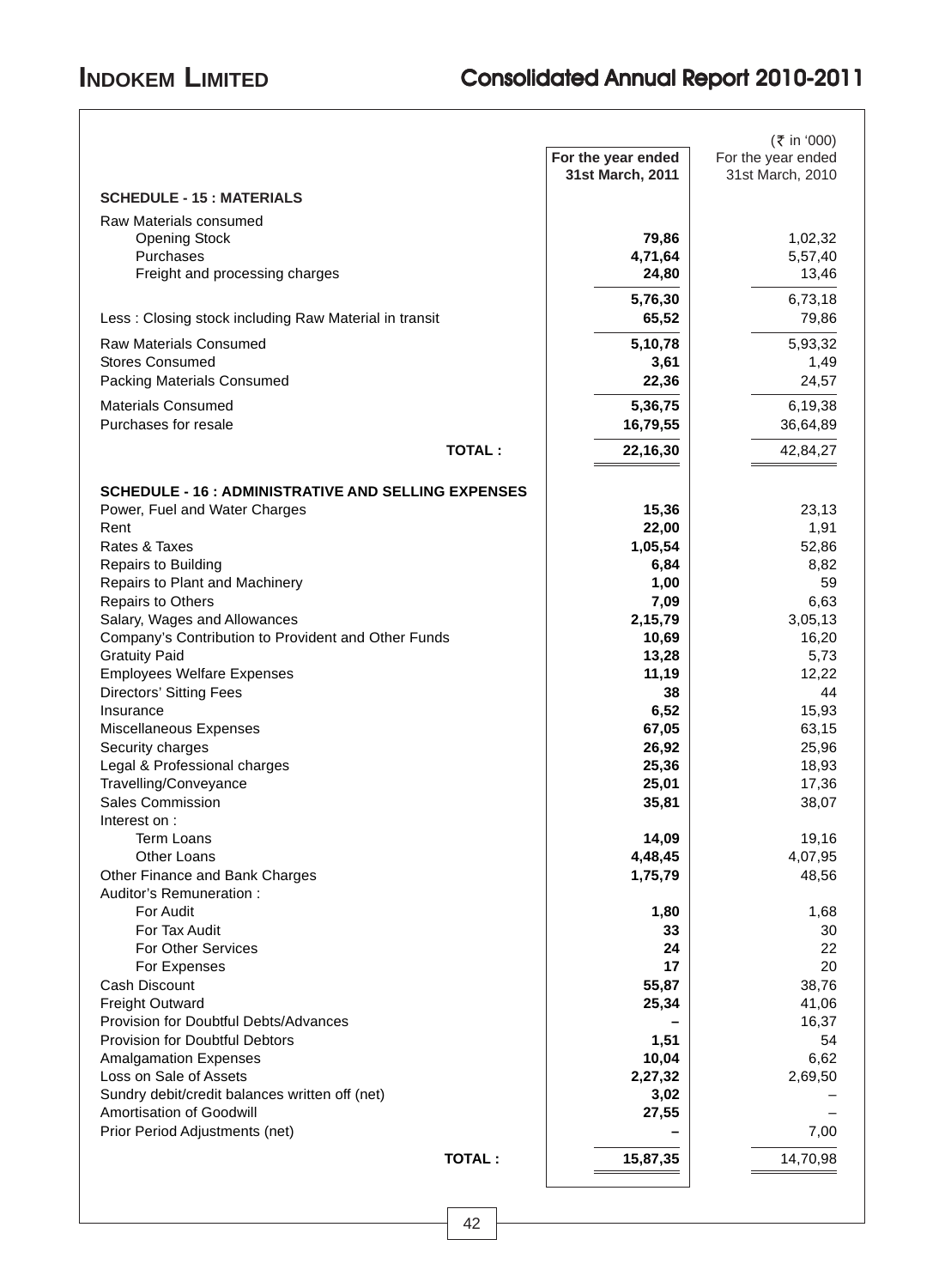Signature to schedule "1" to "17"

|                |        | SCHEDULE 17: SIGNIFICANT ACCOUNTING POLICIES AND NOTES TO ACCOUNTS                                                                                                                                                                                                                                                                                                                            |                       |
|----------------|--------|-----------------------------------------------------------------------------------------------------------------------------------------------------------------------------------------------------------------------------------------------------------------------------------------------------------------------------------------------------------------------------------------------|-----------------------|
|                |        | <b>SIGNIFICANT ACCOUNTING POLICIES</b>                                                                                                                                                                                                                                                                                                                                                        |                       |
| a)             |        | The Consolidated Financial Statements have been prepared in accordance with the Accounting Standard (AS) 21,<br>'Consolidated Financial Statements' issued by the council of the Institute of Chartered Accountants of India.                                                                                                                                                                 |                       |
| b)             | under: | The list of subsidiary company which is included in consolidation and the parent company's holdings therein is as                                                                                                                                                                                                                                                                             |                       |
|                |        | Name of the Company                                                                                                                                                                                                                                                                                                                                                                           | Percentage of Holding |
|                |        | M/s. Kapsales Electricals Limited                                                                                                                                                                                                                                                                                                                                                             | 99.97%                |
| C)             |        | Consolidated Financial Statements have been prepared using uniform accounting policies, in accordance with the<br>generally accepted accounting principles.                                                                                                                                                                                                                                   |                       |
| d)             |        | Other significant accounting policies - these are set out in the 'Significant Accounting Policies and Notes to Accounts',<br>of the Company and its Subsidiaries.                                                                                                                                                                                                                             |                       |
|                |        | <b>Notes to Accounts</b>                                                                                                                                                                                                                                                                                                                                                                      |                       |
| $\mathbf{1}$ . |        | Contingent liabilities not provided for:                                                                                                                                                                                                                                                                                                                                                      |                       |
|                | a.     | Claims against the Company not acknowledged as debts for:                                                                                                                                                                                                                                                                                                                                     |                       |
|                |        |                                                                                                                                                                                                                                                                                                                                                                                               | (₹ in Lakhs)          |
|                |        | Sales tax matters<br>i.                                                                                                                                                                                                                                                                                                                                                                       | 197.12                |
|                |        | ii.<br>Income tax matters<br><b>Others</b><br>iii.                                                                                                                                                                                                                                                                                                                                            | 120.37<br>98.99       |
|                | b.     | Corporate guarantees given                                                                                                                                                                                                                                                                                                                                                                    | 1,030.00              |
|                |        |                                                                                                                                                                                                                                                                                                                                                                                               | Not ascertained       |
|                | C.     | Liability on account of default in payment of statutory liabilities                                                                                                                                                                                                                                                                                                                           |                       |
|                | d.     | <b>Bills discounted</b>                                                                                                                                                                                                                                                                                                                                                                       | 410.15                |
|                | е.     | Custom Duty on account of export obligations                                                                                                                                                                                                                                                                                                                                                  | 39.70                 |
| 2.             |        | In case of Parent Company:                                                                                                                                                                                                                                                                                                                                                                    |                       |
|                | a)     | Purchase / Sales during the year include purchase aggregating to ₹782.45 lacs (prev. year ₹2,811.52 lacs)<br>and sales aggregating to $\bar{\tau}$ 782.30 lacs (prev. year. $\bar{\tau}$ 2,810.96 lacs) respectively on account of goods re-<br>purchased and resold on trading account. The loss on this account for the year is ₹ 0.15 lacs (prev. year loss<br>of $\bar{\tau}$ 0.56 lacs). |                       |

b) Other liabilities includes liabilities for expenses amounting to  $\bar{\tau}$  105.67 lacs. (Prv.Year  $\bar{\tau}$  212.04 Lacs)

- c) Inventories at Ankleshwar Plant could not be verified physically due to prolong closure of the Plant and the same has been valued on the basis of technical estimate of  $\bar{\tau}$  457.28 lacs at the year end as against its value of  $\bar{\tau}$  624.74 lacs at the beginning of the year, after considering value of inventories amounting to  $\bar{\tau}$  49.77 lacs transferred to Dahisar Mori Godown at Mumbai and provision for shortage / deterioration in quality amounting to ₹117.69 lacs as certified by the management. In absence of any other evidence the quantum and value of the said inventories is accepted as certified by the Management only.
- d) The Company has signed Memorandum of Settlement with Union of workers of Ankleshwar Plant on 12<sup>th</sup> April, 2011 in pursuance to various demands lodged by them on 31<sup>st</sup> March, 2010. As per the terms of the settlement the company has agreed to pay a sum of  $\bar{\tau}$  213.40 lacs as against existing provisions of  $\bar{\tau}$  25.93 Lacs. However, the said additional liability of  $\bar{\tau}$  187.47 Lacs has not been provided for in the accounts which is not complying the provisions contained in the Accounting Standard No. 4. on 'Contingencies and Events occurring after the Balance Sheet date' as issued by the Institute of Chartered Accountants of India.
- 3 In case of accounts of the Subsidiary Company, Kapsales Electricals Limited. balances in respect of sundry debtors, creditors and deposits in respect of the said Company, are subject to confirmation and are stated as per books of account only.
- 4 In the opinion of the Board, the current assets, loans and advances are approximately of the value stated, if realized in the ordinary course of business. The provision for depreciation and all known liabilities are adequate and not in excess of the amounts considered reasonably necessary. No personal expenses have been charged to revenue accounts.
- 5 No provision for income tax has been made in these accounts because of unabsorbed losses and depreciation.

| As per our Report attached                                                               |                                     |                                                    |                             |
|------------------------------------------------------------------------------------------|-------------------------------------|----------------------------------------------------|-----------------------------|
| For Sheth Doctor & Associates<br><b>Chartered Accountants</b><br>(Firm Reg. No. 124822W) |                                     | For and on behalf of the Board of Directors        |                             |
| Paresh S. Doctor<br>Membership No. 36056<br>Mumbai: 29th July, 2011                      | Rohan R. Gavas<br>Company Secretary | Mahendra K. Khatau<br>Chairman & Managing Director | Leela K. Khatau<br>Director |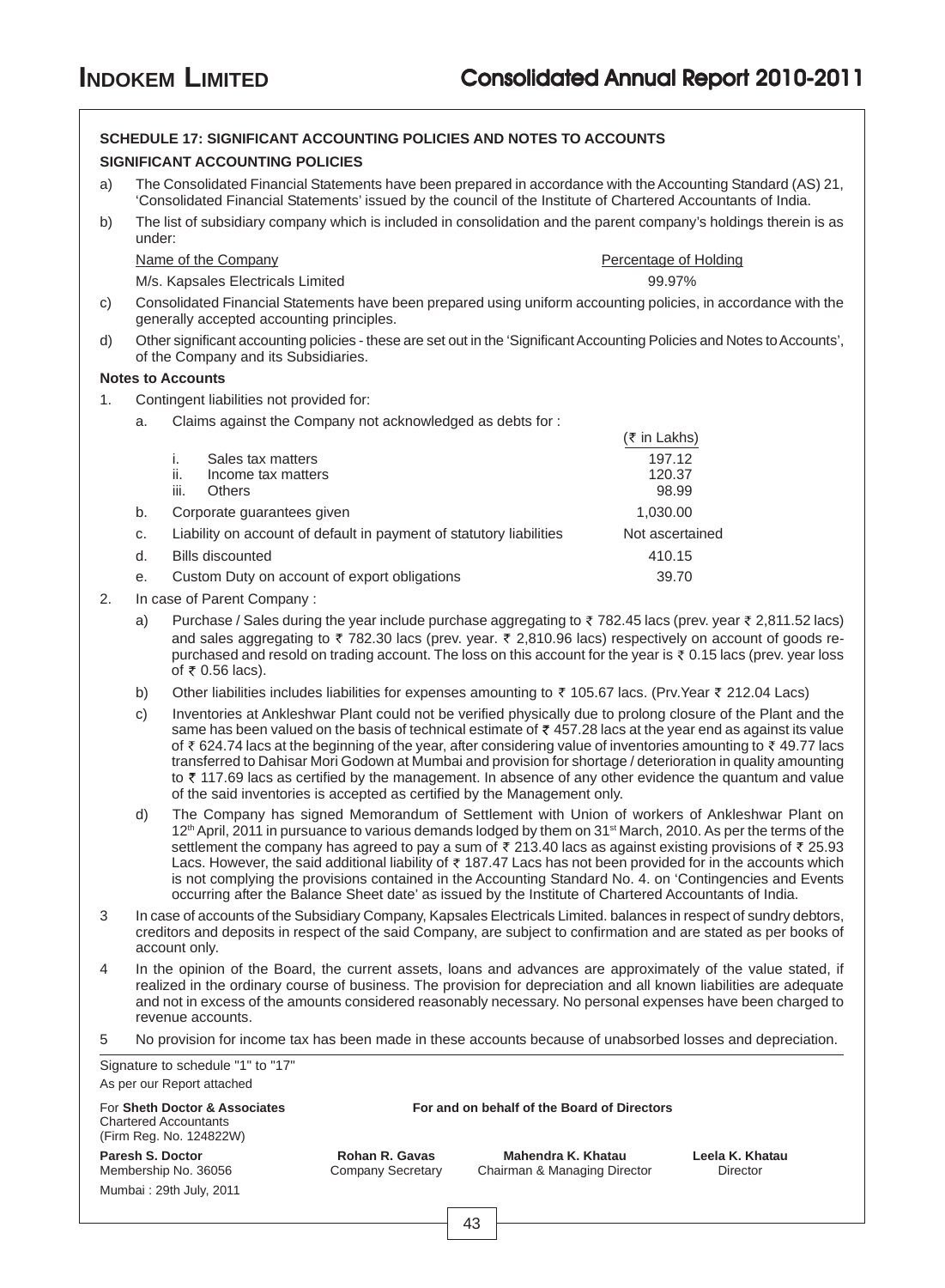### **KAPSALES ELECTRICALS LIMITED TWENTY NINETH ANNUAL REPORT 2010-11**

**BOARD OF DIRECTORS : MR. M. K. KHATAU MR. P. S. JOSHI MR. SANTOSH S. SALUNKE**

### **DIRECTORS' REPORT**

To, The Members,

Your Directors are pleased to present you Annual Report as well as Audited Balance Sheet of the Company as at 31<sup>st</sup> December, 2010.

### **OPERATIONS**

The Company is gradually improving its performance. The Company has earned net profit of  $\bar{\tau}$  136.92 lakh during the period as against loss of ₹37.93 lakh during the previous year. Your Directors are pleased to inform you that on account of continuous and sincere affords of the entire management team, the net worth of the company became positive and the revival of the company is sustainable. Your Directors are hopeful that the performance will increase gradually in the years to come. The Board of Directors recommend to file an application to BIFR for de-registration of case.

You are well aware that your Company is 100% subsidiary of listed Company therefore it has to submit its quarterly performance for review to the Board Members of Holding Company. Thus at the Board Meeting held on 15th October 2010 at the time of review of quarterly performance for the quarter ended on 30<sup>th</sup> September 2010 of the company, the Board Members observed that net worth may be positive on account of recent developments taken place and therefore your Board Members shown desire to reduce accounting year of the Company from 31<sup>st</sup> March 2011 to 31<sup>st</sup> December 2010 to present true and fair view of positive net worth at the earliest. It is needless to mention that reduction of financial year is duly permitted as per provisions of section 2(17) read with section 166 and 210 of the Companies Act, 1956.

### **DIVIDEND**

Your directors regret their inability to recommend payment of dividend to conserve the resources for future years.

### **INSURANCE**

All properties and insurable interest of the Company including buildings, plant and machineries, stores and spares have been adequately insured.

### **AUDITORS**

M/s. Devesh Shah & Associates, Chartered Accountant, Auditors of the Company hold office until the conclusion of the ensuing Annual General Meeting and are auditors for this Auditors Report as at 31.12.2010. The notes on the accounts referred to in the Auditors' Report are self explanatory and therefore do not call for any further comments.

### **DIRECTORS**

Shri Santosh S. Salunke retires by rotation, and being eligible offer himself for reappointment

### **FIXED DEPOSITS**

During the year under review, the Company has not accepted any deposits by invitation from public under Section 58-A of the Companies Act, 1956.

### **CONSERVATION OF ENERGY, TECHNOLOGY ABSORPTION & FOREIGN EXCHANGE EARNINGS & OUTGO :**

The above-mentioned details are not applicable to your Company.

### **PARTICULARS OF EMPLOYEES**

There are no employees covered under Section 217 (2A) of The Companies Ad, 1956 during the year under review.

44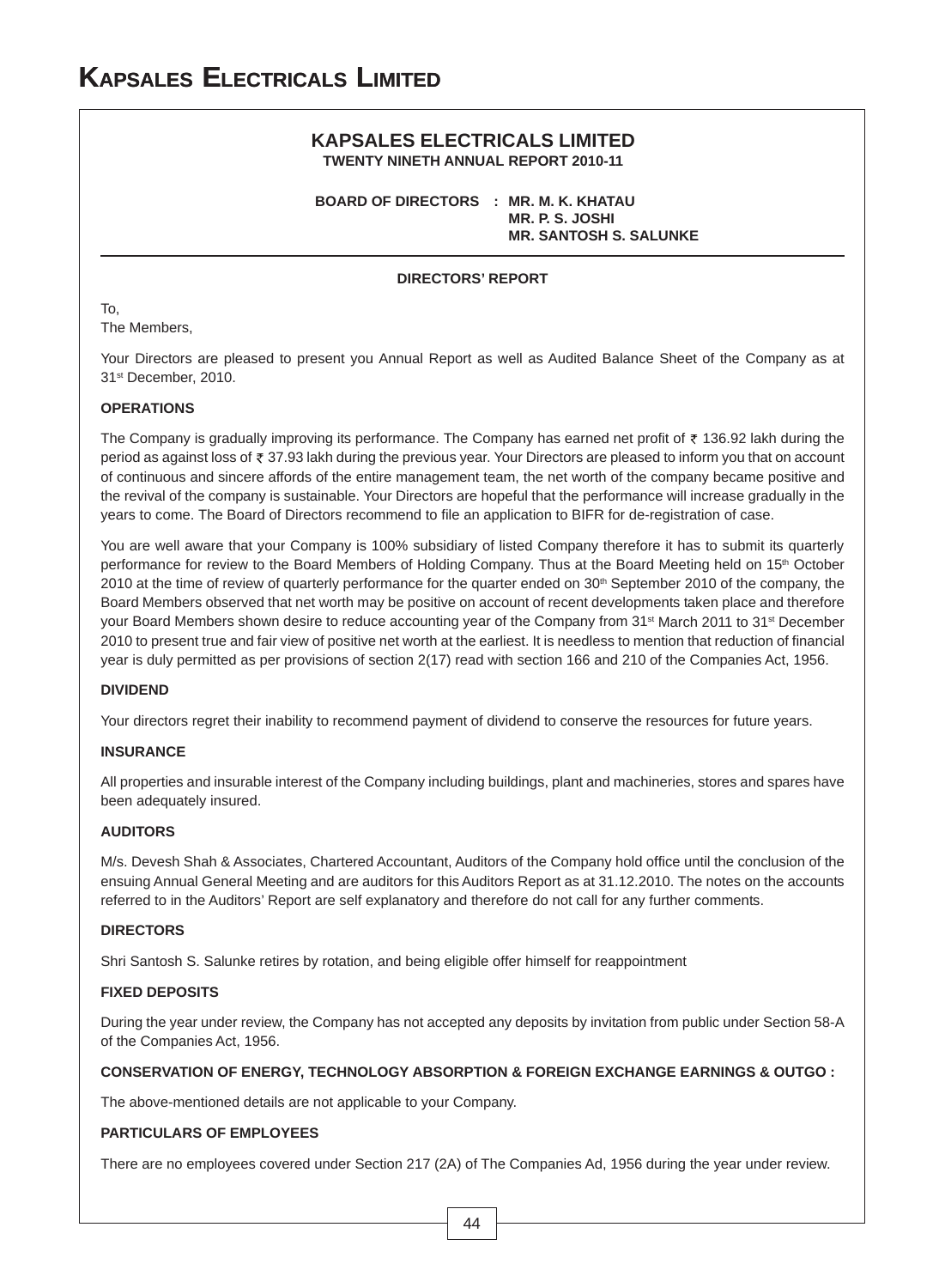### **DIRECTORS' RESPONSIBILITY STATEMENT :**

Pursuant to the requirement of Section 217 (2AA) of the Companies Act, 1956 the Board of Directors hereby state:

- 1. That in the preparation of the annual accounts, the applicable accounting standards had been followed along with proper explanation relating to material departures;
- 2. That the Directors had selected such accounting policies and applied them consistently and made judgments and estimates that are reasonable and prudent so as to give a true and fair view of the state of affairs of the Company at the end of the financial year and of the loss of the Company for that period;
- 3. That the Directors had taken proper and sufficient care for the maintenance of adequate accounting records in accordance with the provisions of this Act, for safeguarding the assets of the Company and for preventing and detecting fraud and other irregularities;
- 4. That the Directors had prepared the annual accounts on a going concern basis.

### **REFERENCE TO THE BOARD OF BIFR :**

The Company has been registered as a Sick Unit under the Sick Industrial Companies (Special Provision Act, 1985) & Board recommened to file an application to BIFR for the de-regisration of the Company.

### **RESEREACH, DEVELOPMENT AND TECHNOLOGY ABSORPTION :**

Since the Factory is not functioning for reasons stated earlier, particulars of energy consumption and conservation are not furnished.

### **APPRECIATION:**

The Board places on record its sincere appreciation for the assistance and co-operation received from all its Members & Bankers.

> For and on behalf of the Board **Kapsales Electricals Limited**

> > **Mahendra K. Khatau** Director

Registered Office: Khatau House, Mogul Lane, Mahim, Mumbai - 400016

Mumbai, Date: 15.02.2011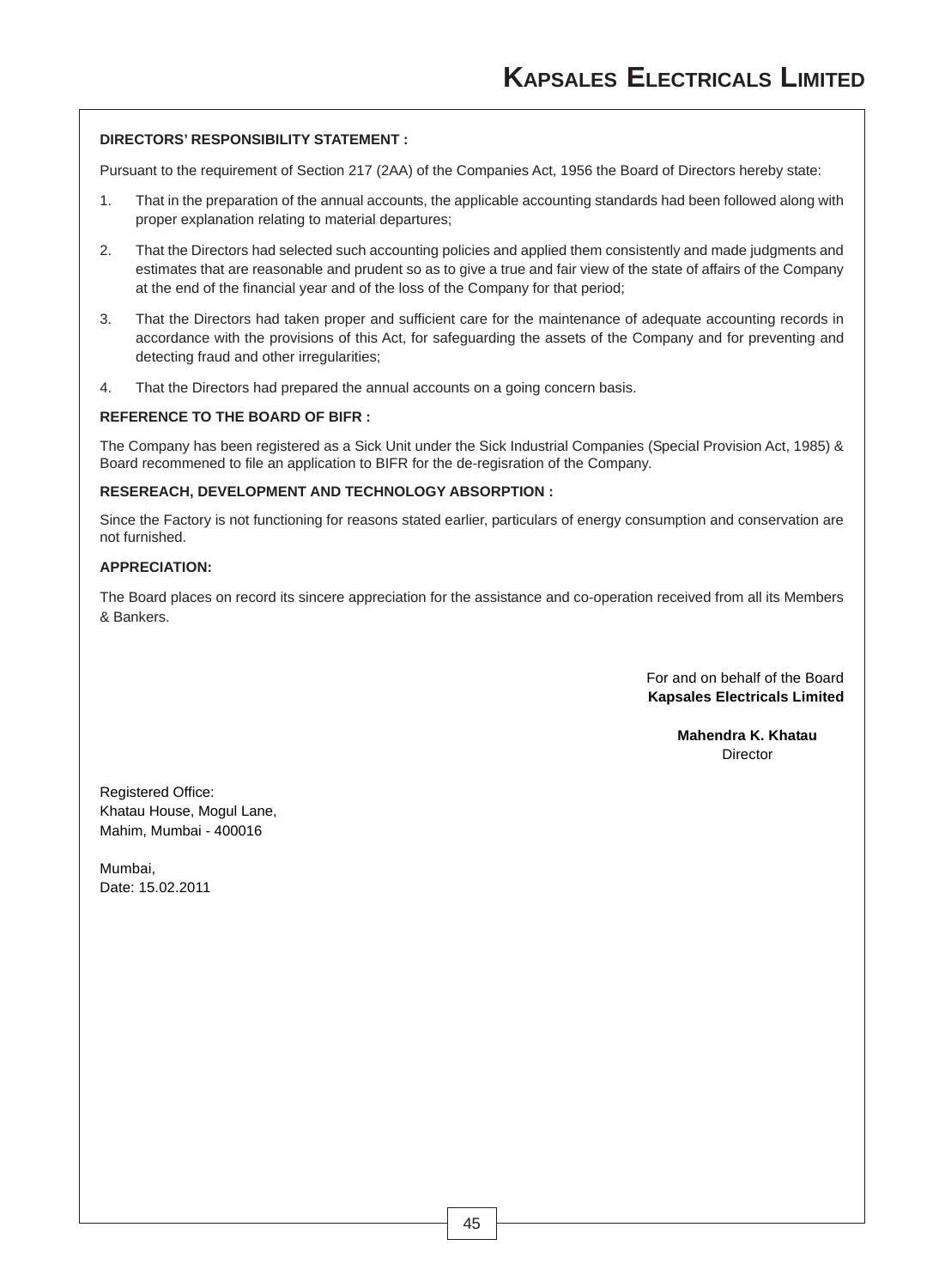### **AUDITORS' REPORT**

### The Members of, **Kapsales Electricals Limited,**

We have audited the attached Balance Sheet of Kapsales Electricals Limited, as at 31<sup>st</sup> December 2010, and also the Profit and Loss Account for the period ended on that date annexed thereto. These financial statements are the responsibility of the Company's Management. Our responsibility is to express an opinion on these financial statements based on our audit.

We conducted our audit in accordance with the auditing standards generally accepted in India. Those Standards require that we plan and perform the audit to obtain reasonable assurance about whether the financial statements are free of material misstatement. An audit includes examining, on a test basis, evidence supporting the amounts and disclosures in the financial statements. An audit also includes assessing the accounting principles used and significant estimates made by management, as well as evaluating the overall financial statement presentation. We believe that our audit provides a reasonable basis for our opinion.

We report that:

- i. We have obtained all the information and explanations, which to the best of our knowledge and belief were necessary for the purposes of our audit.
- ii. In our opinion, proper books of account as required by law have been kept by the Company so far as appears from our examination of those books.
- iii. The Balance Sheet, Profit and Loss Account dealt with by this report are in agreement with the books of account.
- iv. In our opinion, the Balance Sheet and, Profit and Loss Account dealt with by this report comply with the accounting standards referred to in sub-section (3C) of section 211 of the Companies Act, 1956;
- v. On the basis of written representations received from the directors, as on 31<sup>st</sup> December, 2010 and taken on record by the Board of Directors, we report that none of the directors is disqualified as on 31<sup>st</sup> December, 2010 from being appointed as a director in terms of clause(g) of sub-section (1) of section 274 of the Companies Act, 1956;
- vi. In our opinion and to the best of our information and according to the explanations given to us, and subject to:

### *a) Note No. 5 regarding non-confirmation of Sundry Debtors, Sundry Creditors and Deposits;*

the said accounts give the information required by the Companies Act, 1956, in the manner so required and give a true and fair view in conformity with the accounting principles generally accepted in India:

- i) in the case of the Balance Sheet, of the state of affairs of the company as at  $31<sup>st</sup>$  December, 2010;
- ii) in the case of the Profit and Loss Account, of the Profit for the period ended on that date;

For **Devesh Shah & Co.** Chartered Accountants (Firm Registration No. 102425W)

> **Devesh Shah Proprietor** Membership No. 43930

Place : Mumbai Dated: 15<sup>th</sup> February, 2011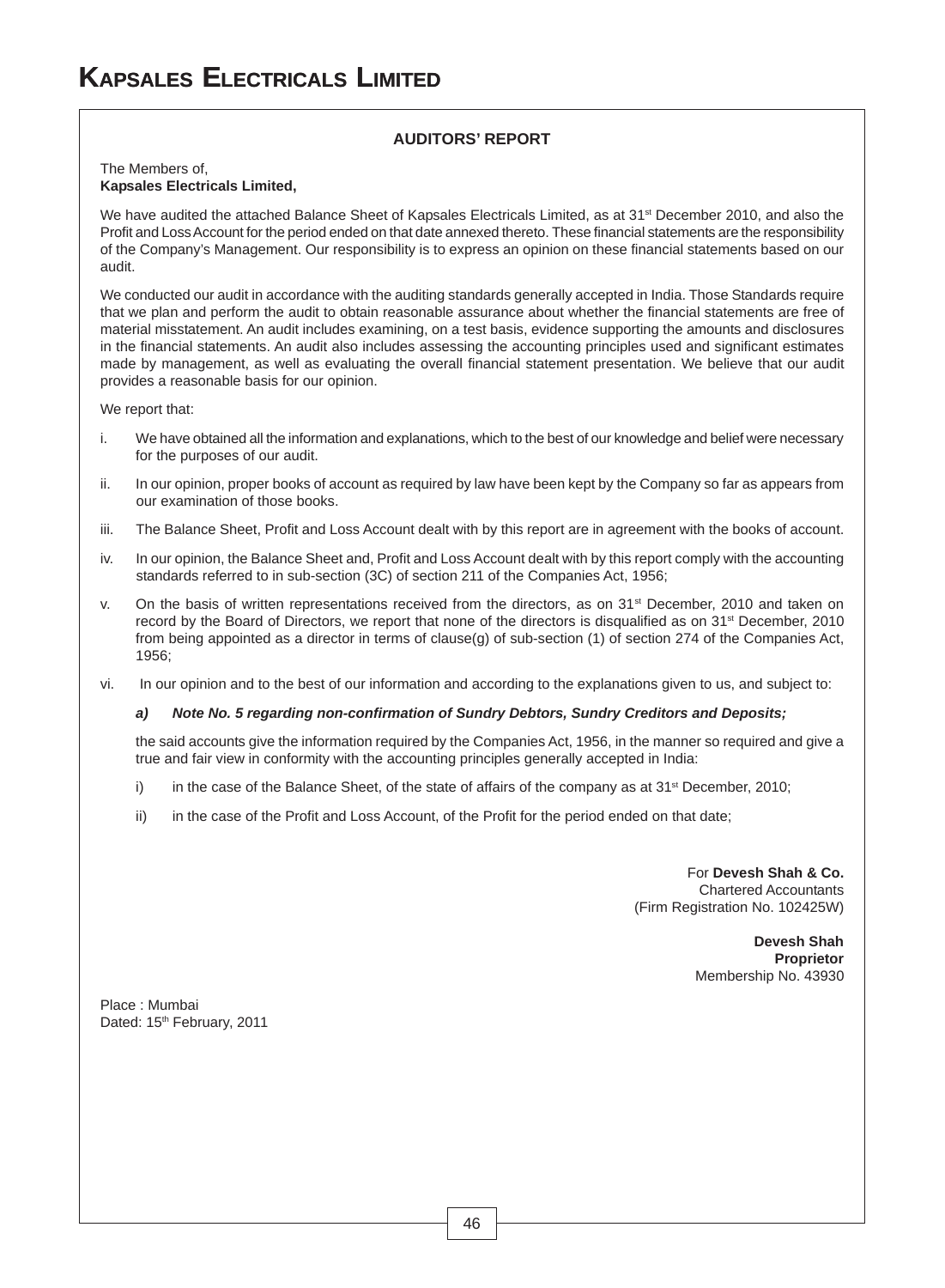### **ANNEXURE TO THE AUDITORS' REPORT**

Referred to in paragraph 3 of our report of even date on the accounts of KAPSALES ELECTRICALS LIMITED for the year ended 31<sup>st</sup> December, 2010.

- 1. The company has maintained proper records showing full particulars including quantitative details and situation of fixed assets.
- 2. All the assets have not been physically verified by the management during the year but there is a regular programme of verification which in our opinion, is reasonable having regards to the size of the company and the nature of its assets. No material discrepancies were noticed on such verification.
- 3. During the year, the company has not disposed off any major part of the plant and machinery. However inspite of the erosion of the entire net worth of the Company, the accounts have been prepared on a going concern basis (refer Note B-1a of notes to the accounts).
- 4. The inventory has been physically verified during the year by the management. In our opinion, the frequency of verification is reasonable.
- 5. The procedures of physical verification of inventories followed by the management are reasonable and adequate in relation to the size of the company and the nature of its business.
- 6. On the basis of our examination of the records of inventory, we are of the opinion that the company is maintaining proper records of inventory. The discrepancies noticed on verification between the physical stocks and the book records were not material.
- 7. The following are the particulars of loans taken by the company from companies, firms and other parties covered in the Register maintained under Section 301 of the Companies Act, 1956:

| Sr.No. Name of party | <b>Relationship with company</b> |  | Amount (₹)   Year end balance (₹) |
|----------------------|----------------------------------|--|-----------------------------------|
| Indokem Ltd.         | Holding Co.                      |  |                                   |

- 8. The Company has not granted any loans, secured or unsecured to any entities listed in the registers maintained under section 301 or to the Companies under the same management u/s.370(IB) of the Companies Act, 1956.
- 9. In our opinion the rate of interest and other terms and conditions on which loans have been taken from/granted to companies, firms or other parties listed in the registers maintained under Section 301 are not, prima facie, prejudicial to the interest of the company.
- 10. Based on the information and explanation given to us, the companies from whom the loan is taken has not stipulated the repayment schedule hence there is no irregularity . Since the repayment schedule is not stipulated there is no overdue amount of loans taken from/to companies, firms or other parties listed in the registers maintained under section 301 of the Companies Act, 1956.
- 11. In our opinion and according to the information and explanations given to us, there are adequate internal control procedures commensurate with the size of the company and the nature of its business with regard to purchases of inventory, fixed assets and with regard to the sale of goods. During the course of our audit, no major weakness has been noticed in the internal controls.
- 12. Based on the audit procedures applied by us and according to the information and explanations provided by the management, we are of the opinion that the transactions that need to be entered into the register maintained under section 301 have been so entered.
- 13. In our opinion and according to the information and explanations given to us, the transactions made in pursuance of contracts or arrangements entered in the registers maintained under Section 301 and exceeding the value of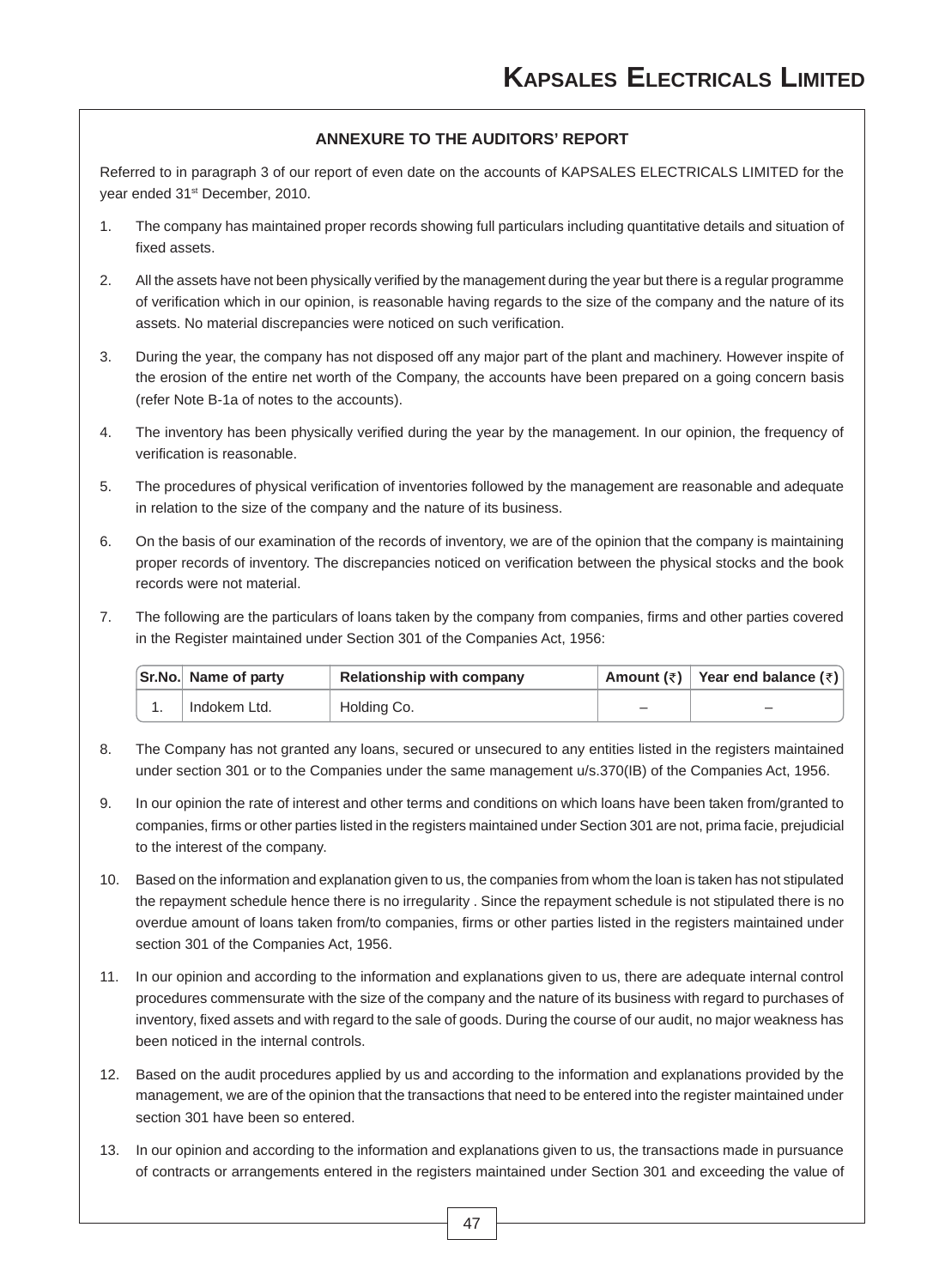five lakh rupees in respect of any party during the year have been made at prices which are reasonable having regard to prevailing market prices at the relevant time.

- 14. Based on the information and explanation given to us, the Company has not accepted any deposits during the year within the meaning of section 58A and 58AA of the Companies Act, 1956.
- 15. Based on the information and explanations given to us, the company does not have formal internal audit department. However, we are informed that its internal control procedures ensure reasonable internal checking of financial and other records. In our opinion the internal audit system is commensurate with the size of the Company and the nature of its business.
- 16. Based on the information and explanation given to us, the maintenance of cost records has not been prescribed by the Central Government under section 209(1)(d) of the Companies Act, 1956 for the products of the Company.
- 17. According to the records of the company, the company is not regular in depositing with appropriate authorities the undisputed statutory dues including provident fund, employees' state insurance, income-tax, sales-tax, and other statutory dues applicable to it. The details of arrears is as follows:

| <b>Particulars</b> | Nature of dues | Amount    | Amt outstanding        | Date of        |
|--------------------|----------------|-----------|------------------------|----------------|
| <b>Statute</b>     |                |           | for more than 6 months | <b>Payment</b> |
| Sales-tax          | Undisputed     | 79.39.459 | 79.39.459              | -              |

- 18. According to the records of the company, there are no dues of sales tax, income-tax, customs tax/wealth-tax, excise duty/cess which have not been deposited on account of any dispute.
- 19. The Company has been registered with BIFR for more than five years and the accumulated losses of the company are more than fifty percent of its net worth. The company has not incurred cash losses during the financial year covered by our audit and the immediately preceding financial year.
- 20. Based on our audit procedures and on the information and explanations given by the management, we are of the opinion that the company has defaulted in repayment of dues to a bank. The details of the same is as below:

| Name of the Bank | Amount O/s  | <b>Period of default</b> |
|------------------|-------------|--------------------------|
| X-223 CC         | 1,98,37,666 | Not identified           |
| TOTAL            | 1,98,37,666 |                          |

- 21. Based on our examination of documents and records, the Company has not granted loans and advances on the basis of security by way of pledge of shares, debentures and other securities.
- 22. Based on our examination of the records and information given to us, there are no transactions related to shares and securities. However the shares and securities held by the Company is in its own name.
- 23. The company has not given any guarantee for loans taken by others from bank or financial institutions.
- 24. Based on our examination of records there were no term loans raised during the year.
- 25. Based on our examination of the balance sheet of the company as at 31.12.2010 we find that the company has not raised any short term or long-term funds.
- 26. The company has not made any preferential allotment of shares to parties and companies covered in the register maintained under section 301 of the Act hence question as to whether the price at which shares have been issued is prejudicial or not to the interest of the company is not applicable.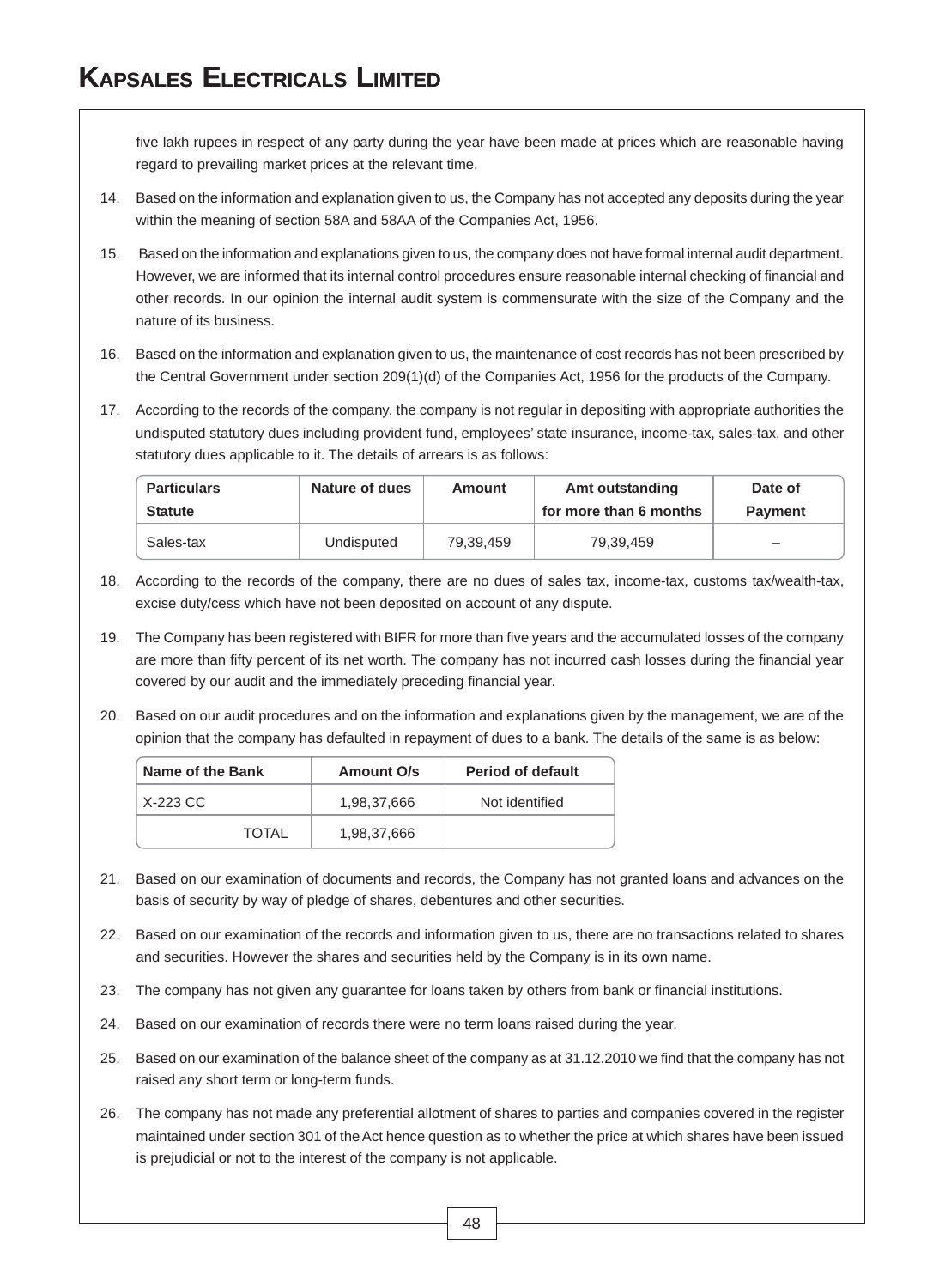- 27. During the year covered by our audit report, the company has not issued any debentures and is not required to create any security in respect of such debentures.
- 28. During the year no money is raised by way of public issues.
- 29. Based upon the audit procedures performed and information and explanations given by the management, we report that no fraud on or by the company has been noticed or reported during the course of our audit.

For **Devesh Shah & Co.** Chartered Accountants

**Devesh Shah Proprietor** Membership No. 43930

Place : Mumbai Dated: 15<sup>th</sup> February, 2011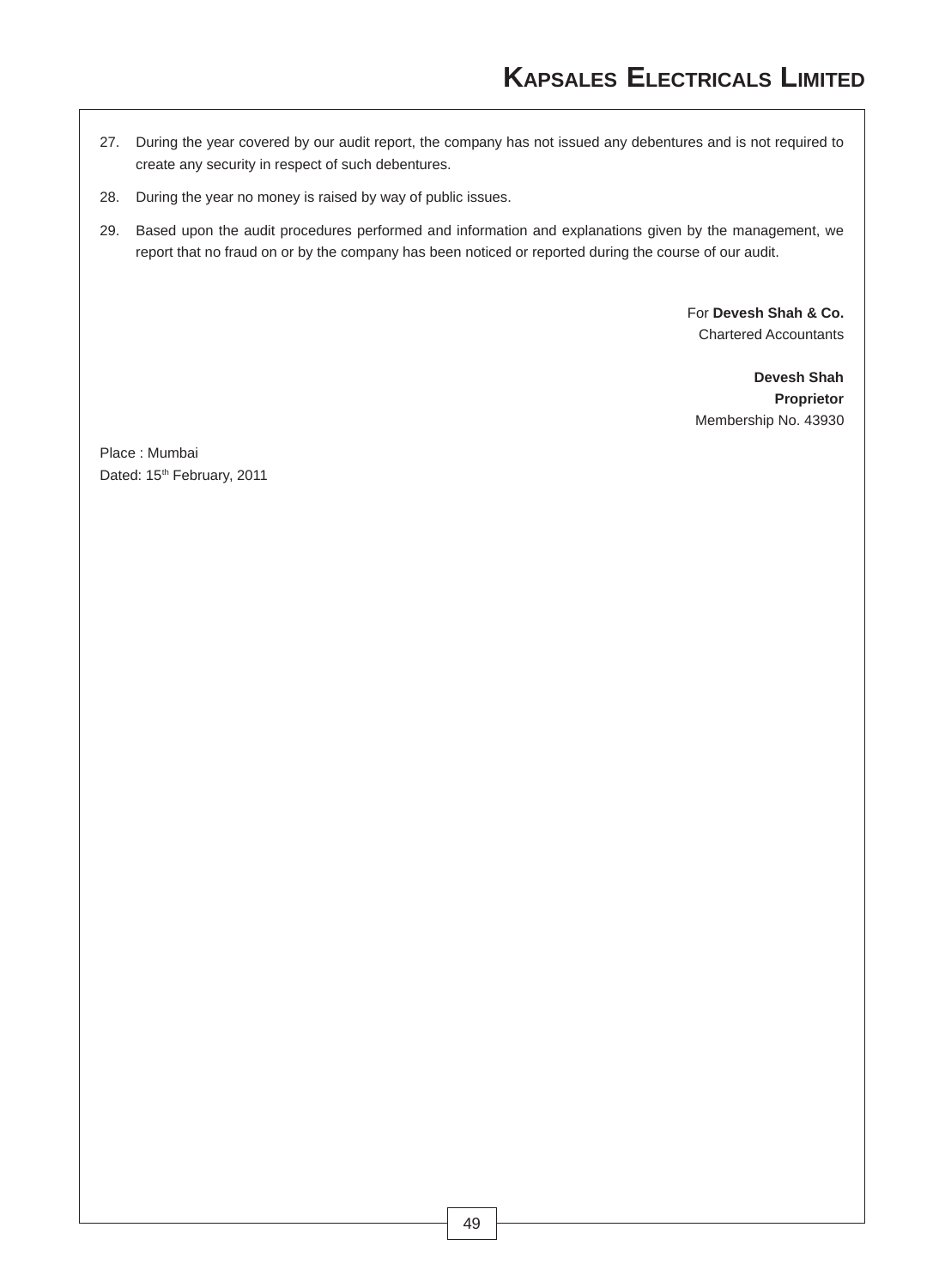| <b>BALANCE SHEET AS AT 31ST DECEMBER, 2010</b>                                           |                     |                                             | $(3 \tanh 7000)$        |
|------------------------------------------------------------------------------------------|---------------------|---------------------------------------------|-------------------------|
|                                                                                          | <b>Schedules</b>    | As at<br>31st Dec, 2010                     | As at<br>31 March, 2010 |
| <b>SOURCES OF FUNDS:</b>                                                                 |                     |                                             |                         |
| <b>SHARE HOLDERS' FUND</b>                                                               |                     |                                             |                         |
| Share Capital                                                                            | 1                   | 92,600                                      | 20,100                  |
| Reserves and Surplus                                                                     | $\overline{2}$      | 20,025                                      | 20,025                  |
|                                                                                          |                     | 112,625                                     | 40,125                  |
| <b>LOAN FUNDS</b>                                                                        |                     |                                             |                         |
| Secured Loans                                                                            | 3                   |                                             | 19,838                  |
| <b>Unsecured Loans</b>                                                                   | $\overline{4}$      | 10,058                                      | 54,722                  |
|                                                                                          |                     |                                             |                         |
|                                                                                          |                     | 10,058                                      | 74,560                  |
|                                                                                          | <b>TOTAL:</b>       | 122,683                                     | 114,685                 |
|                                                                                          |                     |                                             |                         |
| <b>APPLICATION OF FUNDS:</b><br><b>FIXED ASSETS</b>                                      |                     |                                             |                         |
| <b>Gross Block</b>                                                                       | 5                   | 45,135                                      | 45,135                  |
| Less: Depreciation                                                                       |                     | 28,244                                      | 27,076                  |
| Net Block                                                                                |                     | 16,890                                      | 18,059                  |
|                                                                                          |                     |                                             |                         |
| <b>INVESTMENTS</b>                                                                       | 6                   | $\overline{2}$                              | 2                       |
| <b>CURRENT ASSETS, LOANS &amp; ADVANCES</b>                                              |                     |                                             |                         |
| Inventories<br><b>Sundry Debtors</b>                                                     | $\overline{7}$<br>8 | 450<br>4,966                                | 450<br>4,854            |
| Cash and Bank Balances                                                                   | $9\,$               | 26                                          | 62                      |
| <b>Other Current Assets</b>                                                              | 10                  | 3,195                                       | 2,798                   |
| Deferred tax asset                                                                       |                     | 4,000                                       |                         |
|                                                                                          |                     | 12,638                                      | 8,164                   |
|                                                                                          |                     |                                             |                         |
| <b>LESS: CURRENT LIABILITIES AND</b><br><b>PROVISIONS</b>                                |                     |                                             |                         |
| <b>Current Liabilities</b>                                                               | 11                  | 10,954                                      | 29,338                  |
| Provisions                                                                               |                     |                                             |                         |
|                                                                                          |                     | 10,954                                      | 29,338                  |
|                                                                                          |                     |                                             |                         |
| <b>NET CURRENT ASSETS</b>                                                                |                     | 1,685                                       | (21, 174)               |
| <b>Profit and Loss Account</b>                                                           |                     | 104,106                                     | 117,798                 |
|                                                                                          | <b>TOTAL:</b>       | 122,683                                     | 114,685                 |
|                                                                                          |                     |                                             |                         |
| Accounting Policies and Notes on Accounts                                                | 18                  |                                             |                         |
|                                                                                          |                     |                                             |                         |
| As per our Report attached                                                               |                     |                                             |                         |
| For Devesh Shah & Co.<br><b>Chartered Accountants</b><br>(Firm Registration No. 102425W) |                     | For and on behalf of the Board of Directors |                         |

Proprietor Membership No. 43930

**Devesh Shah Mahendra K. Khatau Santosh S. Salunke**<br>Proprietor Director Director Director Director

Mumbai : 15th February, 2011 **Mumbai : 15th February, 2011** 

50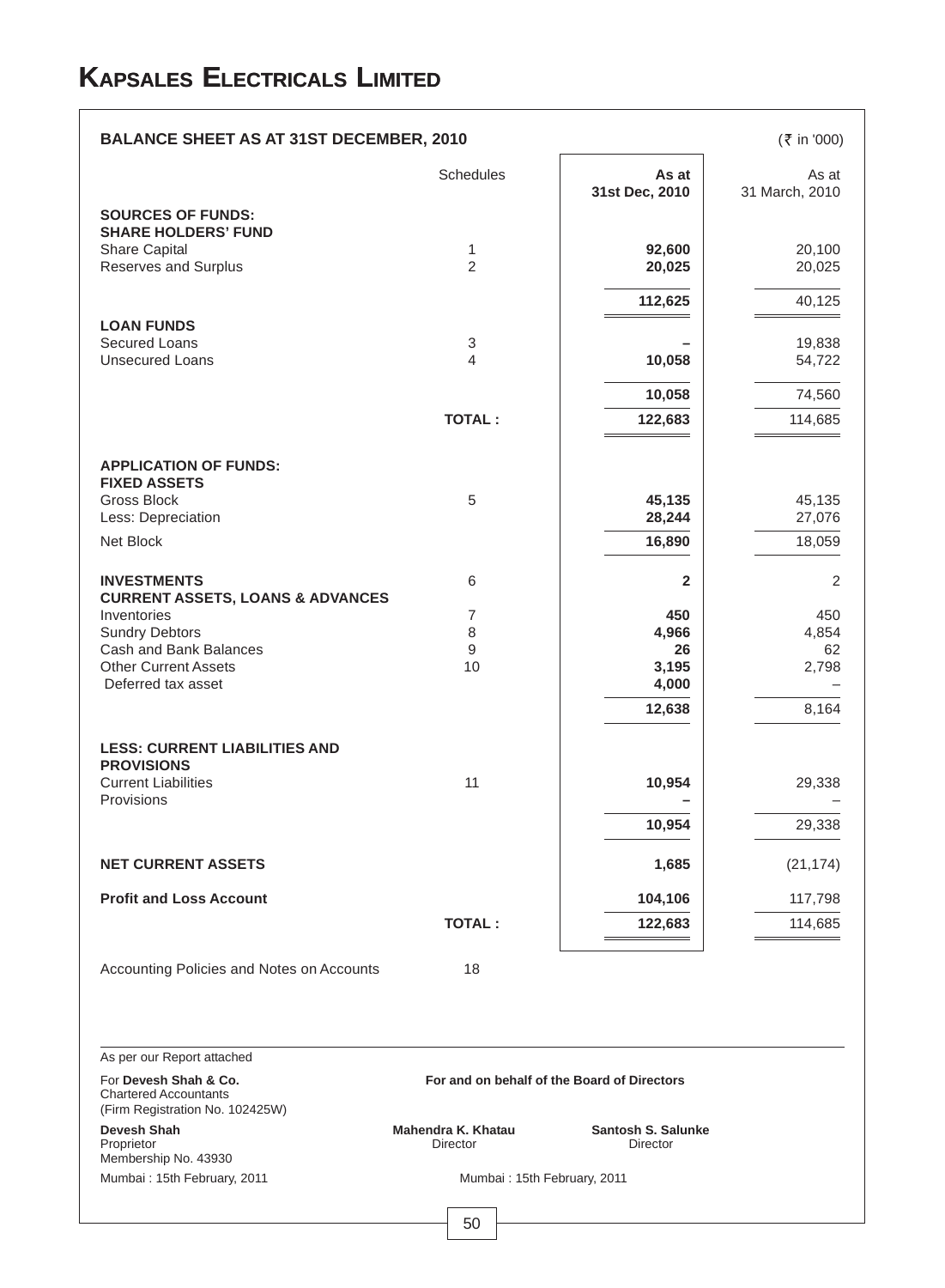| PROFIT & LOSS ACCOUNT FOR THE YEAR ENDED 31ST DECEMBER, 2010 |                  |                                      | (₹ in '000)                            |
|--------------------------------------------------------------|------------------|--------------------------------------|----------------------------------------|
|                                                              | <b>Schedules</b> | For the year ended<br>31st Dec, 2010 | For the year ended<br>31st March, 2010 |
| <b>INCOME</b>                                                |                  |                                      |                                        |
| Sales                                                        | 12               | 864                                  | 1,152                                  |
| Increase in Inventories                                      | 13               |                                      |                                        |
| Misc. Income / Excess Balances written back                  |                  | 33,399                               |                                        |
|                                                              | <b>TOTAL:</b>    | 34,263                               | 1,152                                  |
| <b>EXPENDITURE:</b>                                          |                  |                                      |                                        |
| Raw materials Consumed                                       | 14               | 161                                  | 63                                     |
| Manufacturing, Administrative & Selling Expenses             | 15               | 6,034                                | 515                                    |
| <b>Expenses on Employees</b>                                 | 16               | 545                                  | 2,784                                  |
| Interest and Other Finance Charges                           | 17               | 16,666                               | 27                                     |
| Depreciation                                                 |                  | 1,166                                | 1,555                                  |
|                                                              | <b>TOTAL:</b>    | 24,571                               | 4,945                                  |
| PROFIT/(LOSS) FOR THE YEAR                                   |                  | 9,692                                | (3,793)                                |
| NET PROFIT/(LOSS) FOR THE YEAR                               | <b>TOTAL:</b>    | 9,692                                | (3,793)                                |
| Add: Creation/Provision for deferred tax asset               |                  | 4,000                                |                                        |
| PROFIT/(LOSS) Brought Forward                                |                  | (117, 798)                           | (114,006)                              |
| <b>Balance Carried to Balance Sheet</b>                      |                  | (104, 106)                           | (117,799)                              |
|                                                              |                  |                                      |                                        |

Accounting Policies and Notes on Accounts 18

As per our Report attached For **Devesh Shah & Co. For and on behalf of the Board of Directors** Chartered Accountants (Firm Registration No. 102425W) **Devesh Shah Mahendra K. Khatau Santosh S. Salunke**<br>Proprietor Director Director Director Director Proprietor Membership No. 43930 Mumbai : 15th February, 2011 **Mumbai : 15th February, 2011**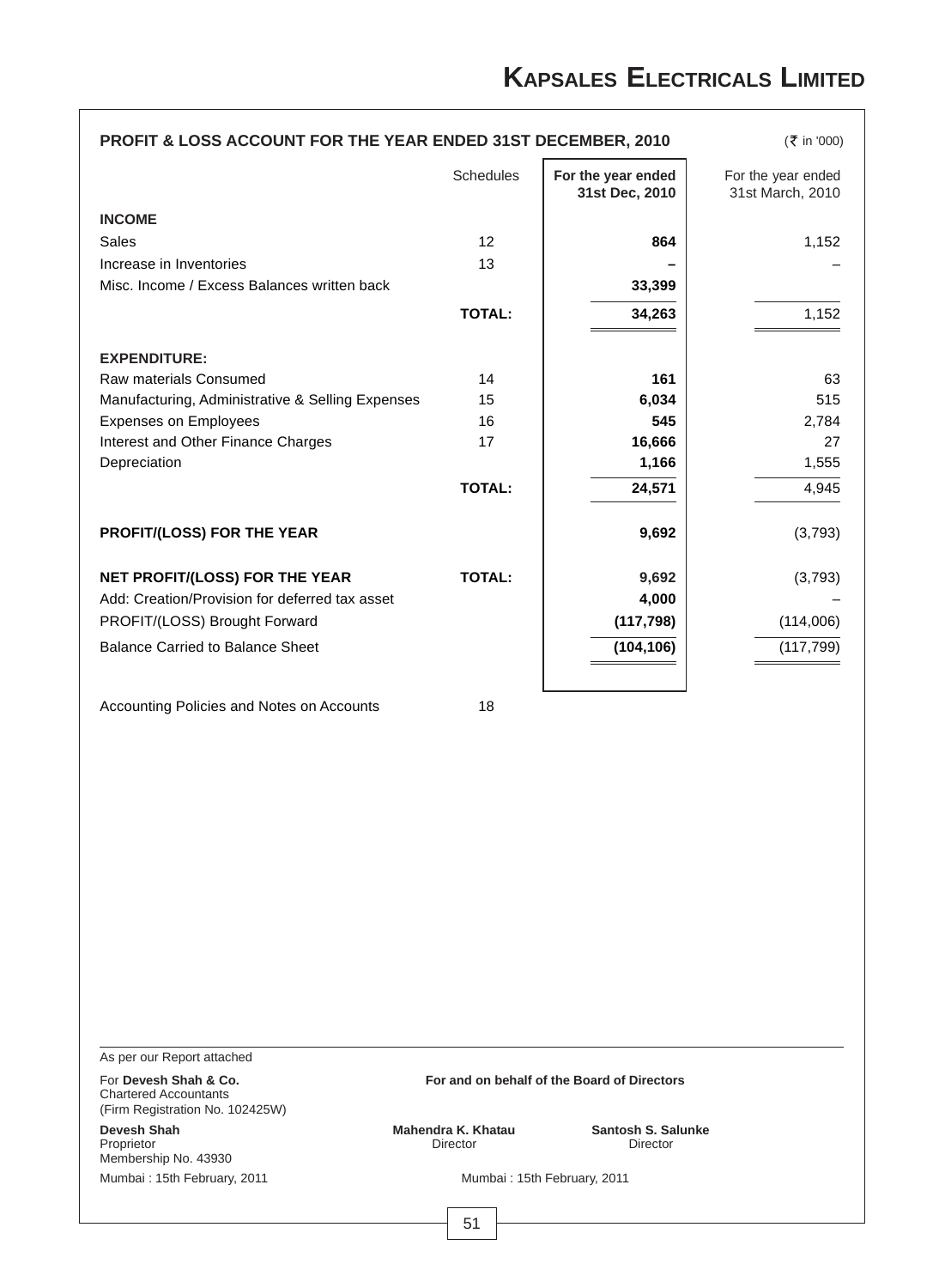| SCHEDULES FORMING PART OF BALANCE SHEET AS AT 31ST DECEMBER, 2010                                                      |                         | $(3 \t{ in } '000)$       |
|------------------------------------------------------------------------------------------------------------------------|-------------------------|---------------------------|
|                                                                                                                        | As at<br>31st Dec, 2010 | As at<br>31st March, 2010 |
| <b>SCHEDULE 1: SHARE CAPITAL</b><br><b>AUTHORISED</b>                                                                  |                         |                           |
| 30,10,000 Equity Shares of ₹ 10/- each (As at 31-03-2010)<br>20,10,000 Equity Shares of ₹ 10/- each (As at 31-12-2010) | 20,100                  | 30,100                    |
| 75,00,000 Redeemable Preference Shares of<br>₹ 10/- each                                                               | 75,000                  |                           |
| ISSUED AND SUBSCRIBED AND PAID-UP                                                                                      | 95,100                  | 30,100                    |
| 20,10,000 Equity Shares of ₹ 10/- each<br>72,50,000 Redeemable Preference Shares of                                    | 20,100                  | 20,100                    |
| ₹ 10/- each<br><b>TOTAL:</b>                                                                                           | 72,500<br>92,600        | 20,100                    |
| <b>SCHEDULE 2 : RESERVES AND SURPLUS</b>                                                                               |                         |                           |
| <b>Share Premium Account</b>                                                                                           | 20,025                  | 20,025                    |
| <b>TOTAL:</b>                                                                                                          | 20,025                  | 20,025                    |
| <b>SCHEDULE 3 : SECURED LOANS</b><br>From Banks:                                                                       |                         |                           |
| <b>Term Loans</b><br>Cash Credits and Over Drafts                                                                      |                         | 19,838                    |
| <b>TOTAL:</b>                                                                                                          |                         | 19,838                    |
| <b>SCHEDULE 4 : UNSECURED LOANS</b><br>From Companies                                                                  | 10,058                  | 44,388                    |
| From Holding Company<br><b>TOTAL:</b>                                                                                  | 10,058                  | 10,334<br>54,722          |
|                                                                                                                        |                         |                           |

### **SCHEDULE - 5 : FIXED ASSETS** (₹ in '000)

|                                 |                   |                                          | <b>GROSS BLOCK</b>         |                    |                     | <b>DEPRECIATION</b> |             |                    |                    | <b>NET BLOCK</b>     |
|---------------------------------|-------------------|------------------------------------------|----------------------------|--------------------|---------------------|---------------------|-------------|--------------------|--------------------|----------------------|
| <b>ASSET</b>                    | As on<br>1-Apr-10 | <b>Additions</b><br>During<br>the Period | Deductions/<br>Adjustments | As on<br>31-Dec-10 | As on<br>$1-Apr-10$ | For the<br>year     | Adjustments | As on<br>31-Dec-10 | As on<br>31-Dec-10 | As on<br>31-March-10 |
| Leasehold Land at               |                   |                                          |                            |                    |                     |                     |             |                    |                    |                      |
| Ankleshwar                      | 8,461             |                                          |                            | 8,461              | 1,555               | 77                  |             | 1,632              | 6,830              | 6,906                |
| <b>Buildings</b>                | 13,488            |                                          |                            | 13,488             | 6,749               | 338                 |             | 7,087              | 6,400              | 6,739                |
| <b>Plant and Machinery</b>      | 18,100            |                                          |                            | 18,100             | 13,926              | 716                 | -           | 14,642             | 3,459              | 4,175                |
| <b>Technical Know-how Fees</b>  | 3,069             |                                          |                            | 3,069              | 3,069               |                     |             | 3.069              |                    |                      |
| <b>Electrical Installation</b>  | 158               |                                          |                            | 158                | 114                 | 6                   |             | 120                | 38                 | 45                   |
| <b>Furniture and Fixtures</b>   | 261               |                                          |                            | 261                | 226                 | 13                  |             | 239                | 22                 | 36                   |
| <b>Office Equipments</b>        | 477               |                                          |                            | 477                | 318                 | 17                  | -           | 335                | 142                | 159                  |
| <b>Computers</b>                | 1,121             |                                          |                            | 1,121              | 1,121               |                     |             | 1,121              |                    |                      |
| <b>Vehicles</b>                 |                   |                                          |                            |                    |                     |                     |             |                    |                    |                      |
| <b>Capital Work in Progress</b> |                   |                                          |                            |                    | -                   | -                   |             |                    |                    |                      |
| <b>Total</b>                    | 45,135            |                                          | -                          | 45,135             | 27,078              | 1,166               | -           | 28,244             | 16,894             | 18,060               |
| <b>Previous Year</b>            | 45,135            |                                          |                            | 45,135             | 25,521              | 1,555               |             | 27,076             | 18,060             | 19,615               |

52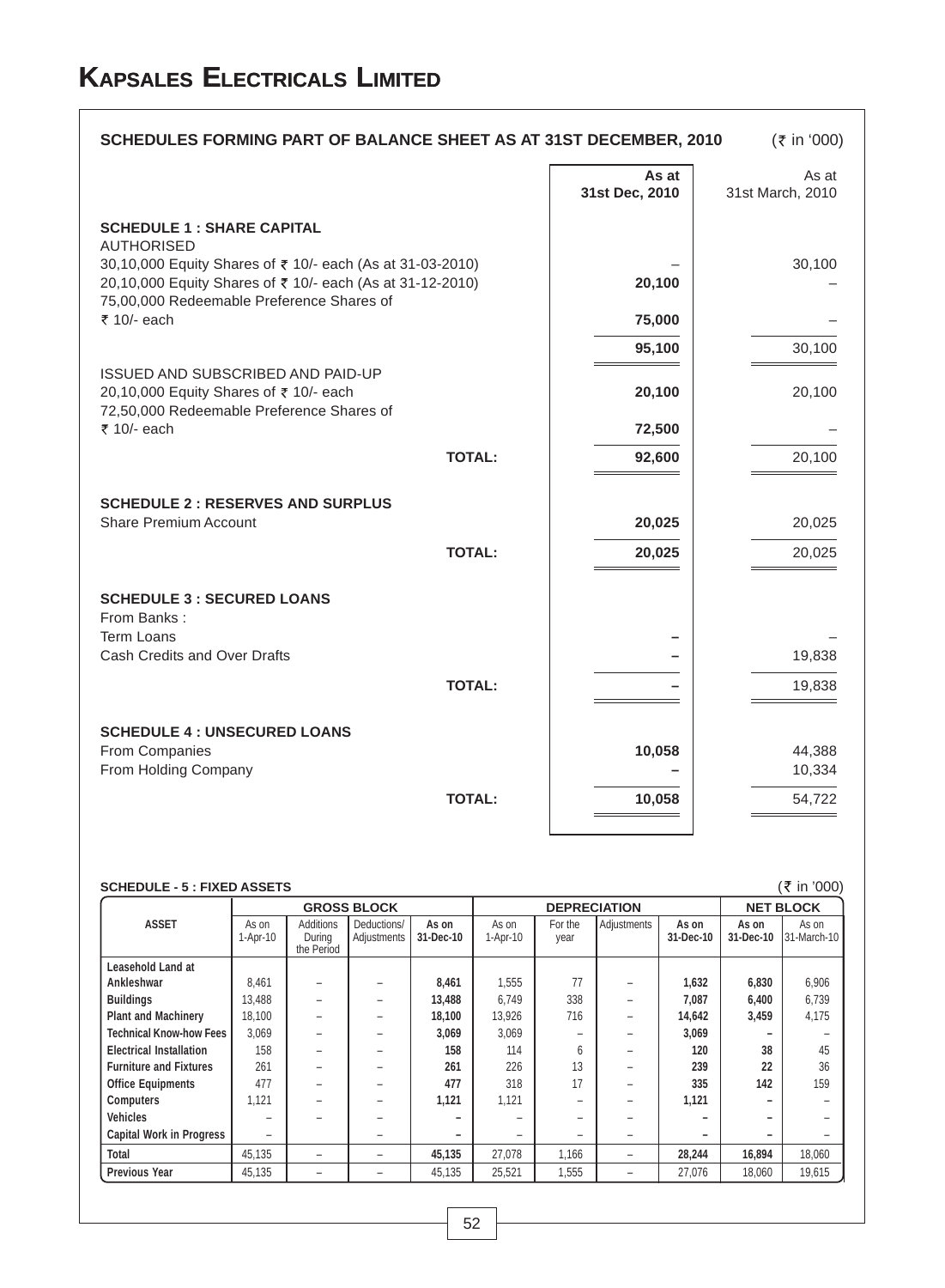# **KAPSALES ELECTRICALS LIMITED**

|                                                                                                                                                                               |               |                  | (₹ in '000)      |
|-------------------------------------------------------------------------------------------------------------------------------------------------------------------------------|---------------|------------------|------------------|
|                                                                                                                                                                               |               | As at            | As at            |
|                                                                                                                                                                               |               | 31st March, 2010 | 31st March, 2010 |
| <b>SCHEDULE 6 : INVESTMENTS</b><br>(At Cost)                                                                                                                                  |               |                  |                  |
| Unquoted                                                                                                                                                                      |               |                  |                  |
| 7 years National Saving Certificates<br>Shares of The Kapol Co-Op. Bank Ltd.                                                                                                  |               | 1                | 1                |
| 100 Equity Shares of ₹ 10/- each                                                                                                                                              |               | 1                | 1                |
|                                                                                                                                                                               | <b>TOTAL:</b> | $\overline{2}$   | $\overline{2}$   |
| <b>SCHEDULE 7 : INVENTORIES</b>                                                                                                                                               |               |                  |                  |
| (As taken, valued and certified by a Director.)<br><b>Raw Materials</b>                                                                                                       |               | 400              | 400              |
| Work in Progress                                                                                                                                                              |               | 50               | 50               |
|                                                                                                                                                                               | <b>TOTAL:</b> | 450              | 450              |
| <b>SCHEDULE 8: SUNDRY DEBTORS</b><br>(Considered Good for which Company hold no<br>other security other than Debtor's Personal Security)<br><b>Considered Good</b><br>Secured |               |                  |                  |
| Un Secured, Considered good<br>- more than six months                                                                                                                         |               | 4,643            | 4,531            |
| - Others<br><b>Considered Doubtful</b>                                                                                                                                        |               | 323<br>4,155     | 323<br>4,155     |
|                                                                                                                                                                               |               | 9,121            | 9,009            |
| Less: Provision for doubtful Debts                                                                                                                                            |               | (4, 155)         | (4, 155)         |
| (Refer Note No.9 in Schedule 20)                                                                                                                                              | <b>TOTAL:</b> | 4,966            | 4,854            |
| <b>SCHEDULE 9 : CASH AND BANK BALANCES</b>                                                                                                                                    |               | 7                | 42               |
| Cash and Cheques on hand<br>Balance with scheduled Banks                                                                                                                      |               |                  |                  |
| - in Current Accounts<br>- in Margin Money Account                                                                                                                            |               | 19               | 20               |
|                                                                                                                                                                               | <b>TOTAL:</b> | 26               | 62               |
| <b>SCHEDULE 10 : OTHER CURRENT ASSET</b>                                                                                                                                      |               |                  |                  |
| (Unsecured-Considered good unless stated otherwise)<br><b>TDS</b> receivable                                                                                                  |               | 63               | 85               |
| Advances given (recoverable in cash or kind)                                                                                                                                  |               | 387              | 497              |
| Advances to Suppliers & Other Adv.<br>Deposits                                                                                                                                |               | 1,505<br>1,240   | 970<br>1,240     |
| Prepaid Expenses                                                                                                                                                              |               |                  | 6                |
|                                                                                                                                                                               | <b>TOTAL:</b> | 3,195            | 2,798            |
| <b>SCHEDULE 11 : CURRENT LIABILITIES &amp; PROVISIONS:</b><br><b>CURRENT LIABILITIES</b>                                                                                      |               |                  |                  |
| <b>Sundry Creditors</b>                                                                                                                                                       |               | 2,443            | 21,554           |
| <b>Statutory Liabilities</b><br>Creditors for expenses                                                                                                                        |               | 8,027            | 4,387<br>17      |
| <b>Security Deposit from Customers</b>                                                                                                                                        |               |                  | 222              |
| <b>Other Liability</b><br>Temporary Bank OD                                                                                                                                   |               | 483              | 357<br>1,117     |
| <b>Advance from Customers</b>                                                                                                                                                 |               |                  | 1,685            |
| <b>PROVISIONS</b>                                                                                                                                                             |               | 10,954           | 29,339           |
| Provision for Taxation                                                                                                                                                        |               |                  |                  |
|                                                                                                                                                                               | <b>TOTAL:</b> | 10,954           | 29,339           |
|                                                                                                                                                                               |               |                  |                  |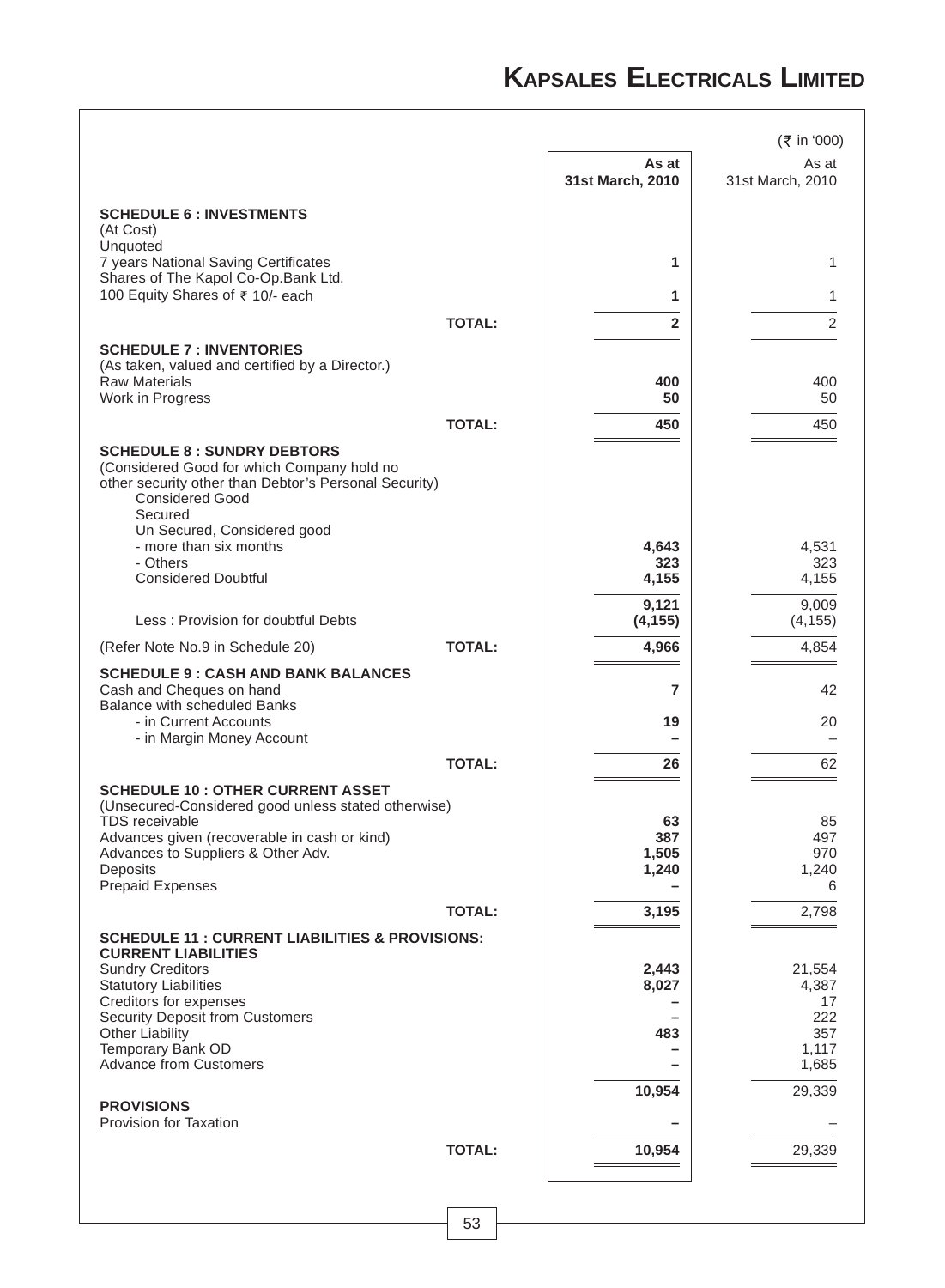|                                                                                                      |                    | $(3 \t{cm} \t{in} 900)$ |
|------------------------------------------------------------------------------------------------------|--------------------|-------------------------|
|                                                                                                      | For the year ended | For the year ended      |
| <b>SCHEDULE 12 : SALES</b>                                                                           | 31st Dec, 2010     | 31st March, 2010        |
| <b>Gross Sales</b><br>Less: Excise Duty                                                              | 864                | 1,152                   |
| <b>Net Sales</b><br><b>TOTAL:</b>                                                                    | 864                | 1,152                   |
| <b>SCHEDULE 13 : INCREASE IN INVENTORIES</b><br>Stock as on 31.12.2010<br><b>Finished Goods</b>      | 44                 | 44                      |
| Work in Progress                                                                                     | 50                 | 50                      |
|                                                                                                      | 94                 | 94                      |
| Less:-<br>Stock as on 1.4.2010                                                                       |                    |                         |
| <b>Finished Goods</b>                                                                                | 44                 | 44                      |
| Work in Progress                                                                                     | 50                 | 50                      |
|                                                                                                      | 94                 | 94                      |
| <b>TOTAL:</b><br><b>INCREASE/(DECREASE) IN INVENTORIES</b>                                           |                    |                         |
| <b>SCHEDULE 14 : RAW MATERIALS CONSUMED</b>                                                          |                    |                         |
| Opening Stock of Raw materials                                                                       | 450                | 450                     |
| Purchases                                                                                            |                    |                         |
| Freight and Forwarding Charges                                                                       |                    |                         |
| Less: Closing Stock of Raw materials                                                                 | 450<br>450         | 450<br>450              |
| Raw Materials consumed                                                                               |                    | 63                      |
| Stores and consumables consumed                                                                      | 161                |                         |
| <b>TOTAL:</b>                                                                                        | 161                | 63                      |
| <b>SCHEDULE 15 : MANUFACTURING, ADMINISTRATIVE AND</b><br><b>SELLING EXPENSES</b>                    |                    |                         |
| Labour Charges                                                                                       |                    | 38                      |
| Rent, Rates and Taxes                                                                                | 5,488              | 17                      |
| Insurance charges                                                                                    |                    | 15                      |
| Selling and Distribution Expenses<br><b>Servicing Charges</b>                                        | 304                | 8                       |
| Water Charges                                                                                        | 49                 |                         |
| Miscellaneous Expenses                                                                               | 4                  | 43                      |
| Conveyance and Travelling Expenses<br>Legal and Professional Charges                                 | 97<br>41           | 128<br>210              |
| Postage, Telegram and Telephone Charges<br>Auditors' Remuneration                                    | 37                 | 46                      |
| For Audit<br>For Other Services                                                                      | 8<br>7             | 8<br>2                  |
| <b>TOTAL:</b>                                                                                        | 6,034              | 515                     |
|                                                                                                      |                    |                         |
| <b>SCHEDULE 16: EXPENSES ON EMPLOYEES</b><br>Salaries, wages and Bonus                               | 217                | 2,660                   |
| Company's Contribution to Provident & Other Funds<br>Employees Welfare Expenses and Other Allowances | 56<br>271          | 124                     |
| <b>TOTAL:</b>                                                                                        | 545                | 2,784                   |
| <b>SCHEDULE 17 : INTEREST AND OTHER FINANCING CHARGES</b>                                            |                    |                         |
| Interest other than bank<br>Other Finance and Bank Charges                                           | 505<br>16,161      | 27                      |
| <b>TOTAL:</b>                                                                                        | 16,666             | 27                      |
|                                                                                                      |                    |                         |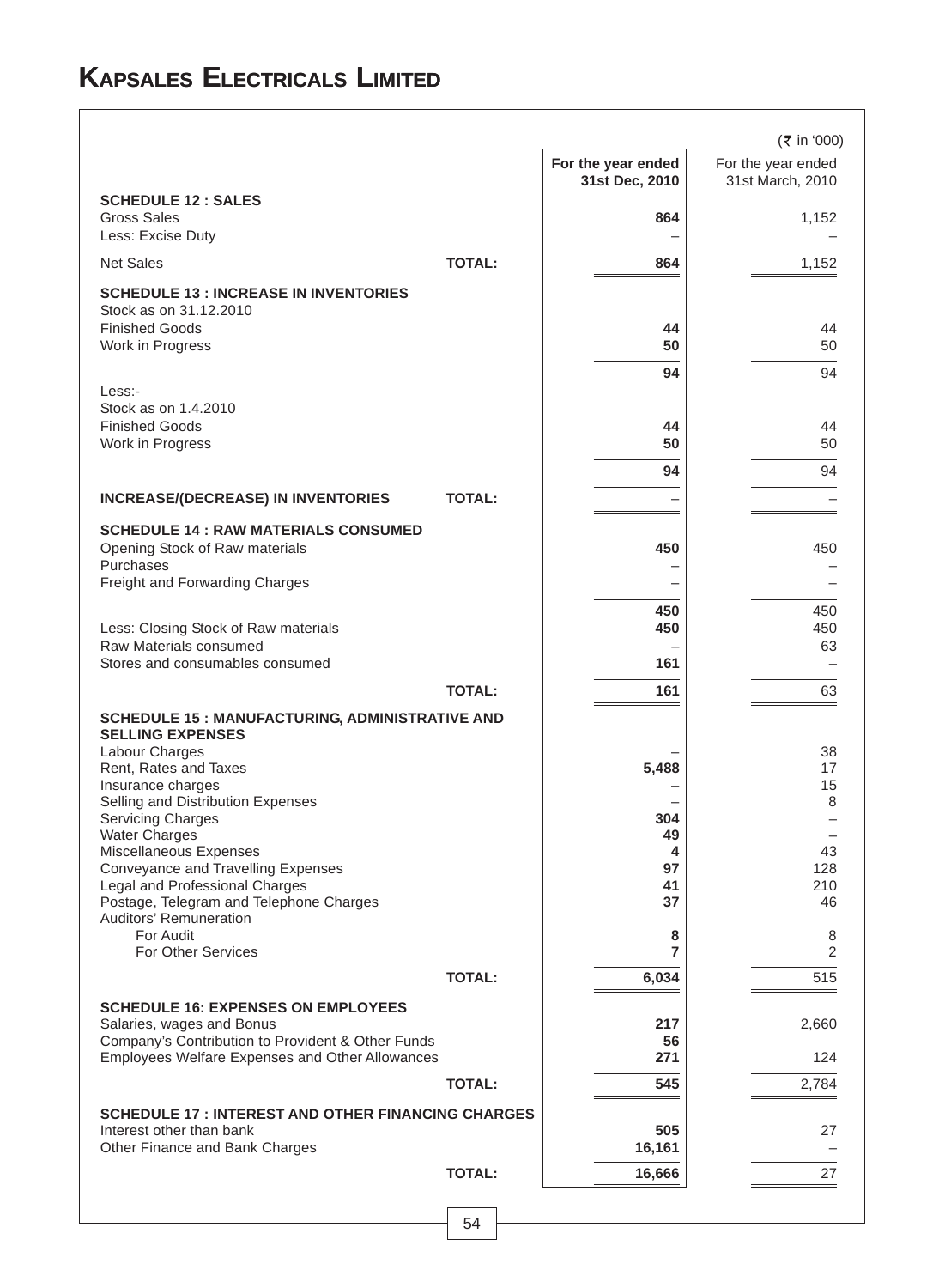### **Schedule 18**

### **A. PRINCIPAL ACCOUNTING POLICIES:**

### **1. BASIS FOR PREPARATION OF ACCOUNTS :**

The accounts have been prepared by the company in accordance with the historical cost convention and the applicable accounting standards issued by the Institute of Chartered Accountants of India and the relevant provisions of Companies Act, 1956.

### **2. REVENUE RECOGNITION :**

Sales are recognised when goods are supplied and are recorded net of trade discounts, rebates, sales tax and excise duties.

Incomes from services rendered are booked based on agreements / arrangements with the concerned parties.

### **3. EXPENDITURE :**

Expenses are accounted on accrual basis and provision is made for all known losses and liabilities. However, following expenses are accounted in the year, in which it is incurred.

- (i) Custom/excise duty on material in bond.
- (ii) Discount under dealers scheme.
- (iii) Insurance claims
- (iv) Leave Encashment/Medical claims/LTA claims.

### **4. FIXED ASSETS :**

Fixed assets are stated at cost less depreciation except in respect of Leasehold Land, which is amortised over the period of lease.

Depreciation is provided (except in case of leasehold land, which is being amortised over the period of lease) on the straight line method and at the rates and in the manner specified in Schedule XIV of the Companies Act, 1956.

### **5. INVESTMENTS :**

Investments are stated at cost.

### **6. INVENTORIES :**

Closing Stocks have been valued as under:

- i) Raw material, Packing material and stores: At Cost. Based on FIFO method.
- ii) Work in progress: At cost or average sale realization price, whichever is lower.
- iii) Finished Goods : At cost or average sale realization price, whichever is lower.

### **7. FOREIGN CURRENCIES TRANSACTIONS :**

Exchange differences relating to import of raw materials are dealt with in the Profit & Loss Accounts.

### **8. MODVAT CREDIT :**

Modvat credit available on the materials (inputs) is adjusted against consumption and to the extent modvat credit not recouped in payment of excise duty on the products despatched, is shown as Modvat Credit Receivable in "Loans and Advances".

Modvat credit on capital goods is adjusted against the purchase cost thereof.

### **9. PRIOR PERIOD ADJUSTMENTS :**

All identifiable items, if any, of income and expenditure pertaining to prior period are accounted through "Prior Period Adjustment Account" and are disclosed net of Income and expenditure.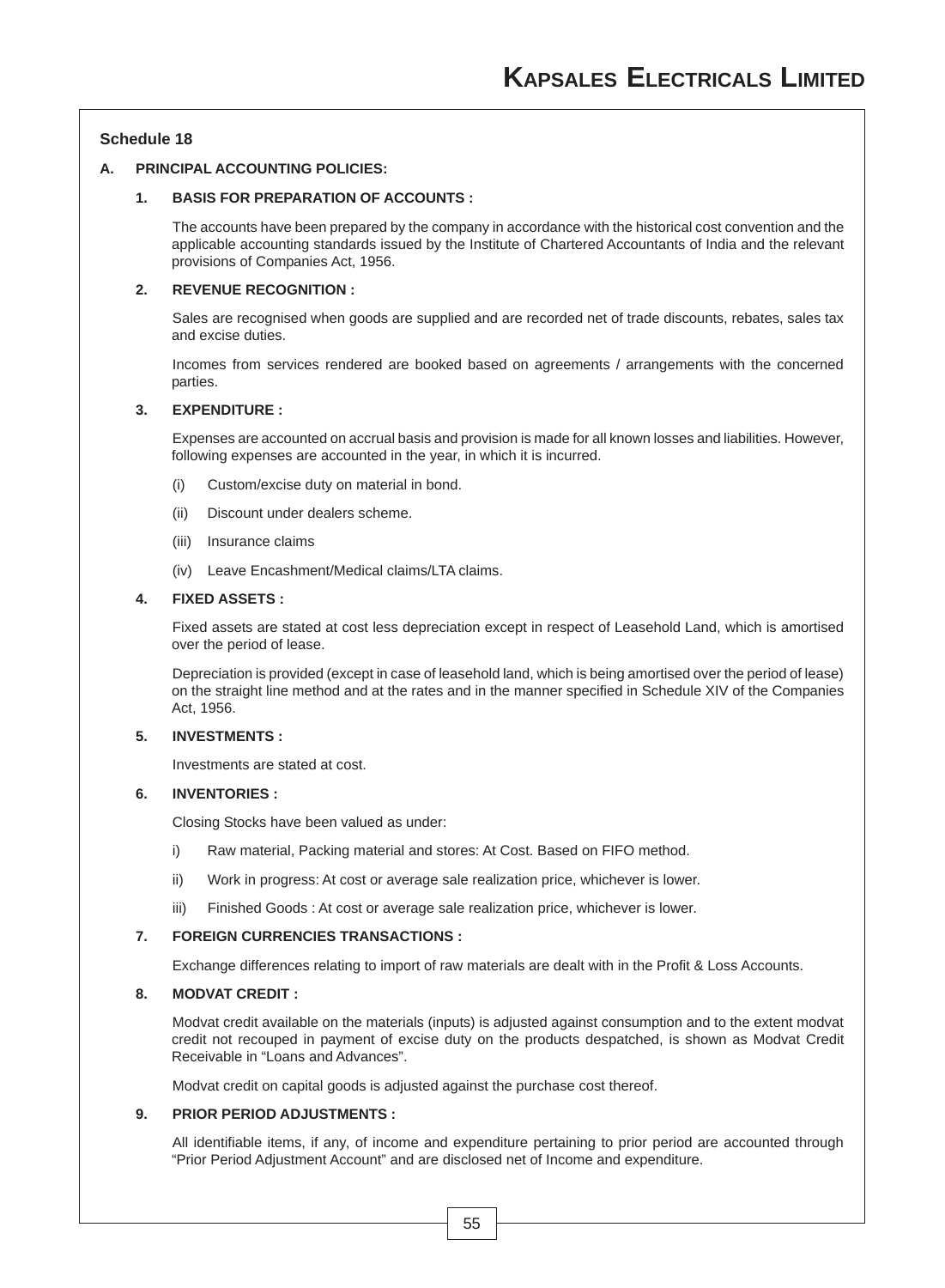### **B. NOTES TO THE ACCOUNTS**

Notes annexed to and forming part of the Balance Sheet as at 31<sup>st</sup> December, 2010 and the Profit and Loss Account for the period ended on the date.

- 1. a) During the period, with a view to reduce debt burden of the Company, there is an increase in the Share Capital due to fresh allotment of Preference Shares of  $\bar{\tau}$  725 Lakh. After adjusting accumulated losses of  $\bar{\tau}$  1041.06 Lakh, the networth became positive by  $\bar{\tau}$  85.19 Lakh, thus the Company's accounts have been prepared on a going concern basis.
	- b) Since the accumulated loss had exceeded the net worth as on 31.03.2001 the company has been registered under section 15(1) of Sick Industrial Companies (Special Provision) Act, 1985, however during the period under review, the Networth became positive therefore the Company will file Miscellaneous Application for discharge / deregistration of the Case from the purview of BIFR / SICA 1985.
- 2. The company does not have a Company Secretary as required under provision of section 383A of the Companies Act, 1956. The Board of Directors of the company is in the process of filing up the position.
- 3. Contingent liabilities not provided for;
	- a) In earlier year, due to financial constraints, it has not been possible for the Company to honor commitments for statutory payments in time however thereafter the Company has paid major portion of its undisputed liabilities. The liability, if any, on account of delayed payment / default is not ascertained and accordingly no provision is made in the accounts for such uncertain liability.
- 4. In the opinion of the Board of Directors, the current assets, loans and advances and investments have a realisable value in the course of business which is at least equal to the amounts at which they are shown in the Balance Sheet, unless otherwise specified. The provision for depreciation and all known liabilities are adequate and not in excess of the amounts considered reasonably necessary. No personal expenses have been charged to revenue accounts
- 5. Balances in respect of Sundry Debtors, Creditors, and Deposits are as per books of accounts only, since no confirmation have been called for by the company. Some of the accounts are under reconciliation and the difference if any, arising on such reconciliation may affect revenue and will be adjusted as and when the same is completed.

In the meanwhile, the company has reviewed the outstanding of its customers and has made a provision for doubtful debts for a sum of  $\overline{\epsilon}$  41.55 lacs representing the deductions made by the customers towards short/ defective supplies, liquidated damages, price difference etc.

- 6. The Company had not provided for interest on the borrowings since 01.04.2001. The Central Bank of India has sanctioned a compromise proposal for ₹761 lacs towards full and final settlement of dues of the Company. The company has accepted the said proposal & subsequently paid  $\bar{\tau}$  636 lacs. The interest liability of 119.62 lacs was paid to Bank and is accounted for during the period under review.
- 7. Depreciation on fixed assets has been provided for the period on prorata basis.
- 8. The company has no information as to whether any of its suppliers constitute "Small Scale Industries Undertaking" and therefore the amount due to such suppliers could not be ascertained.
- 9. No provision for income tax is made in the accounts due to carried forward losses. The Company is of the view that there shall not be any Tax / MAT liability under the provision of the Income Tax Act, 1961.
- 10. Deferred tax asset/(liability):

The net deferred Asset as on 31.12.2010 is  $\bar{\tau}$  40.50 Lacs in the form of Carry forward losses and depreciation. The Company has accounted for deferred tax assets of  $\bar{\tau}$  40 Lacs during the period under review.

|  | 11. Auditor's Remuneration : | <b>Current vear</b> | Previous year |
|--|------------------------------|---------------------|---------------|
|  | i) Fees as Auditor           | ₹ 8.000/-           | ₹ 7.500/-     |
|  | For other services           | ₹7.000/-            | ₹ 2.500/-     |

12. Figures in the Profit and Loss Account for the current period are for 9 months i.e. from 1.04.2010 to 31.12.2010 and hence the same are not comparable with the figures of the previous year which were for 12 months. The figures have been regrouped, wherever necessary, so as to make them comparable.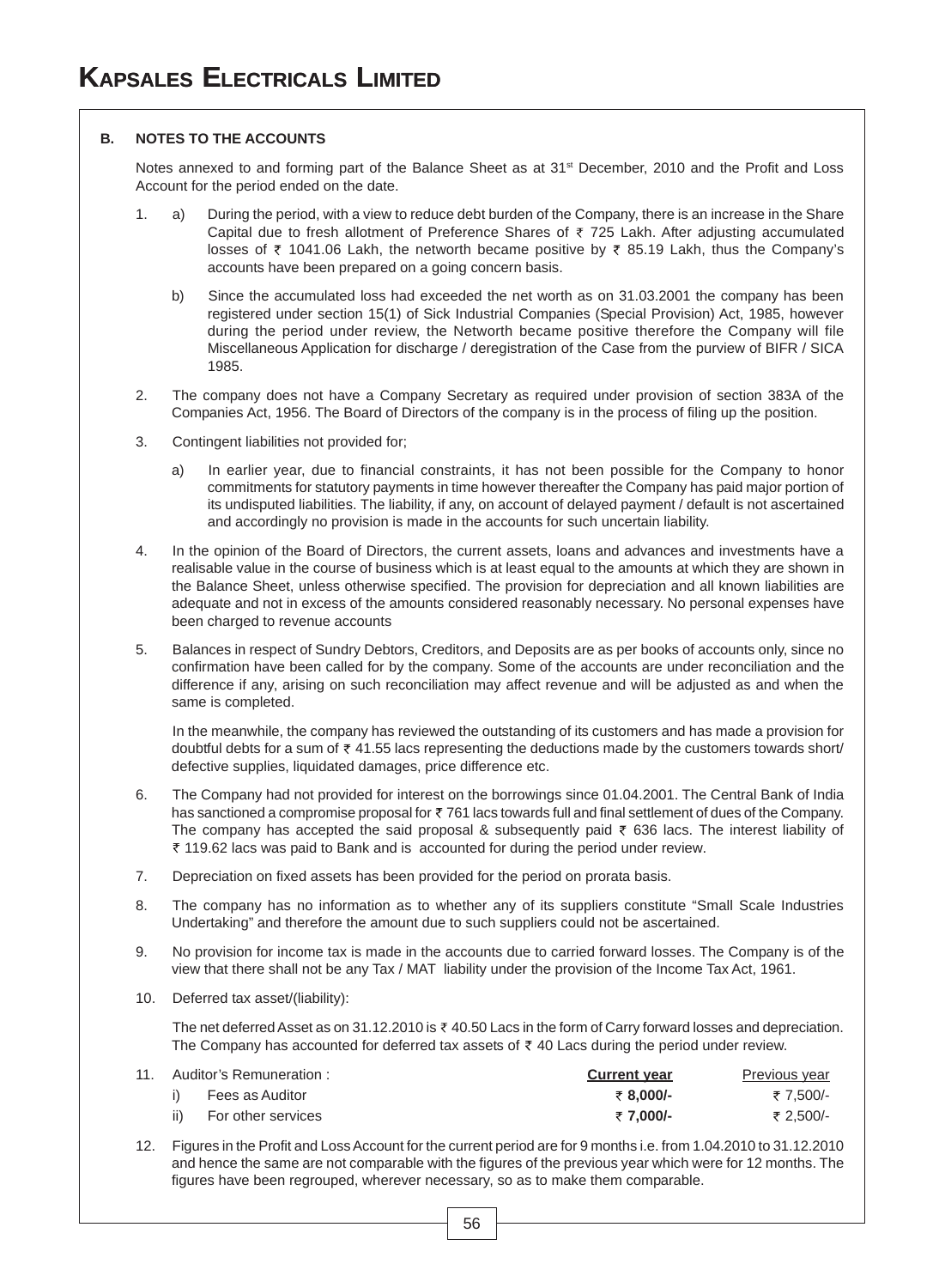| 31st Dec. 2010<br>31st March, 2010<br>Unit<br><b>Value</b><br>Qty.<br>Value<br>Qty.<br>(M.T.)<br>$(\overline{\tau})$<br>(M.T.)<br>a)<br>Raw Material Consumption<br>Insulating Material (PP Film)<br>Ton<br>K. Ltr.<br>Impregnating Liquid<br>Aluminium Foil<br><b>Tons</b><br>Semi finished capacitors<br>0<br>0<br>Note: Consumption includes write off of old & unserviceable Raw Material items<br>(₹ In 000)<br>Value<br>Value<br>%<br>Of the above<br>Imported<br>$\bf{0}$<br>100.00<br>63<br>100.00<br>Indigenous<br>0<br>100.00<br>100.00<br>63<br>Note: Consumption includes write off of old & unserviceable Raw Material.<br>Value of Import on CIF basis<br>b)<br>Nil<br>- Raw Material<br>Value of Stores & Spares consumed<br>c)<br>- Imported<br>Nil<br>- Indigenous<br>100%<br>161<br>100%<br>Expenditure in Foreign Exchange<br>Nil<br>d)<br>Earning in Foreign Exchange<br>Nil<br>e) |
|--------------------------------------------------------------------------------------------------------------------------------------------------------------------------------------------------------------------------------------------------------------------------------------------------------------------------------------------------------------------------------------------------------------------------------------------------------------------------------------------------------------------------------------------------------------------------------------------------------------------------------------------------------------------------------------------------------------------------------------------------------------------------------------------------------------------------------------------------------------------------------------------------------|
|                                                                                                                                                                                                                                                                                                                                                                                                                                                                                                                                                                                                                                                                                                                                                                                                                                                                                                        |
|                                                                                                                                                                                                                                                                                                                                                                                                                                                                                                                                                                                                                                                                                                                                                                                                                                                                                                        |
|                                                                                                                                                                                                                                                                                                                                                                                                                                                                                                                                                                                                                                                                                                                                                                                                                                                                                                        |
|                                                                                                                                                                                                                                                                                                                                                                                                                                                                                                                                                                                                                                                                                                                                                                                                                                                                                                        |
|                                                                                                                                                                                                                                                                                                                                                                                                                                                                                                                                                                                                                                                                                                                                                                                                                                                                                                        |
|                                                                                                                                                                                                                                                                                                                                                                                                                                                                                                                                                                                                                                                                                                                                                                                                                                                                                                        |
|                                                                                                                                                                                                                                                                                                                                                                                                                                                                                                                                                                                                                                                                                                                                                                                                                                                                                                        |
|                                                                                                                                                                                                                                                                                                                                                                                                                                                                                                                                                                                                                                                                                                                                                                                                                                                                                                        |
|                                                                                                                                                                                                                                                                                                                                                                                                                                                                                                                                                                                                                                                                                                                                                                                                                                                                                                        |
|                                                                                                                                                                                                                                                                                                                                                                                                                                                                                                                                                                                                                                                                                                                                                                                                                                                                                                        |
|                                                                                                                                                                                                                                                                                                                                                                                                                                                                                                                                                                                                                                                                                                                                                                                                                                                                                                        |
|                                                                                                                                                                                                                                                                                                                                                                                                                                                                                                                                                                                                                                                                                                                                                                                                                                                                                                        |
|                                                                                                                                                                                                                                                                                                                                                                                                                                                                                                                                                                                                                                                                                                                                                                                                                                                                                                        |
|                                                                                                                                                                                                                                                                                                                                                                                                                                                                                                                                                                                                                                                                                                                                                                                                                                                                                                        |
|                                                                                                                                                                                                                                                                                                                                                                                                                                                                                                                                                                                                                                                                                                                                                                                                                                                                                                        |
|                                                                                                                                                                                                                                                                                                                                                                                                                                                                                                                                                                                                                                                                                                                                                                                                                                                                                                        |
|                                                                                                                                                                                                                                                                                                                                                                                                                                                                                                                                                                                                                                                                                                                                                                                                                                                                                                        |
|                                                                                                                                                                                                                                                                                                                                                                                                                                                                                                                                                                                                                                                                                                                                                                                                                                                                                                        |
|                                                                                                                                                                                                                                                                                                                                                                                                                                                                                                                                                                                                                                                                                                                                                                                                                                                                                                        |
|                                                                                                                                                                                                                                                                                                                                                                                                                                                                                                                                                                                                                                                                                                                                                                                                                                                                                                        |
|                                                                                                                                                                                                                                                                                                                                                                                                                                                                                                                                                                                                                                                                                                                                                                                                                                                                                                        |
|                                                                                                                                                                                                                                                                                                                                                                                                                                                                                                                                                                                                                                                                                                                                                                                                                                                                                                        |
|                                                                                                                                                                                                                                                                                                                                                                                                                                                                                                                                                                                                                                                                                                                                                                                                                                                                                                        |
|                                                                                                                                                                                                                                                                                                                                                                                                                                                                                                                                                                                                                                                                                                                                                                                                                                                                                                        |
| Nil                                                                                                                                                                                                                                                                                                                                                                                                                                                                                                                                                                                                                                                                                                                                                                                                                                                                                                    |
| f)<br>FOB value of Exports                                                                                                                                                                                                                                                                                                                                                                                                                                                                                                                                                                                                                                                                                                                                                                                                                                                                             |
| Capacities, Production/Purchases, Stocks and Sales of Finished Goods.<br>g)<br>(₹ In 000)                                                                                                                                                                                                                                                                                                                                                                                                                                                                                                                                                                                                                                                                                                                                                                                                              |
| <b>Class of Goods</b><br>Unit<br>Licenced<br><b>Opening Stock</b><br><b>Actual</b><br><b>Closing Stock</b><br><b>Sales</b>                                                                                                                                                                                                                                                                                                                                                                                                                                                                                                                                                                                                                                                                                                                                                                             |
| <b>Capacity</b><br>Production /<br>Qty.<br>Value<br>Qty.<br>Value<br>Qty.<br>(Installed<br>Purchases Qty.<br>Capacity)                                                                                                                                                                                                                                                                                                                                                                                                                                                                                                                                                                                                                                                                                                                                                                                 |
| Power Capacitor<br>Kvar<br>10,00,000<br>(330)                                                                                                                                                                                                                                                                                                                                                                                                                                                                                                                                                                                                                                                                                                                                                                                                                                                          |
| (10,00,000)<br>(330)<br>(44)<br>(Nil)<br>(44)<br>$(-)$                                                                                                                                                                                                                                                                                                                                                                                                                                                                                                                                                                                                                                                                                                                                                                                                                                                 |
| <b>PCS</b><br>Paper Condensers<br>10,00,000<br>(10,00,000)                                                                                                                                                                                                                                                                                                                                                                                                                                                                                                                                                                                                                                                                                                                                                                                                                                             |
|                                                                                                                                                                                                                                                                                                                                                                                                                                                                                                                                                                                                                                                                                                                                                                                                                                                                                                        |
|                                                                                                                                                                                                                                                                                                                                                                                                                                                                                                                                                                                                                                                                                                                                                                                                                                                                                                        |
| Metalised Polypropylene                                                                                                                                                                                                                                                                                                                                                                                                                                                                                                                                                                                                                                                                                                                                                                                                                                                                                |
| Condensers<br><b>PCS</b><br>5,00,000                                                                                                                                                                                                                                                                                                                                                                                                                                                                                                                                                                                                                                                                                                                                                                                                                                                                   |
| (5,00,000)<br><b>Nos</b>                                                                                                                                                                                                                                                                                                                                                                                                                                                                                                                                                                                                                                                                                                                                                                                                                                                                               |
| <b>Associated Equipments</b>                                                                                                                                                                                                                                                                                                                                                                                                                                                                                                                                                                                                                                                                                                                                                                                                                                                                           |
| Note: Figure in brackets related to previous Year                                                                                                                                                                                                                                                                                                                                                                                                                                                                                                                                                                                                                                                                                                                                                                                                                                                      |
| As per our Report attached                                                                                                                                                                                                                                                                                                                                                                                                                                                                                                                                                                                                                                                                                                                                                                                                                                                                             |
|                                                                                                                                                                                                                                                                                                                                                                                                                                                                                                                                                                                                                                                                                                                                                                                                                                                                                                        |
| For Devesh Shah & Co.<br>For and on behalf of the Board of Directors<br><b>Chartered Accountants</b>                                                                                                                                                                                                                                                                                                                                                                                                                                                                                                                                                                                                                                                                                                                                                                                                   |
|                                                                                                                                                                                                                                                                                                                                                                                                                                                                                                                                                                                                                                                                                                                                                                                                                                                                                                        |
| (Firm Registration No. 102425W)<br>Devesh Shah<br>Mahendra K. Khatau<br><b>Santosh S. Salunke</b><br>Proprietor<br>Director<br>Director                                                                                                                                                                                                                                                                                                                                                                                                                                                                                                                                                                                                                                                                                                                                                                |
| Membership No. 43930                                                                                                                                                                                                                                                                                                                                                                                                                                                                                                                                                                                                                                                                                                                                                                                                                                                                                   |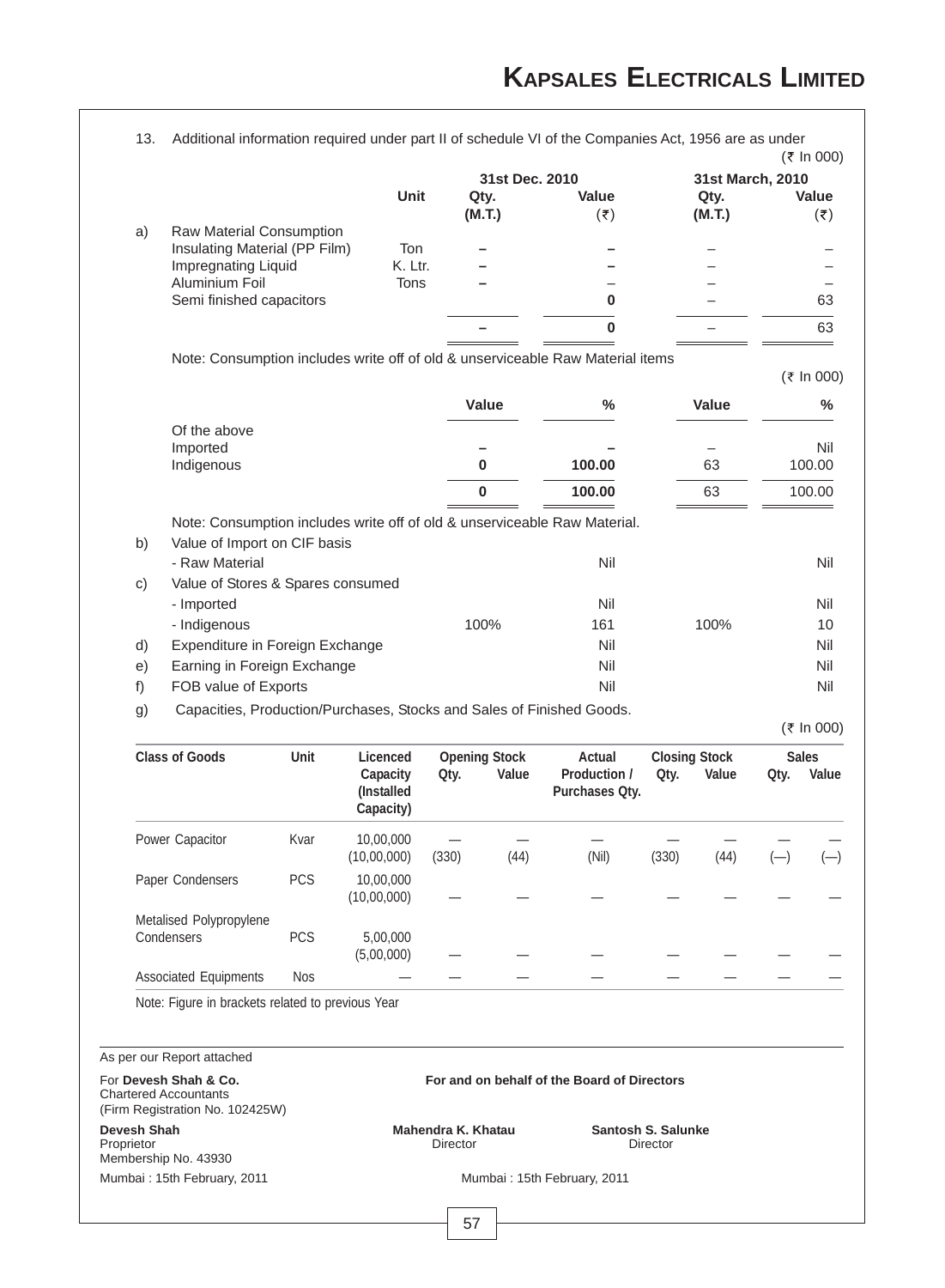# **KAPSALES ELECTRICALS LIMITED**

|            | <b>BALANCE SHEET ABSTRACT AND COMPANY'S GENERAL BUSINESS PROFILE:</b>                           |                    |                                             | ADDITIONAL INFORMATION AS REQUIRED UNDER PART IV OF SCHEDULE VI TO THE COMPANIES ACT, 1956, |
|------------|-------------------------------------------------------------------------------------------------|--------------------|---------------------------------------------|---------------------------------------------------------------------------------------------|
| L.         | <b>REGISTRATION DETAILS</b>                                                                     |                    |                                             |                                                                                             |
|            | Registration No.                                                                                | 21,376             | <b>State Code</b>                           | 11                                                                                          |
|            | <b>Balance Sheet Date</b>                                                                       | 31.12.2010         |                                             |                                                                                             |
|            |                                                                                                 |                    |                                             |                                                                                             |
| Ш.         | CAPITAL RAISED DURING THE YEAR (₹ in '000)                                                      |                    |                                             |                                                                                             |
|            | <b>Public Issue</b>                                                                             | Bonus Issue        | <b>Right Issue</b>                          | <b>Private Placement</b>                                                                    |
|            | <b>NIL</b>                                                                                      | <b>NIL</b>         | <b>NIL</b>                                  | 72,500                                                                                      |
|            |                                                                                                 |                    |                                             |                                                                                             |
| III.       | POSITION OF MOBILISATION AND DEPLOYMENT OF FUNDS (₹ in '000)                                    |                    |                                             |                                                                                             |
|            | <b>Total Liabilities</b>                                                                        | 122,683            | <b>Total Assets</b>                         | 122,683                                                                                     |
|            | <b>SOURCES OF FUNDS</b>                                                                         |                    |                                             |                                                                                             |
|            | Paid up Capital                                                                                 | 92,600             | Reserve & Surplus                           | 20,025                                                                                      |
|            | <b>Secured Loans</b>                                                                            |                    | <b>Unsecured Loans</b>                      | 10,058                                                                                      |
|            | <b>APPLICATION OF FUNDS</b><br><b>Net Fixed Assets</b>                                          | 16,890             | Investments                                 | $\overline{2}$                                                                              |
|            | <b>Net Current Assets</b>                                                                       | 1,685              | <b>Miscellaneous Assets</b>                 |                                                                                             |
|            | <b>Accumulated Losses</b>                                                                       | 104,106            |                                             |                                                                                             |
|            |                                                                                                 |                    |                                             |                                                                                             |
| IV.        | PERFORMANCE OF COMPANY (₹ in '000)                                                              |                    |                                             |                                                                                             |
|            | Turnover                                                                                        | 864                | <b>Total Expenses</b>                       | 24,571                                                                                      |
|            | Profit before Tax                                                                               | 9,692              | Profit after Tax                            | 9,692                                                                                       |
|            | Earning per share in $(3)$                                                                      | 4.82               | Dividend Rate %                             | <b>NIL</b>                                                                                  |
| V.         | <b>GENERIC NAMES OF THREE PRINCIPAL PRODUCTS/ SERVICE OF COMPANY</b><br>(as per monetory terms) |                    |                                             | N.A.                                                                                        |
|            |                                                                                                 |                    |                                             |                                                                                             |
|            | As per our Report attached<br>For Devesh Shah & Co.                                             |                    | For and on behalf of the Board of Directors |                                                                                             |
|            | <b>Chartered Accountants</b><br>(Firm Registration No. 102425W)                                 |                    |                                             |                                                                                             |
|            | Devesh Shah                                                                                     | Mahendra K. Khatau |                                             | <b>Santosh S. Salunke</b>                                                                   |
| Proprietor | Membership No. 43930                                                                            | Director           |                                             | <b>Director</b>                                                                             |
|            | Mumbai: 15th February, 2011                                                                     |                    | Mumbai: 15th February, 2011                 |                                                                                             |
|            |                                                                                                 |                    | 58                                          |                                                                                             |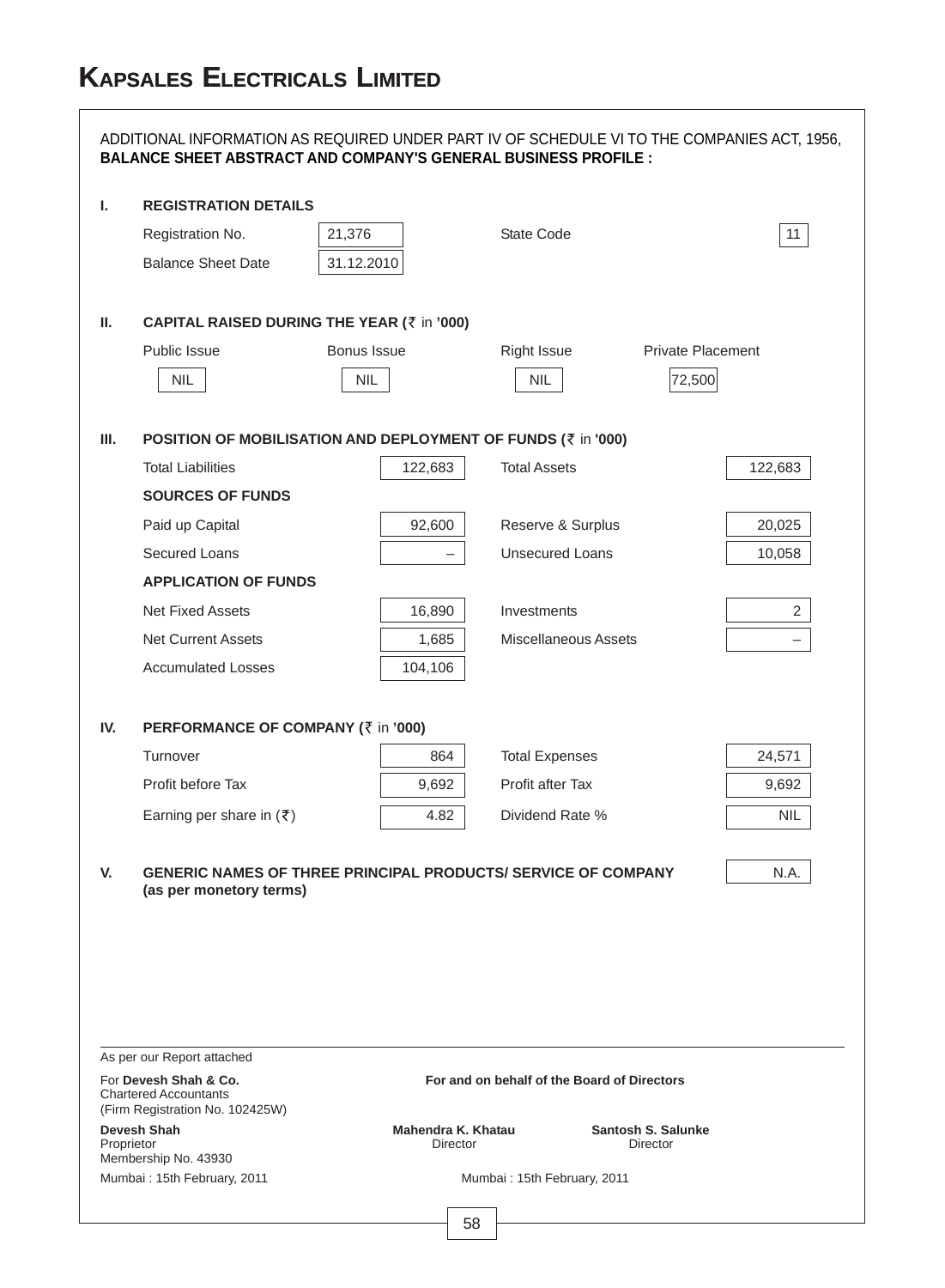# **INDOKEM LIMITED**

### **Registered Office:** "Khatau House", Plot No. 410/411, Mogul Lane, Mahim, Mumbai – 400016. **CONSENT FOR RECEIVING DOCUMENTS IN ELECTRONIC FORM**

### Dear Shareholders,

The Ministry of Corporate Affairs has announced a "Green Initiative in Corporate Governance" thereby allowing paperless compliance through electronic mode. Your Company supports this environment friendly initiative of the Government of India and proposes to send Notices for General Meetings / Annual Reports / Other Shareholder Communication through Electronic Mode to the Registered E-Mail Addresses of Shareholders.

The Annual Report and the Notice of General Meetings and other documents will also be available on the Company's website at www.indokem.co.in. Please note that as a shareholder, you will be entitled to receive physical copies of all notices and documents free of cost, upon specific request to the Company.

Shareholder holding shares in the physical form and willing to receive the Annual Report and other documents in the electronic mode, are requested to fill the form below and send the same to our Registrar and Transfer Agents viz**. Sharex Dynamic (India) Private Limited, Unit No. 1, Luthra Industrial Premises, Andheri Kurla Road, Safed Pool, Andheri (E), Mumbai - 400 072.**

Shareholders holding shares in the dematerialized mode and willing to receive the Annual Report and other documents in the electronic mode, are requested to register their email id with their Depository Participants where their Demat account in maintained.

> For **Indokem Limited** by Order of the Board

Place: Mumbai **Rohan R. Gavas**

 $\lambda$ 

Date: 29th July, 2011 (Company Secretary)

<u>standarda alguna alguna a</u>

## **INDOKEM LIMITED**

 $\rightarrow$ 

**Registered Office:** "Khatau House", Plot No. 410/411, Mogul Lane, Mahim, Mumbai – 400016.

### **CONSENT FOR RECEIVING DOCUMENTS IN ELECTRONIC FORM**

I/We agree to receive documents in electronic mode pursuant to the 'Green Initiative' by the Ministry of Corporate Affairs vide Circular dated  $29<sup>th</sup>$  April, 2011. Please register the email id mentioned below:

1. Name(s) of Shareholder(s) (including joint holders, if any) : \_\_\_\_\_\_\_\_\_\_\_\_\_\_\_

\_\_\_\_\_\_\_\_\_\_\_

\_\_\_\_\_\_\_\_\_\_\_\_\_\_\_\_\_\_\_\_\_\_\_\_\_\_\_\_\_\_\_\_\_\_\_\_\_ 2. No. of Shares held 3. Registered Folio No./DP ID & Client ID No. **E-mail ID for receipt of documents in the electronic mode :** \_\_\_\_\_\_\_\_\_\_\_\_\_\_\_\_\_\_\_\_\_\_\_\_\_\_\_\_\_\_\_\_\_\_\_\_\_ **Place :** \_\_\_\_\_\_\_\_\_\_\_\_\_\_\_\_\_\_\_\_\_\_\_\_\_\_\_\_\_\_\_\_\_\_\_\_\_ **Date : \_\_\_\_\_\_\_\_\_\_\_\_\_\_\_\_\_\_\_\_\_\_\_\_\_\_\_\_\_\_\_\_\_\_\_\_\_ (Name and Signature of the Shareholders)** For Physical Shares : Kindly send to Sharex Dynamic (India) Private Limited.  $\therefore$  Kindly send to the Depository Participant where demat  $a/c$  is being maintained.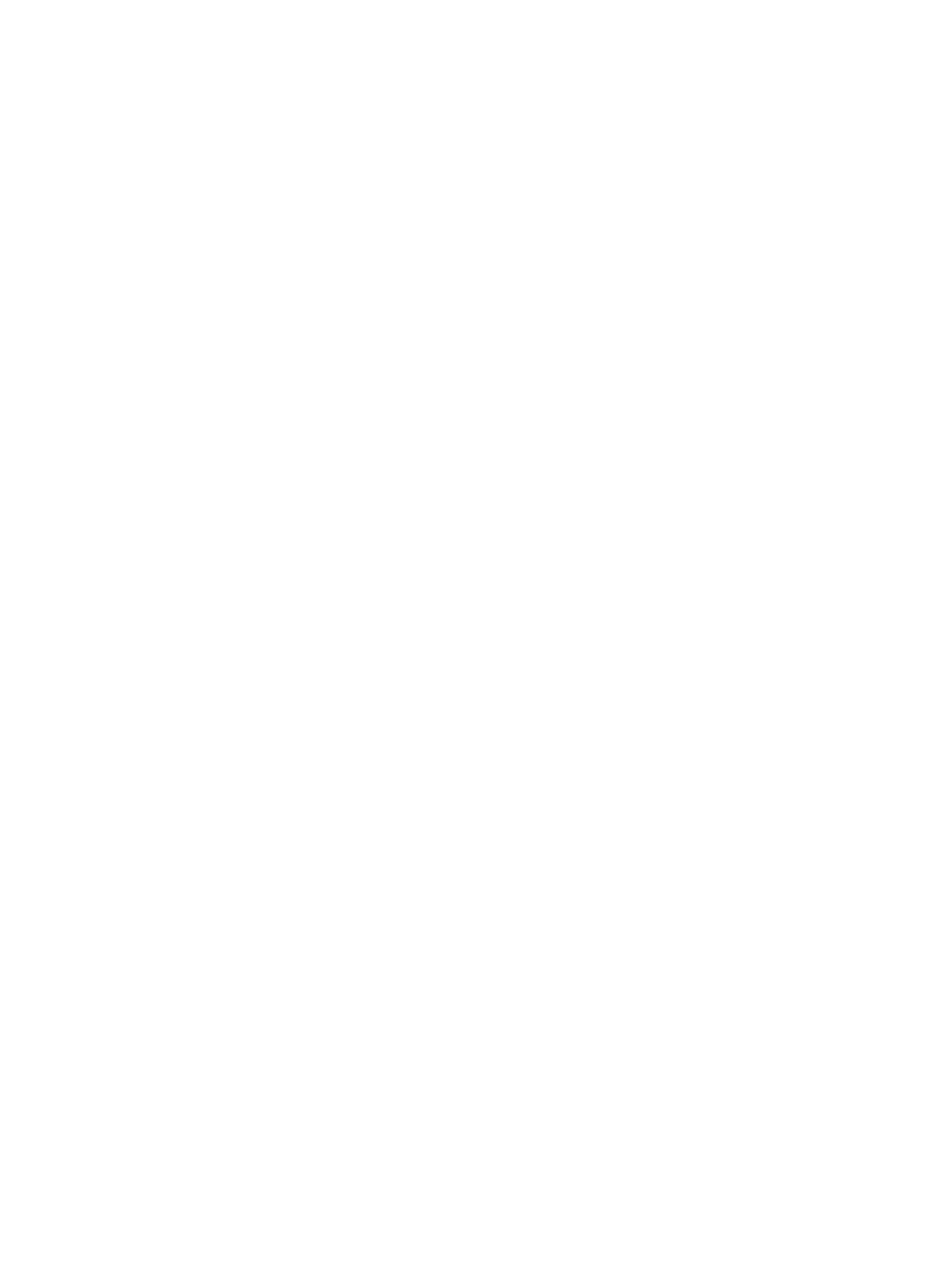|                                                                                       | (Formerly: Khatau Junker Limited)<br>Registered Office: "Khatau House", Plot No. 410/411, Mogul Lane, Mahim, Mumbai - 400016. |       |                                                                                                                                                                                                                                                |
|---------------------------------------------------------------------------------------|-------------------------------------------------------------------------------------------------------------------------------|-------|------------------------------------------------------------------------------------------------------------------------------------------------------------------------------------------------------------------------------------------------|
|                                                                                       | <b>ATTENDANCE SLIP</b>                                                                                                        |       |                                                                                                                                                                                                                                                |
|                                                                                       | (To be handed over at the entrance of the meeting hall)                                                                       |       |                                                                                                                                                                                                                                                |
|                                                                                       |                                                                                                                               |       |                                                                                                                                                                                                                                                |
|                                                                                       |                                                                                                                               |       |                                                                                                                                                                                                                                                |
|                                                                                       |                                                                                                                               |       | (To be filled in if first named joint-holder does not attend the meeting)                                                                                                                                                                      |
|                                                                                       |                                                                                                                               |       |                                                                                                                                                                                                                                                |
|                                                                                       | (To be filled in if Proxy Form has been duly deposited with the Company)                                                      |       |                                                                                                                                                                                                                                                |
| Mogul Lane, Mahim (W), Mumbai - 400016 on Thursday, 29th September, 2011 at 4.00 p.m. |                                                                                                                               |       | I hereby record my presence at the Forty-Fifth Annual General Meeting held at "Khatau House", Plot No. 410/411,                                                                                                                                |
| Regd. Folio / Client ID No.                                                           |                                                                                                                               |       |                                                                                                                                                                                                                                                |
| DP ID No.                                                                             |                                                                                                                               |       |                                                                                                                                                                                                                                                |
| No. of Shares held                                                                    |                                                                                                                               |       |                                                                                                                                                                                                                                                |
|                                                                                       |                                                                                                                               |       | Member's/Proxy's Signature                                                                                                                                                                                                                     |
|                                                                                       |                                                                                                                               |       |                                                                                                                                                                                                                                                |
| _________________                                                                     | <b>INDOKEM LIMITED</b><br>(Formerly: Khatau Junker Limited)                                                                   |       |                                                                                                                                                                                                                                                |
|                                                                                       | Registered Office: "Khatau House", Plot No. 410/411, Mogul Lane, Mahim, Mumbai - 400016.<br><b>PROXY FORM</b>                 |       |                                                                                                                                                                                                                                                |
|                                                                                       |                                                                                                                               |       |                                                                                                                                                                                                                                                |
|                                                                                       | <u> 1980 - Johann John Harry, mars ar yw i ganwys y cyfan y cyfan y cyfan y cyfan y cyfan y cyfan y cyfan y cyfa</u>          |       |                                                                                                                                                                                                                                                |
|                                                                                       |                                                                                                                               |       | (To be signed at the time of handling over this slip)<br>of the district of the district<br>being member(s) of the above named Company, hereby                                                                                                 |
|                                                                                       |                                                                                                                               |       |                                                                                                                                                                                                                                                |
| I/We<br>of                                                                            |                                                                                                                               |       |                                                                                                                                                                                                                                                |
|                                                                                       |                                                                                                                               |       |                                                                                                                                                                                                                                                |
|                                                                                       |                                                                                                                               |       |                                                                                                                                                                                                                                                |
|                                                                                       |                                                                                                                               | 2011. |                                                                                                                                                                                                                                                |
| p.m. or at any adjournment thereof.<br>Regd. Folio / Client ID No.                    |                                                                                                                               |       | to vote for me/us on my/our behalf at the 45 <sup>th</sup> Annual General Meeting of the Company to be held at "Khatau House",<br>Plot No. 410/411, Mogul Lane, Mahim (West), Mumbai - 400016 on Thursday, 29th day of September, 2011 at 4.00 |
| DP ID No.                                                                             |                                                                                                                               |       | Please affix<br>Revenue<br>Stamp                                                                                                                                                                                                               |

2. The form should be signed across the stamp to enforce the validity.

3. A proxy need not be a member of the Company.

 $\frac{1}{2}$